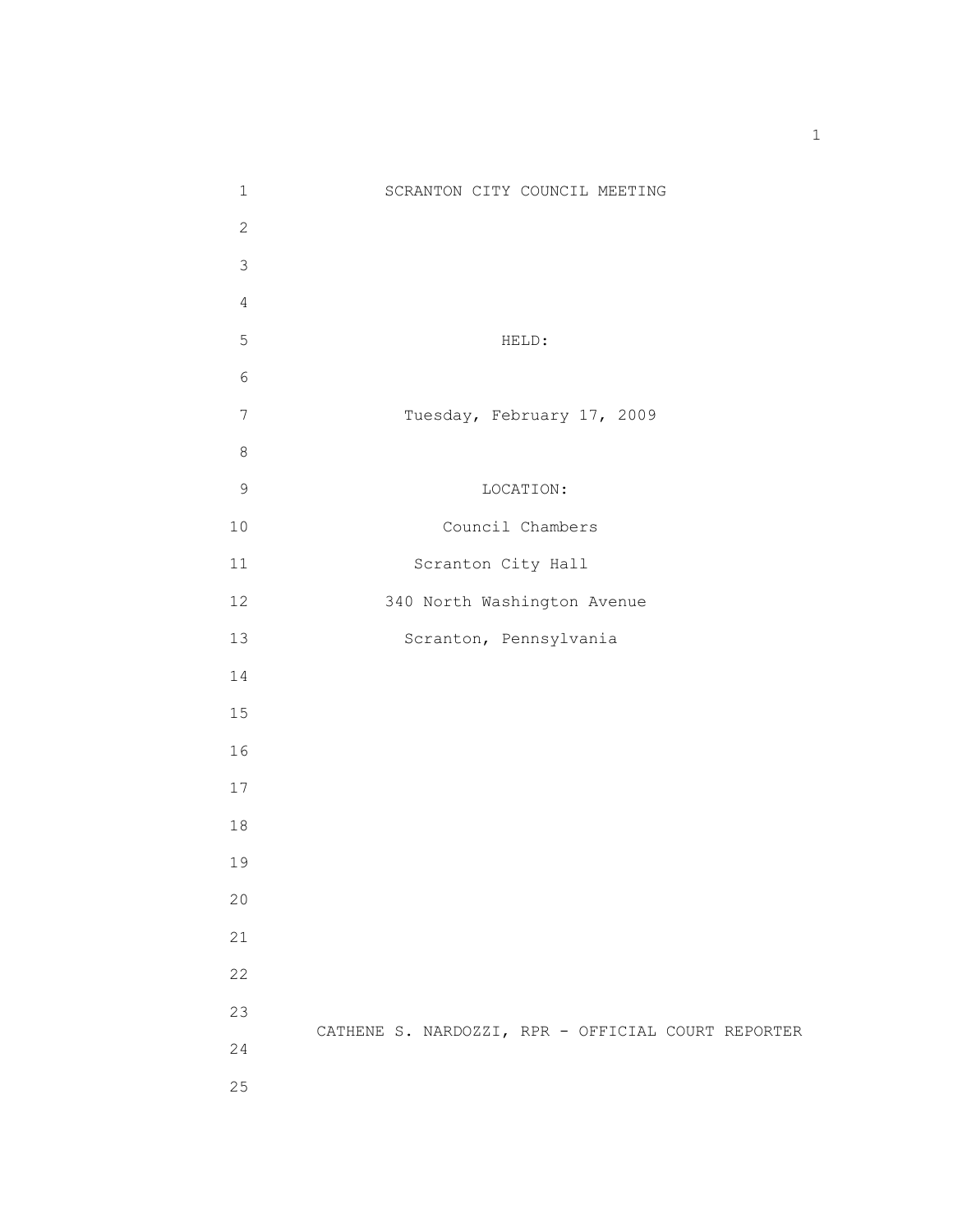1 2 CITY OF SCRANTON COUNCIL: 3 4 MR. ROBERT MCGOFF, PRESIDENT 5 6 MS. JUDY GATELLI, VICE-PRESIDENT 7 MS. JANET E. EVANS 8 9 MS. SHERRY FANUCCI 10 MR. WILLIAM COURTRIGHT 11 12 MS. KAY GARVEY, CITY CLERK 13 MS. SUE MAGNOTTA, ASSISTANT CITY CLERK 14 15 MR. AMIL MINORA, SOLICITOR 16 17 18 19 20 21 22 23 24 25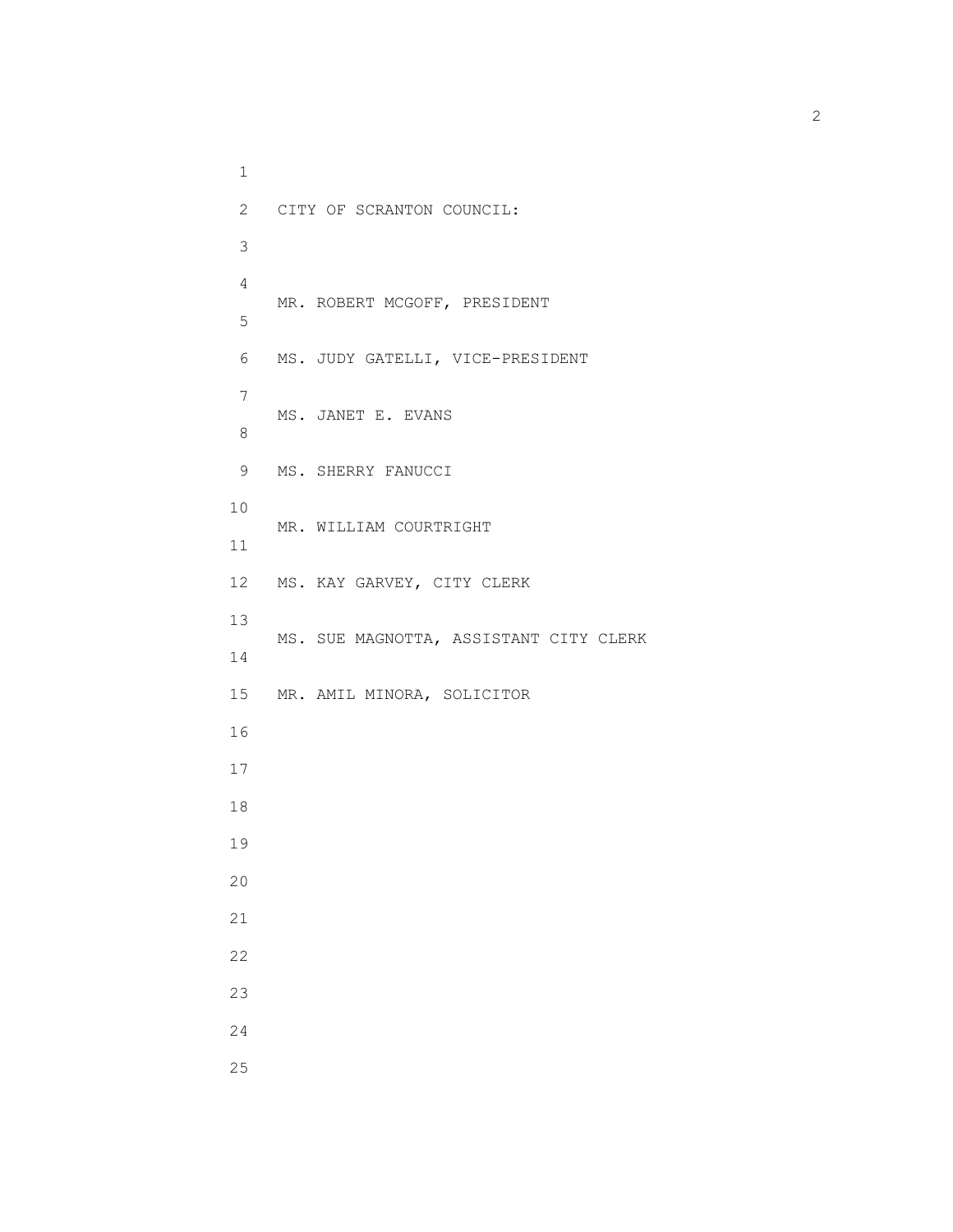| $\mathbf 1$   | (Pledge of Allegiance recited and moment of reflection |
|---------------|--------------------------------------------------------|
| 2             | observed.)                                             |
| 3             | MR. MCGOFF: Roll call, please?                         |
| 4             | MS. MAGNOTTA: Mrs. Evans.                              |
| 5             | MS. EVANS: Here.                                       |
| 6             | MS. MAGNOTTA: Mrs. Gatelli.                            |
| 7             | MS. GATELLI: Here.                                     |
| 8             | MS. MAGNOTTA: Ms. Fanucci.                             |
| $\mathcal{G}$ | MS. FANUCCI: Here.                                     |
| 10            | MS. MAGNOTTA: Mr. Courtright.                          |
| 11            | MR. COURTRIGHT: Here.                                  |
| 12            | MS. MAGNOTTA: Mr. McGoff.                              |
| 13            | MR. MCGOFF: Here. Dispense with                        |
| 14            | the reading of the minutes.                            |
| 15            | MS. GARVEY: 3-A. AGENDA FOR THE                        |
| 16            | ZONING HEARING BOARD MEETING HELD ON                   |
| 17            | FEBRUARY 11, 2009.                                     |
| 18            | MR. MCGOFF: Are there any comments?                    |
| 19            | If not, received and filed.                            |
| 20            | MS. GARVEY: 3-B. APPLICATIONS AND                      |
| 21            | DECISIONS RENDERED BY THE ZONING HEARING               |
| 22            | BOARD MEETING HELD ON FEBRUARY 11, 2009.               |
| 23            | MR. MCGOFF: Are there any comments?                    |
| 24            | If not, received and filed.                            |
| 25            | MS. GARVEY: 3-C. TAX COLLECTION                        |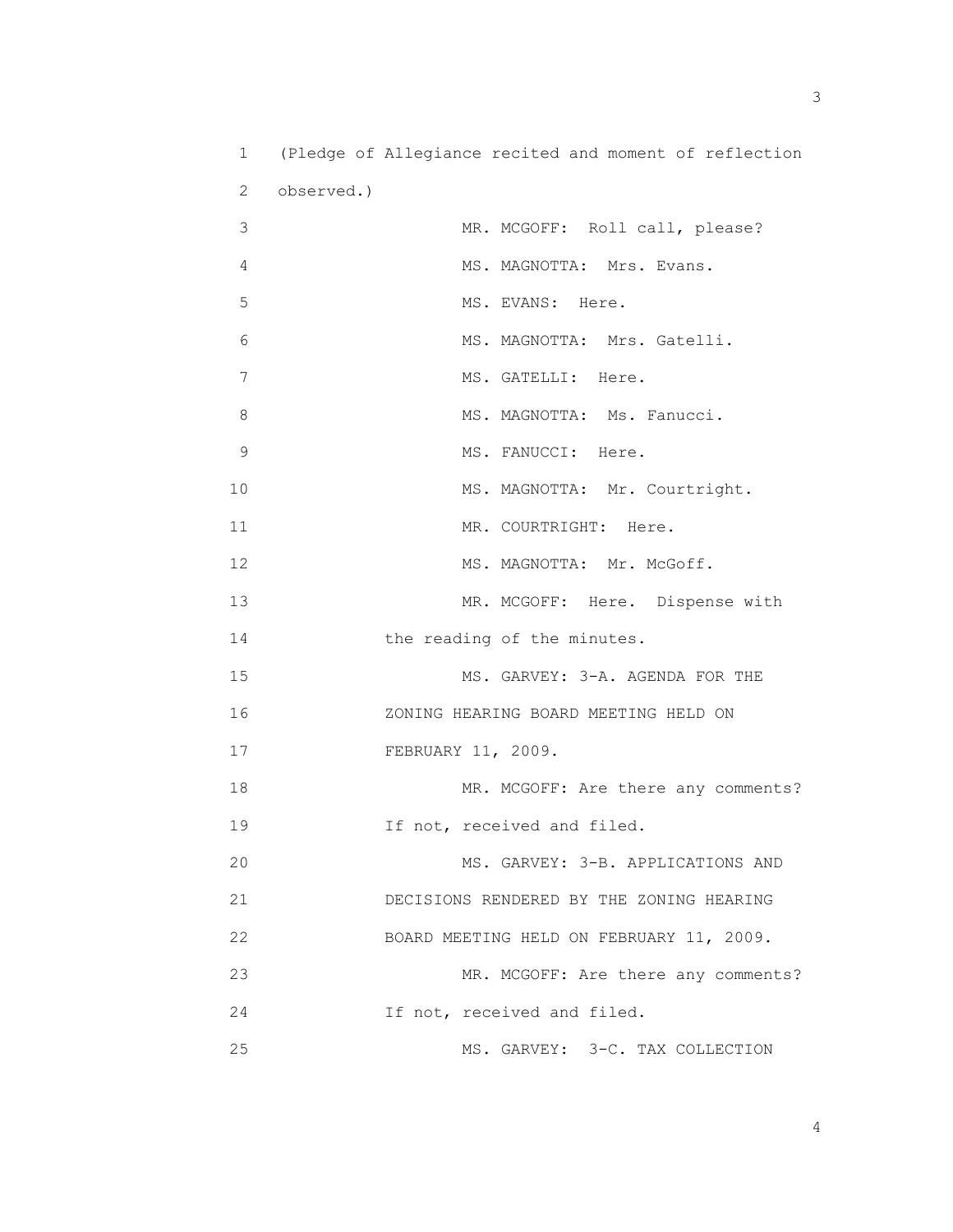| 1  | COMPARISON REPORTS RECEIVED FROM THE SINGLE  |
|----|----------------------------------------------|
| 2  | TAX OFFICE ON FEBRUARY 13, 2009.             |
| 3  | MR. MCGOFF: Are there any comments?          |
| 4  | If not, received and filed.                  |
| 5  | MS. GARVEY: That's it for Third              |
| 6  | Order.                                       |
| 7  | MR. MCGOFF: Thank you, Mrs. Garvey.          |
| 8  | Announcements? Mrs. Gatelli?                 |
| 9  | MS. GATELLI: Yeah. I have a few.             |
| 10 | I know that there was an article in the      |
| 11 | paper the other day, I read from             |
| 12 | Commissioner Munchak asking about the real   |
| 13 | estate tax bills. It's funny, I asked        |
| 14 | Mrs. Garvey to do that last week, also, as I |
| 15 | hadn't received my real estate taxes yet. I  |
| 16 | since have received them. I believe they     |
| 17 | came last Thursday, which would have been    |
| 18 | the 12th, and I asked if there would be an   |
| 19 | extension for people to pay their taxes by   |
| 20 | the end of February and you can get a        |
| 21 | discount being that we got them two weeks    |
| 22 | late I thought there would be a two-week     |
| 23 | extension, but I was told that there will    |
| 24 | not be extension, but the office is open     |
| 25 | Saturday from nine to noon for the whole     |

the contract of the contract of the contract of the contract of the contract of the contract of the contract of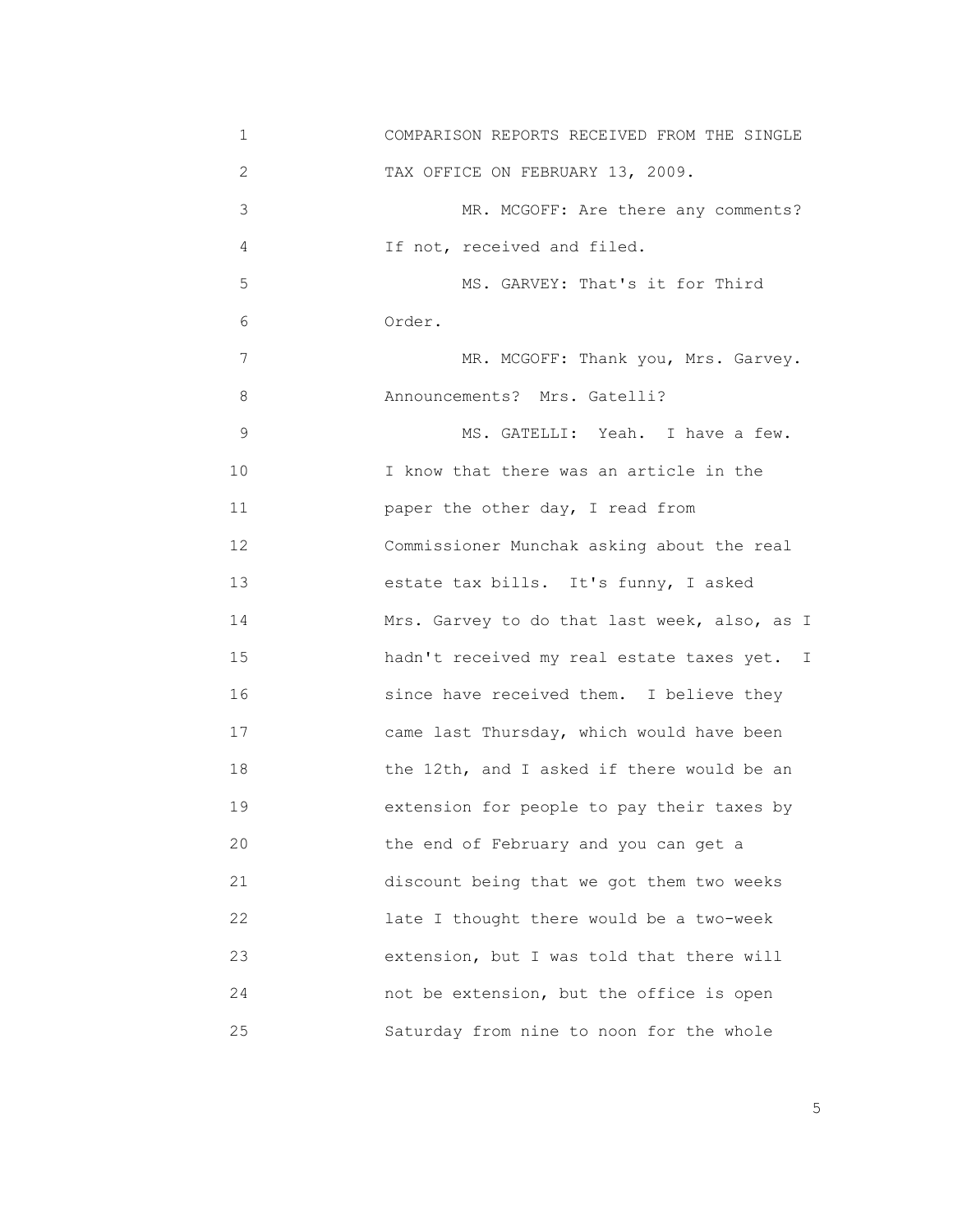1 month of February, so anyone who is 2 interested in paying their real estate 3 taxes, the Single Tax Office will be open 4 from nine to noon on Saturdays for the month 5 of February. 6 I'll just repeat the upcoming 7 events. Chad Lewis' benefit is this 8 Saturday from 6 to 10 at Holy Rosary. The 9 one for Joseph Noones is the 28th and the 10 Clarion at 8:00, and the one for Mr. Chapman 11 is March 7 from 1 to 5. 12 Also, I got my gas bill this week, 13 **12 12 as I'm sure all of you did, also, and inside** 14 of it was another rate increase. They want 15 to raise the rates starting in March, 16 March 29, 2009, which isn't very far away, 17 so you can file a formal complaint before 18 May 29, 2009, so I guess you will get a 19 rebate maybe if they don't get it approved, 20 send a letter for a formal complaint, and I 21 would just ask my colleagues that we'll have 22 Mrs. Garvey file this complaint on behalf of 23 city council to represent the taxpayers 24 against this raise. I don't know if it will 25 **matter, but I think we have to at least** 

<u>6. In the set of the set of the set of the set of the set of the set of the set of the set of the set of the set of the set of the set of the set of the set of the set of the set of the set of the set of the set of the se</u>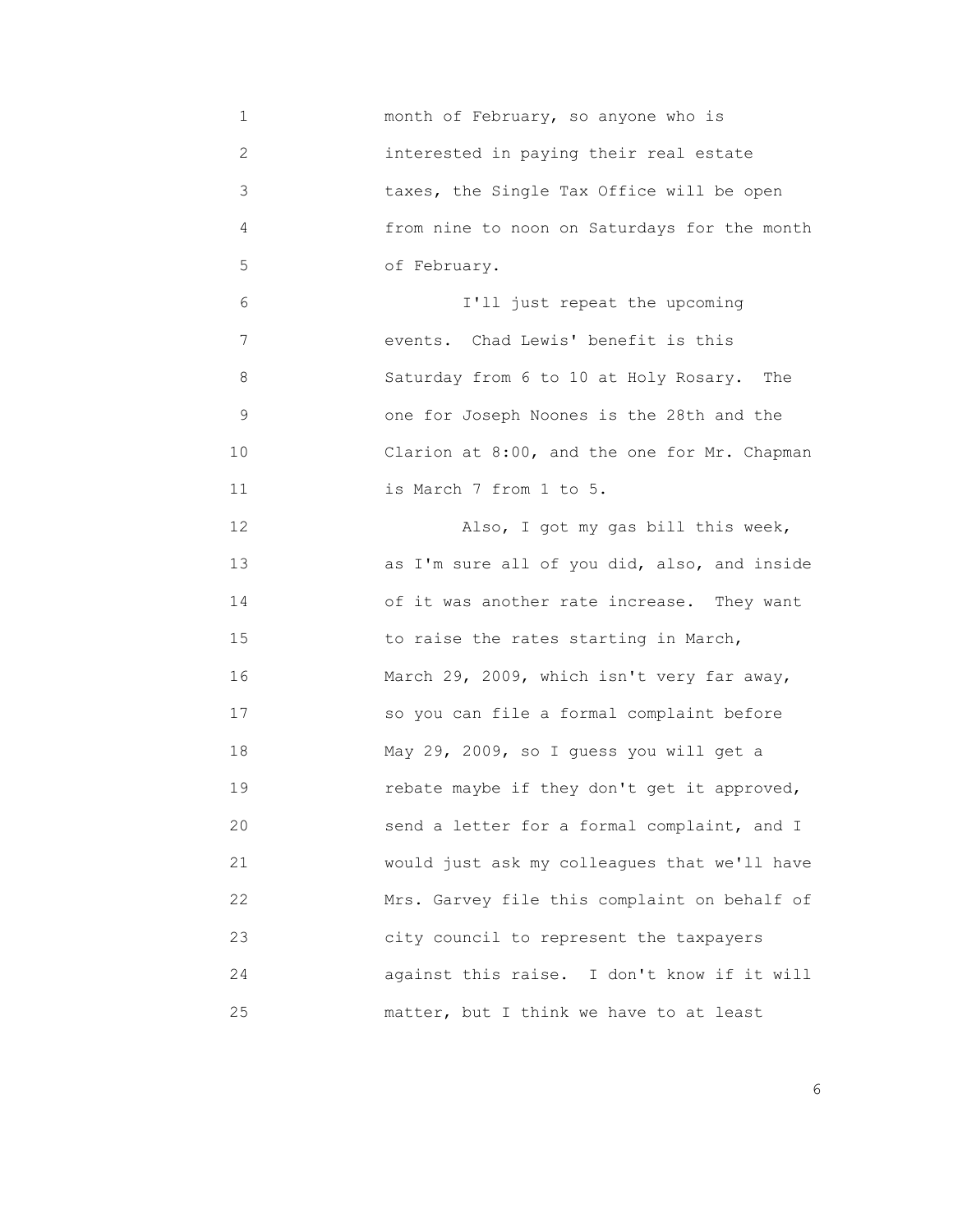1 challenge it as we have in the past with the 2 electric rates and things of that nature 3 that we have fought. Unfortunately, we 4 don't have Mr. Malino anymore. He was our 5 advocate for fighting the utilities, but 6 since his passing no one stepped up to the 7 plate to be our advocate by the City of 8 Scranton, so we will send a letter on behalf 9 of council and file our complaint. And I 10 **think that's all I have.** 

11 MS. EVANS: I'd ask everyone to 12 please remember in your prayers all those 13 who have died this past week, particularly 14 Margaret McHale Cawley, mother of former 15 State Representative Gaynor Cawley, and all 16 her dear family and friends she leaves 17 behind.

 18 Also, the Upper Hill Ecumenical 19 Committee invites you to dine at Friendly's 20 in Dunmore tomorrow evening from 5 to 8 p.m. 21 A percentage of all food receipts from 5 to 22 8 p.m. will be donated to the St. Francis of 23 Assisi Kitchen to feed the poor and homeless 24 of our community. Enjoy a great meal and 25 support a great cause tomorrow, February 18,

1 at Friendly's in Dunmore.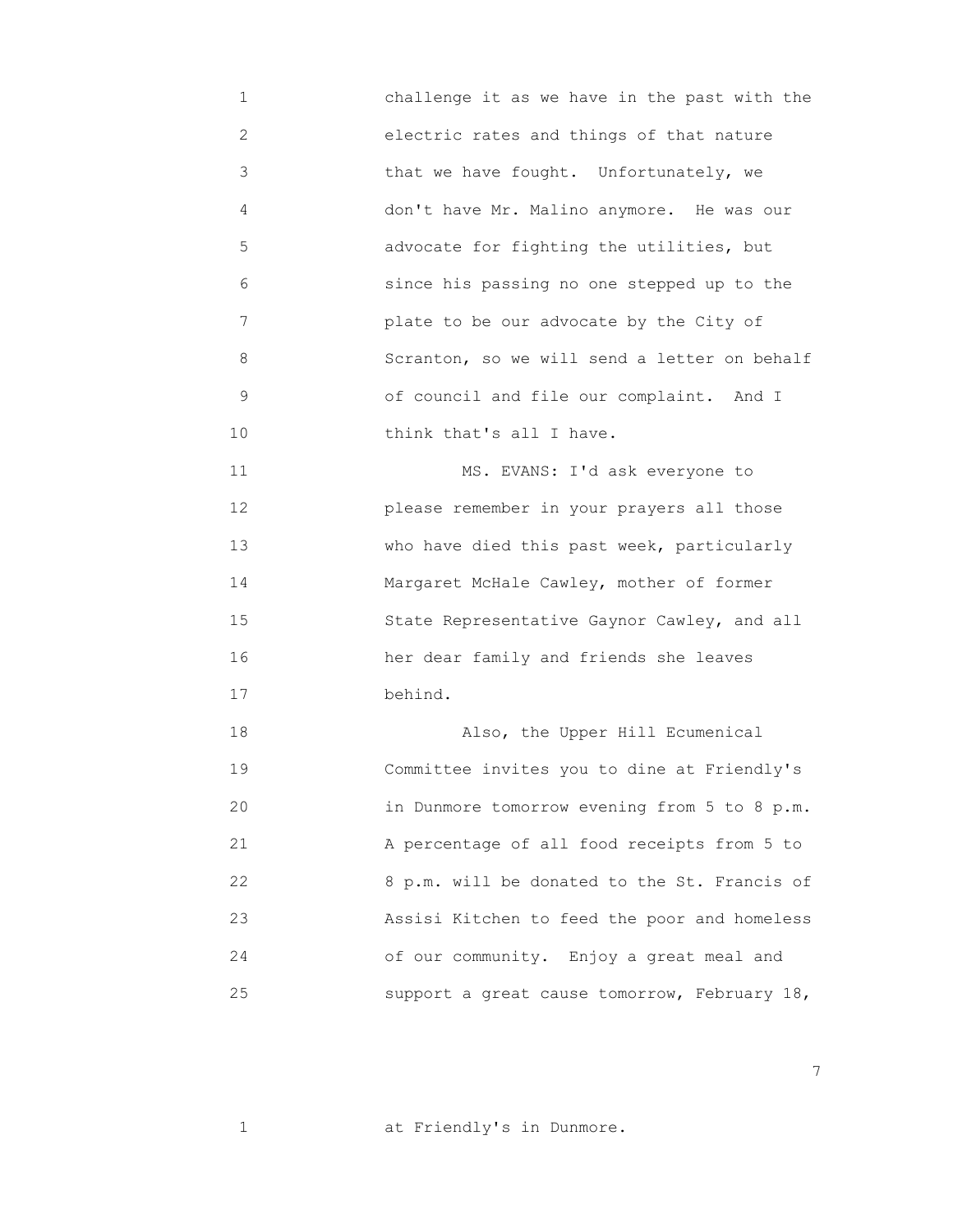2 Also, the Northeastern Pennsylvania 3 chapter of the friends of the NRA will host 4 their annual banquet on Saturday, March 28, 5 at Genetti Manor in Dickson City. The event 6 begins at 5:00 p.m. and tickets are \$40 7 each, \$75 for couples and \$25 for those 8 under the age of it one, and that's all. 9 MR. MCGOFF: Mr. Courtright? 10 MR. COURTRIGHT: Yeah, just two 11 **things.** I, too, would like to send my 12 condolences to the Cawley family, a great 13 family actually. I have been asked to read 14 **14 14 this for the next two or three weeks, it's a**  15 press release, and it says, "We want you for 16 the new alumni directory. West Scranton 17 High School would like to introduce the West 18 Scranton alumni directory, the most 19 comprehensive directory West Scranton High 20 School ever published. The contents of the 21 directory will be divided into four 22 sections, biographical, geographical, class 23 roster, and most importantly the 24 introductory section showing the schools 25 history and events. All efforts are being

1 made to contact West Scranton High School

<u>and the state of the state of the state of the state of the state of the state of the state of the state of the state of the state of the state of the state of the state of the state of the state of the state of the state</u>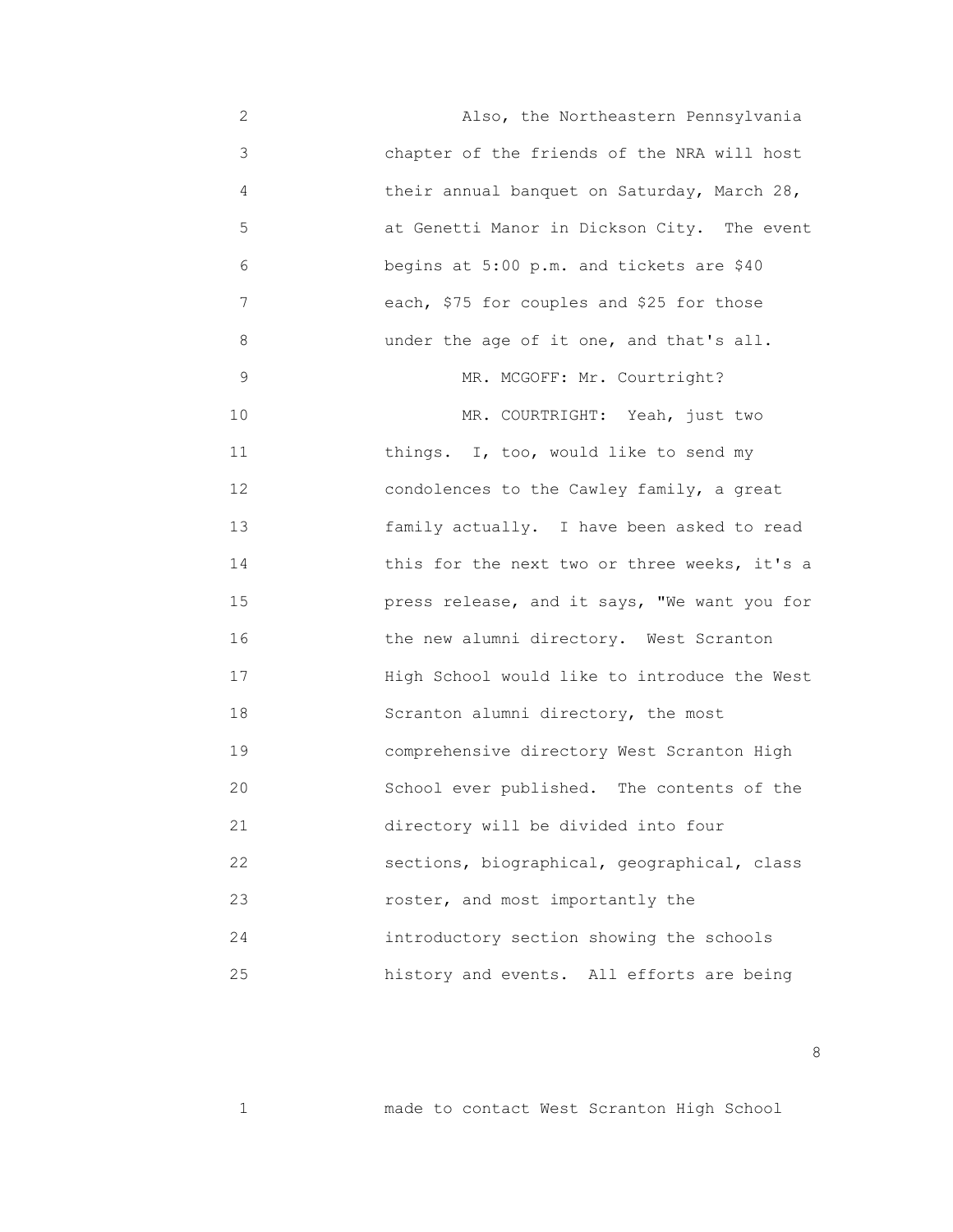2 alumni via phone, e-mail and mail to verify 3 biographical information.

 4 West Scranton High School has a 5 contract with Alumni Research, Incorporated, 6 to collect and compile the information into 7 a hardbound library, quality volume in an 8 on-line community. This directory is made 9 able to West Scranton High School Alumni 10 only and is a limited edition press run and 11 offer only one time.

 12 Alumni Research, Incorporated, is in 13 the process of contacting those who have 14 provided current telephone numbers and 15 addresses to verify biographical 16 information. Please help alumni to keep in 17 touch with you. If you are interested in 18 replying and you have not received any 19 communication from Alumni Research 20 Incorporated, you may call 1-800-299-1230. 21 1-800-299-1230, and I have been asked to 22 read this for the next two or three weeks so 23 I will do so, and that's you I have. Thank 24 you.

25 MR. MCGOFF: I have one thing that I

 1 would like to make mention, it's the Ryan 2 Mason Mehalchick Memorial Fund. Ryan

en de la construction de la construction de la construction de la construction de la construction de la constr<br>1990 : la construction de la construction de la construction de la construction de la construction de la const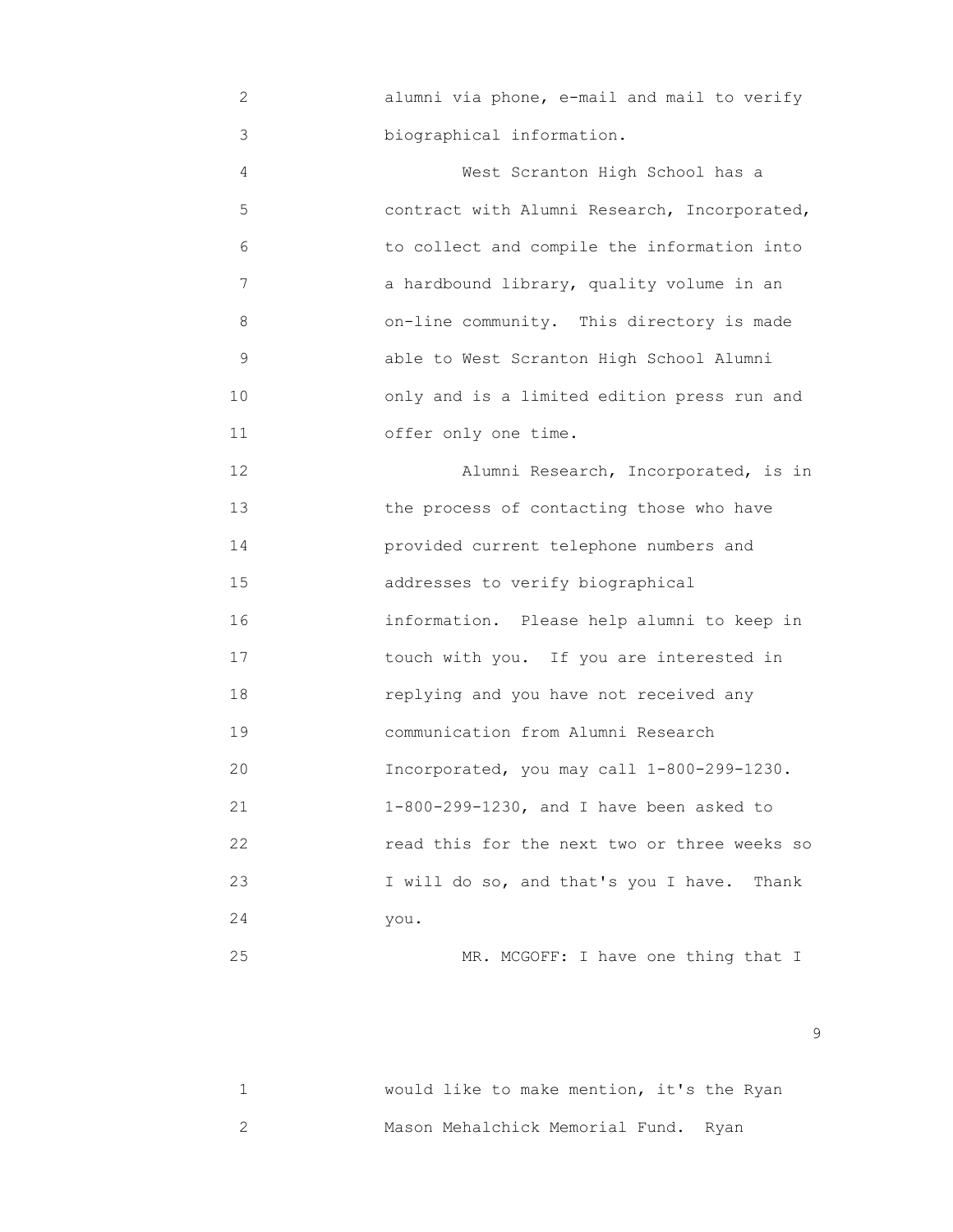3 Mehalchick was a one-year-old son of Mark 4 and Diane Mehalchick who died in his sleep. 5 Mark and Diane are residents of Dunmore, but 6 Mark has a number of -- I know Mark and 7 Diane have a number of friends in the 8 Scranton area. Mark is very active in the 9 running community.

 10 Also, Ryan's grandmother is known to 11 many people in the area, Dolly Mehalchick, 12 who worked for the County Drug and Alcohol 13 Council, and also Ryan's great grandmother, 14 Delores D'Renzio who is a long-time resident 15 of South Scranton, so I'd just like to make 16 the announcement of the creation of this 17 **17 11** fund. It's going to be to benefit 18 children's activities and areas for children 19 **19** throughout the community. They are starting 20 in the Dunmore area where they live, but the 21 Ryan Mason Mehalchick Memorial Fund you can 22 access it or contribute to it care of First 23 National Community Bank, 102 East Drinker 24 Street in Dunmore, 18512. And anything that 25 you could do to assist in that fund would be

| appreciated by many. |                                    |  |  |  |
|----------------------|------------------------------------|--|--|--|
|                      | MS. GATELLI: Yes. I just wanted to |  |  |  |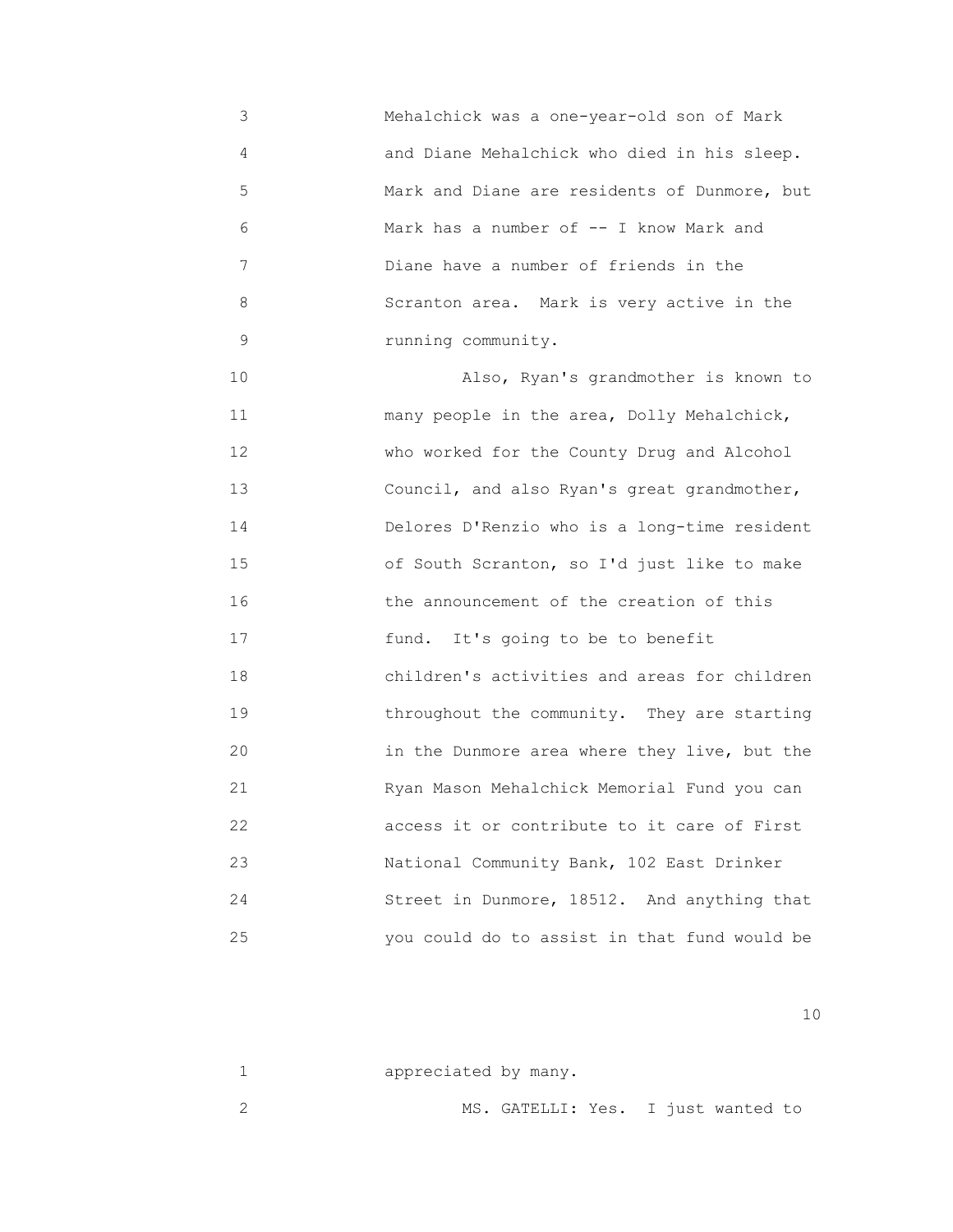3 say to my fellow council members that 4 Mr. Nardone from the Times Leader asked me 5 if we could prepare a list of announcements 6 that we make every week that he would be 7 able to publish them, and I think we have 8 asked ECTV to run them on the screen, so I 9 have made a short list of the ones I 10 **announced**, if the other council members 11 would, and we can give them to Kay after the 12 meeting she can compile them and give them 13 to the media and then they can be advertised 14 accordingly.

15 MR. MCGOFF: Also, one other thing, 16 last week during caucus a list of proposed 17 projects for the stimulus package was 18 presented to us and compiled by us, I don't 19 know if I'm preempting anything, but I would 20 -- if you didn't mind I was going to read 21 through them and if there is anyone that has 22 any suggestions for other projects we would 23 be certainly glad I think we would be glad 24 to entertain ideas that other people may 25 have, but these will be presented to the

| mayor for his consideration for the money |
|-------------------------------------------|
| that hopefully we will receive from that  |
| stimulus program, and these are in no     |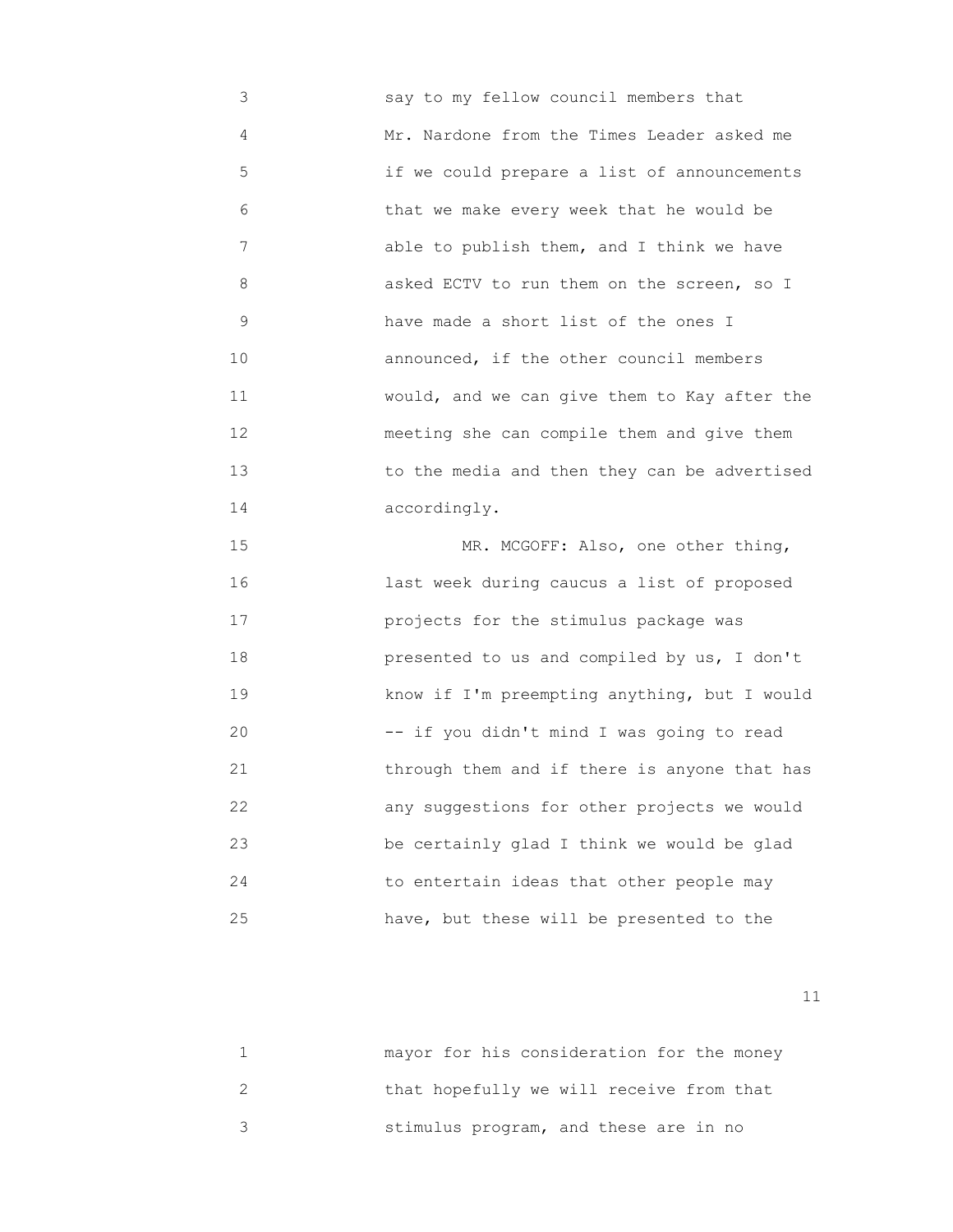4 particular order. It's not a priority, you 5 know, from top to bottom just a listing of 6 things: Main Avenue curb sidewalks and 7 lighting from Jackson Street to Luzerne 8 Street; Keyser Avenue storm water plan; East 9 Elm Street water project on East Mountain; 10 Cane Street drainage and paving; complete 11 renovations to city hall to properly house 12 juvenile detective office at OECD; 13 construction of a lighted sports complex 14 with ASA regulation field; basketball 15 walking trail -- basketball court walking 16 trail to replace South Side Sports Complex; 17 repairs to Parker Street Bridge an 18 elimination of flooding on Parker Street; 19 repairs to Rockwell Avenue and Lackawanna 20 Avenue Bridges; repairs to Crisp Avenue, 21 damage called by flooding; street leveling 22 and curbs in Oakwood Estate; road repair and 23 redirection of storm water on Ridgeview 24 Drive; sewer and road repair on North 25 Cameron Avenue and Merrifield Street; road

| repair at the corner of Marvin and Wells    |
|---------------------------------------------|
| Street. The road has collapsed several feet |
| into the ground.                            |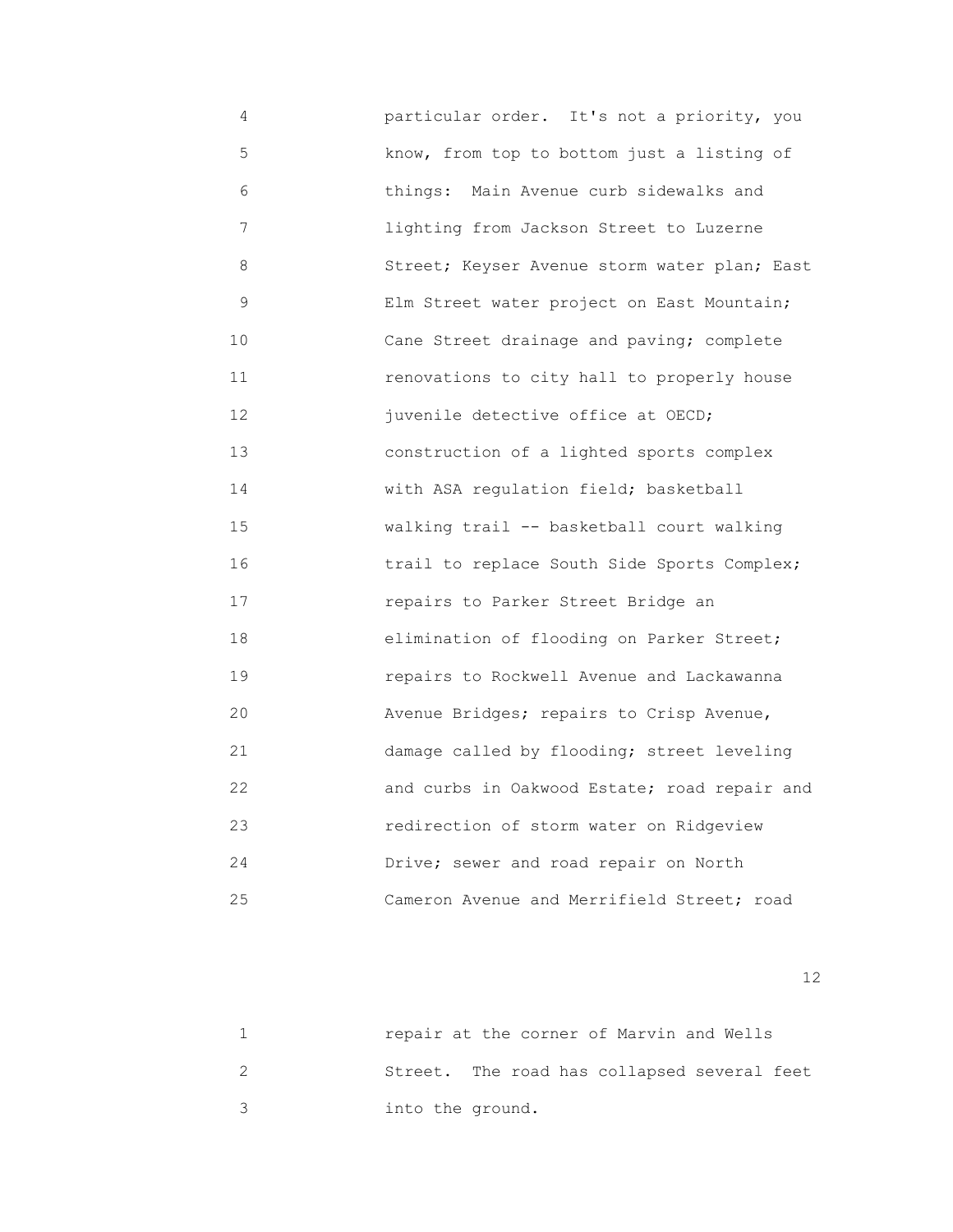4 Additional lighting in neighborhoods 5 and in high crime areas or and high crime 6 areas; curb and sidewalk projects in the 7 city neighborhoods; city street paving; 8 Scranton Sewer Authority upgrades mandated 9 by EPA and DEP; and repair of underground 10 lighting problems at the Spruce Street 11 projects and 81 off-ramp into the City of 12 Scranton.

 13 Those are once that were presented 14 **by council members, and I as I said, if**  15 there is anyone that has any other 16 possibilities or ideas for projects that 17 could be included we would be -- we would 18 welcome the opportunity to put them with 19 **19** this list, and that is all I have. Fourth 20 order. Citizens' participation. Andy 21 Sbaraglia.

22 MR. SBARAGLIA: Andy Sbaraglia, 23 citizen of Scranton. Fellow Scrantonians, 24 as we all know the state is 2 1/2 million 25 dollars in debt. It's been really, really

13<sup>3</sup>

|   | put out. They want to close our School for  |
|---|---------------------------------------------|
|   | the Deaf, okay? But look at what they are   |
| २ | planning for the Connell Building? They     |
|   | have five million to put into that, another |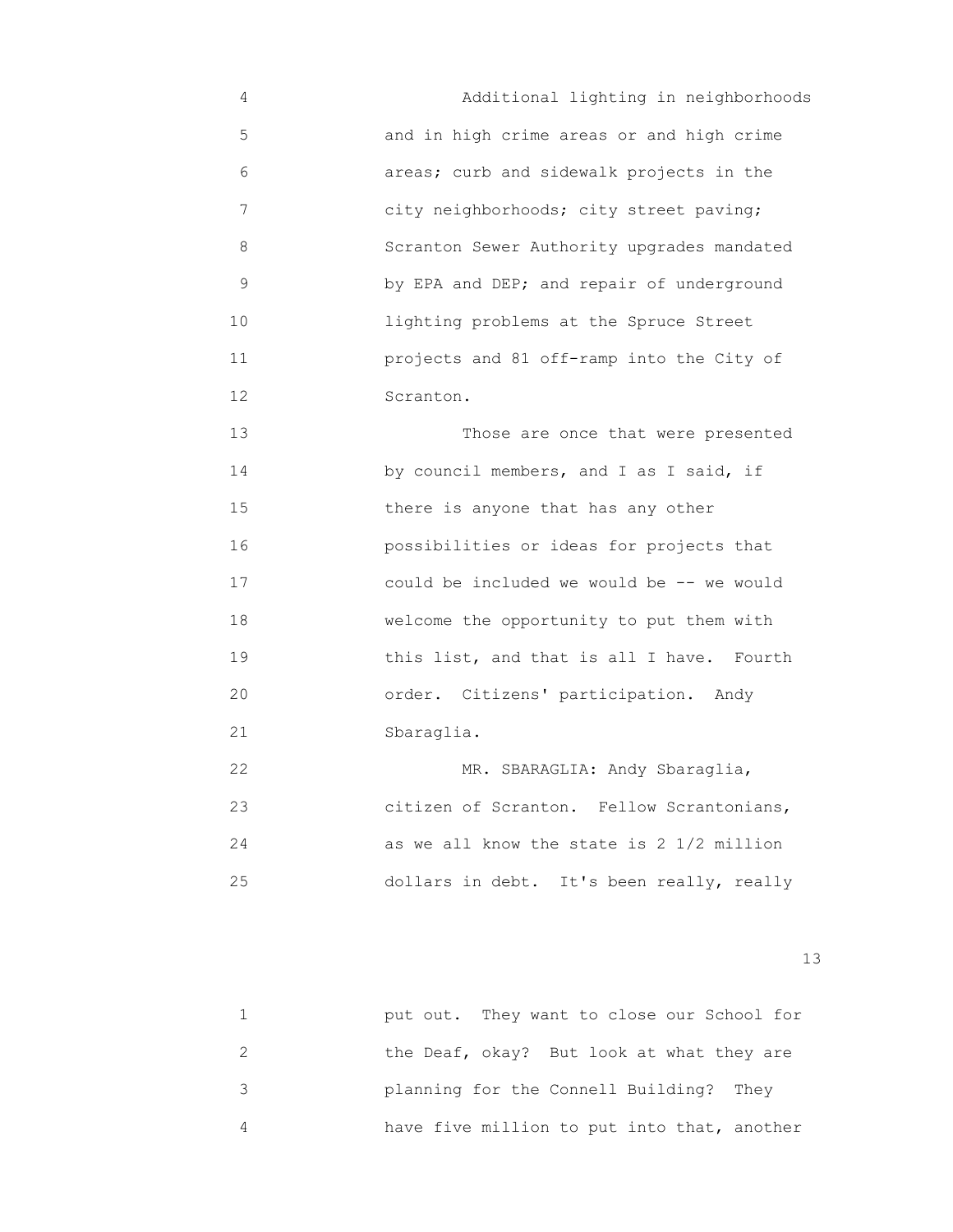5 four million they put into it and now they 6 are looking for another million. Do you 7 wonder why this state is in debt? I mean, 8 they don't make sense at all, mean, a man 9 buys a building he should be able to fix the 10 **building.** They shouldn't ask the City of 11 Scranton to -- well, the taxpayers. Why 12 should all of the taxpayers have to pay the 13 to fix his building, same with the 500 block 14 of Lackawanna Avenue when the debt is 15 climbing in the city? I don't know what 16 it's going to be next here, but 2 1/2 17 **million and close the School for the Deaf,**  18 but then spend millions to fix up the 19 Connell building shows you where the 20 priority is in this administration in 21 Harrisburg. It's just too bad that they 22 care about -- well, let's look at it. Where 23 money goes, money gets. 24 Okay, let's get into Boscov's. 25 Boscov's sold off where Nissan is, that used

| to be the Montgomery Ward garage. He sold    |
|----------------------------------------------|
| that off from the mall project. He also      |
| sold the leases, \$22 million he got for the |
| leases at Boscov's. We got very little from  |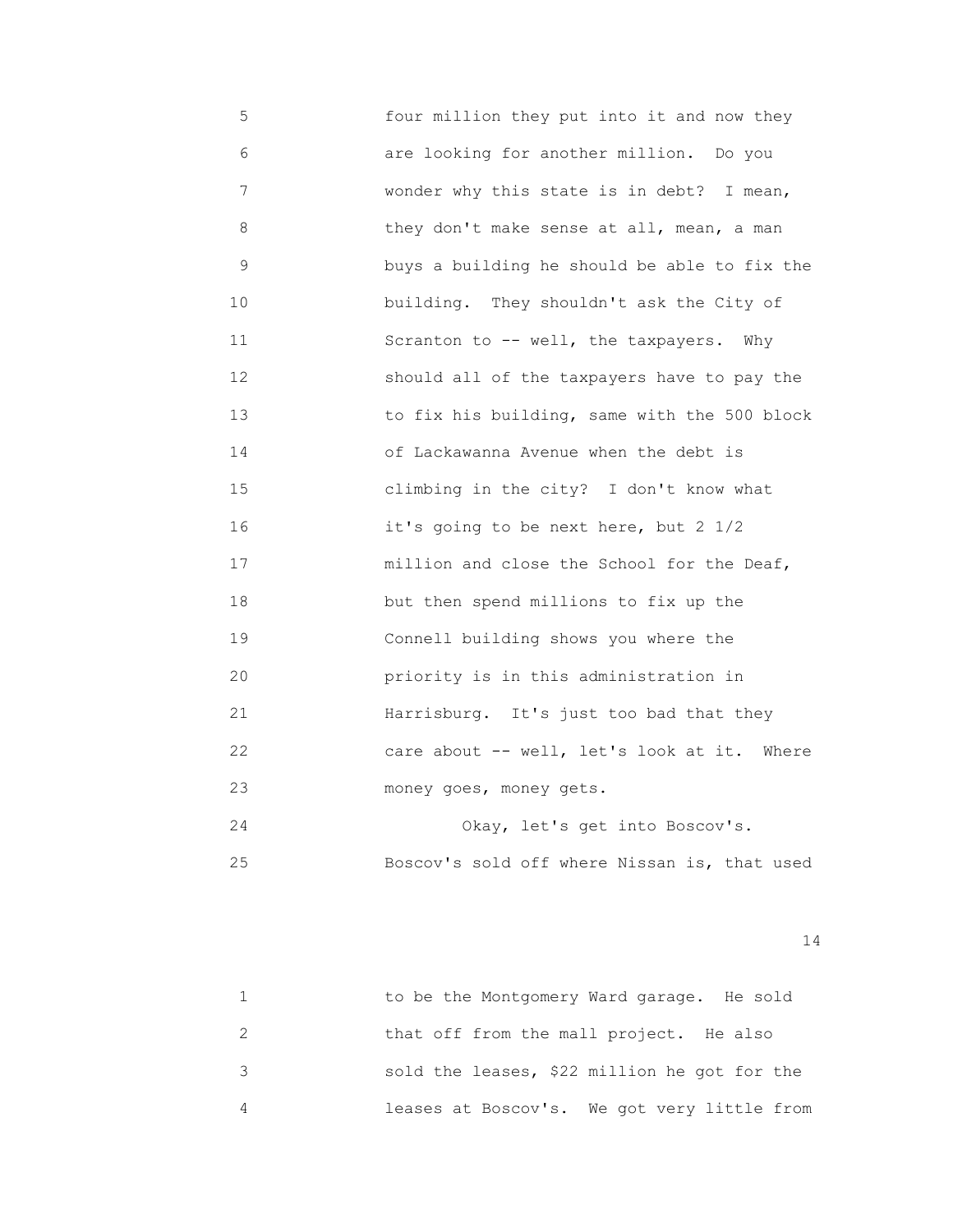5 it. In fact, we got almost nothing from it. 6 Now, you said he pays \$200,000 in the city, 7 but you didn't subject what we are paying 8 for his debt from that \$200,000, so what 9 does that mean? He is giving the city 10 nothing? This man took the mall -- the last 11 time I checked the mall was on the books for 12 a 1 million I think 200,000. He went and 13 got it reduced to 400,000. I asked how he 14 did it and they said there is no record. 15 All there is what it was and what it is. 16 Now, when you start looking at some 17 of the other things, he is suing the 18 theatre. Okay, he is suing the theatre. 19 All of these things he is doing for himself. 20 Some people pointed out that he may be 21 generous, but I bet he is writing it off his 22 income tax. When he takes it out of his 23 pocket that's generous. When he writes it 24 off his taxes that isn't generous, it's just

25 a tax right off. Well, we got to look into

15 and 15 and 15 and 15 and 15 and 15 and 15 and 15 and 15 and 15 and 15 and 15 and 15 and 15 and 15

|                             | those things. If it was Boscov himself I    |
|-----------------------------|---------------------------------------------|
| $\mathcal{D}_{\mathcal{A}}$ | would say let him sink, but we are not      |
| 3                           | talking about Boscov as himself, we are     |
| 4                           | talking about probably thousands of people  |
| 5                           | and three million or what we are going give |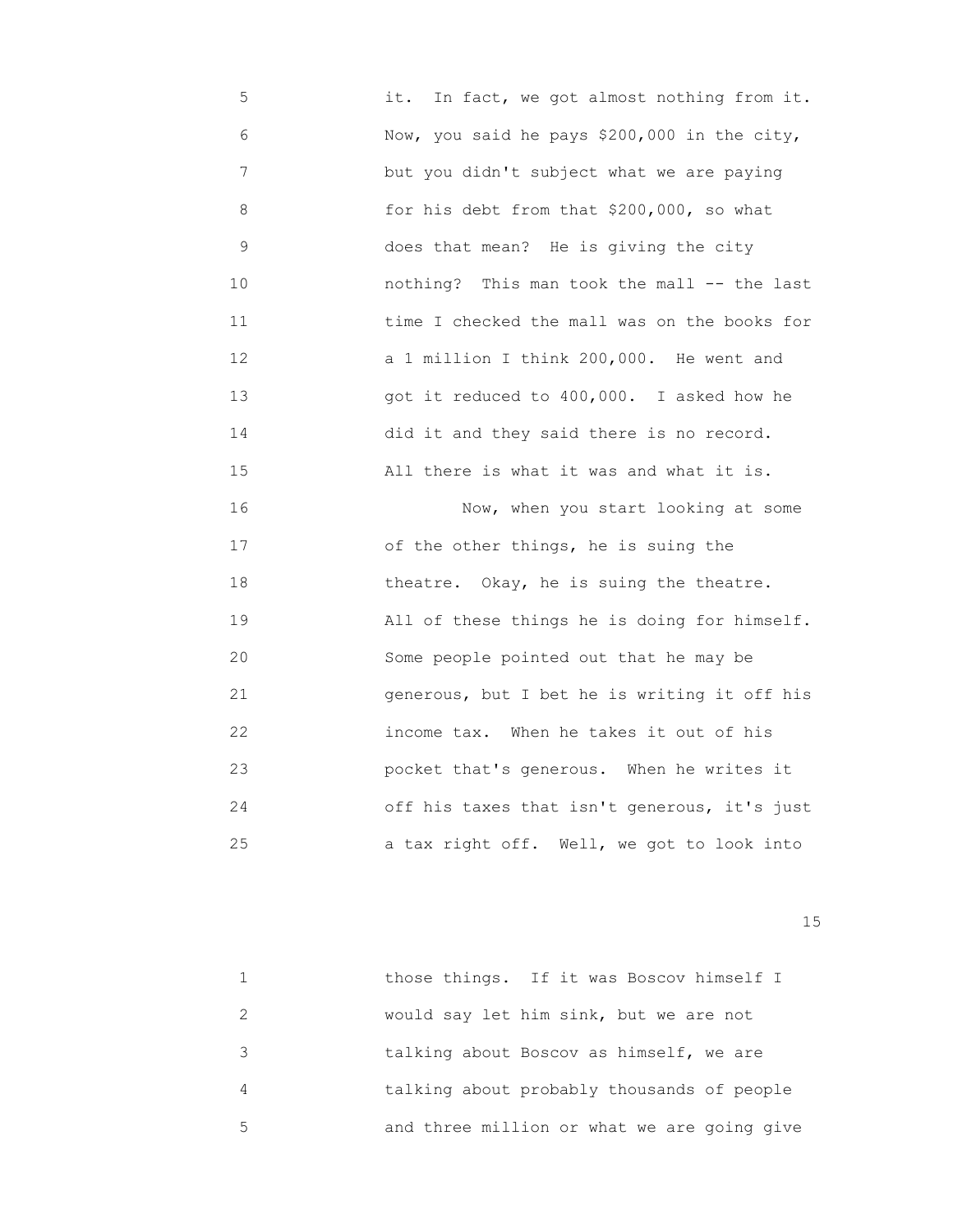6 them, which we probably will be because I 7 don't see how we cannot give them, for them 8 sinking the 90 employees he says he has in 9 **this area.** 

 10 And like I said before, what the 11 heck, we lost millions at the Hilton Hotel, 12 We got lots of money. Somewhere along the 13 line though they will catch up with 14 everybody, but most of us will be out of the 15 area, maybe even dead by then. But like I 16 said before, Boscov hasn't been fair to us 17 as taxpayers. He has been fair to himself 18 mand there is no question about that, 19 because when he went and reduced his taxes 20 on the mall that reflected us. When he sold 21 the leases for \$22 million and we got very 22 little out of it, that effected us, too. 23 And then to find out we are paying for a 24 loan that was even another slap in the face, 25 but like I say before, for Boscov's I would

|   | let him sink, but for the sake of the 90     |
|---|----------------------------------------------|
|   | employees I say vote for the three million.  |
|   | It's a small price to pay for keeping a      |
| 4 | family together, maybe a roof over their     |
| 5 | heads and whatever else that may come out of |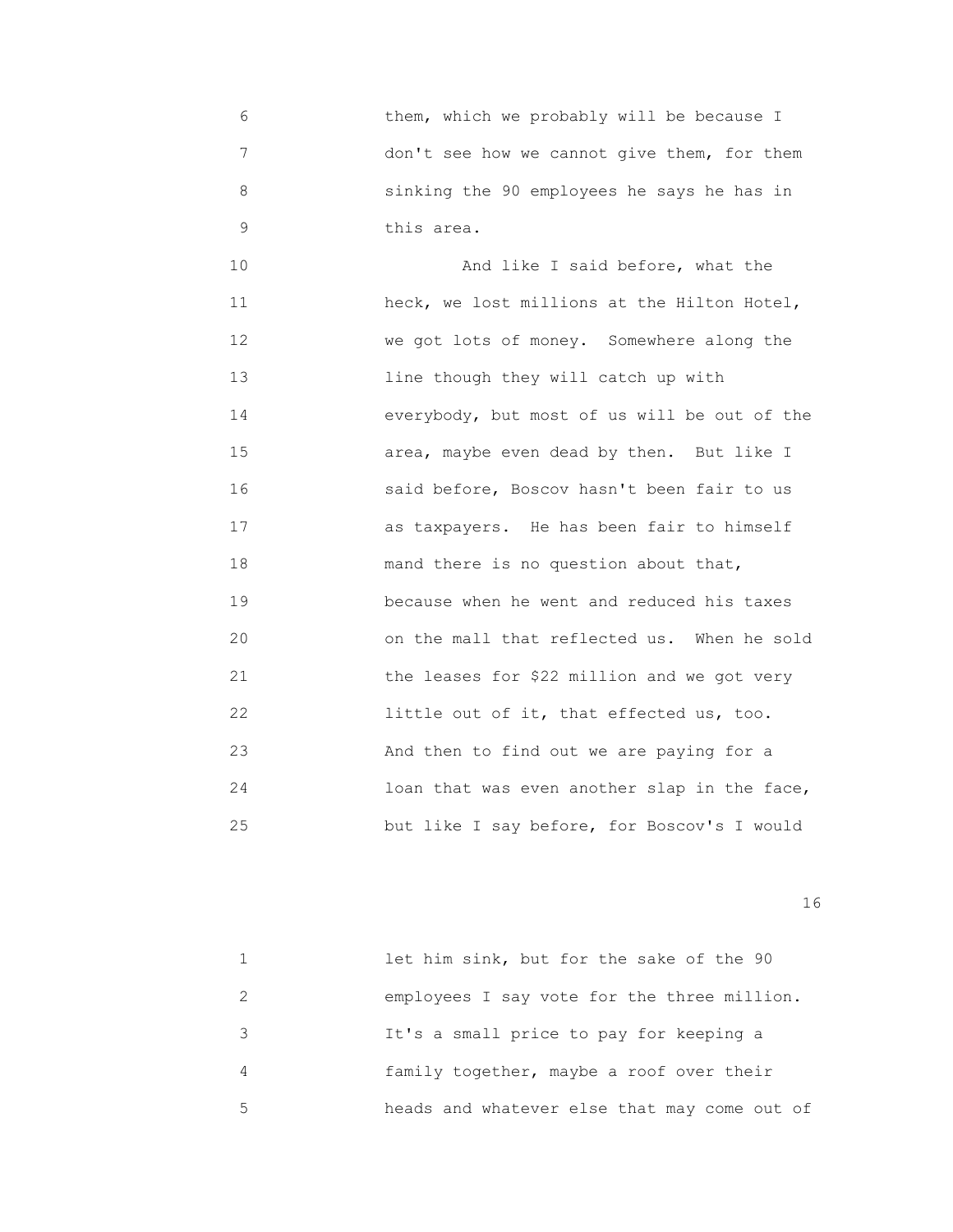| 6  | it. Thank you.                               |
|----|----------------------------------------------|
| 7  | MR. MCGOFF: Thank you,                       |
| 8  | Mr. Sbaraglia. Ozzie Quinn.                  |
| 9  | MR. QUINN: Ozzie Quinn, Taxpayers'           |
| 10 | Association. First of all, the debt in the   |
| 11 | City of Scranton is soaring. It's            |
| 12 | \$159 million of principle, and I learned    |
| 13 | like when Mr. Martin was here, you know,     |
| 14 | these attorneys. I know that one law firm    |
| 15 | out of Philadelphia, Baylord, Spaar and      |
| 16 | Engersol, Henders, they have made \$239,772, |
| 17 | okay? They have yet to pay and they are      |
| 18 | going to have to pay Hourigan, Kluger and    |
| 19 | Quinn and Goldberg.                          |
| 20 | This is a lot of money. Now, how             |
| 21 | can we ever get out of debt if we keep on    |
| 22 | spending this money for lawyers? Now, what   |
| 23 | the city administration is doing is          |

25 know, taking a Machiavellian attitude, you

24 infantile, you know. These people, you

|   | know, these people are suffering. They have    |
|---|------------------------------------------------|
|   | families these firefighters and police, and    |
| 3 | the taxpayers can't afford it, and if you      |
| 4 | can do anything get them to the table and      |
| 5 | separate this here thing, will you?<br>We      |
| 6 | support the firefighters and the police.<br>We |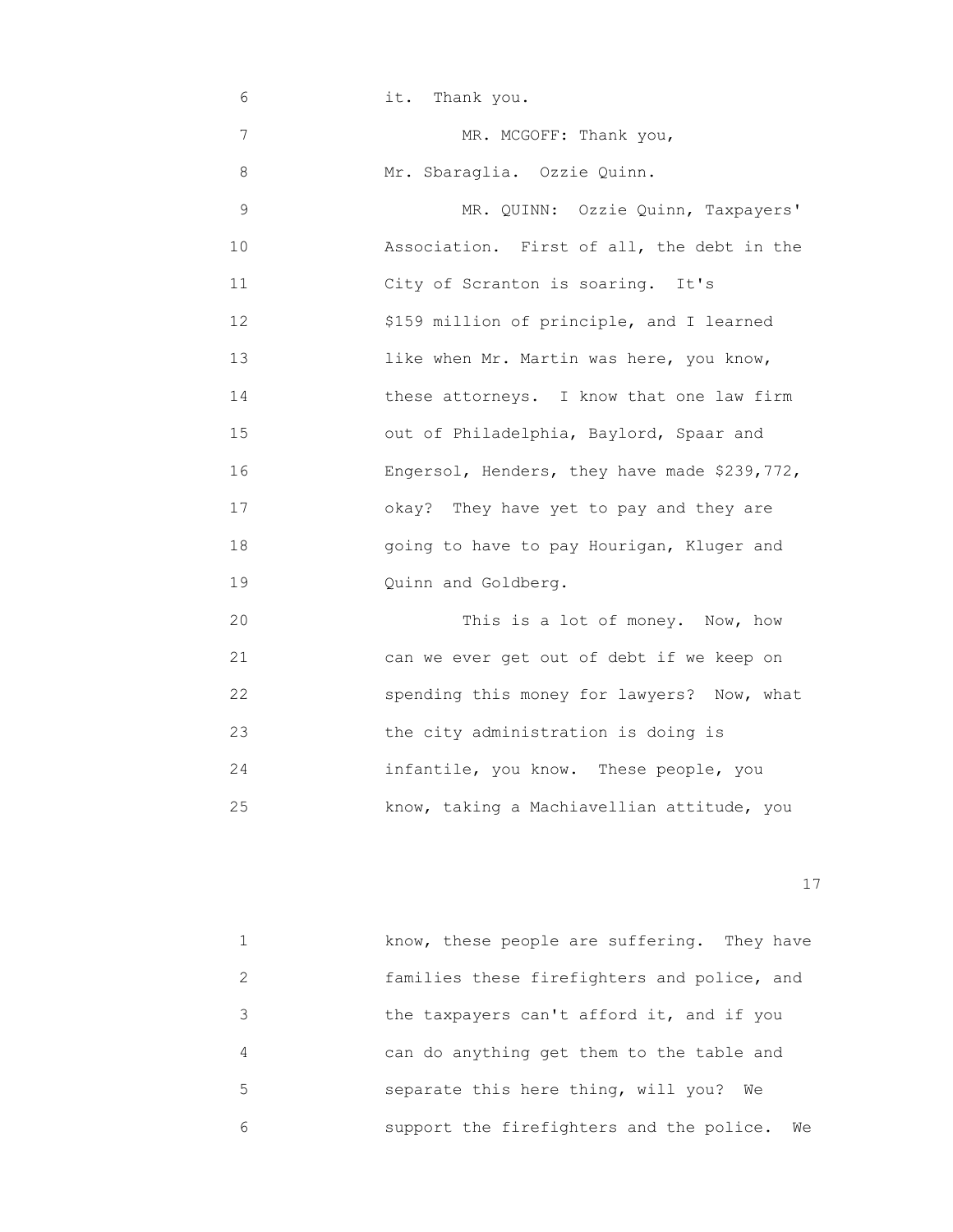7 would be insane if we didn't. The other 8 thing is this here, you hire two new housing 9 inspectors, and I don't know if any is going 10 **10** to be in the Hill, from my understanding 11 none of them are, but that's not what want 12 to ask you tonight. I found out that the 13 housing inspectors actually don't do the 14 housing inspection. Maybe Judy you is 15 answer this, there is contract with 16 Mid-Atlantic Company who does the housing 17 inspections? 18 MS. GATELLI: No, they are 19 underwriters, Ozzie, and they do inspections 20 for electrical service and plumbing and 21 **things like that.** 22 MR. QUINN: Yeah, that's what I'm 23 saying. Yes. 24 MS. GATELLI: Yes, I believe there 25 is.

|               | MR. QUINN: Yes.                    |
|---------------|------------------------------------|
| $\mathcal{L}$ | MS. GATELLI: I believe they do it. |
| 3             | Mr. Fiorini is involved with that. |
| 4             | MR. QUINN: So saying that we have  |
| .5            | housing inspectors is a $--$       |
| 6             | MS. GATELLI: Well, they are        |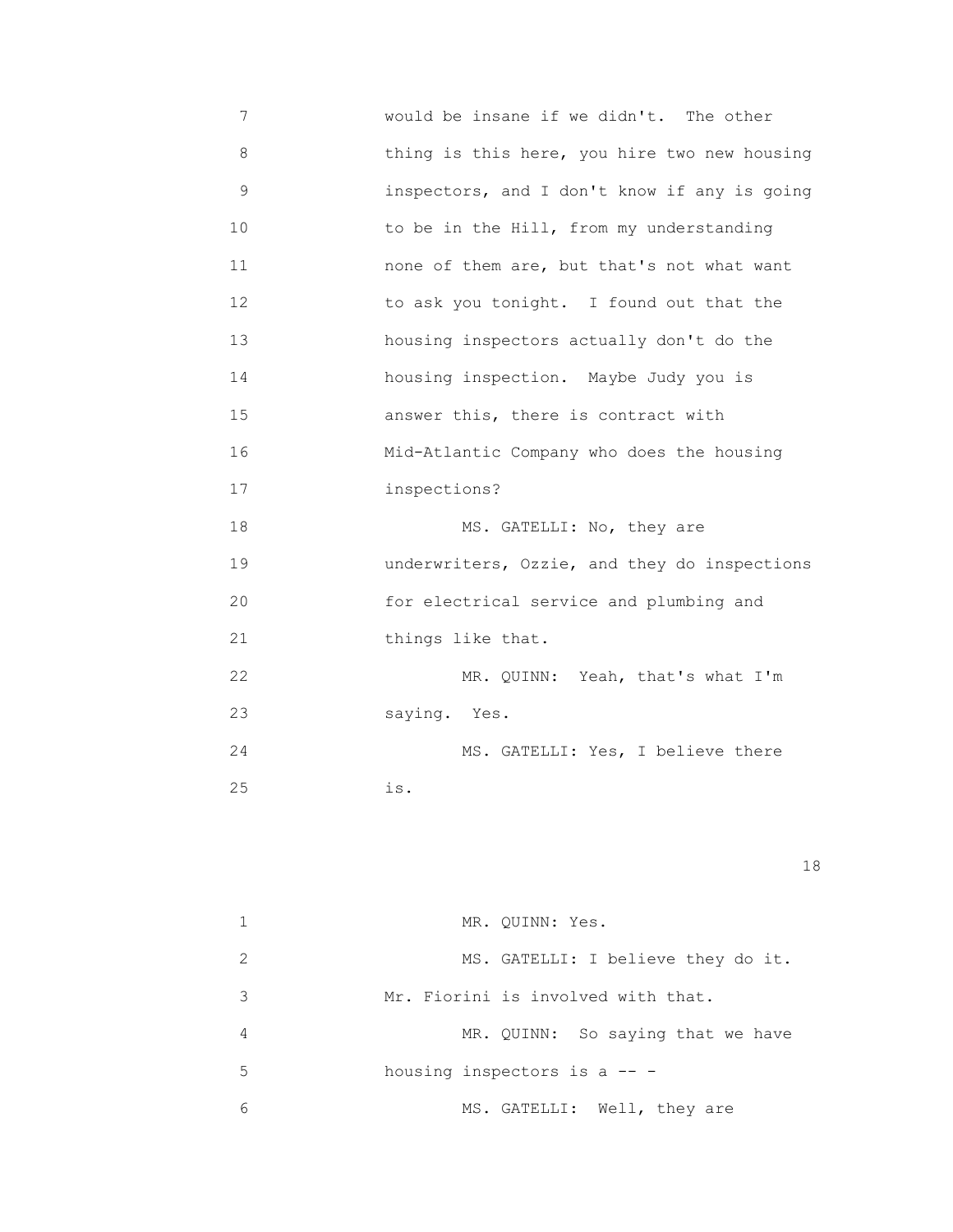7 underwriters. Besides an inspection you 8 need an underwriter's tag when you do 9 certain things. 10 MR. QUINN: Because none of the 11 inspectors are qualified. 12 MS. GATELLI: Well, they can't be 13 underwriters and be housing inspectors. 14 MR. QUINN: Do you know -- do you 15 know that the former director of your job, 16 okay, is working with Mid-Atlantic? 17 MS. GATELLI: Yes. Yes, I do know 18 that. I do know that. 19 MR. QUINN: You know, how can you -- 20 how can you ever stop this corruption. It's 21 unbelievable. How can we ever get out of 22 it? Nobody -- some of these people houses 23 were condemned and they never knew that 24 Mid-Atlantic was around. 25 MS. GATELLI: Well, they wouldn't

|   | inspect their house, Ozzie.                |
|---|--------------------------------------------|
| 2 | MR. QUINN: Well, they have to if           |
| 3 | you are going $--$                         |
| 4 | MS. GATELLI: Well, it's an                 |
| 5 | underwriter. It's a whole different thing, |
| 6 | different from house inspectors. A house   |
|   | inspector is not an underwriter with the   |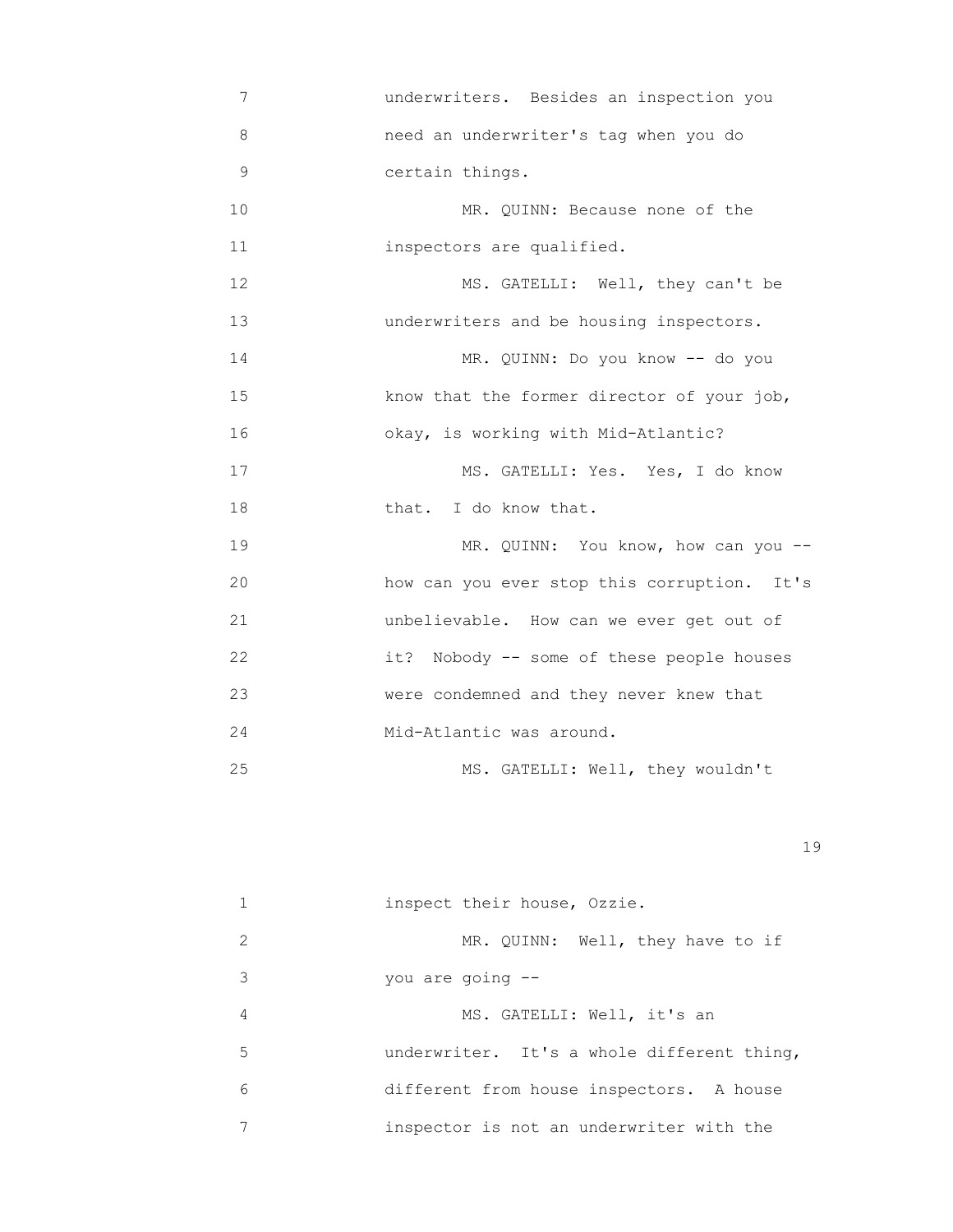| 8             | utility company.                     |
|---------------|--------------------------------------|
| $\mathcal{G}$ | MS. FANUCCI: You need both.          |
| 10            | MS. GATELLI: So it's a whole         |
| 11            | different ballgame.                  |
| 12            | MR. QUINN: Do they go into the       |
| 13            | house with the inspectors?           |
| 14            | MS. GATELLI: I don't know that       |
| 15            | answer.                              |
| 16            | MR. QUINN: You know that because     |
| 17            | you -- did you ever go in with them? |
| 18            | MS. GATELLI: I never in with an      |
| 19            | underwriter.                         |
| 20            | MR. QUINN: Well, how did you condemn |
| 21            | a house?                             |
| 22            | MS. GATELLI: They usually come in    |
| 23            | later and inspect the work --        |
| 24            | MR. QUINN: That's not what I know.   |
| 25            | MS. GATELLI: -- from the utility     |

|   | company.                                  |
|---|-------------------------------------------|
| 2 | MR. OUINN: That's not what I know.        |
| 3 | That's not what I know. Because the       |
| 4 | inspectors do not know -- I know these    |
| 5 | people who were just hired, they are good |
| 6 | people, but they don't know diddly about  |
|   | housing inspections. Come on, Judy, you   |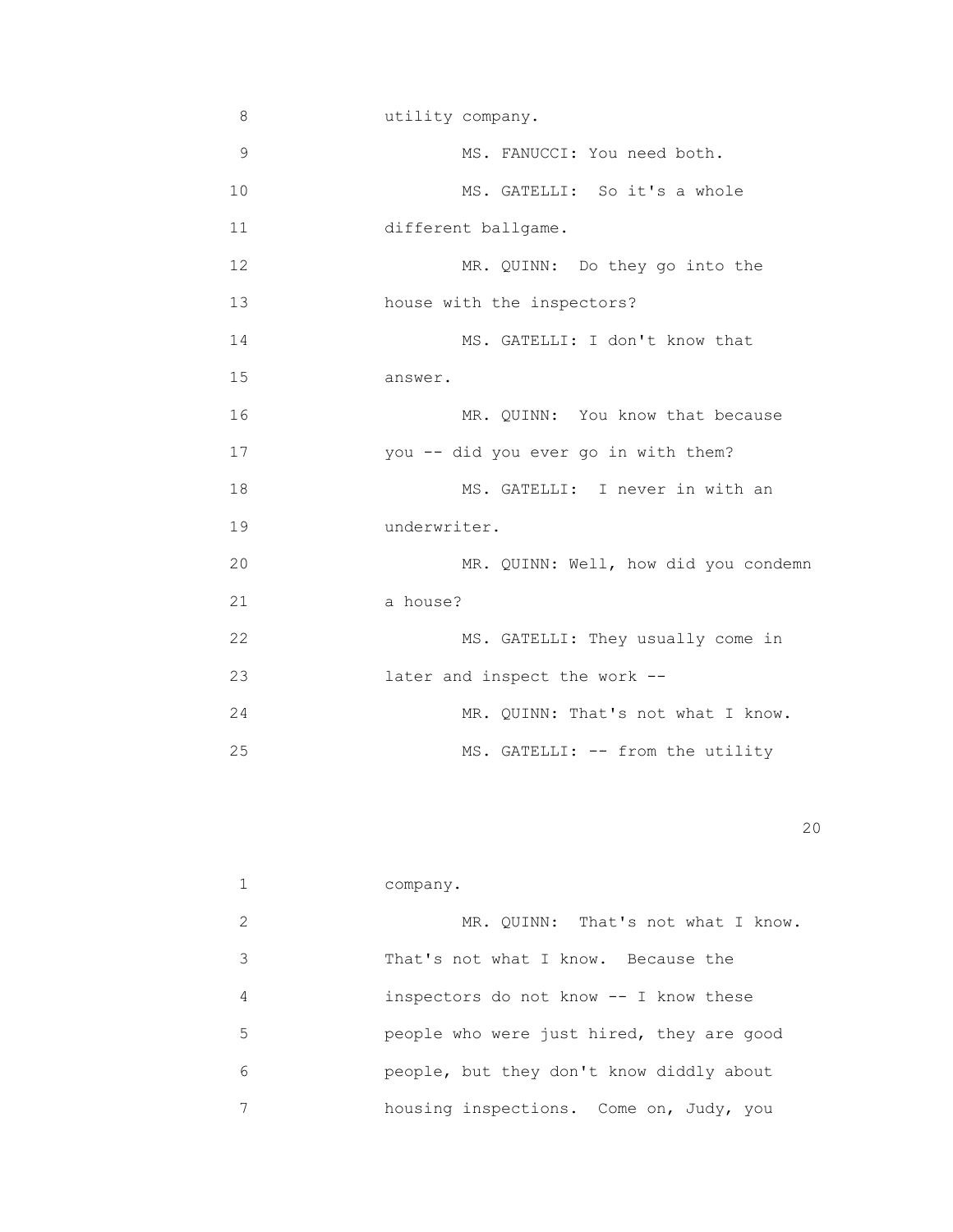8 know that. Thank you. 9 MS. GATELLI: Well, I wouldn't say 10 **that about them.** I guess Mrs. Fowler and 11 Mrs. Gillette are here to defend themselves. 12 MR. MCGOFF: Thank you, Mr. Quinn. 13 Bill Jackowitz. 14 MR. JACKOWITZ: Bill Jackowitz, South 15 Scranton resident and member of the 16 Taxpayers' Association. Be courteous to 17 **all, but intimate with few and let those few**  18 be well tried before you give them your 19 confidence. George Washington said that. 20 Okay, free swimming. I talked with 21 Mr. Dougher from Parks and Recreation and he 22 assured me that everybody who will be paying 23 \$3.00 to use the pool and use the slide this 24 year. There will be no free swimming. The 25 mayor is not offering free swimming to

21

|               | anyone, so the most important aspect in my    |
|---------------|-----------------------------------------------|
| $\mathcal{L}$ | opinion of Nay Aug Park is the pool and the   |
| 3             | Well, quess what? You are going to<br>slide.  |
| 4             | pay \$3.00 to use it just like we have in the |
| 5             | past.                                         |
| $\sim$        | Wo are starting the Free Swim                 |

We are starting the Free Swim 7 Program. Anyone who would like to make a 8 contribution, "Kids Swim Free," 1416 South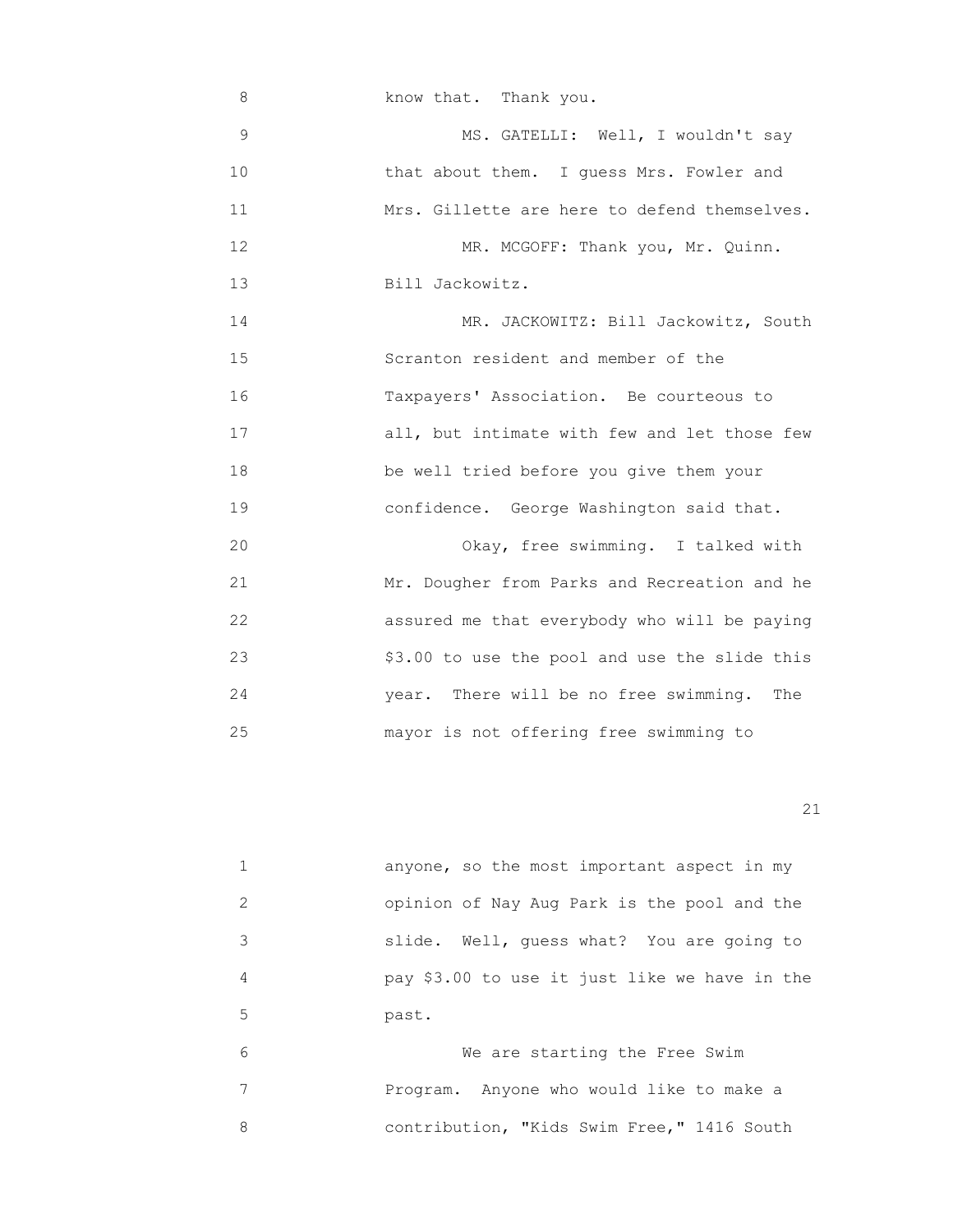9 Webster Avenue, Scranton, Pennsylvania, 10 18505. We are going to start early because 11 money is tight this year, although I guess 12 the mayor doesn't realize that because he is 13 still going to charge \$3 for everybody to 14 use the pool and slide. So, again, there is 15 no free swimming by the city, but there will 16 be free swimming sponsored by the Taxpayers' 17 **Association.** 

 18 The Connell building, I see where 19 they want another \$1 million for the Connell 20 building. When is going to stop? When is 21 it going to stop? How many more millions of 22 dollars of taxpayers' money, again, I 23 emphasized this before and I guess I will 24 have to emphasize it again. There is a 25 difference between private money and public

22 and 22 and 23 and 23 and 23 and 23 and 23 and 23 and 23 and 23 and 23 and 23 and 23 and 23 and 23 and 23 and 23 and 24 and 25 and 26 and 26 and 26 and 26 and 26 and 26 and 26 and 26 and 26 and 26 and 26 and 26 and 26 an

|   | money. Public money is my money. Public     |
|---|---------------------------------------------|
| 2 | money is your money. Private money is the   |
| 3 | person who owns that building's money. They |
| 4 | are the ones that are going to reap the     |
| 5 | profit. They are ones that are going to     |
| 6 | make the profits. They are the ones who are |
| 7 | going to buy a car and the $-$ - not the    |
| 8 | taxpayers. The only thing the taxpayer is   |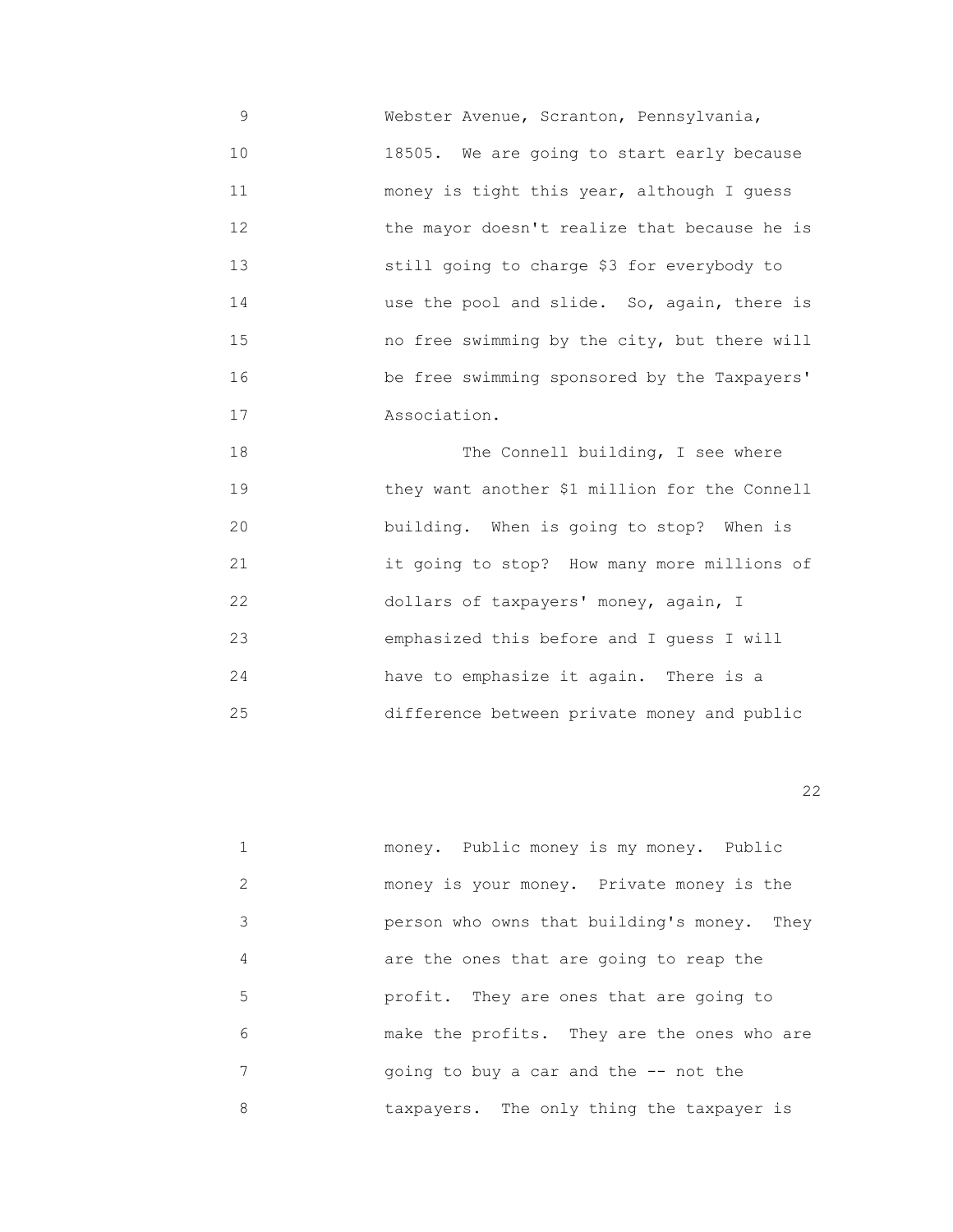- 9 going to do is suffer the loss if it fails. 10 When is it going to stop? Millions and 11 millions of dollars. We got \$30 million 12 plus tied up in the 500 block of Lackawanna 13 County and it's a mess and it's been a mess 14 for five years. It's still a mess. 15 There is more potholes, and I don't 16 know, I don't think that project is ever 17 going to finish. I can't wait for it to
- 18 finish because I really want to see where 19 those 30 plus million dollars was spent. I 20 really do.

 21 Now, there is a nasty rumor 22 circulating and I would like to get this 23 clear if I can tonight about people not 24 paying parking tickets. Is that true? Mrs. 25 Fanucci, is that true?

| 1 | MS. FANUCCI: I was waiting all day          |
|---|---------------------------------------------|
| 2 | since, obviously, you have been frequenting |
| 3 | the wonderful website.                      |
| 4 | MR. JACKOWITZ: No, I do not go on           |
| 5 | the website.                                |
| 6 | MS. FANUCCI: Well, okay.                    |
| 7 | MR. JACKOWITZ: I don't own a                |
| 8 | computer. I don't even own a computer, but  |
| 9 | people have been calling me and I said I    |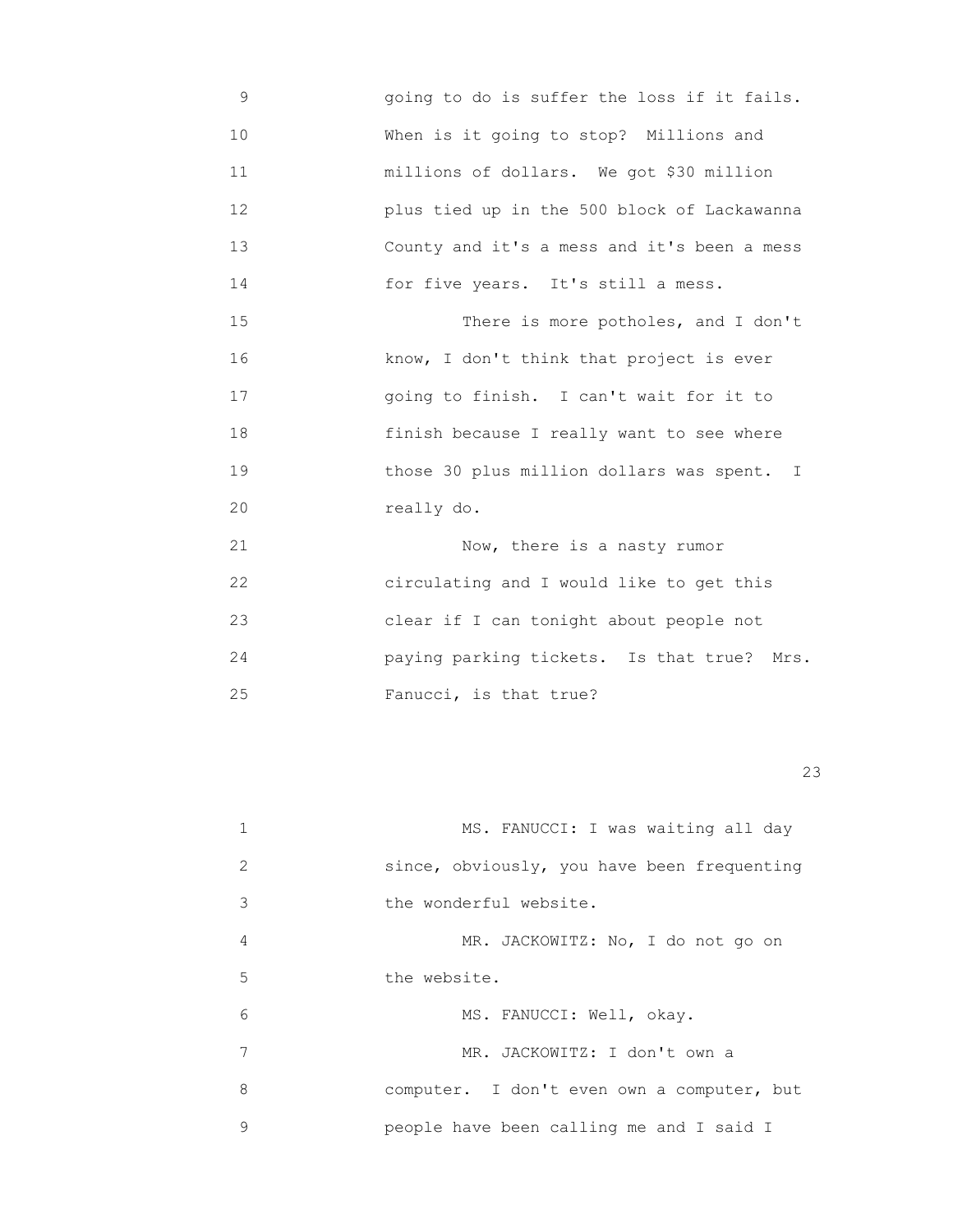10 would bring it up.

11 MS. FANUCCI: From what I gathered I 12 did go to figure out what was going on, 13 parking tickets were -- I do owe two right 14 now. I do owe two parking tickets, so I am 15 guilty of that, but parking tickets in 2000 16 were under my name and my husband's name at 17 the time and he -- they were paid from what 18 I gathered. I mean, it's not like they 19 **WERENT WETER WETER WETER** TO SOFIE SEEMS to be a lot of 20 hype.

 21 He said that even when you settle -- 22 he went in to pay that it didn't go on the 23 link as whatever, you paid them, but -- 24 MR. JACKOWITZ: Okay, I appreciate 25 your candor, but there were also other names

|               | mentioned of other influential people in the |
|---------------|----------------------------------------------|
| $\mathcal{L}$ | City of Scranton. President McGoff, can you  |
| 3             | check that out, please, because if people    |
| 4             | have not been paying their parking tickets   |
| 5             | for the last eight to nine years,            |
| 6             | influential people within the City of        |
| 7             | Scranton, that's a lot of lost of revenue    |
| 8             | that as been lost to the City of Scranton.   |
| 9             | Some of this stuff is up to like 17, 18      |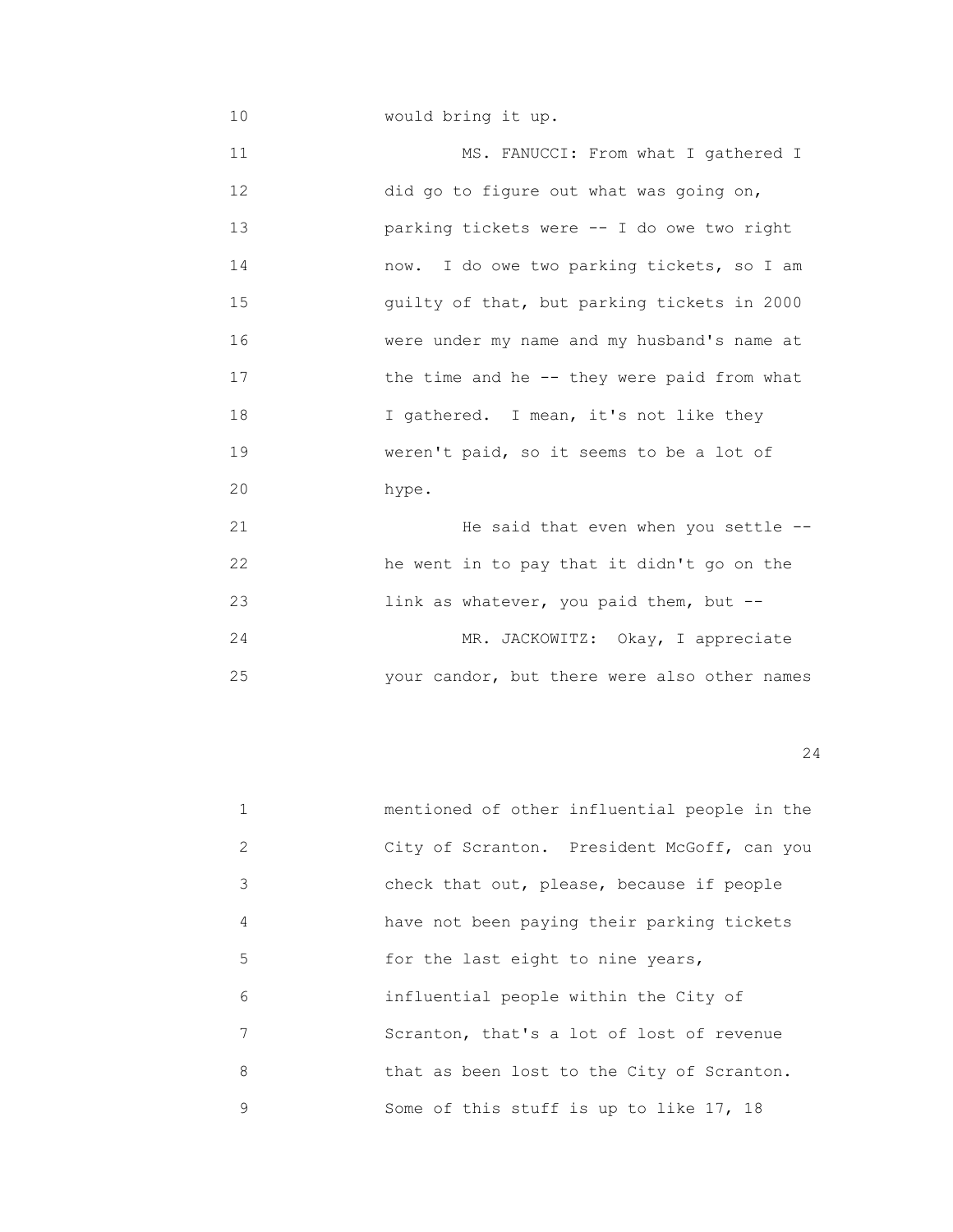10 hundred dollars in back parking tickets, so 11 if that's true I think we as citizens need 12 to know this and the people who have not 13 paid their parking tickets need to start 14 paying these tickets and also have some 15 fines and penalties assessed to them for 16 **being late, just like we do with homeowners,**  17 so/SOERBGS can you please do that for me, 18 Mr. McGoff?

19 MR. MCGOFF: It's not that I'm 20 reluctant to, it's just that what you are 21 asking me to do is actually to investigate 22 **What might be a criminal activity.** 23 MR. JACKOWITZ: Exactly. But, I'm

 24 not asking you to investigate it, I'm just 25 asking you to look into the matter.

<u>25</u>

| $\mathbf{1}$ | MR. MCGOFF: Well, that's                  |
|--------------|-------------------------------------------|
| 2            | investigating and, like I said, I'm not   |
| 3            | reluctant to but what I think what we are |
| 4            | looking at if you are serious this is     |
| 5            | something that should be done through the |
| 6            | District Attorney's Office.               |
| 7            | MR. JACKOWITZ: I agree with you.          |
| 8            | MR. MCGOFF: Okay.                         |
| 9            | MR. JACKOWITZ: I'm pretty sure it's       |
| 10           | going to be done that way. I was just     |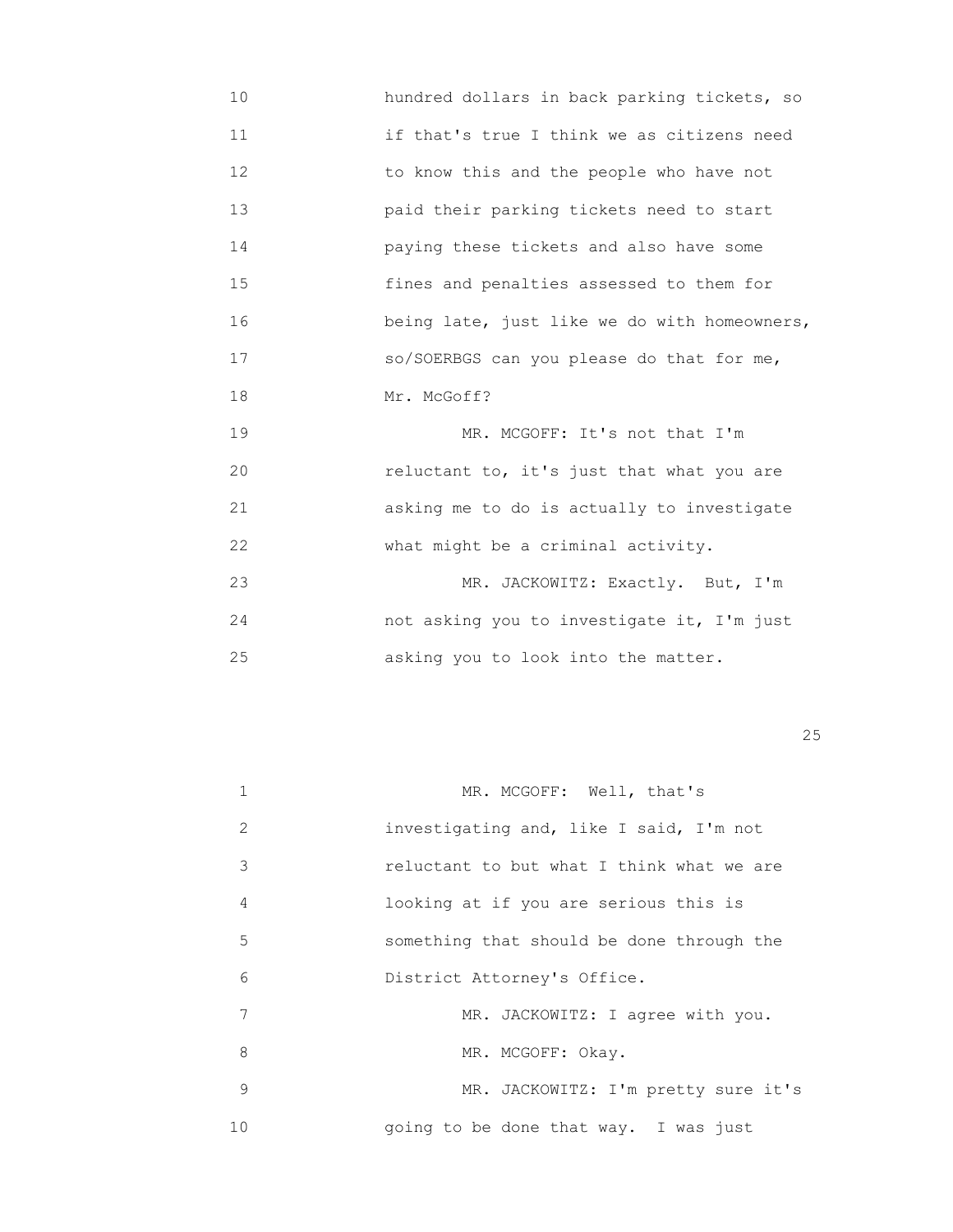11 asking you if you were going to assist or 12 cooperate in the matter? 13 MR. MCGOFF: I will try. 14 MR. JACKOWITZ: Okay. 15 MR. MCGOFF: To what extent I can. 16 MR. JACKOWITZ: Okay. I will take 17 **that for what it's worth.** Thank you. Also, 18 speakers at council meetings, you know -- 19 well, I'll finish it later. Got cut off by 20 the bell. The bell ringer got me again. 21 MR. MCGOFF: Thank you, 22 Mr. Jackowitz. Mike Dudek. 23 MR. DUDEK: Good evening, Council. 24 My name is Mike Dudek, 608 Depot Street, 25 Scranton. I live down there in the Plot.

 $26$ 

|               | Last week I spoke to you about the need to  |
|---------------|---------------------------------------------|
| $\mathcal{L}$ | keep the Scranton State School for the Deaf |
| 3             | open, I think we all accept that. This week |
| 4             | I'm going to explain to you how and why as  |
| 5             | city council you should take the lead in    |
| 6             | helping to keep it open.                    |
| 7             | The newspaper reports that Senator          |
| 8             | Mellow and Representatives Smith and Kevin  |

9 Murphy are greatly involved in it. However, 10 it's just like playing bridge. You pick up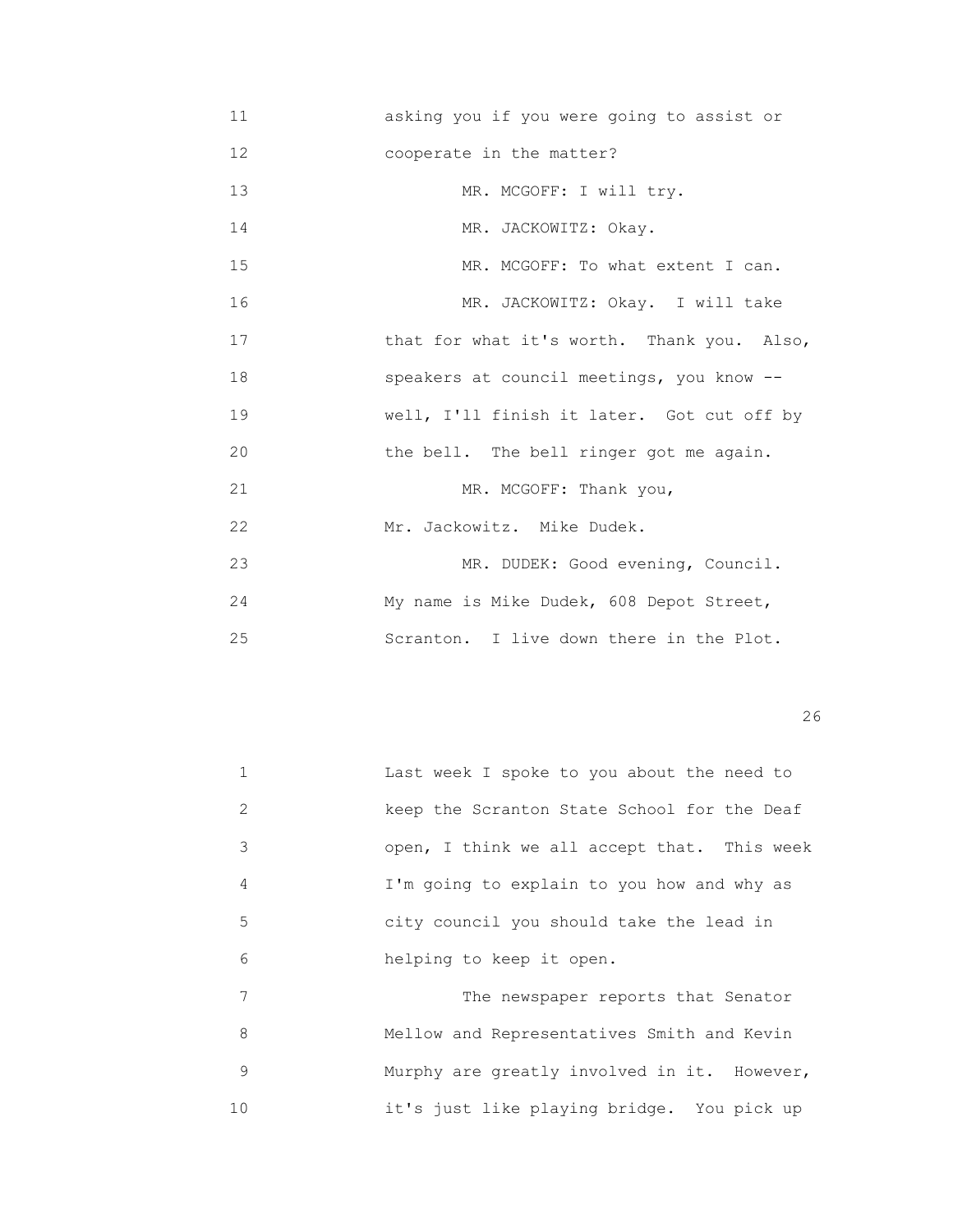11 your hand and you count your cards and you 12 assess the situation. They are not the most 13 powerful people that you can get to do this. 14 Believe it or not, you are the five of you.

15 As a city council there are two 16 **basic responsibilities that you have, one is**  17 to pass legislation for the city, and 18 Mrs. Gatelli pointed out the other one when 19 she pointed out how she was going to have 20 council write a letter supporting people 21 with their gas or their electric bills, 22 that's city council. That's an example of 23 city council using it's voice in public 24 protest. That is the second and most 25 valuable function, and I'm suggesting that

<u>27</u>

| 1  | city council create a committee of the      |
|----|---------------------------------------------|
| 2  | whole, and the membership of the committee  |
| 3  | of the whole would be Mrs. Evans and Mrs.   |
| 4  | Gatelli, Miss Fanucci, Mr. Courtright and   |
| 5  | Mr. McGoff.                                 |
| 6  | Now, Mr. McGoff is the president of         |
| 7  | city council so I don't think, unless he    |
| 8  | wants to, I don't think he should be the    |
| 9  | president of this particular committee, he  |
| 10 | should hand this one off to someone else    |
| 11 | unless he wants it, okay, because this is a |
|    |                                             |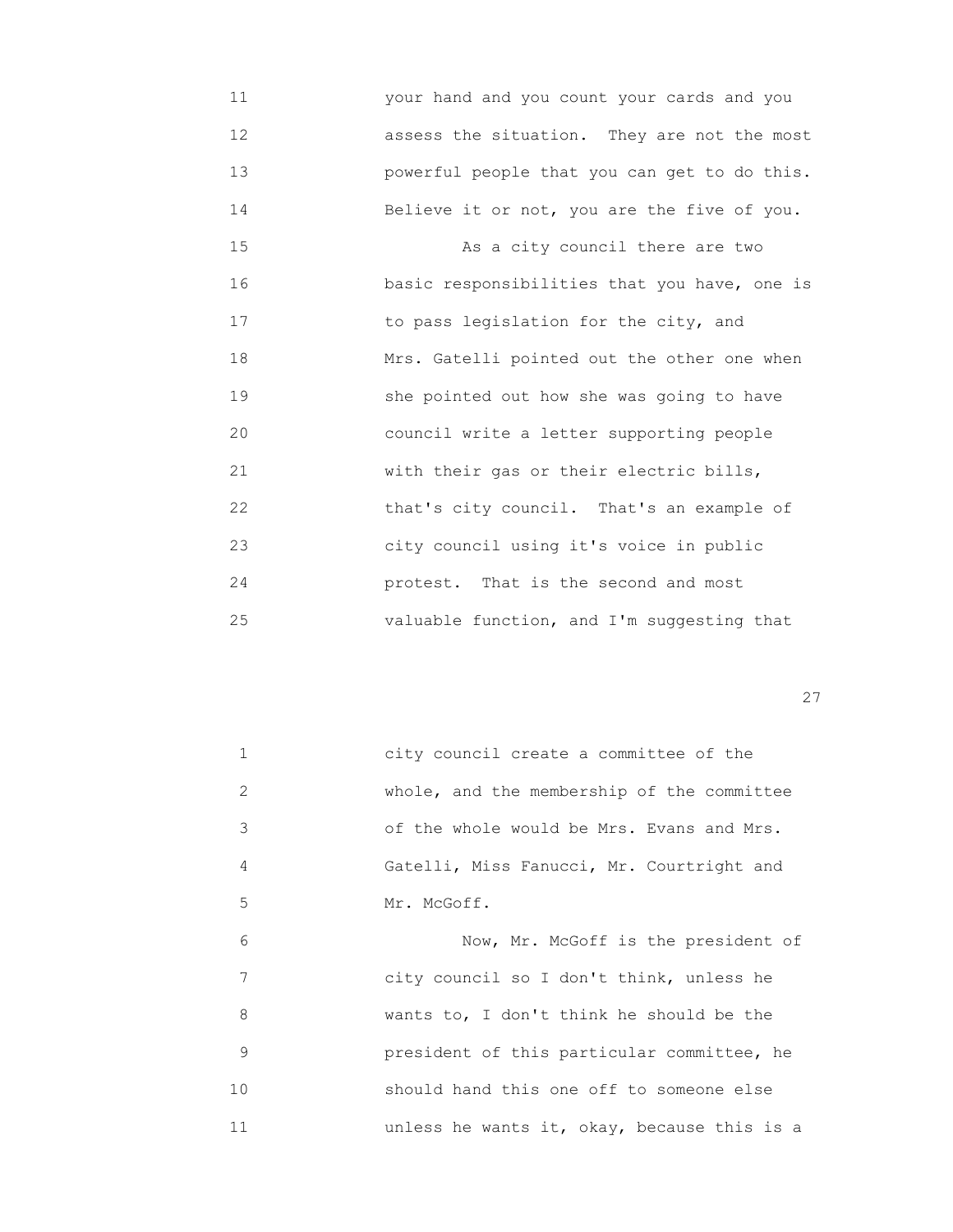12 committee of the whole that would report to 13 the president.

14 **And the committee of the whole would**  15 spur a fundraising drive to help keep the 16 school open, and my way of doing would be to 17 approach Channel 16 because they have the 18 capability of making one wonderful 19 ten-minute stories about anything they want 20 to and in a ten-minute take they could do a 21 wonderful story about the Scranton State 22 School for the deaf, with that tape one of 23 you or two of you or three of you could 24 approach the management of the world 25 champion Philadelphia Philly's, ask them to

<u>28</u>

| $\mathbf{1}$  | see this tape, and ask them to help support  |
|---------------|----------------------------------------------|
| $\mathcal{L}$ | a fund drive here. Ryan Howard got what,     |
| 3             | \$54 million for three years for batting 251 |
| 4             | last season. Fifty-four million and he hit   |
| 5             | 251. I think they can probably come up with  |
| 6             | a few dollars for us.                        |
| 7             | Now, it might be a problem                   |
| 8             | approaching the Rooney family of the world   |
| 9             | champion Pittsburgh Steelers because western |
| 10            | Pennsylvania has their own school for the    |
| 11            | deaf, and that's a private institution, but  |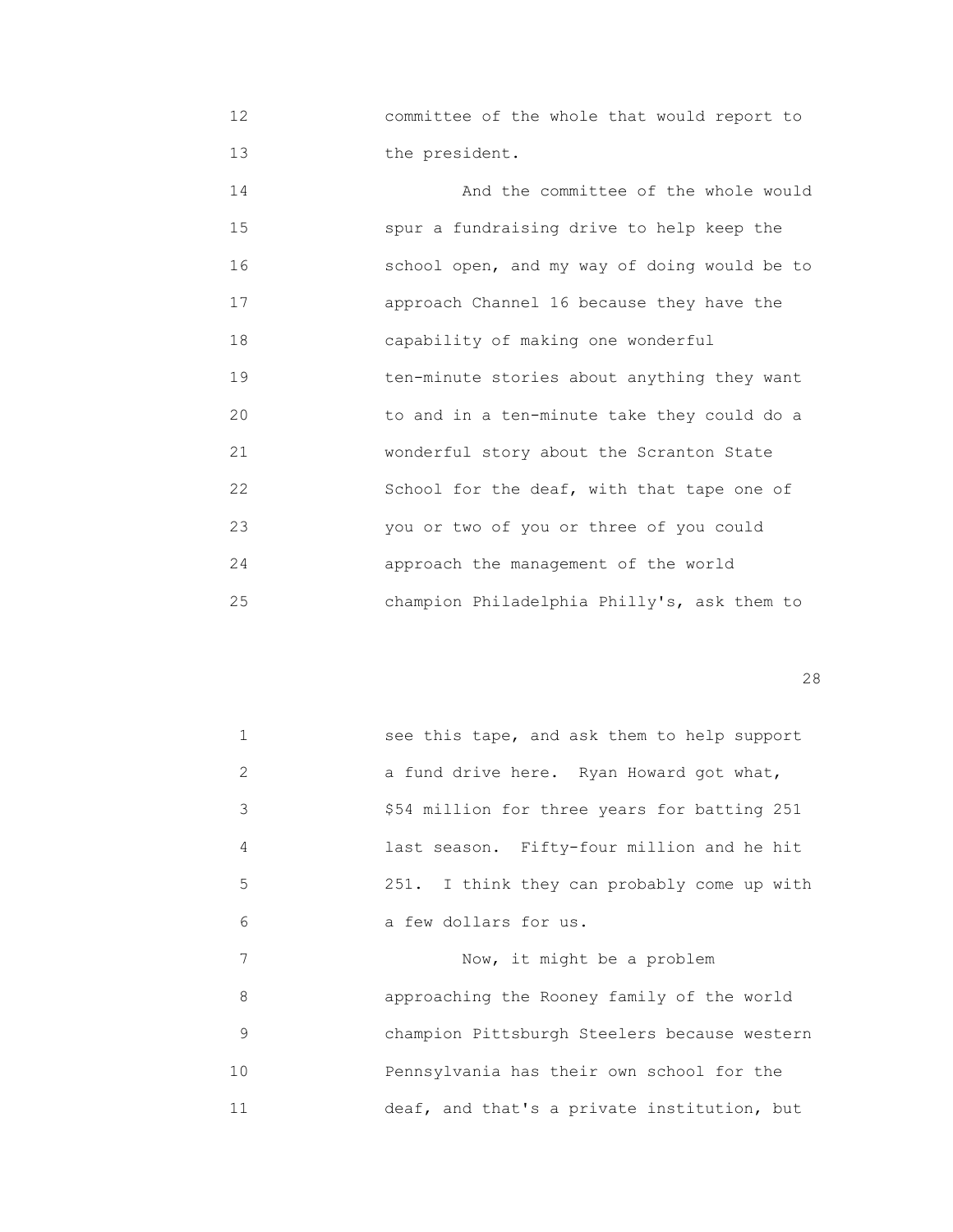12 I would try it.

13 Now, take a look at say all of you, 14 if you find somebody in the City of Scranton 15 who is really into theatre who is close to 16 an actress named Marlee Matlin, you ever 17 hear of her? The deaf actress, deaf and 18 dumb, what if she were to find out that the 19 governor of the State of Pennsylvania wants 20 to close the first ever school for the deaf 21 ever built anywhere in the world? I think 22 ballistic would be a good way to describe 23 What would happen there. 24 There are many different ways we

25 could do this. Also, as a city council

| $\mathbf{1}$ | working together as a committee of the whole |
|--------------|----------------------------------------------|
| 2            | you could approach the leaders of this       |
| 3            | community, the movers and the shakers of     |
| 4            | this community to help spur a fundraising    |
| 5            | drive. I think we would probably need in     |
| 6            | the neighborhood of a million and a half to  |
| 7            | two million dollars to put together to start |
| 8            | an endowment for the school to keep it       |
| 9            | together, but if we do something like this   |
| 10           | it will certainly show the governor that the |
| 11           | community wants this school open.            |
| 12           | There is nothing to stop the                 |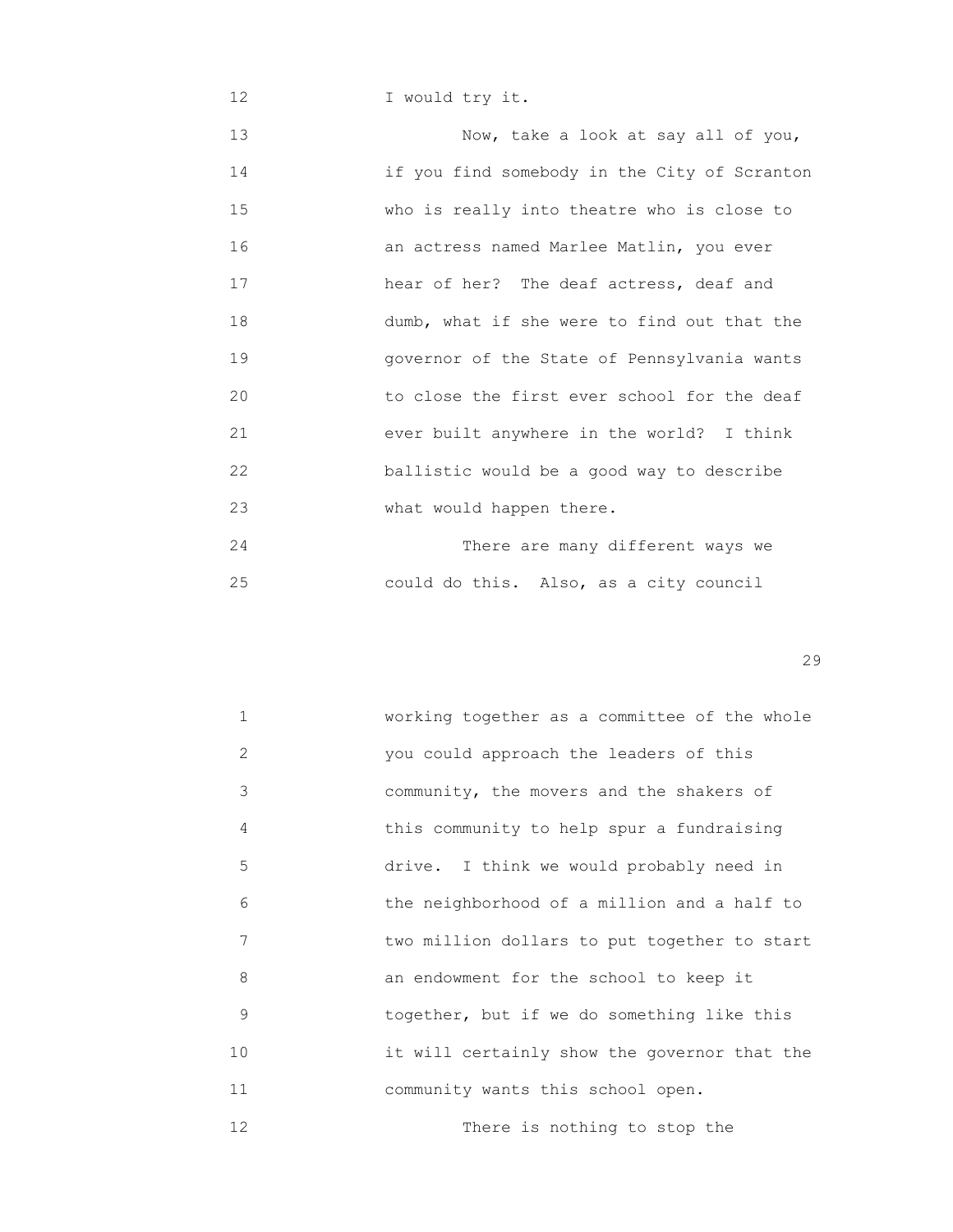13 governor from closing this school because I 14 haven't really seen that, what can I put it, 15 community anger, community upset about it. 16 He could get away with doing it if we just 17 **17 12** let it happen, and just having two 18 representatives and a state senator that's 19 not enough. It's just not enough to do it. 20 We have to be the people in that 21 Verizon commercial that you see, the guy 22 with his Verizon phone and he shows all the 23 people behind him, we have to do that, and 24 we to do it by raising the fund in a 25 communitywise drive, but I'm asking council

| $\mathbf{1}$      | to appoint itself as a committee of the    |
|-------------------|--------------------------------------------|
| 2                 | whole to get it started.                   |
| 3                 | MR. MCGOFF: Thank you, Mr. Dudek.          |
| 4                 | Lee Morgan.                                |
| 5                 | MR. MORGAN: Good evening, city             |
| 6                 | council. The first thing I have, 5-C, I    |
| 7                 | would just -- I would like the council to  |
| 8                 | vote "No" on that. And on 7-C I would like |
| 9                 | the council to vote "No" on that.          |
| 10                | You know, I sat through these              |
| 11                | meetings tonight, but when we started to   |
| $12 \overline{ }$ | talk about the city's alleged indifference |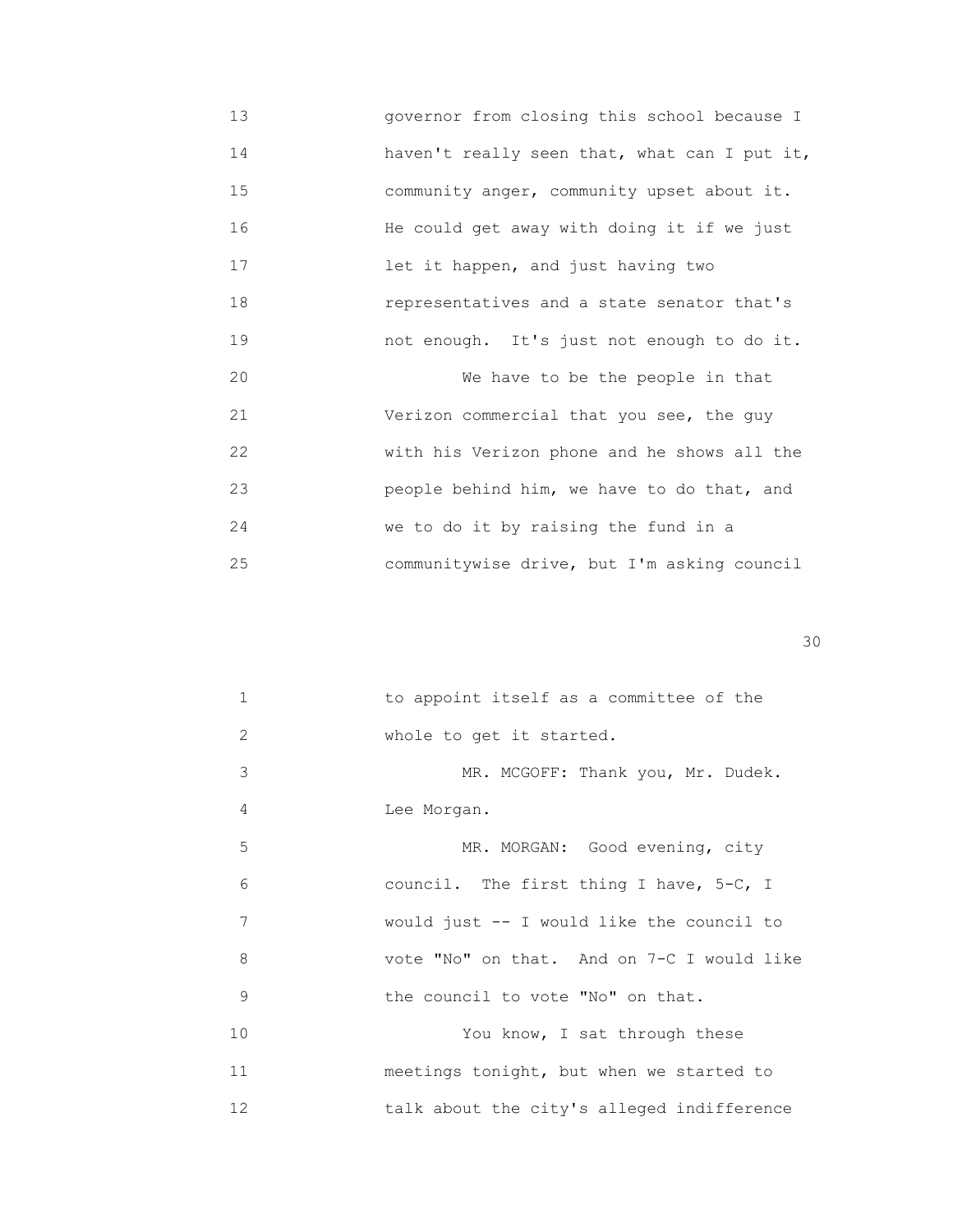13 to having a contract with the police and 14 fire, it's just ashame that it took this 15 long for somebody to decide to have some 16 dialogue, at least in this chambers, and I 17 mean I know that the election is coming up. 18 But, you know, it's just no excuse for this 19 **19** thing to have gone this far because there 20 were statements made from this side about 21 PEL and OECD years ago and asking this 22 council and previous councils, let's come up 23 With an agreement.

 24 But I do have to say this there is 25 one person who decided to start this fight,

| $\mathbf{1}$ | and he is the mayor's office and then, of     |
|--------------|-----------------------------------------------|
| 2            | course, the people who are his supporters,    |
| 3            | not just on this council, but other           |
| 4            | councils, didn't realize in my opinion that   |
| 5            | they had an obligation to the community in    |
| 6            | general to make sure that this battle never   |
| 7            | got to the point it's reached now, and now    |
| 8            | that the battle is burning, now that the      |
| 9            | battle is just beginning to $-$ it looks like |
| 10           | the fire they had if Australia because this   |
| 11           | thing is starting to burn completely out the  |
| 12           | control, and now the city may not have the    |
| 13           | funds to fight this battle because now the    |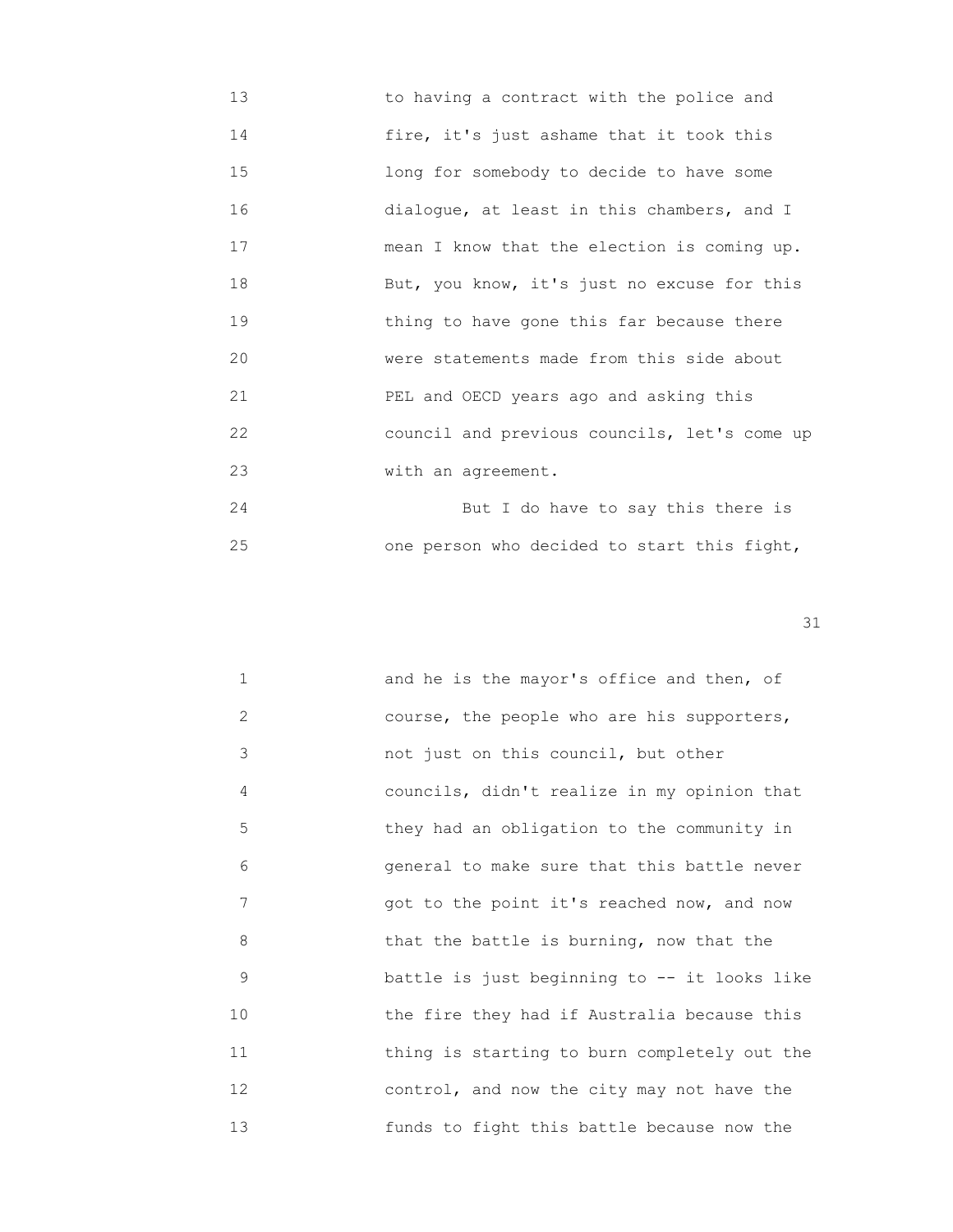14 unions have been joined by people that 15 understand what's going on here. And the 16 people that are the ones that are going to 17 **be hurt the most are the people that you all**  18 represent, they are the people in the 19 neighborhoods, and you failed every single 20 one of them.

 21 I mean, I'm glad that tonight we saw 22 that there was a little bond here between 23 council. There has been some communication 24 and some understanding, but that needed to 25 happen a long time ago. I think that this

 $32$ 

|   | council and this mayor have forgotten who    |
|---|----------------------------------------------|
|   | they represent, just like our national       |
| 3 | government has now that we find ourselves in |
|   | an economic meltdown and everybody is losing |
| 5 | all their assets.                            |

 6 I think this council needs to really 7 take good hard look at what it wants to 8 accomplish and, you know, we are talking 9 about the government stimulus program, you 10 **Example 10** know, Mr. McGoff, my idea for the stimulus 11 would be to start a curb and sidewalk 12 program and maybe you should go to the labor 13 unions and maybe some private contractors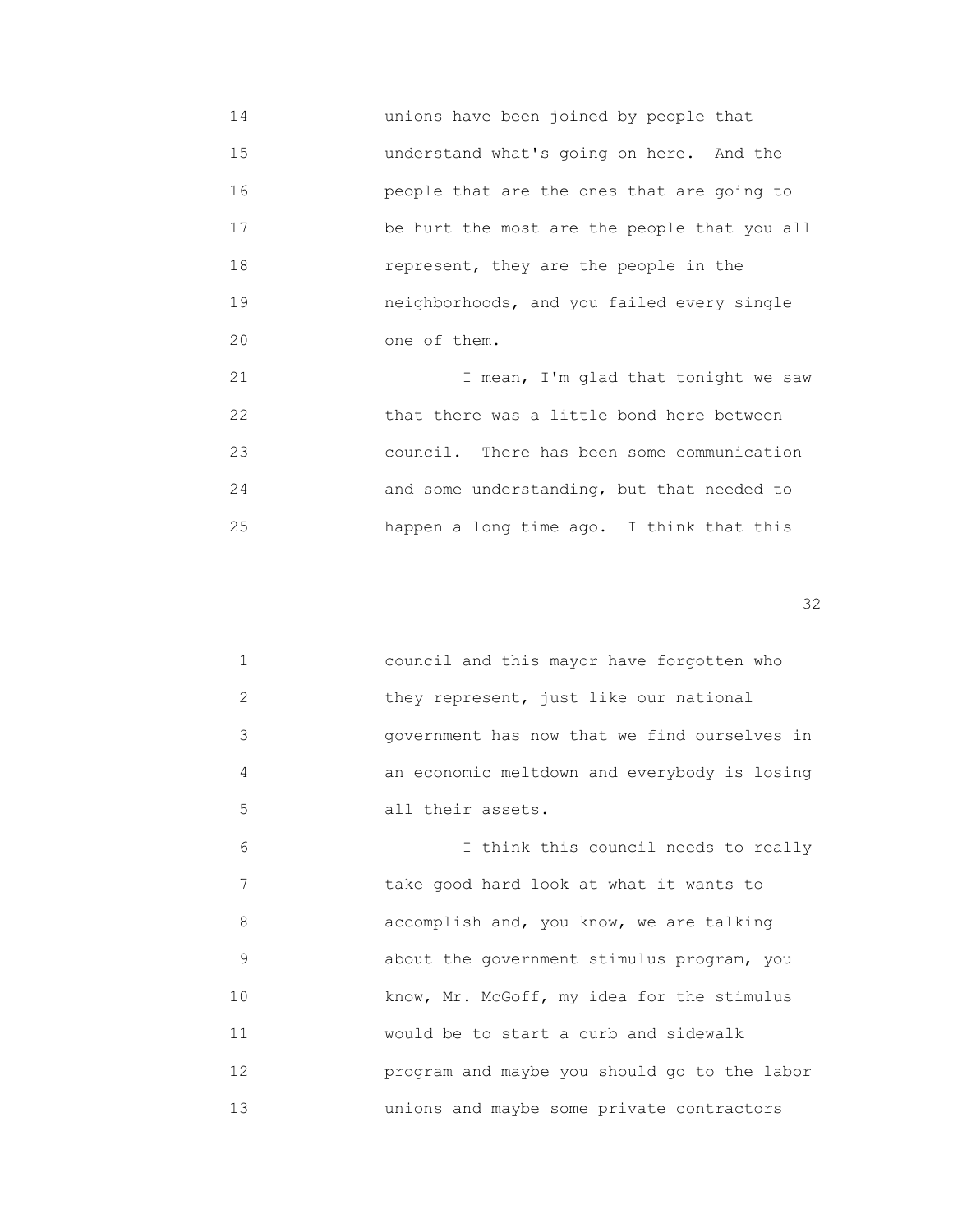14 and try to create a fund that will continue 15 to fund itself by going to people in the 16 neighborhoods and asking them if they would 17 like to contribute and maybe we can begin 18 real infrastructure in this city and curbs 19 and sidewalks, and maybe we should start 20 somewhere like on Loomis Street over on West 21 Side across from St. Ann's Street, all 22 right, because you know something, and I 23 just picked that out of my head, I really 24 don't care where we start. 25 But, you know, we have wasted a lot

| 1              | of time with the Connell building and giving |
|----------------|----------------------------------------------|
| $\overline{2}$ | people money and now we are starting to talk |
| 3              | about a replacement for the South Side       |
| 4              | Sports Complex, why are we replacing assets  |
| 5              | we already own and can we could anything for |
| 6              | the average person in this city besides tax  |
| 7              | them into total oblivion and have just       |
| 8              | elected officials who don't do their jobs?   |
| 9              | Thank you.                                   |
| 10             | MR. MCGOFF: Thank you, Mr. Morgan.           |
| 11             | Joe Talimini.                                |
| 12             | MR. TALIMINI: Looks like a fun night         |
| 13             | tonight. We have a problem again with the    |
| 14             | storm sewers, I think everybody on this      |
|                |                                              |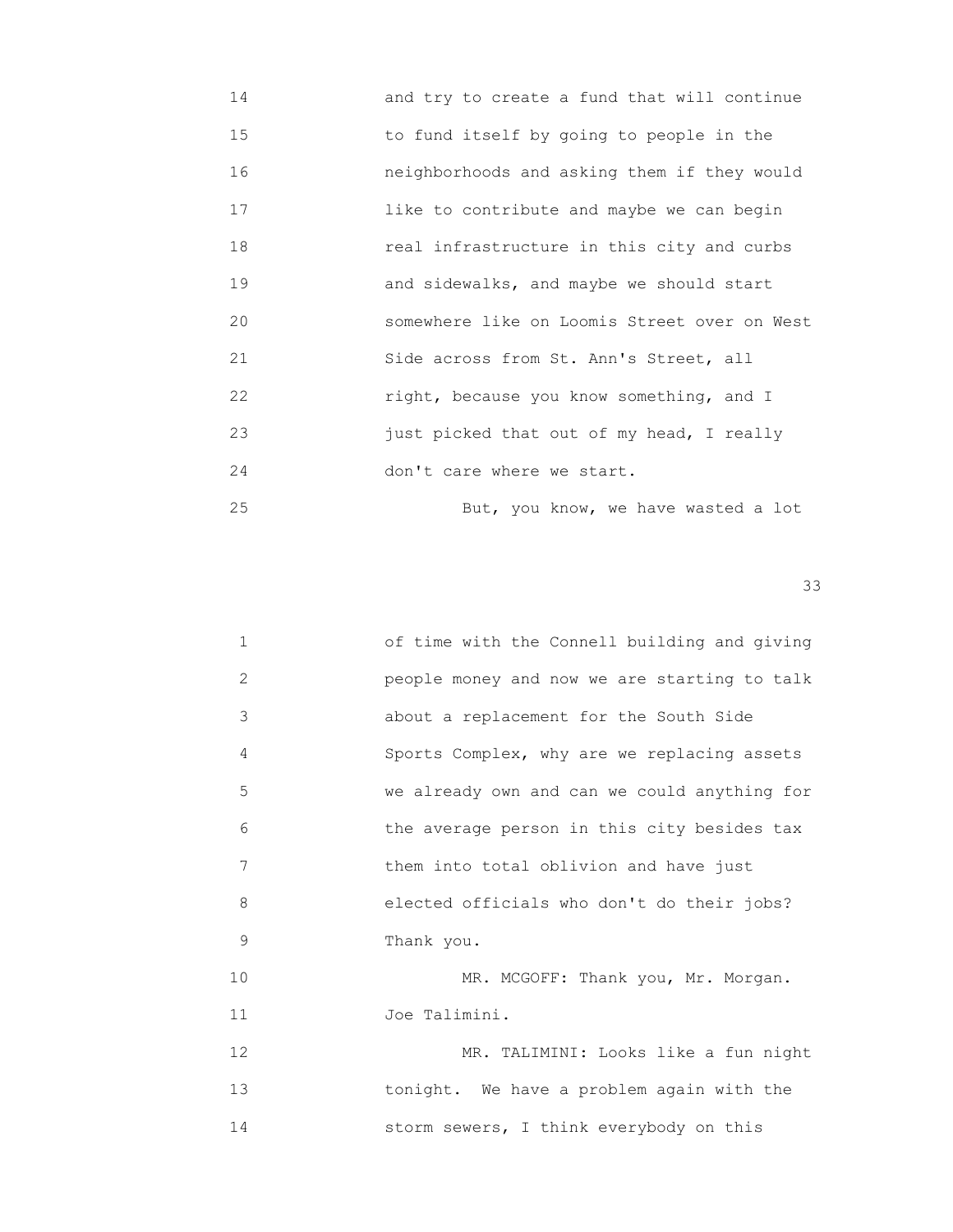15 council knows what they are. That's the 16 place where the water is supposed to drain 17 down. Nobody seems to know which streets 18 belongs to who, whether it's PennDOT or 19 **Whether it's DPW, but the other day as you**  20 well know our building is undergoing major 21 reconstruction right now, I took a walk down 22 on the corner of Olive and North Washington, 23 and the only thing that's lacking is a 24 concrete wall over that storm drain because 25 I put a yard stick down there and I came up

| $\mathbf{1}$   | with 20 inches of sludge, and a whole about |
|----------------|---------------------------------------------|
| 2              | that big for the water to drain through.    |
| 3              | After that I took a walk around the         |
| $\overline{4}$ | block, went down Wyoming, I went further    |
| 5              | down Washington Avenue, don't we have some  |
| 6              | means whatsoever to extract the sludge and  |
| 7              | things?                                     |
| 8              | MS. GATELLI: Yes, we do.                    |
| 9              | MR. TALIMINI: I mean, do they ever          |
| 10             | use it?                                     |
| 11             | MS. GATELLI: Yes, they do.                  |
| 12             | MR. TALIMINI: When?                         |
| 13             | MS. GATELLI: Every day.                     |
| 14             | MR. TALIMINI: Where do they use it?         |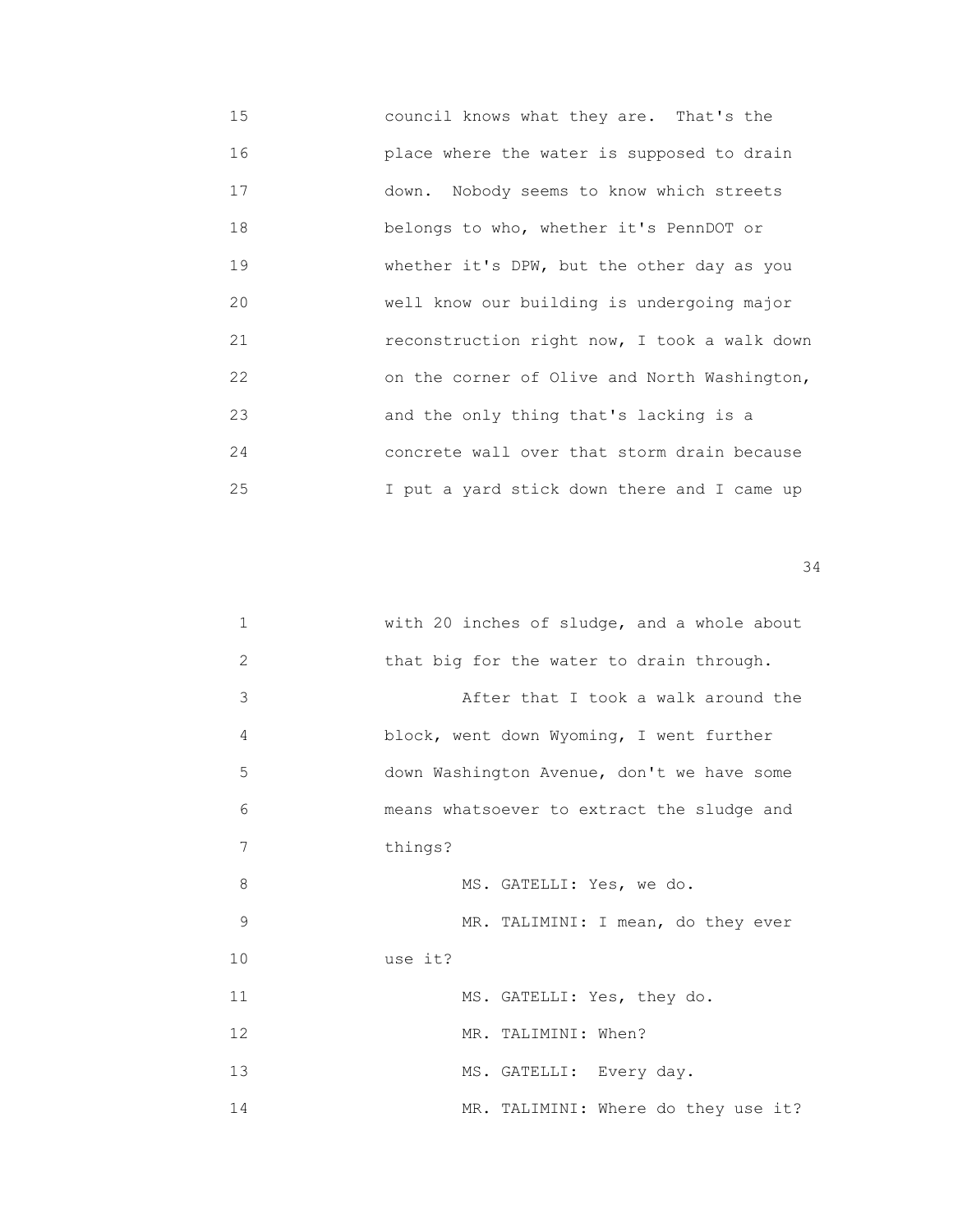15 They sure don't use it in our area? 16 MS. GATELLI: Well, we'll report that 17 for you. 18 MR. TALIMINI: Well, it would be very 19 nice because, you know, with all of this 20 construction going on and we have a pile of 21 snow this high three days after the snow 22 fall. It's just melting now because there 23 is no place for it to go, which knocks out 24 two parking space in that area, there are 25 limited parking spaces.

 $35$ 

| 1  | I don't know how to tell them, but           |
|----|----------------------------------------------|
| 2  | the rainy season is coming in soon and       |
| 3  | unless that sludge is removed we are going   |
| 4  | to have a hell of a mess once again down on  |
| 5  | Olive Street, all the way down to Providence |
| 6  | Road, the kids are going to be hiking over   |
| 7  | the railroad tracks to get home from school, |
| 8  | etcetera, and it's a nice condition.         |
| 9  | I don't know what to say about this          |
| 10 | intransigeance on the part of the mayor. I   |
| 11 | will say one thing, he is a very urealistic  |
| 12 | mayor and it seems that we have some lead    |
| 13 | councilmen within the same position, but I   |

 14 don't think there is any real intransigence 15 on this police and fire deal. It's about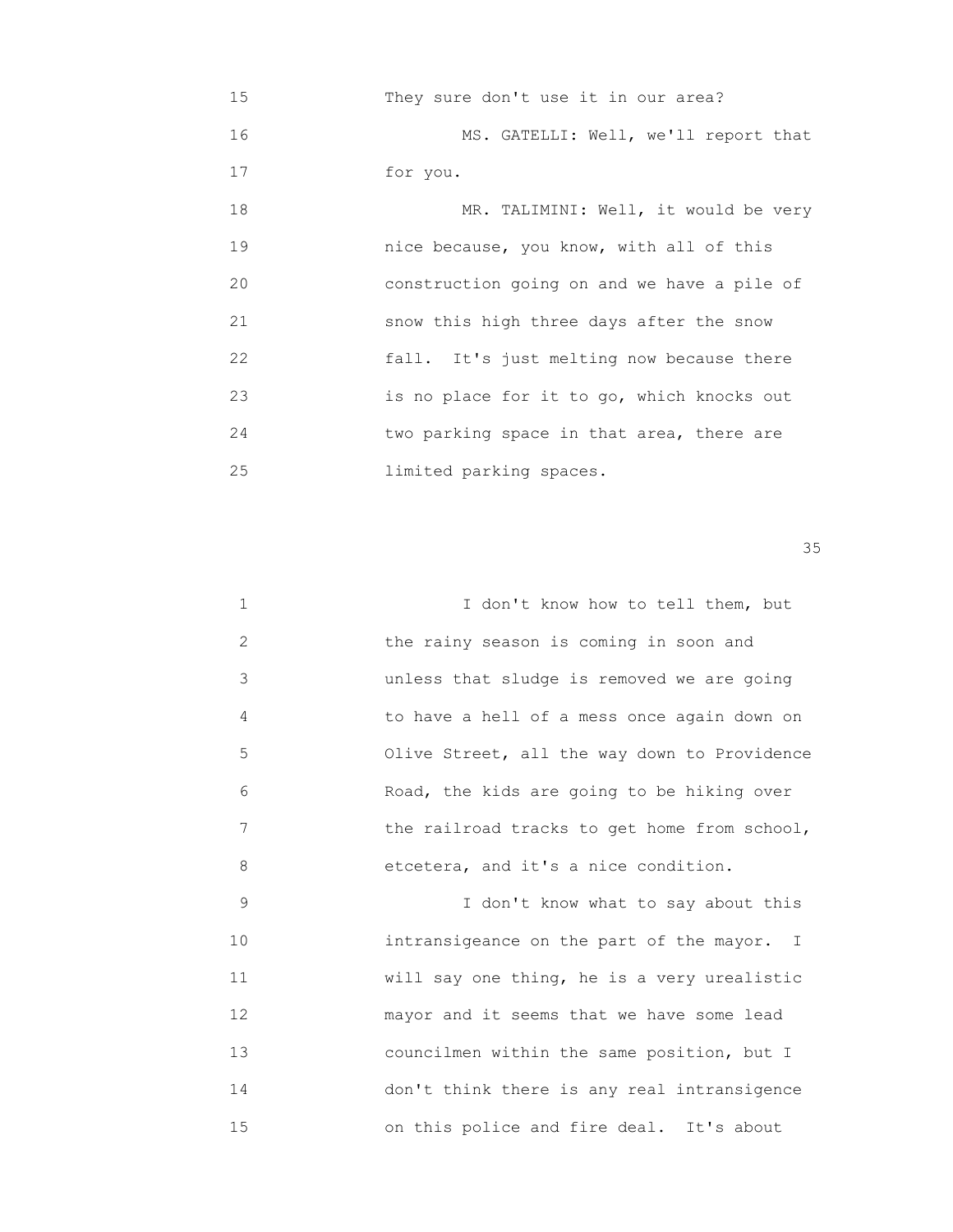- 16 time that everybody grew up here. I mean, 17 if you want to pat yourself on the back 18 that's one thing, but don't do it at the 19 expense of the taxpayers because this city 20 needs to reign in it's spending. I mean, we 21 have supported lawyers, I'm sure there are 22 lawyers all over the world who would like to 23 move to the Scranton because of the bucks 24 they can make here.
- 25 You know, it's time take a good look

| 1  | in the mirror, a real good look in the       |
|----|----------------------------------------------|
| 2  | mirror and see if you are really doing your  |
| 3  | job. I know you are limited in what you can  |
| 4  | do, but then again, there are those of you   |
| 5  | who have access to that office downstairs    |
| 6  | and nobody else has. And I asked Mr. Martin  |
| 7  | the last time he spoke to the mayor          |
| 8  | face-to-face and he said he never has.       |
| 9  | That's ridiculous.                           |
| 10 | I mean, if this man wants to keep            |
| 11 | his job the least he could do is represent   |
| 12 | the people, not himself and his own          |
| 13 | self-interests, and I'm not going to hammer  |
| 14 | on this thing eternally, but until this guy  |
| 15 | starts doing something maybe it's time for a |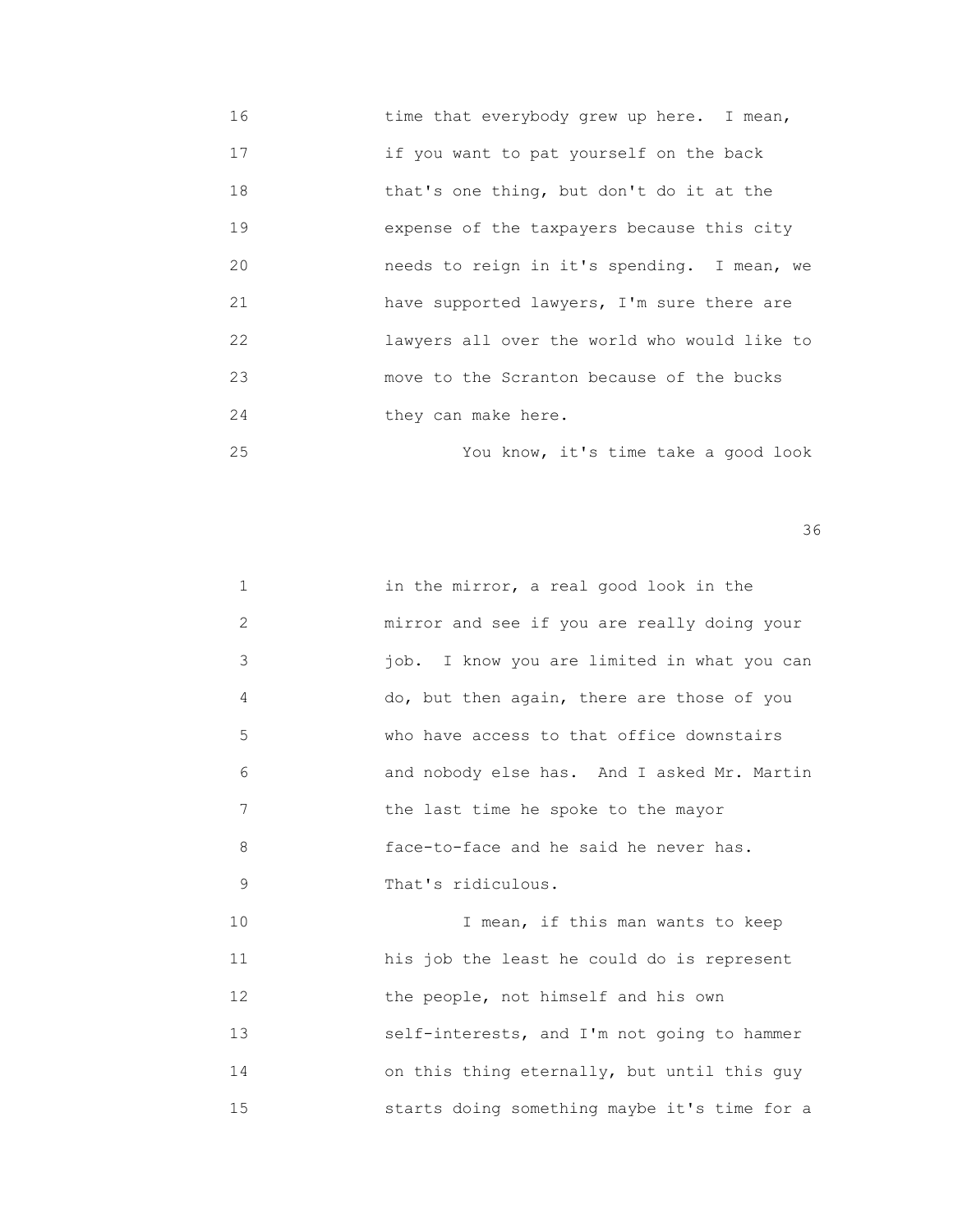16 change. Thank you very much. 17 MR. MCGOFF: Thank you, Mr. Talimini. 18 Jim Stucker. 19 MR. STUCKER: Okay. Right across the 20 street from where Courtright therapist's 21 thing is or where the post office is 22 handicapped people can't get to the mailbox. 23 MR. COURTRIGHT: Why, Jim? 24 MR. STUCKER: On account of people 25 parking in front of the mailbox.

<u>37</u>

| 1  | MR. COURTRIGHT: Jim, they are               |
|----|---------------------------------------------|
| 2  | allowed to pull up there and put the stuff  |
| 3  | in the mailbox.                             |
| 4  | MR. STUCKER: Yeah, but there's              |
| 5  | people -- there's people trying to get to   |
| 6  | the mailbox, handicaps, they can't because  |
| 7  | of the cars parked in front of the mailbox  |
| 8  | right in front of it.                       |
| 9  | MR. COURTRIGHT: Okay.                       |
| 10 | MR. STUCKER: All right. And a lot           |
| 11 | of holes out there. I mean, I was riding my |
| 12 | bike today first time, I had it out today.  |
| 13 | MR. COURTRIGHT: Your scooter?               |
| 14 | MR. STUCKER: No, my pedal bike, and         |
| 15 | they got to start fixing the holes in the   |
| 16 | road, Parrot Avenue, South Side, Moosic     |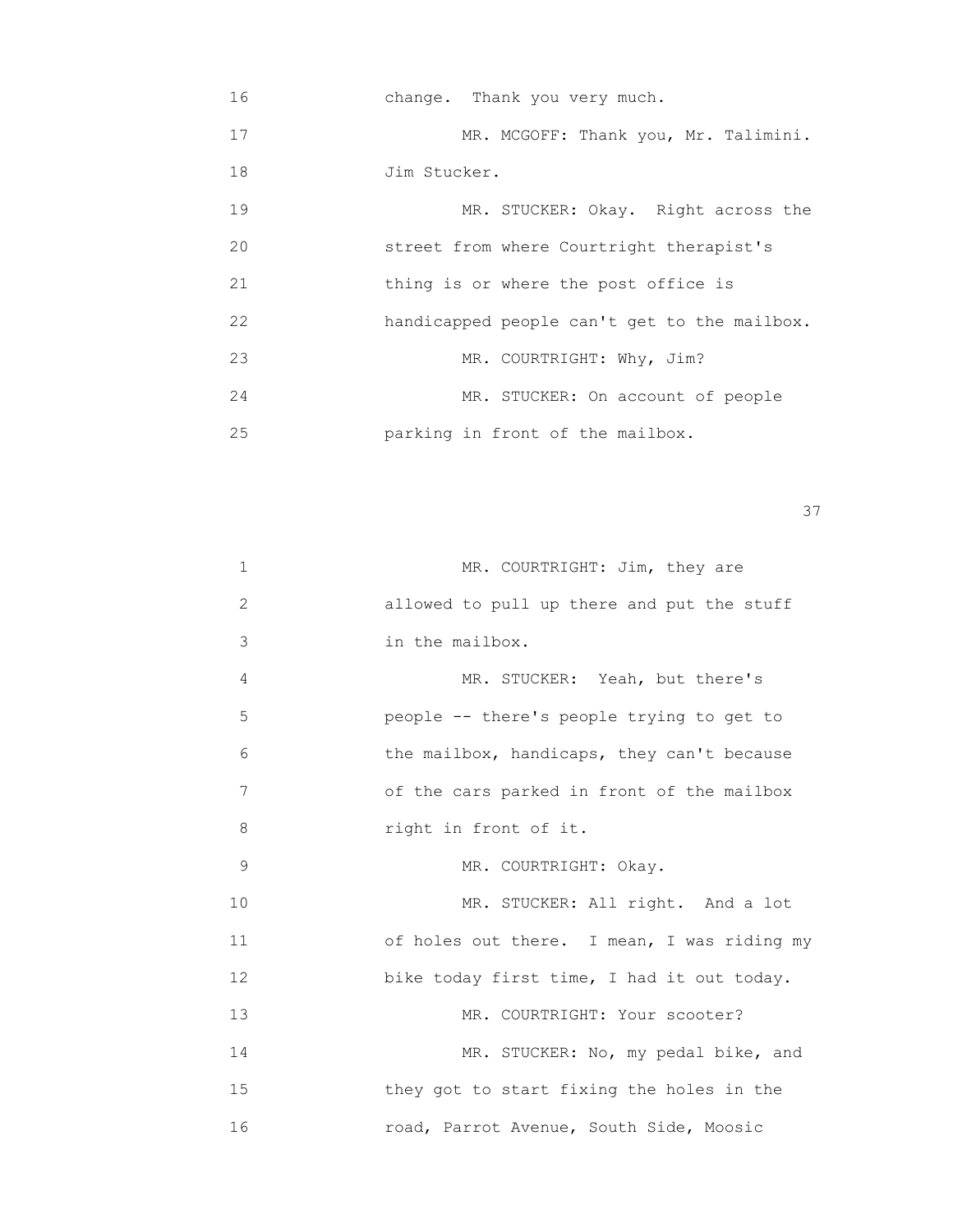17 Street, Greenridge, a lot of holes in 18 Greenridge really bad. I'm afraid someone 19 is going to bust their tire. 20 Now, in front of my building on

 21 Jefferson Avenue one of our handicapped 22 signs is down, somebody -- a big truck must 23 have took it, took it and bent it off and 24 broke it to the bottom, it's laying on the 25 sidewalk up there so, because we have

<u>38 and 2001 and 2002 and 2003 and 2003 and 2003 and 2003 and 2003 and 2003 and 2003 and 2003 and 2003 and 200</u>

| 1              | problems. Lots.                              |
|----------------|----------------------------------------------|
| $\overline{2}$ | And I talked to Mayor Doherty and he         |
| 3              | said you got -- Courtright's got a lot of    |
| 4              | money.                                       |
| 5              | MR. COURTRIGHT: The mayor said I had         |
| 6              | a lot of money?                              |
| 7              | MR. STUCKER: Yeah.                           |
| 8              | MR. COURTRIGHT: I'll trade him, how          |
| 9              | about that. He could have my money and I'll  |
| 10             | take his.                                    |
| 11             | MR. STUCKER: I was walking -- I seen         |
| 12             | him walking up to the building today here,   |
| 13             | this building, and I talked to him and he    |
| 14             | says he had to be in a hurry he had to go to |
| 15             | meeting today. So he told me thank you very  |
| 16             | much for donating money for me, 25 bucks.    |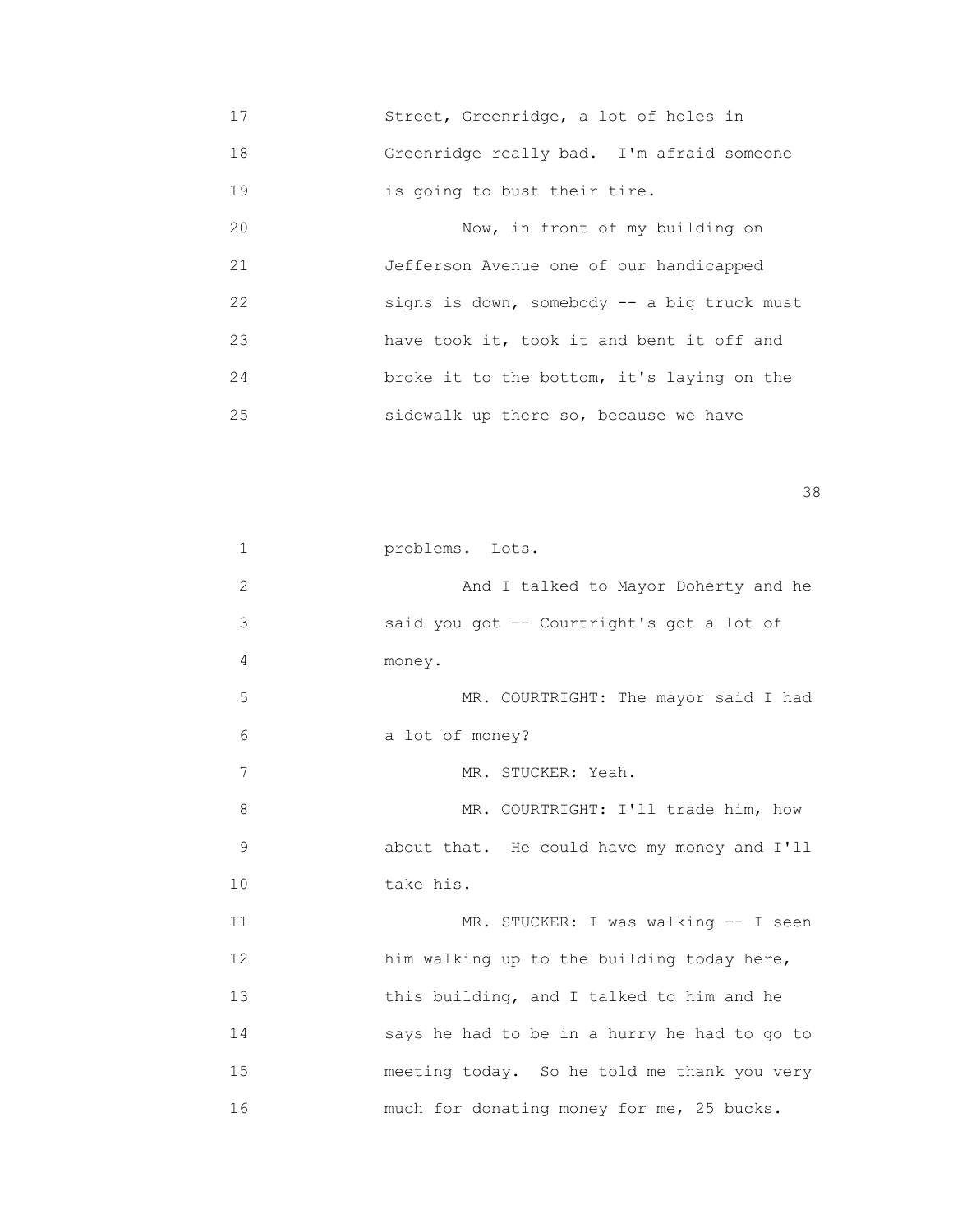| 17 | MR. COURTRIGHT: Oh, you are welcome,       |
|----|--------------------------------------------|
| 18 | Jim. You are welcome.                      |
| 19 | MR. STUCKER: Yeah.                         |
| 20 | MR. MCGOFF: Well, thank you, Jim.          |
| 21 | MR. STUCKER: Our sidewalks are             |
| 22 | really getting bad. Really, really bad.    |
| 23 | Especially in front of Tink's and in front |
| 24 | of Judge and Jury. They are really bad. I  |
| 25 | was with a guy today they fixed the guy's  |

| 1           | pipe today, he had a sewage busted, so Judge |
|-------------|----------------------------------------------|
| 2           | and Jury is not doing their jobs, they are   |
| 3           | not doing the sidewalks, they're not         |
| 4           | cleaning them, they are not picking up the   |
| 5           | butts, and I'm not going to do it. I do it   |
| 6           | for Danny Sheeley once in awhile, I pick up  |
| 7           | the garbage for him.                         |
| 8           | MR. MCGOFF: We'll have to look into          |
| $\mathsf 9$ | that, all right?                             |
| 10          | MR. STUCKER: Yeah, because I have            |
| 11          | been looking for a side job. I'm getting     |
| 12          | bored sitting around.                        |
| 13          | MR. MCGOFF: Well, good luck.                 |
| 14          | MR. STUCKER: We need more cops.              |
| 15          | MR. MCGOFF: Absolutely.                      |
| 16          | MR. STUCKER: We got to get them in           |
| 17          | South Side, they are all over.               |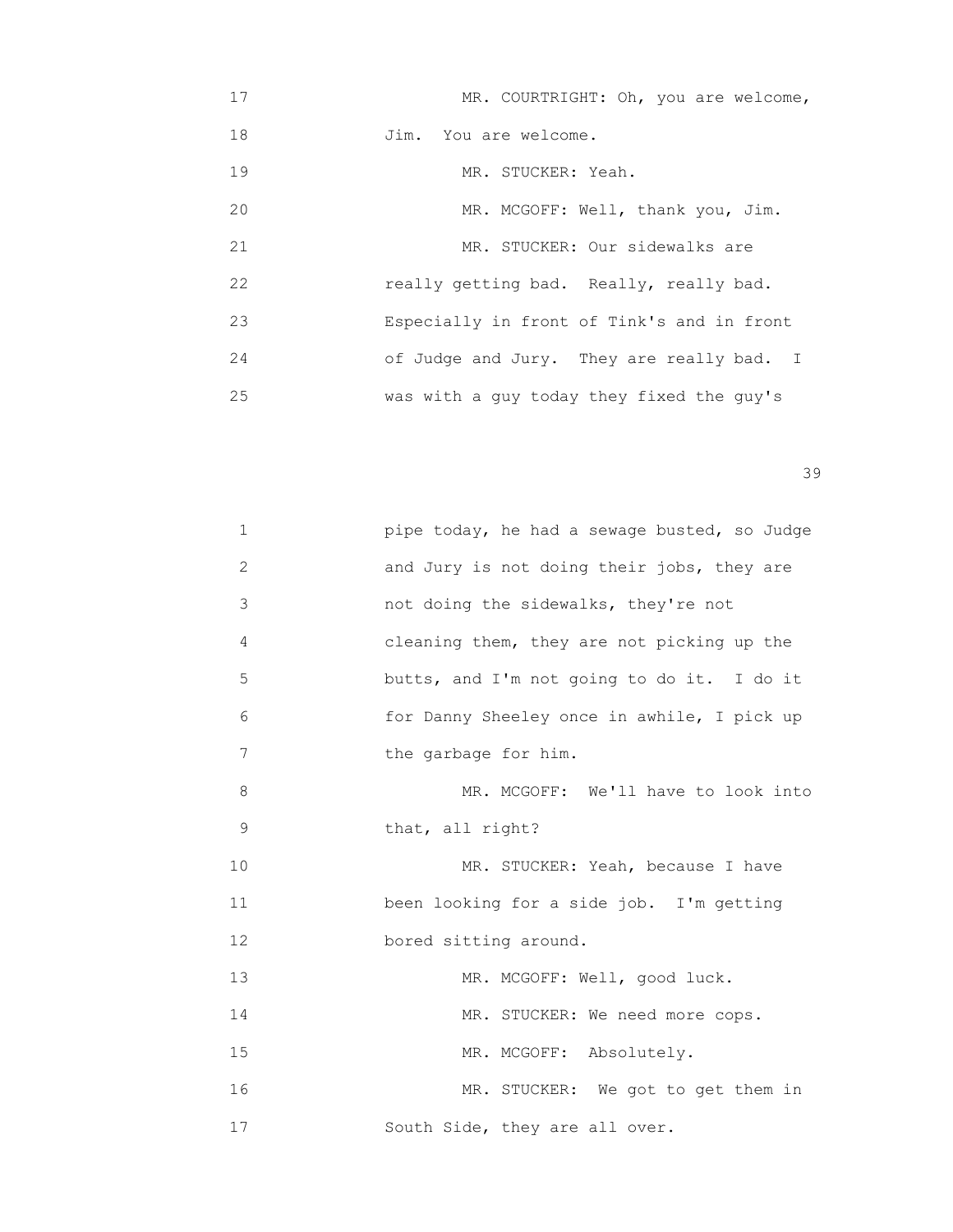18 MR. MCGOFF: All right, Jim. 19 MR. STUCKER: Greenridge needs a lot. 20 MR. MCGOFF: Thank you very much. 21 MR. STUCKER: Would you put a -- I 22 don't know his name, you should write a 23 'tition and go to the house, go to house t 24 house and have a petition wrote up and have 25 the sidewalks done and the streets cleaned.

| 1              | We need a sweeper out there.                |
|----------------|---------------------------------------------|
|                |                                             |
| $\overline{2}$ | What about that house on Moosic             |
| 3              | Street, are they going to rip that down? I  |
| 4              | was there the other day and they didn't do  |
| 5              | nothing with it?                            |
| 6              | MR. COURTRIGHT: Thought you said it         |
| 7              | was Greenridge Street, Jim.                 |
| 8              | MR. STUCKER: On Greenridge, yeah, by        |
| 9              | McGinty's.                                  |
| 10             | MR. COURTRIGHT: You are right. They         |
| 11             | should ripe it down. They boarded it up     |
| 12             | though.                                     |
| 13             | MR. STUCKER: Yeah, I seen the               |
| 14             | boards, yeah. They got to do something with |
| 15             | that.                                       |
| 16             | MR. COURTRIGHT: You are right.              |
| 17             | MR. STUCKER: There's a lot of houses        |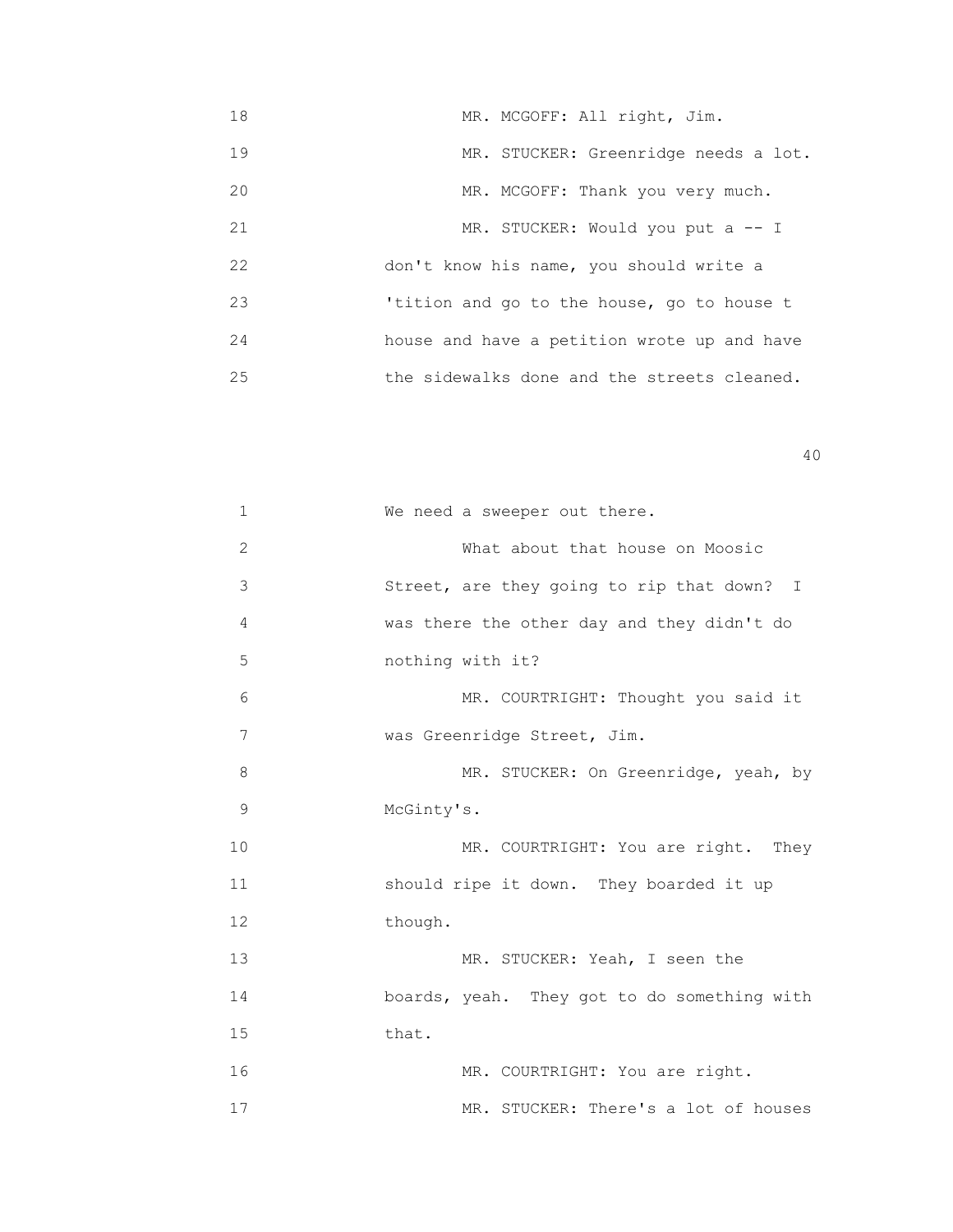| 18 | they should tear down.              |
|----|-------------------------------------|
| 19 | AUDIENCE MEMBER: Next.              |
| 20 | MR. MCGOFF: Please.                 |
| 21 | MR. STUCKER: So that's all we can   |
| 22 | do.                                 |
| 23 | MR. MCGOFF: Jim, thank you very     |
| 24 | much. Marie Schumacher.             |
| 25 | MS. SCHUMACHER: Good evening. Marie |

| 1             | Schumacher, resident and member of the     |
|---------------|--------------------------------------------|
| $\mathcal{L}$ | Taxpayers' Association. First, I'd like to |
| 3             | report, because nobody on council answered |
| 4             | when I asked several times, I did a        |
| 5             | Right-to-Know and Yanni's did repay their  |
| 6             | loan to OECD.                              |
| 7             | Then last week at the caucus on the        |
| 8             | KOZ's, I believe it was you, Mr. McGoff,   |
| 9             | said the KOZ might be preferable to not    |
| 10            | collecting any taxes at all. The only      |
|               |                                            |

 10 collecting any taxes at all. The only 11 reason I believe that property where the Mt. 12 Pleasant Development is going in would be 13 eligible for an extension is because it runs 14 next to the small parcel at the end, at the 15 corner of Linden and whatever that other 16 street is because it is a KOZ. That 17 property where Mt. Pleasant is actually 18 going to be built paid to the city and the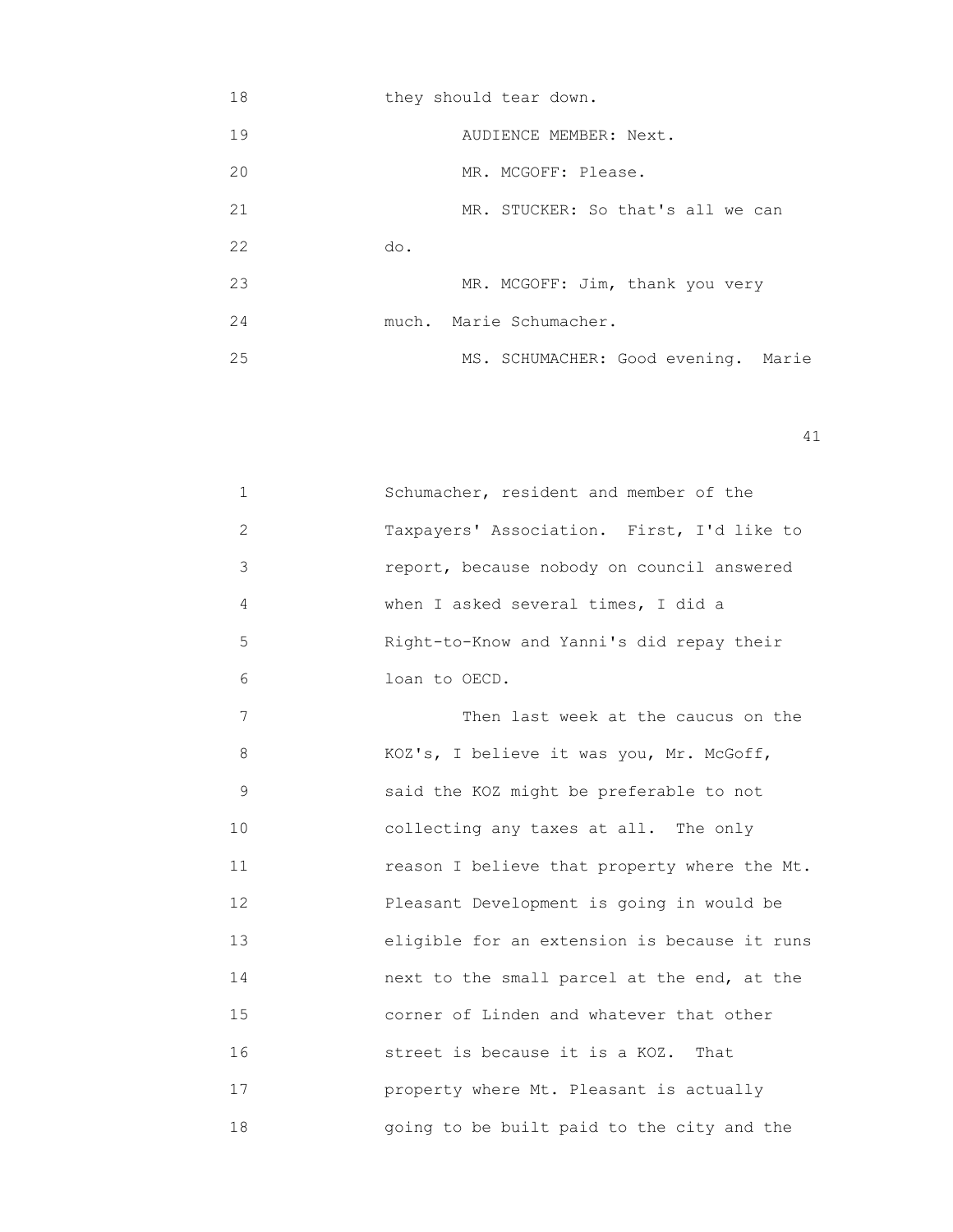19 school last year \$15,638.63 in taxes, and it 20 is on the books to be billed for taxes for 21 this year. It is currently not a KOZ, so we 22 would get property taxes from that parcel, 23 just so everyone is aware. It's not an 24 extension of an existing KOZ it's really the 25 expansion of a very tiny KOEZ to include

| $\mathbf{1}$ | 20.63 additional acres.                      |
|--------------|----------------------------------------------|
| 2            | Three, the Ice Box. Mrs. Gatelli,            |
| 3            | several weeks ago you said forget about that |
| 4            | \$600,000, that council had given it away,   |
| 5            | turns out it was on the agenda one time and  |
| 6            | it is tabled and it never came back to the   |
| 7            | agenda, so I see no reason since council has |
| 8            | not take any action why you can't have this  |
| 9            | the solicitor review that contract which if  |
| 10           | it was reported correctly in the             |
| 11           | Times-Tribune at the time \$600,000 was due  |
| 12           | and payable the day that the DPW moved out   |
| 13           | and I think the city could use that          |
| 14           | \$600,000.                                   |
| 15           | MS. GATELLI: I'll have Attorney              |
| 16           | Minora investigate that.                     |
| 17           | MS. SCHUMACHER: And then next --             |
| 18           | MS. GATELLI: It was 20 years ago,            |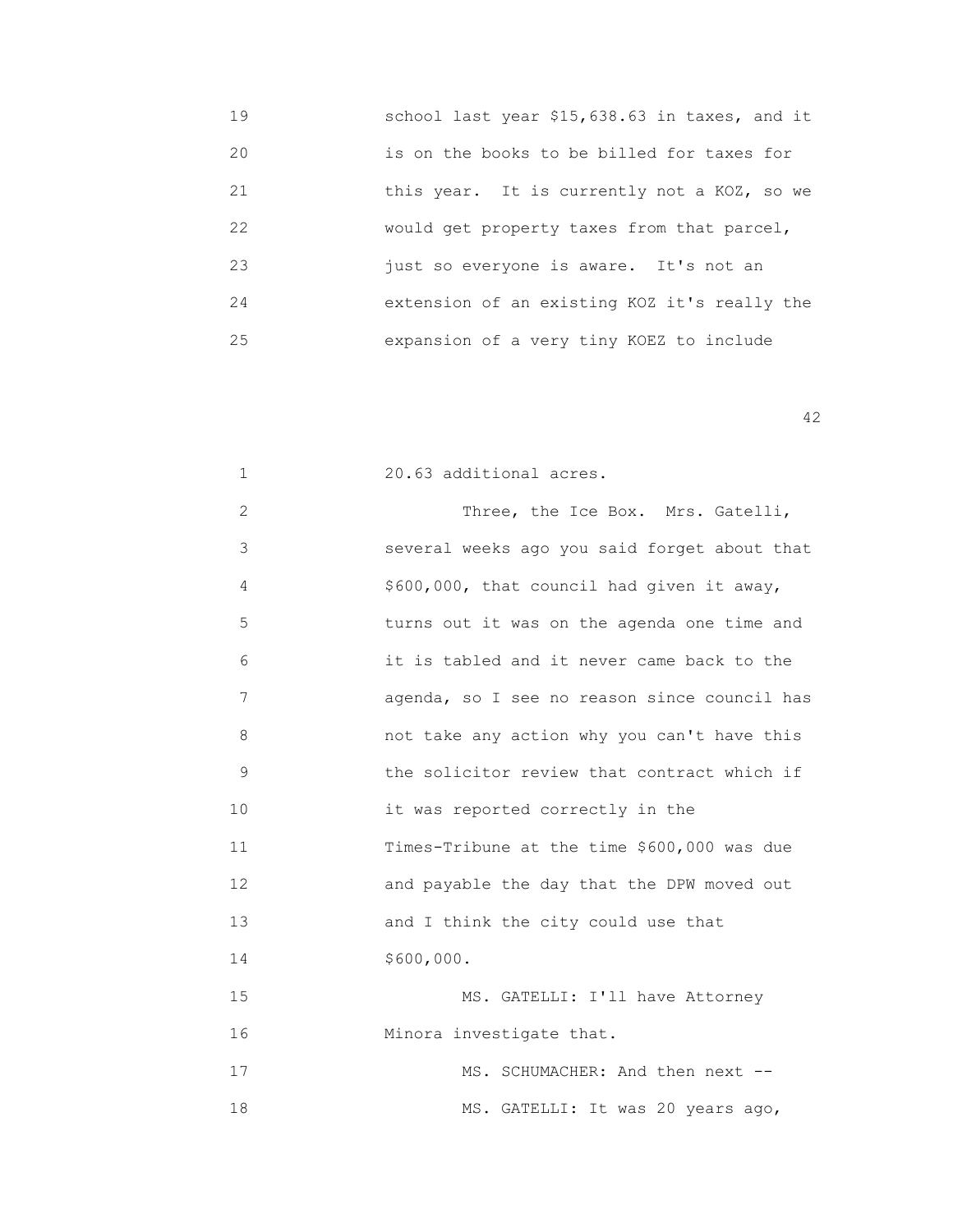## 19 but -- 20 MS. SCHUMACHER: I'd like to amend 21 Governor -- or President Reagan's -- going 22 back to my California days, trust and verify 23 was his motto, I'd like to say trust, verify 24 and get it in writing. Several years ago 25 Mrs. Fanucci swore to Andy Sbaraglia that

| 1              | the 408 Cedar Area Avenue property had been  |
|----------------|----------------------------------------------|
| $\overline{2}$ | appraised, I did a Right-to-Know and found   |
| 3              | out through OECD the property had never been |
| 4              | appraised.                                   |
| 5              | MS. FANUCCI: I don't think I swore.          |
| 6              | That's a little drastic.                     |
| 7              | MS. SCHUMACHER: Okay.                        |
| 8              | MS. FANUCCI: I didn't swear.                 |
| 9              | MS. SCHUMACHER: You just                     |
| 10             | misreported. Okay.                           |
| 11             | MS. GATELLI: Well, sometimes, Mrs.           |
| 12             | Schumacher, sometimes --                     |
| 13             | MS. SCHUMACHER: But we take -- it's          |
| 14             | my time. It's my time, excuse me.            |
| 15             | MS. GATELLI: You can have your time.         |
| 16             | MS. SCHUMACHER: No, because Mr.              |
| 17             | Minora won't --                              |
| 18             | MS. GATELLI: But sometimes we report         |
| 19             | what we are told.                            |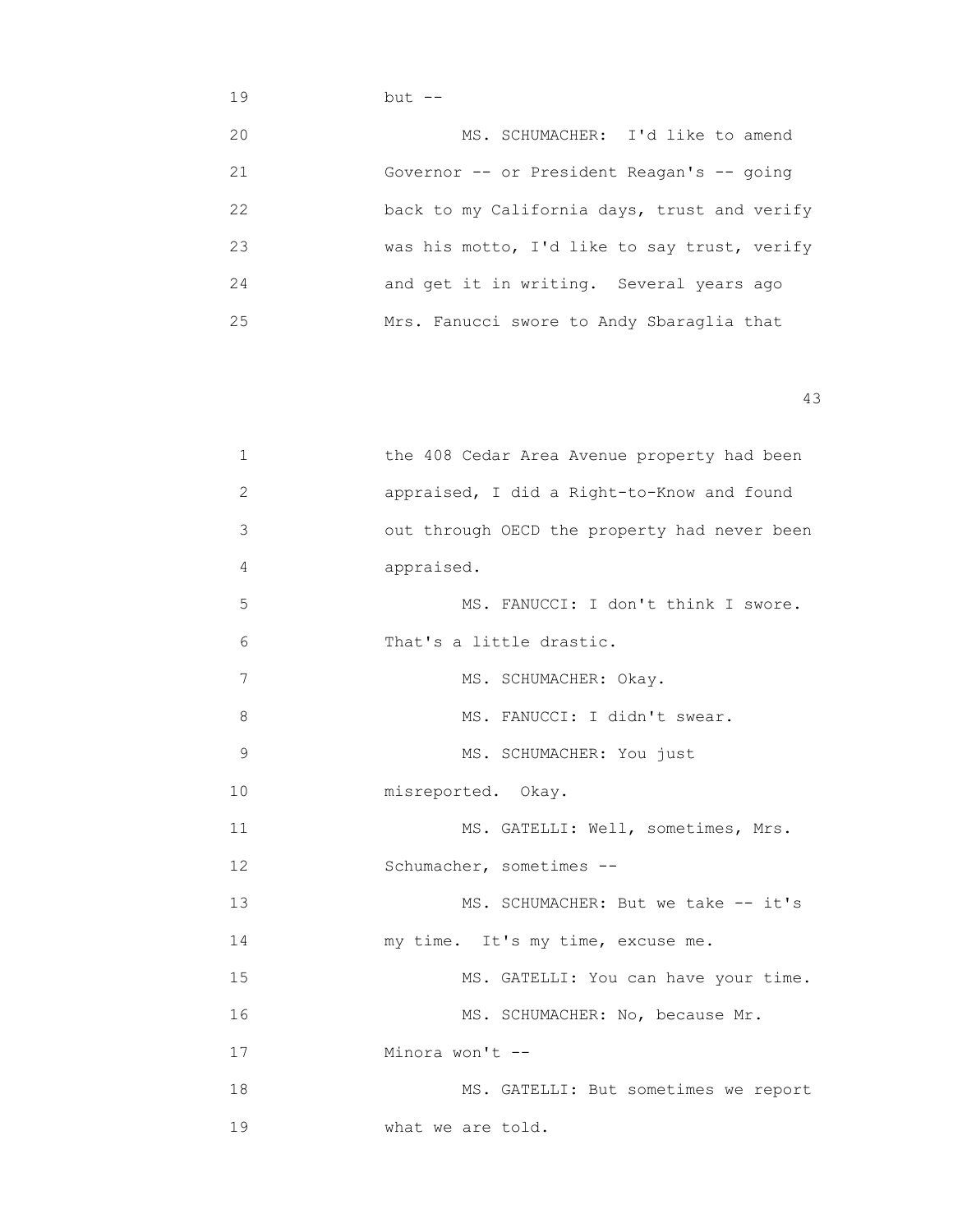20 MS. SCHUMACHER: I understand that, 21 but it would be nice to trust -- you trust 22 those people too much. Get it in writing. 23 That's what I'm saying. Also, the UDAG 24 funding, when that -- when all that's a 25 consolidation of the UDAG funding Mrs. Evans

| $\mathbf 1$ | -- or no, excuse me, it was Mr. McTierney     |
|-------------|-----------------------------------------------|
| 2           | asked about that, whether that would still    |
| 3           | have to come back before council,             |
| 4           | Mrs. Gatelli you said, "Oh, yes."             |
| 5           | MS. GATELLI: Yeah, we all said                |
| 6           | yeah.                                         |
| 7           | MS. SCHUMACHER: Attorney Minora               |
| 8           | said, "Oh, yes."                              |
| $\mathsf 9$ | Did you get it in writing? No. And            |
| 10          | the mayor has been giving away UDAG funds     |
| 11          | without coming through council. It's wrong    |
| 12          | and you need to get it in writing.            |
| 13          | There is another one, Alexander's.            |
| 14          | Alexander's. Mr. Courtright when it came up   |
| 15          | that it was really not a loan, a quarter of   |
| 16          | a million dollars loan on top of buying that  |
| 17          | small parcel kiddy-corner from Alexander's    |
| 18          | for \$273,000 that that was not going to be a |
| 19          | loan to Alexander's that if they hired eight  |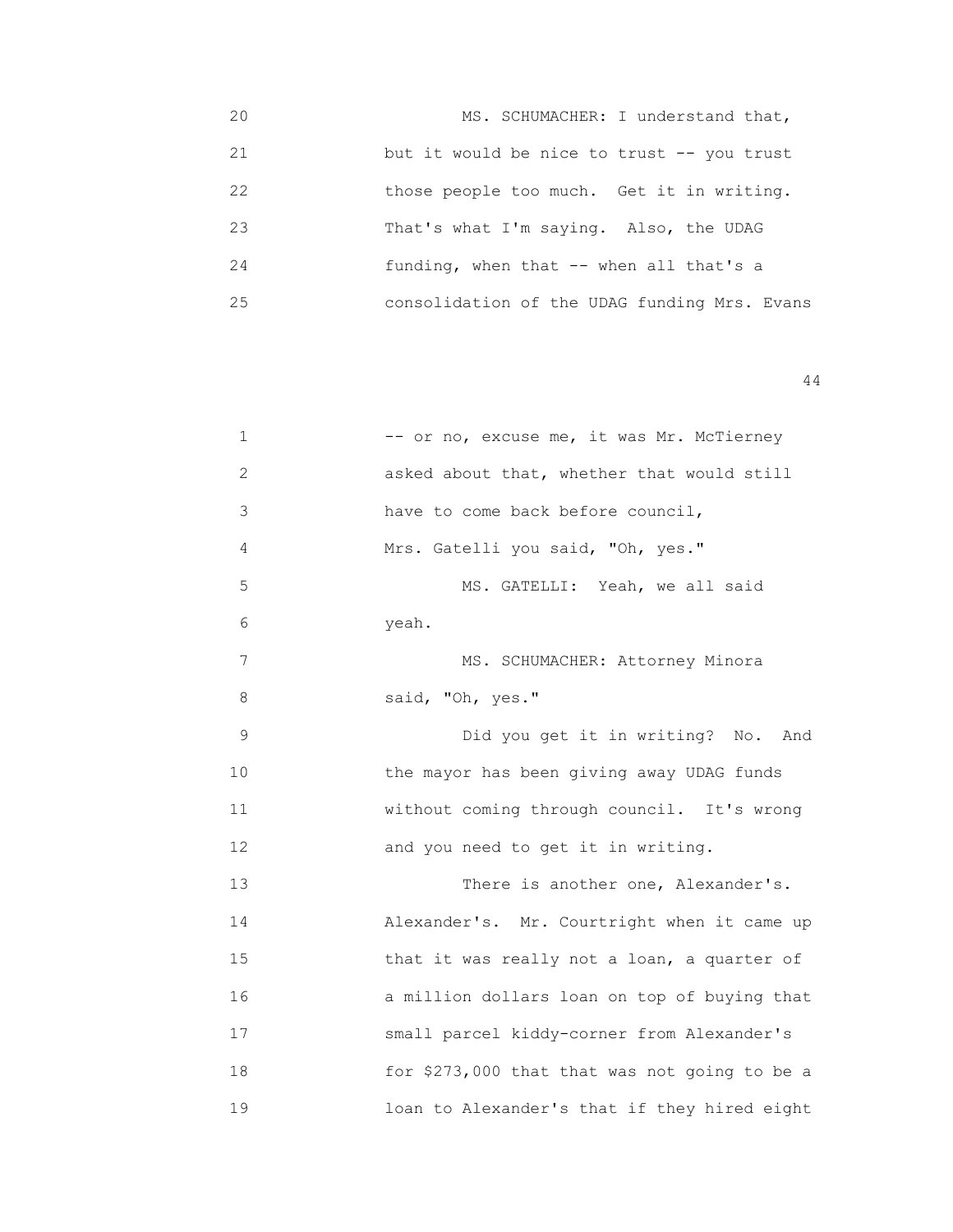| 20 | people within three years, and by the way    |
|----|----------------------------------------------|
| 21 | they didn't have to make any payments for    |
| 22 | the first three years, so if they hired it,  |
| 23 | in fact, became a grant and the loan was     |
| 24 | forgiven. You reported, Mr. Courtright, and  |
| 25 | lead all of us, I believe, at least you lead |

| 1  | me to believe that that had been changed.    |
|----|----------------------------------------------|
| 2  | You said you met with Lori Reed, the         |
| 3  | assistant OECD person, and that that was --  |
| 4  | you told her that council did not want that, |
| 5  | I felt that that was taken care of and it    |
| 6  | was out, but now through Right-to-Know where |
| 7  | are finding out that that very clause still  |
| 8  | is in the contract, so two more years if     |
| 9  | they've got the requisite eight employees    |
| 10 | that will turn into another grant.           |
| 11 | And that segways into Boscov's. I            |
| 12 | just have a couple of comments on the        |
| 13 | Boscov's. Oh, come on. That was too quick.   |
| 14 | Mrs. Gatelli --                              |
| 15 | MS. GATELLI: I took about 10                 |
| 16 | seconds, Mr. Minora.                         |
| 17 | MS. SCHUMACHER: I'll take three              |
| 18 | seconds to read this then, if I may.         |
| 19 | MR. MCGOFF: Please.                          |
| 20 | Remember the risk,<br>MS. SCHUMACHER:        |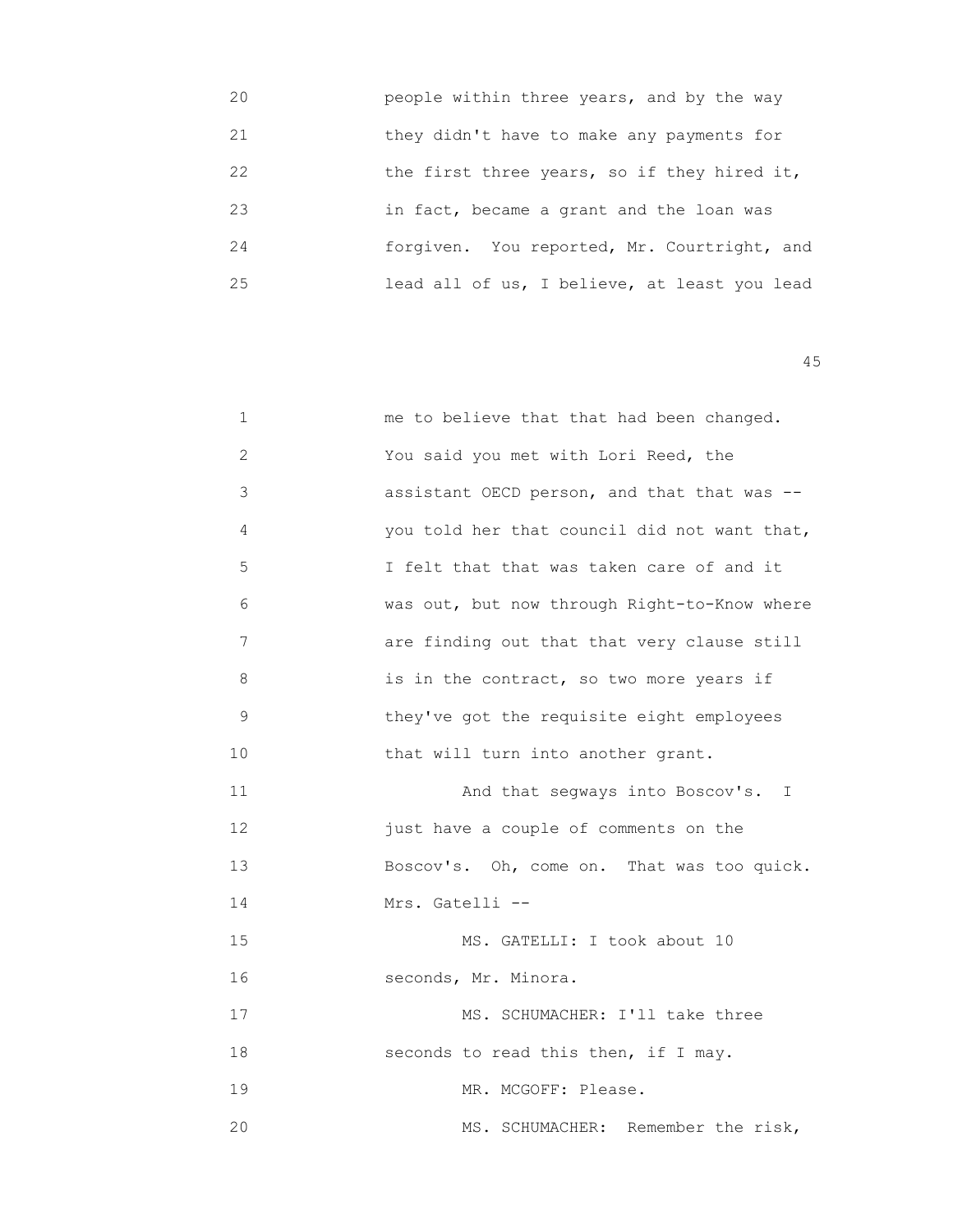| 21 | the collateral for this loan is future CDBG |
|----|---------------------------------------------|
| 22 | funding meant to help low and moderate      |
| 23 | income persons. If this loan defaults, it   |
| 24 | these people who will have to absorb the    |
| 25 | loss which represents almost a full year's  |

| 1            | CDBG grant money. Two, remember what         |
|--------------|----------------------------------------------|
| $\mathbf{2}$ | message this sends to successful businesses. |
| 3            | You are rewarding a business that made bad   |
| 4            | decisions and using money that could be used |
| 5            | to help successful businesses expand. And,   |
| 6            | finally, keep in mind that the Bosov's 22    |
| 7            | stores which are owned by Boscov's and not   |
| 8            | leased are pledged as collateral for the     |
| 9            | county loans to the state and lien also has  |
| 10           | been offered on their inventory to the state |
| 11           | to cover those -- the county loans, and I'll |
| 12           | be back next week I hope. Thank you.         |
| 13           | MR. COURTRIGHT: Thank you, Mrs.              |
| 14           | Schumacher. Mr. Ellman.                      |
| 15           | MR. ELLMAN: Ronnie Ellman, homeowner         |
| 16           | and member of the Taxpayers' Association.    |
| 17           | Boy, you thought last week was bad when I    |
| 18           | told you I fell through my garage roof, this |
| 19           | week started out the same thing. Miss        |
| 20           | Rosie's cat was sick and it looked terrible, |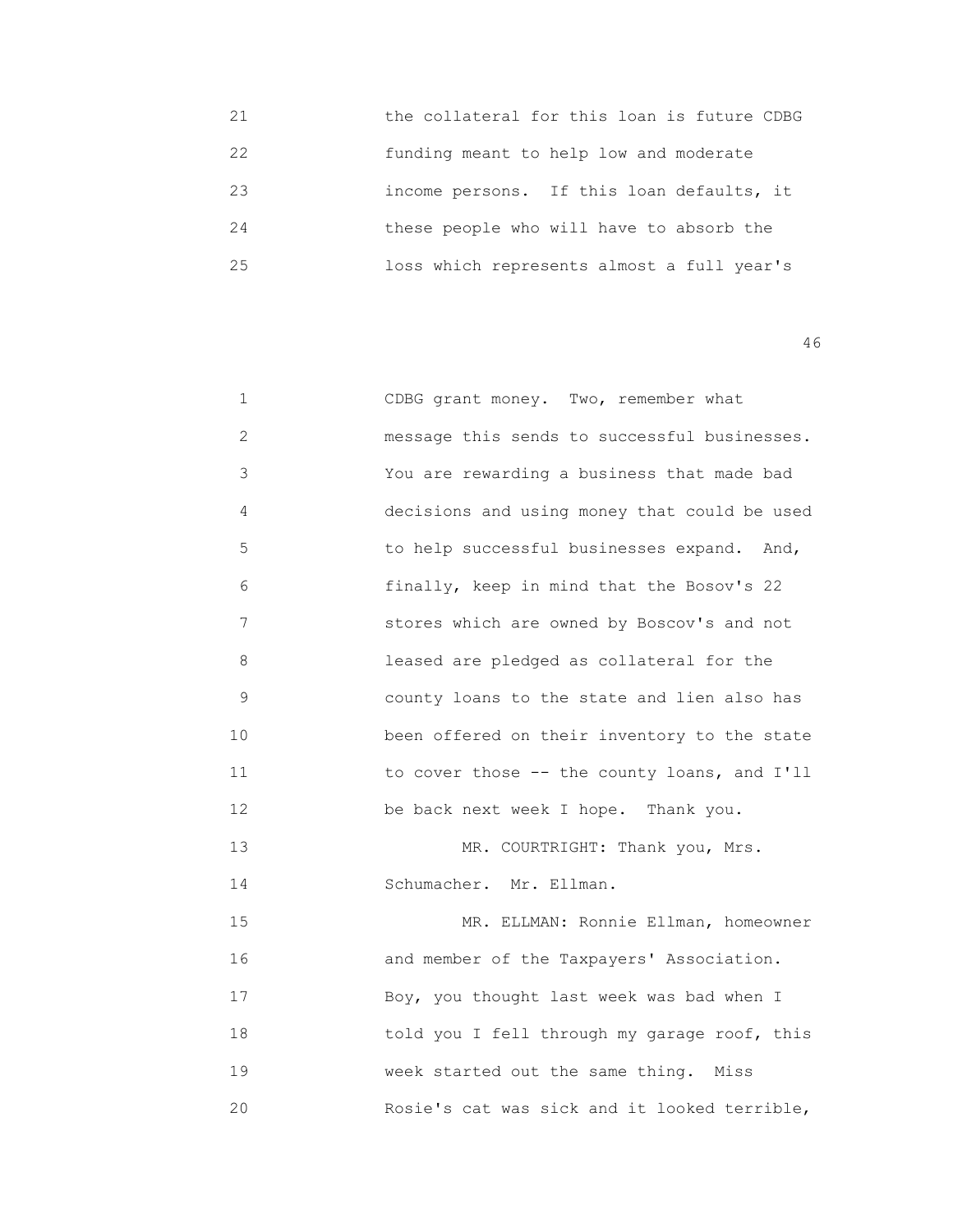| 21 | so I threw him in the car and went to      |
|----|--------------------------------------------|
| 22 | Mr. Gadd in Old Forge, and \$425 later I   |
| 23 | found out the cat was constipated. You     |
| 24 | know, there's all kinds of problems and I  |
| 25 | got a \$350 gas bill and here I had to fix |

| 1            | the cat.                                     |
|--------------|----------------------------------------------|
| $\mathbf{2}$ | You know, if anyone wants to know            |
| 3            | what's going on in this city you need to     |
| 4            | talk to a cab driver. I talked to one now    |
| 5            | and then, they know more information than    |
| 6            | all of the police and the firemen and        |
| 7            | everybody that works for city. They just     |
| 8            | seem to know all of these little things that |
| $\mathsf 9$  | are never in the paper and never on TV.      |
| 10           | It's very interesting what goes on. I won't  |
| 11           | get into it. They will tell you a lot of     |
| 12           | things that -- well, maybe I better not,     |
| 13           | crimewise that aren't in the paper that      |
| 14           | surprised me.                                |
| 15           | One guy was telling me that                  |
| 16           | somewhere along the way something was just   |
| 17           | lost the after the election with             |
| 18           | Mr. Doherty, and I have talked to a whole    |
| 19           | bunch of people in the administration. This  |
| 20           | morning I phoned everybody in the Licensing  |
| 21           | Bureau and all I got at 8:30 all I got was   |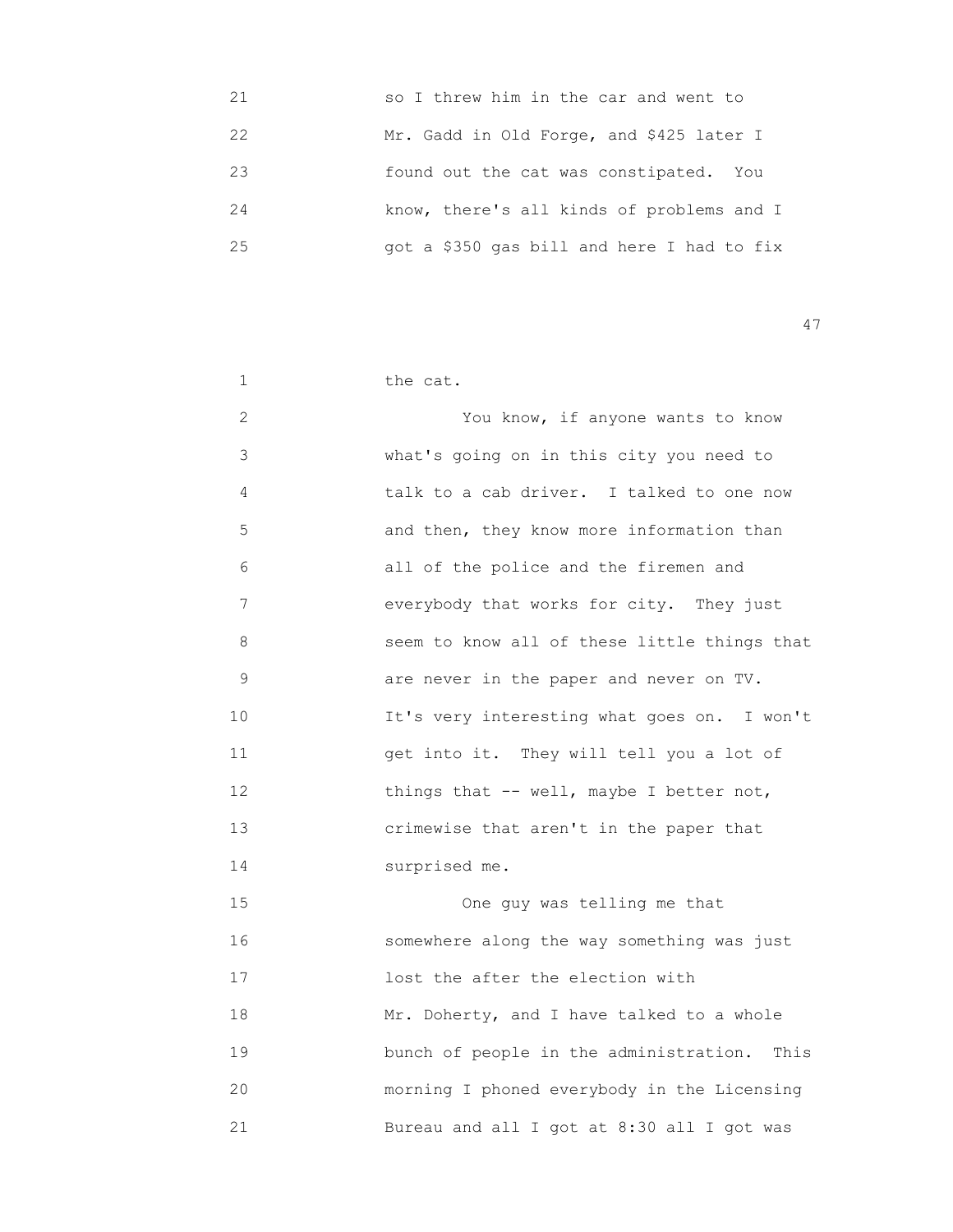| 22 | one recording after another and nobody is in |
|----|----------------------------------------------|
| 23 | their office at $8:30$ . That's $-$ I mean,  |
| 24 | everybody. Finally about 9:00 I got          |
| 25 | Mr. Moletsky?                                |

| 1              | MS. GATELLI: Oleski.                         |
|----------------|----------------------------------------------|
| $\overline{2}$ | MR. ELLMAN: Yeah, I finally got him          |
| 3              | on the phone. I got this nightmare next      |
| 4              | door to me that I have been complaining      |
| 5              | about, you know, I know things can't be done |
| 6              | overnight and they are doing something, but  |
| 7              | you can spend 100 billion dollars on South   |
| 8              | Side and you are not going to achieve your   |
| $\mathsf 9$    | goals. I sat here two years ago when         |
| 10             | everybody was attacking Tony's and Mary's,   |
| 11             | the neighborhoods were what changed, the     |
| 12             | people changed. That little bar didn't       |
| 13             | change, you know, it was the same way it was |
| 14             | for three years. The absentee landlords are  |
| 15             | just ruination of this town like the one     |
| 16             | next door to me.                             |
| 17             | MS. GATELLI: Right on, Ron. I'm              |
| 18             | with you.                                    |
| 19             | MR. ELLMAN: They gutted the house a          |
| 20             | little bit yesterday and they had 25 or      |
| 21             | 30 feet of wood and trash out on the         |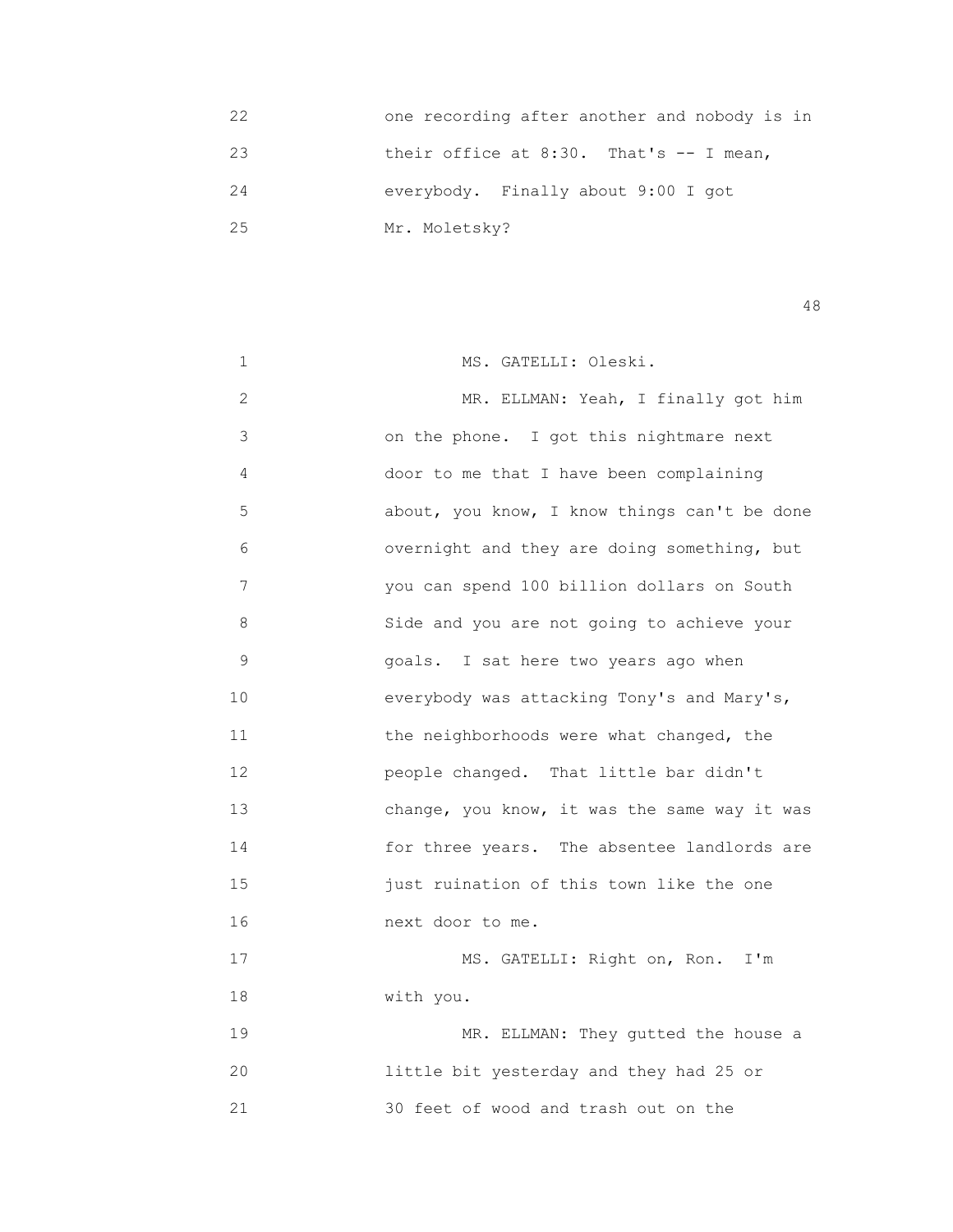22 sidewalks for the garbage men to pick up, so 23 they didn't pick it up this morning, of 24 course, so I don't know, about a couple of 25 hours later the DeNaple's truck come and

49

 1 there is three guys that took three men to 2 pick it up, but that's what goes on and 3 there is no permit in the window to be 4 working on the house, you know. I don't 5 know. They got a big sign advertising his 6 business in the backyard and they tell me 7 they can't do nothing, they have to catch 8 him doing something. I don't know.

 9 I guess I understand that, but there 10 is two brothers own this house and they just 11 don't care what goes on as long as they get 12 some rent out of place. It's for sale, of 13 course, nobody wants to buy nothing, but it 14 **Seems to me the only way a taxpayer has to**  15 fight something like this is ask your 16 property to be reassessed because they are 17 diminishing my property. They are running 18 the whole neighborhood trying to run the 19 business from a house, and I have talked to 20 **a** couple of neighbors they just don't care. 21 I've never seen such empathy. It's like 22 nobody votes, they just don't care. The man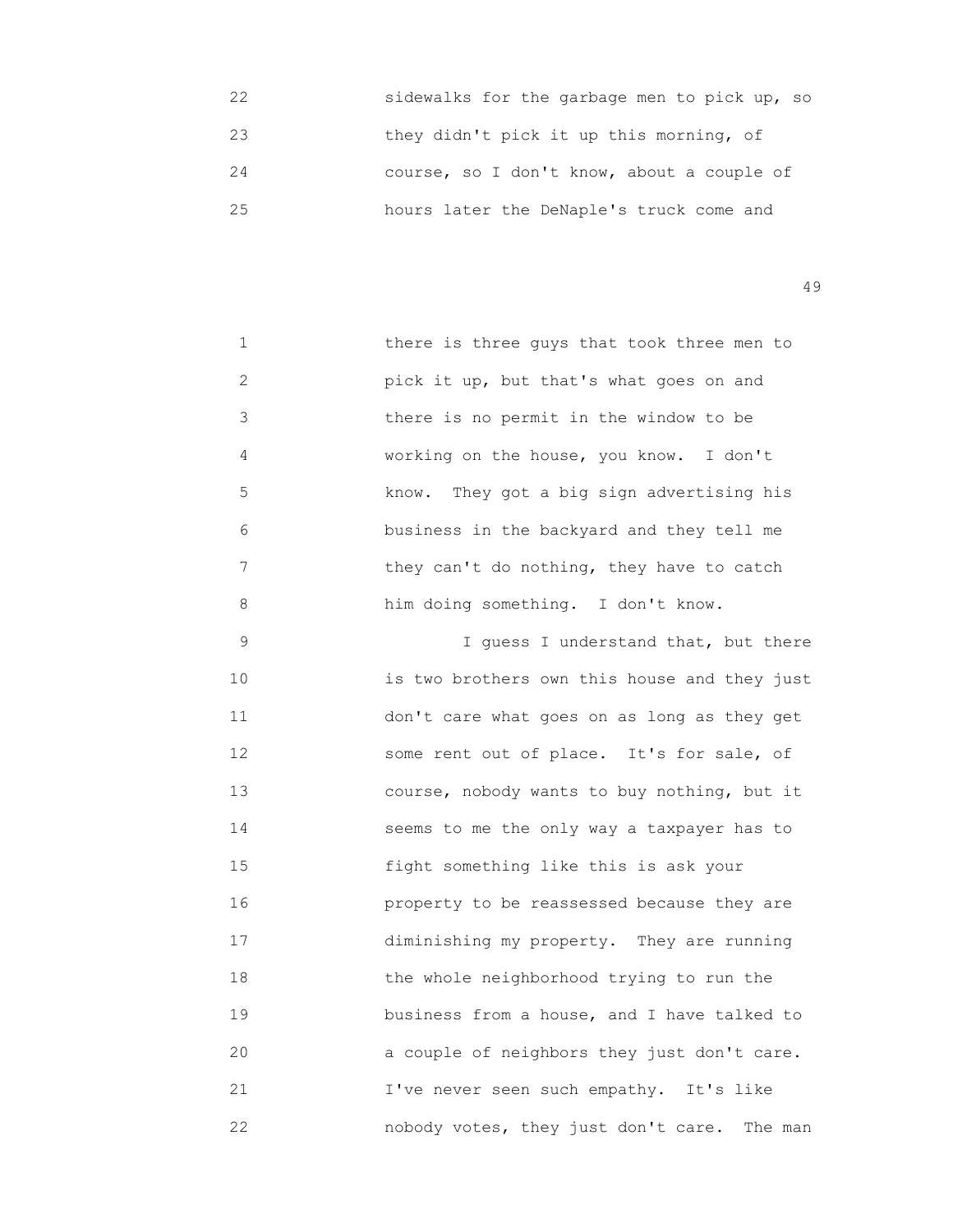23 across the street told me is too old, he 24 doesn't want to get involved, and the people 25 down the street said they don't know what to

 $50<sub>50</sub>$ 

| 1  | do and, you know, it just senseless. It's    |
|----|----------------------------------------------|
| 2  | just senseless. It's ashame. I don't know,   |
| 3  | I won't tell you all my problems, I'll go    |
| 4  | home and see how my kitty is doing.          |
| 5  | But, I saw something on TV a couple          |
| 6  | of weeks ago that when Mr. Cuomo was         |
| 7  | elected, I'm not sure to which office, it    |
| 8  | just showed a little couple of seconds of    |
| 9  | him talking, he got up and said, "Not        |
| 10 | everyone in this city is sharing in it's     |
| 11 | splendor and glory."                         |
| 12 | And that certainly is true for this          |
| 13 | city. You know, I talked to people that      |
| 14 | they're just hurting and they don't have     |
| 15 | just no future here. My two boys are         |
| 16 | talking about, both of them, one might go to |
| 17 | Atlanta, the other one said -- they don't    |
| 18 | want my house, and my house looks good since |
| 19 | the fire and it's worth some money and       |
| 20 | neither one to stay here, you know, they     |
| 21 | don't care about the house or nothing. If    |
| 22 | you don't keep people here like Mr. Miller,  |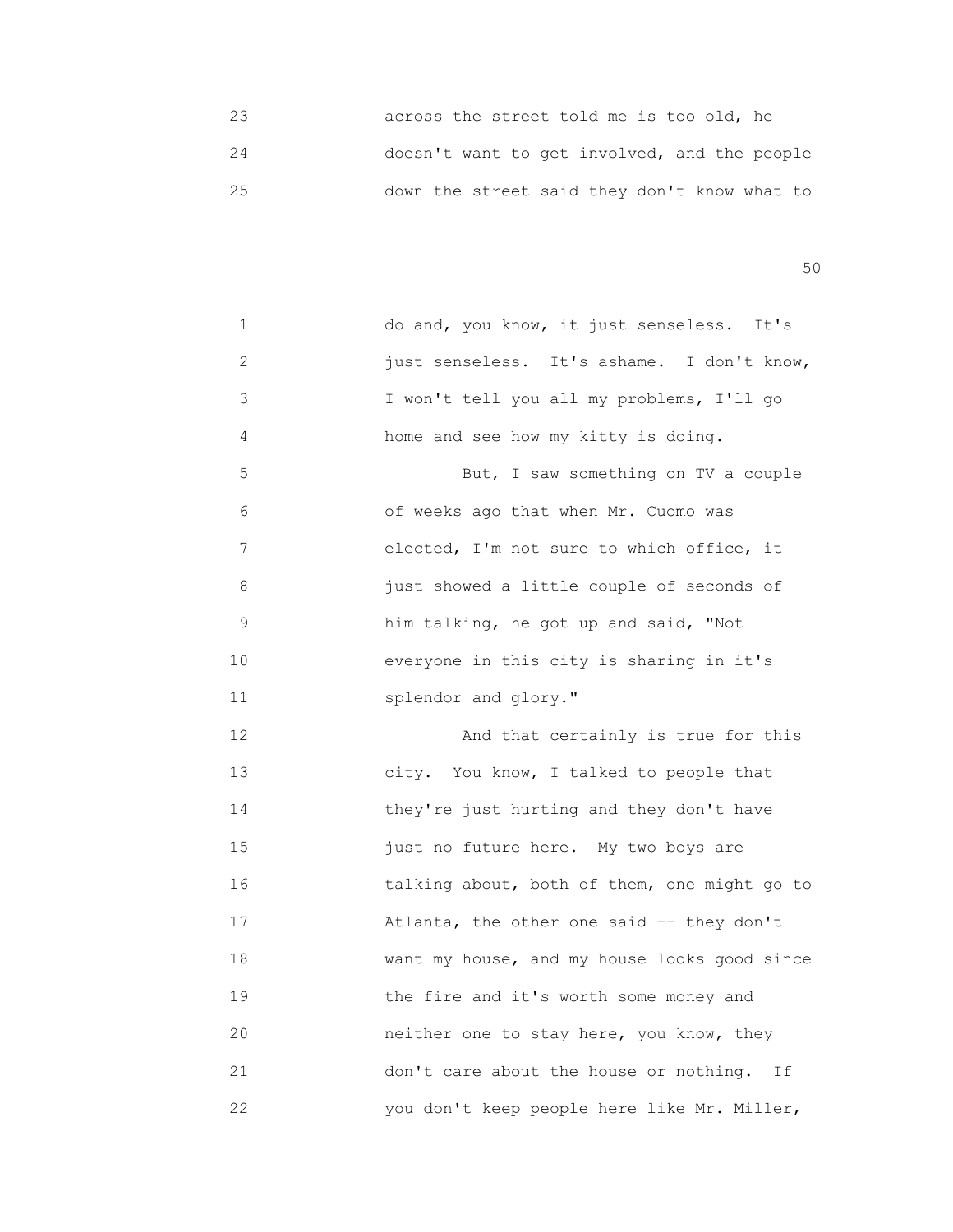23 you know, there is not going to be any 24 future. You can't have a bunch of these 25 kids that are hanging around the mall

| 1  | running the city.                            |
|----|----------------------------------------------|
| 2  | MR. MCGOFF: Thank you Mr. Ellman.            |
| 3  | MR. ELLMAN: Thank you.                       |
| 4  | MR. MCGOFF: Mr. Dobson                       |
| 5  | MR. DOBSON: Good evening, Council.           |
| 6  | Dave Dobson. Scranton resident and member    |
| 7  | of the Taxpayers'. On our caucus tonight     |
| 8  | with Mr. Martin, those employees that are    |
| 9  | going to be left out in the cold, a thought  |
| 10 | occurred to me, I was involved with the      |
| 11 | union negotiations and representing people   |
| 12 | years back and if they settled that contract |
| 13 | under those terms and somebody was turned    |
| 14 | out in the street for medical care by both   |
| 15 | the union and had no recourse, they could    |
| 16 | probably sue for failure to represent. They  |
| 17 | could actually sue the unions, so the union  |
| 18 | isn't locked into monitoring their           |
| 19 | responsibility to them. They can't back out  |
| 20 | of it or they'll pay the bill some day, and  |
| 21 | I'd like to once again mention the Scranton  |
| 22 | School for the Hearing Impaired and the      |
| 23 | medical school, did anything go out on the   |
|    |                                              |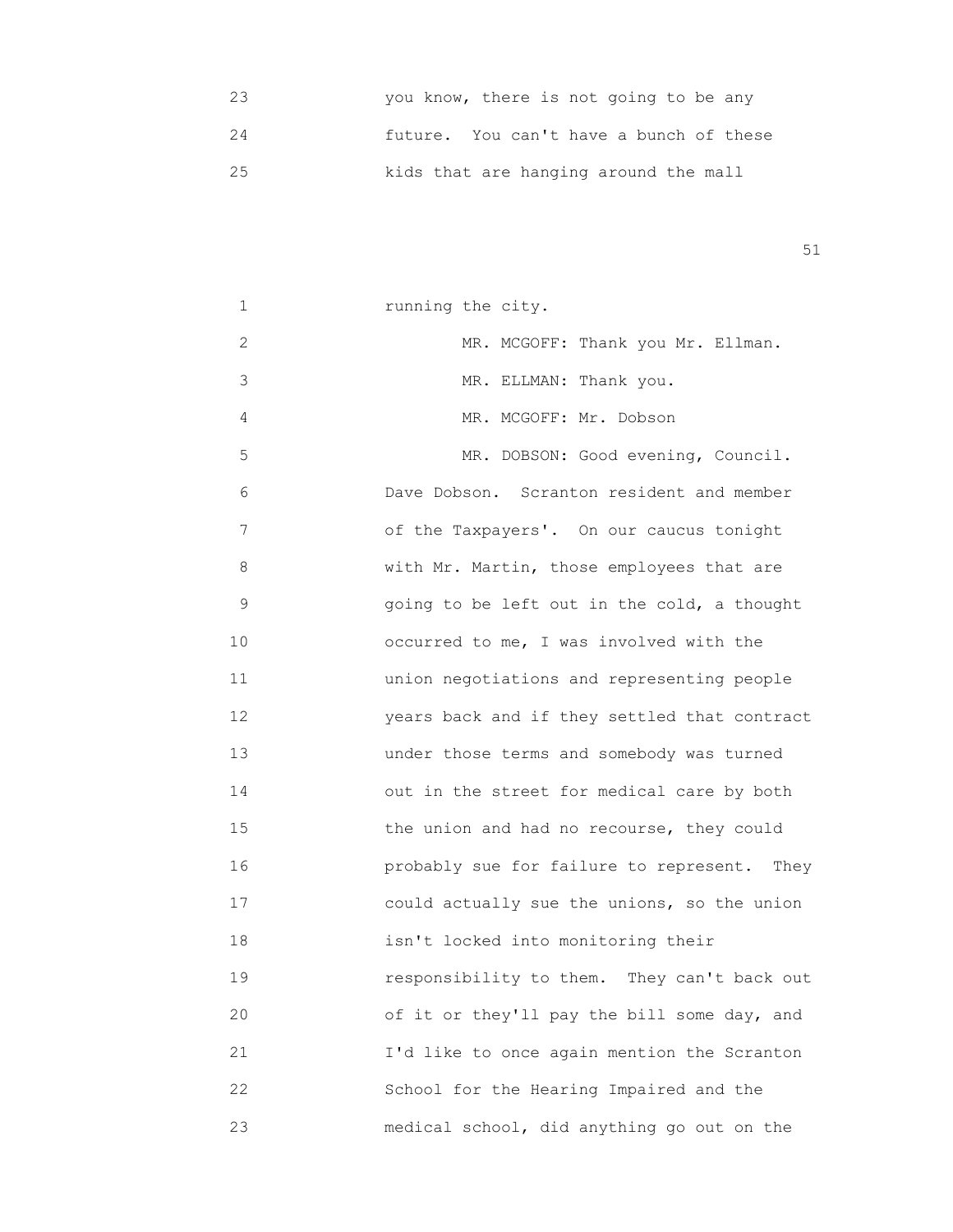24 medical school last week? 25 MS. GATELLI: Yeah, we sent the

 $52$ 

## 1 letters. 2 MR. DOBSON: Great. And keep up the 3 heat because there is no reason why after we 4 were guaranteed money it should be passed 5 back down to us and have the carpet pulled. 6 Last week, there was a business 7 conference on Sno Mountain, and I didn't see 8 whether anybody from the city was involved, 9 but I noticed that there was a manufacturer 10 of solar panels looking to relocate into 11 **11 11 this area, and it would be awfully nice to**  12 see the former Murray plant area turned into 13 some type of manufacturing for that. I got 14 the impression over time that some of our 15 representatives in that area don't really 16 understand manufacturing, so they gravitate 17 more towards office complexes and so forth, 18 and that's great, but unless we continue to 19 **manufacture this country is finished.** 20 Another thing I would like to

 21 mention is compensation from the state for 22 501-C's. I think we should keep the heat on 23 that and get to our local representatives or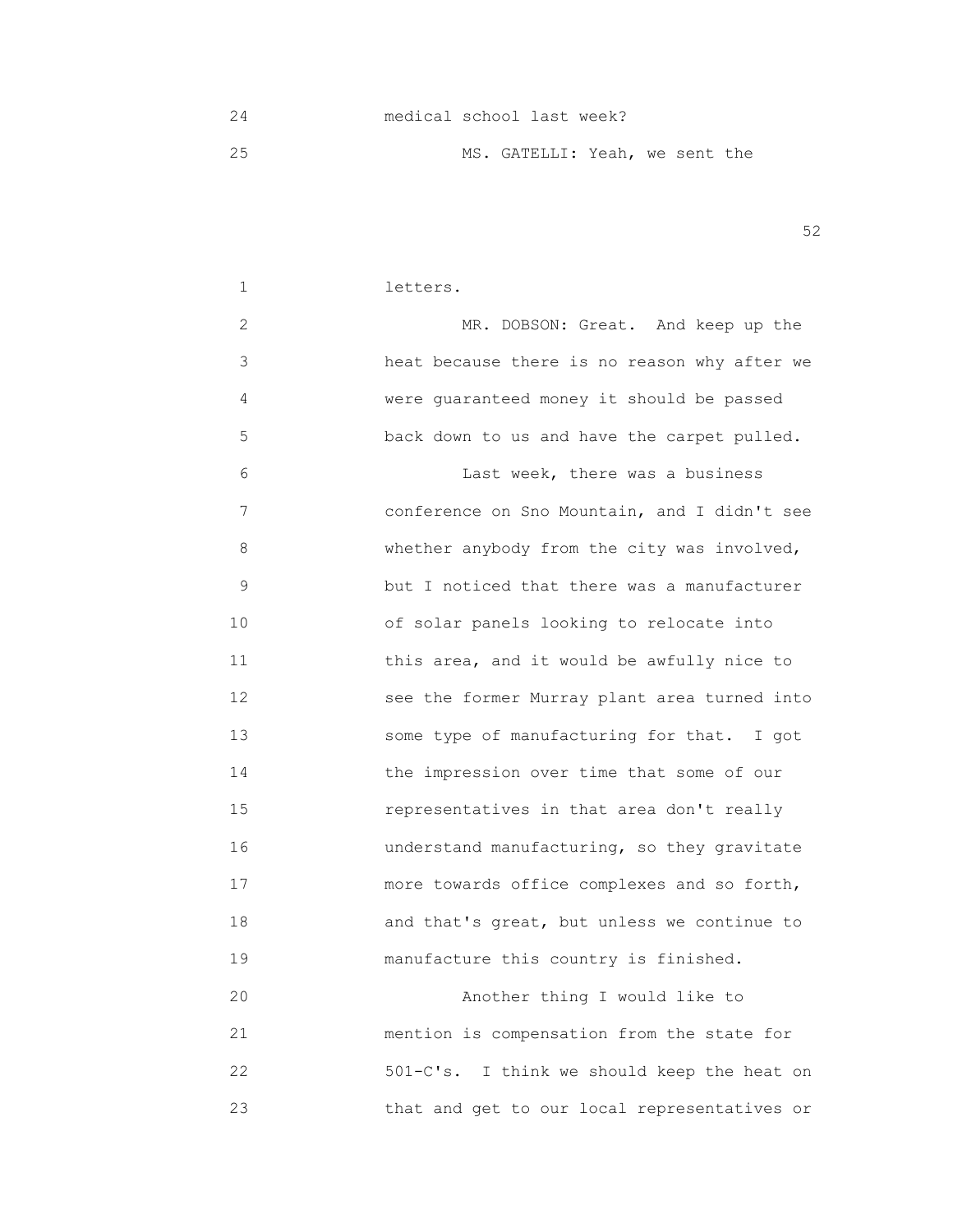24 state representatives. The bill died in 25 Congress the last time and it's way past due

 $53$ 

 1 that we be compensated for 501-C's. We in 2 the city have an ungodly amount of them and 3 there is no reason for them to be up in the 4 middle of the country anyway, the hospital 5 or whatever. Everybody would be dead by the 6 **b** time we got rushed there.

 7 I seen an editorial on ECTV in the 8 Scranton Times and I would just like to say 9 **Example 12 I** that, of course, I stood up for Scranton 10 Today and fought and fought and fought, but 11 **at this point and being an election year I**  12 don't see the value of closing down ECTV at 13 **13 this time.** These people are basically out 14 on a limb every day, they are doing their 15 jobs and trying and anything that if 16 anything it's been the failure of the city 17 to provide what money they promised. You 18 know, it's just wrong to -- if they pull the 19 carpet on ECTV or pull the plug on them now 20 we are probably looking at Spring of 2010 or 21 something until we see somebody else getting 22 involved and getting up unless somebody 23 knows something that I don't, which they may 24 possibly know, but at this point in time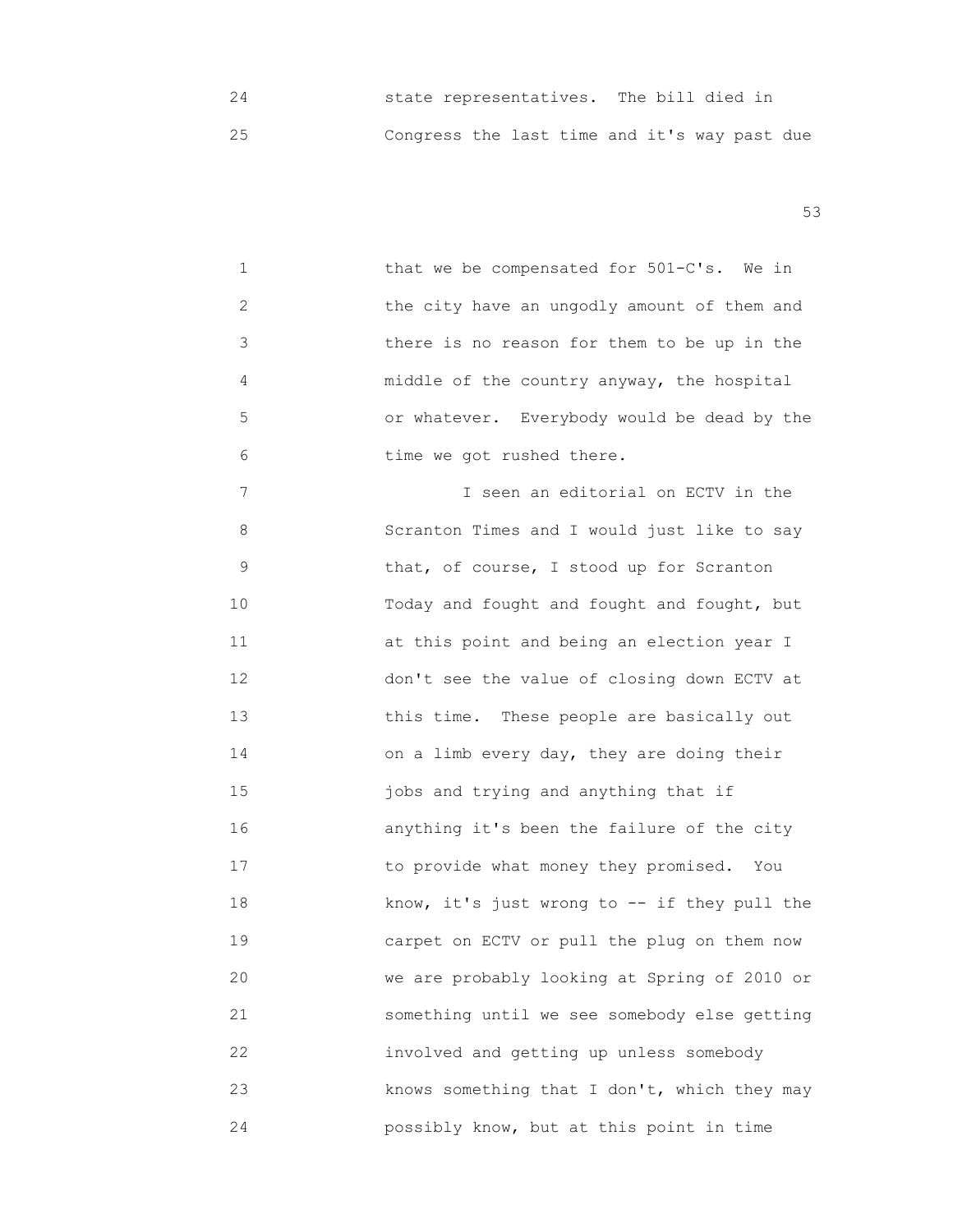| 1  | access TV for quite sometime.                |
|----|----------------------------------------------|
| 2  | And the lot that was bought off              |
| 3  | Alexander's, the ice was terrible on that    |
| 4  | and that contractor should be responsible or |
| 5  | the city for removing the ice on that lot.   |
| 6  | There is no reason for those sidewalks to be |
| 7  | in that kind of condition. I mean, it was    |
| 8  | terrible Buono Pizza was cleared, which is   |
| 9  | their obligation, and it's a city-owned lot  |
| 10 | and nothing was done to it. Absolutely       |
| 11 | nothing. We could hold the skating rink      |
| 12 | right there if we want to.                   |
| 13 | MR. MCGOFF: Thank you, Mr. Dobson.           |
| 14 | MR. DOBSON: Have a good day.                 |
| 15 | MR. MCGOFF: Any other speakers?              |
| 16 | MR. KACHUNIS: Good evening. My name          |
| 17 | is Carl Kachunis. I'm a resident of the      |
| 18 | lower Greenridge section of Scranton.<br>The |
| 19 | reason I'm here this evening is to inform    |
| 20 | residents of the Plot and lower Greenridge   |
| 21 | neighborhoods who are victims of the 2006    |
| 22 | flood about a possible error in their 2009   |
| 23 | property taxes.                              |
| 24 | In October of 2004, all homeowners           |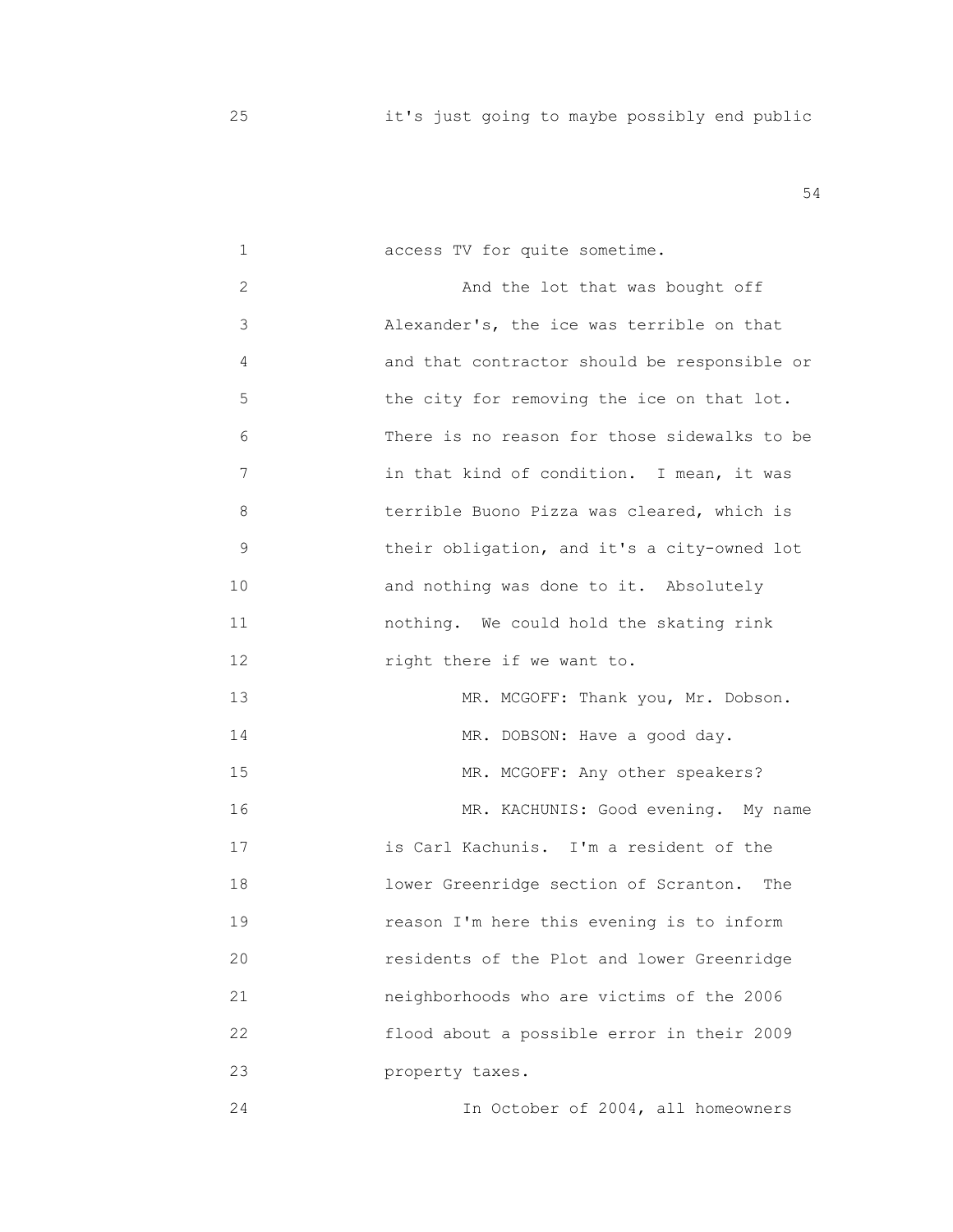| 1            | for the Act 72 Homestead and Farmstead       |
|--------------|----------------------------------------------|
| $\mathbf{2}$ | Exclusion on their property taxes.           |
| 3            | Depending on when he filed the application,  |
| 4            | they would have received a letter through    |
| 5            | the county indicating whether their          |
| 6            | application was approved or denied.          |
| 7            | In March of 2005, I received a               |
| 8            | letter of approval from the county. The      |
| 9            | Homestead Farmstead Exclusion was not        |
| 10           | applied to property taxes until the 2009 tax |
| 11           | year. When I received my property tax bill   |
| 12           | this year expecting to get the discount from |
| 13           | Act 72, not only was there no discount, my   |
| 14           | property taxes actually had gone up. I       |
| 15           | called and visited the Lackawanna County Tax |
| 16           | Office and they informed me that I was       |
| 17           | denied for the Homestead Exclusion.          |
| 18           | However, I had a letter of approval that I   |
| 19           | received from the county in 2005.            |
| 20           | Upon further investigation, the tax          |
| 21           | office had told me of that assessment on my  |
| 22           | property had changed in the 2007 tax year.   |
| 23           | The reason it had changed is because the     |
| 24           | 2007 tax year residents of the lower         |
| 25           | Greenridge and Plot neighborhood who got     |
|              |                                              |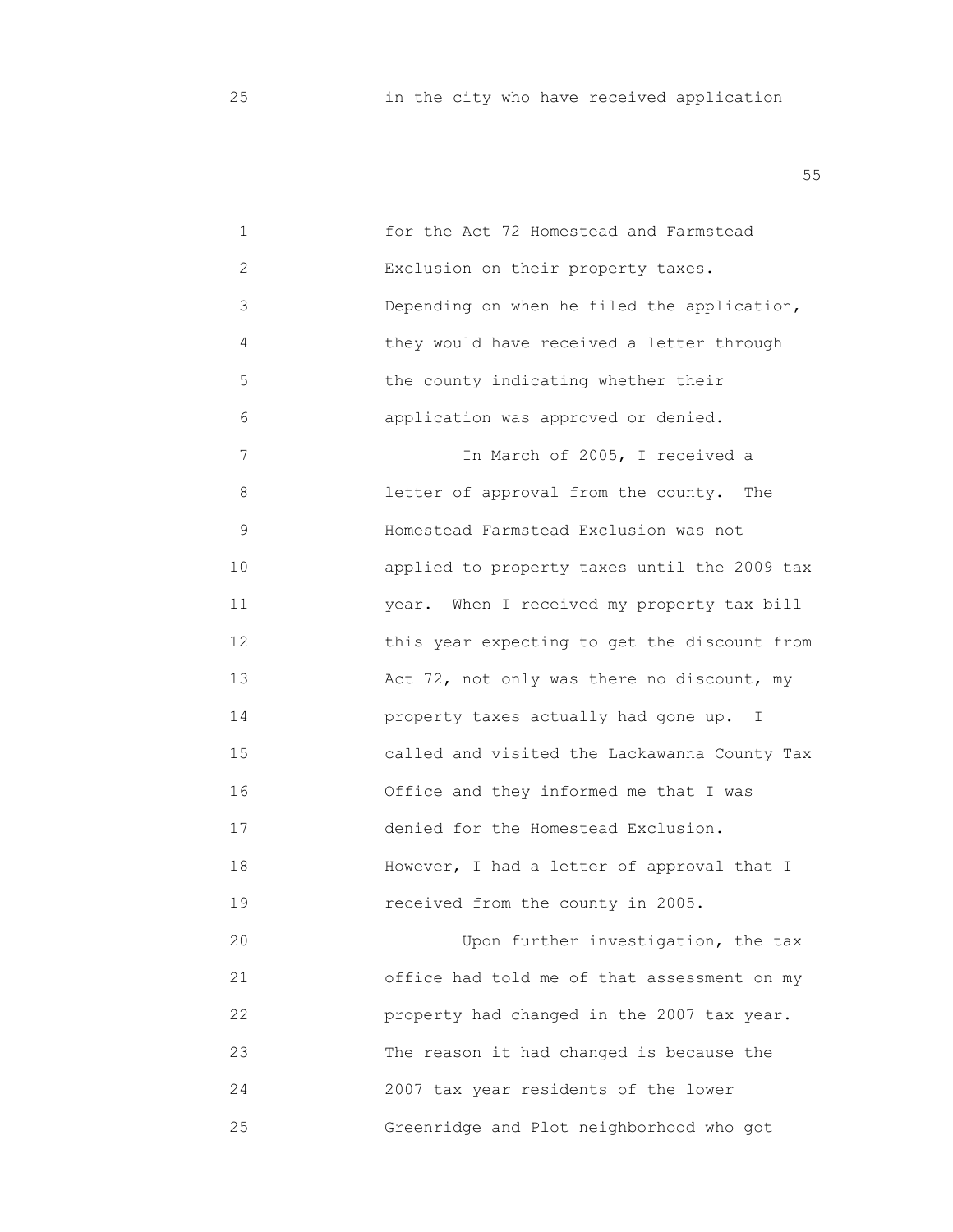1 flood by the Lackawanna County River had 2 their property taxes reduced. That year 3 they only got taxed on the land, but not the 4 improvement. What this did was anyone who 5 was approved for the Homestead Exclusion was 6 now denied. 7 I spoke to some of my neighbors in 8 the lower Greenridge, and found out there 9 were more taxpayers in the flood zone who 10 **this also had happened to. However, I'm**  11 sure that some taxpayers that do not care to 12 review their tax bill every year may be not 13 aware that they should have received the 14 **Homestead Exclusion.** 15 The Lackawanna County Tax Office is

 16 currently trying to resolve this issue 17 because I was approved for the exclusion and 18 should have received the Act 72 discount on 19 my property tax, but did not because of the 20 flood in 2007. I urge any resident of lower 21 Greenridge and Plot section who were flooded 22 to check to see if the Act 72 Exclusion was 23 applied to their 2009 property taxes. If 24 **they were not applied and you were approved,** 25 they will request a letter of approval from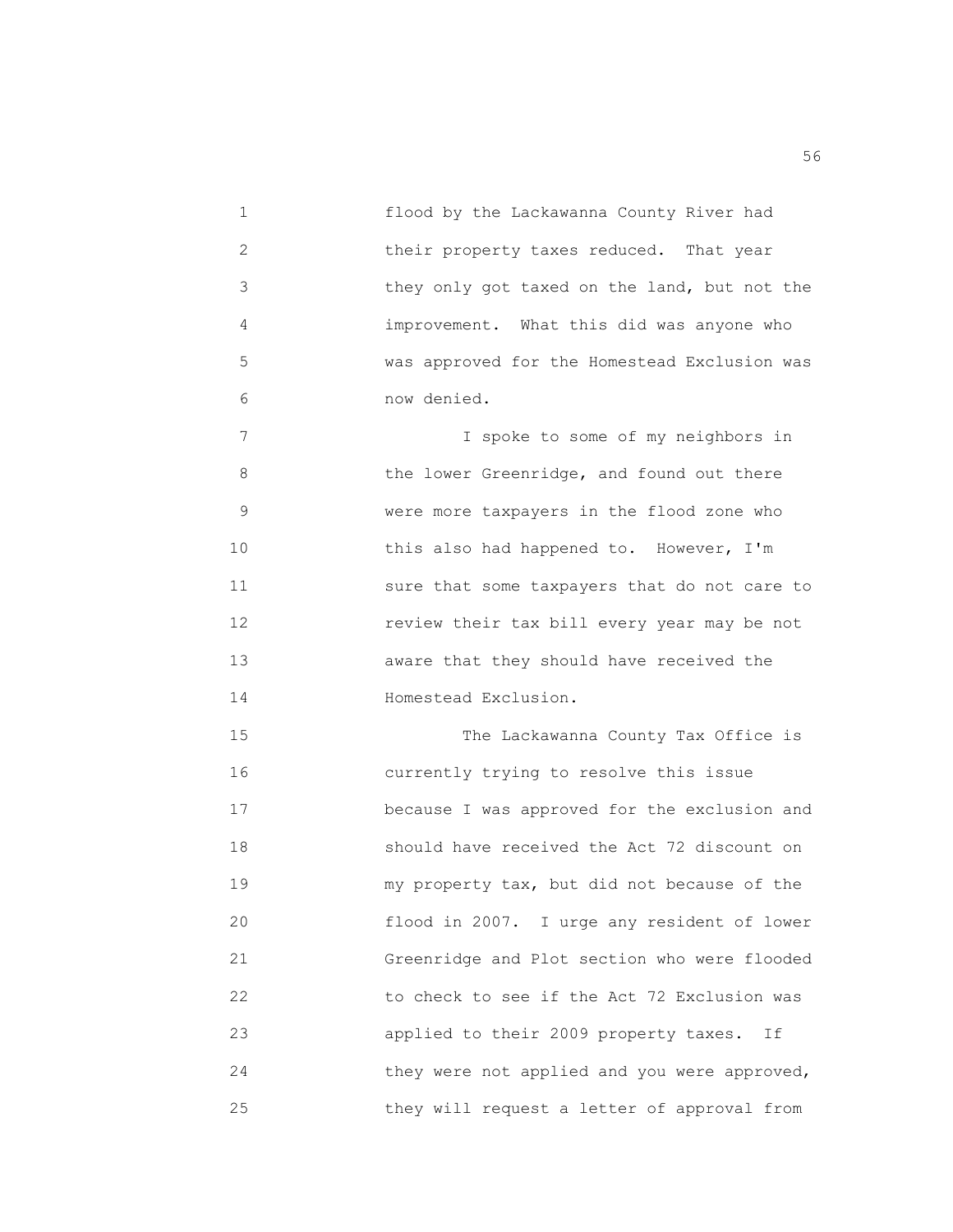1 the county. They should call the county tax 2 office at 963-6728, Extension 1623, and 3 inform them of the error. Right now the 4 county is working on the issue. It has not 5 been resolved as of yet. 6 Finally, I have a question, during 7 the last meeting in our neighborhood with 8 the Army Corp of Engineers in 2008, they 9 said the flood protection should be 10 completed as far as the Albright Avenue 11 **bridge by the final quarter of Year 2009.**  12 In the last several months, the flood 13 control project appears to be at a 14 standstill and is only completed as far as 15 the East Market Street bridge. Does have 16 this a current timetable when the flood 17 protection will be completed in the lower 18 Greenridge Neighborhood. Thank you very 19 much for your time. 20 MR. MCGOFF: Thank you, Mr. Kachunis. 21 Stephanie Gawel. 22 MS. GAWEL: Good evening, Council. 23 I'm going to be a little bit all over the 24 place again, I'm not quite as organized as 25 I'd like to be. All right, I first want to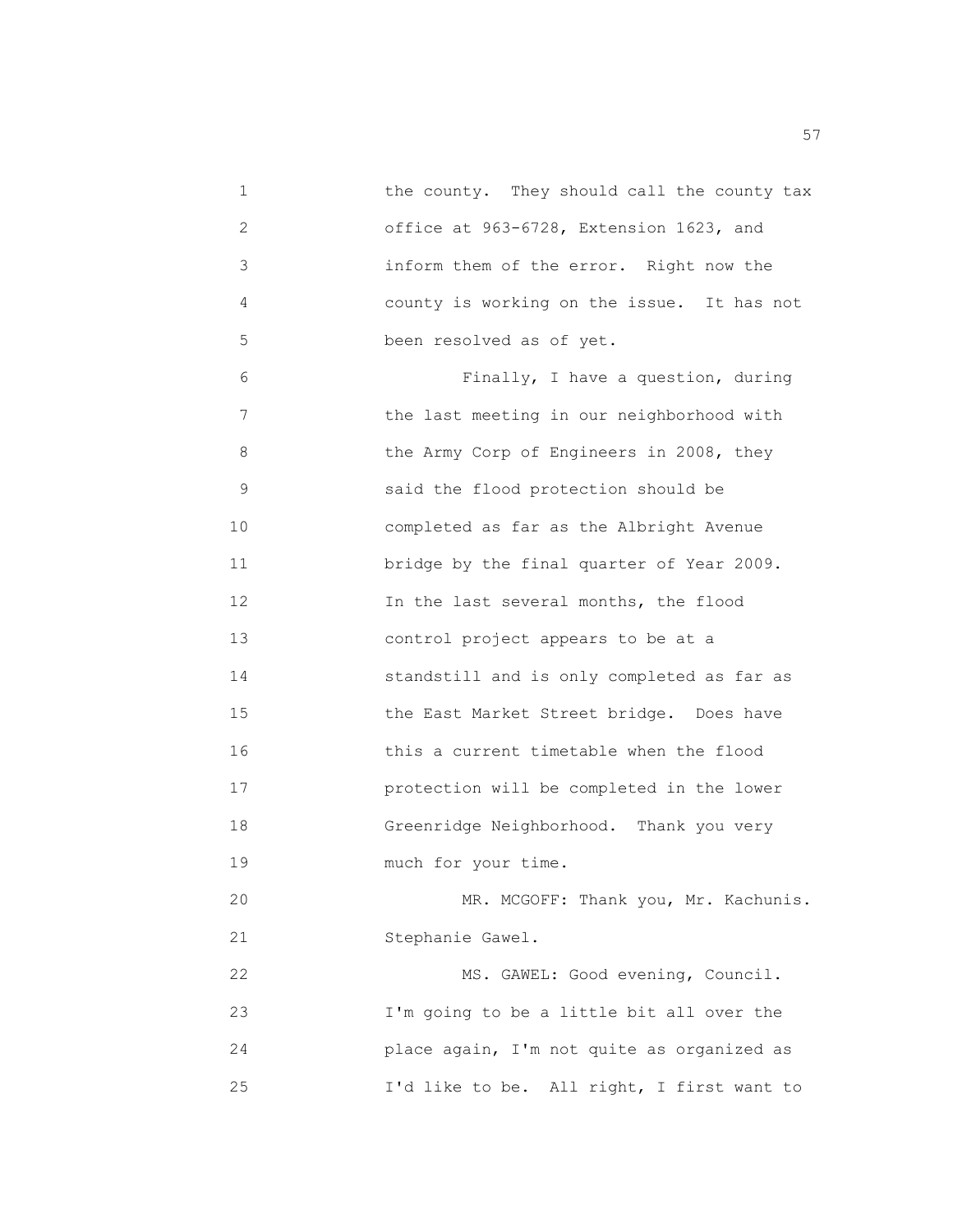1 start by saying, God bless you and thank you 2 to all the military personnel who are 3 serving this country with honor and courage 4 and sacrifice, but I was also wondering if 5 any of the these organizations can help 6 their semi-military counterparts with 7 fundraising for defibrillators in the police 8 cars. I do want to thank Mr. Courtright and 9 other people of the council for looking into 10 **the matter for us.**  11 Okay, new subject. I know 12 Mr. Morgan and Mrs. Krake touched on this 13 subject, but I have missed some of the 14 meetings and didn't catch all of it on TV, I 15 would like to know why NCC is collecting the 16 delayed garbage fees? Isn't NCC supposed to 17 be collecting taxes? And there is a 18 difference. 19 MS. GATELLI: They do delinquent 20 garbage fees, too. 21 MS. GAWEL: But why? It's a fee, 22 it's not a tax, and if they are collecting 23 that are they only collecting the 12 percent 24 and do they get the 12 percent late fee 25 instead of the city like it used to?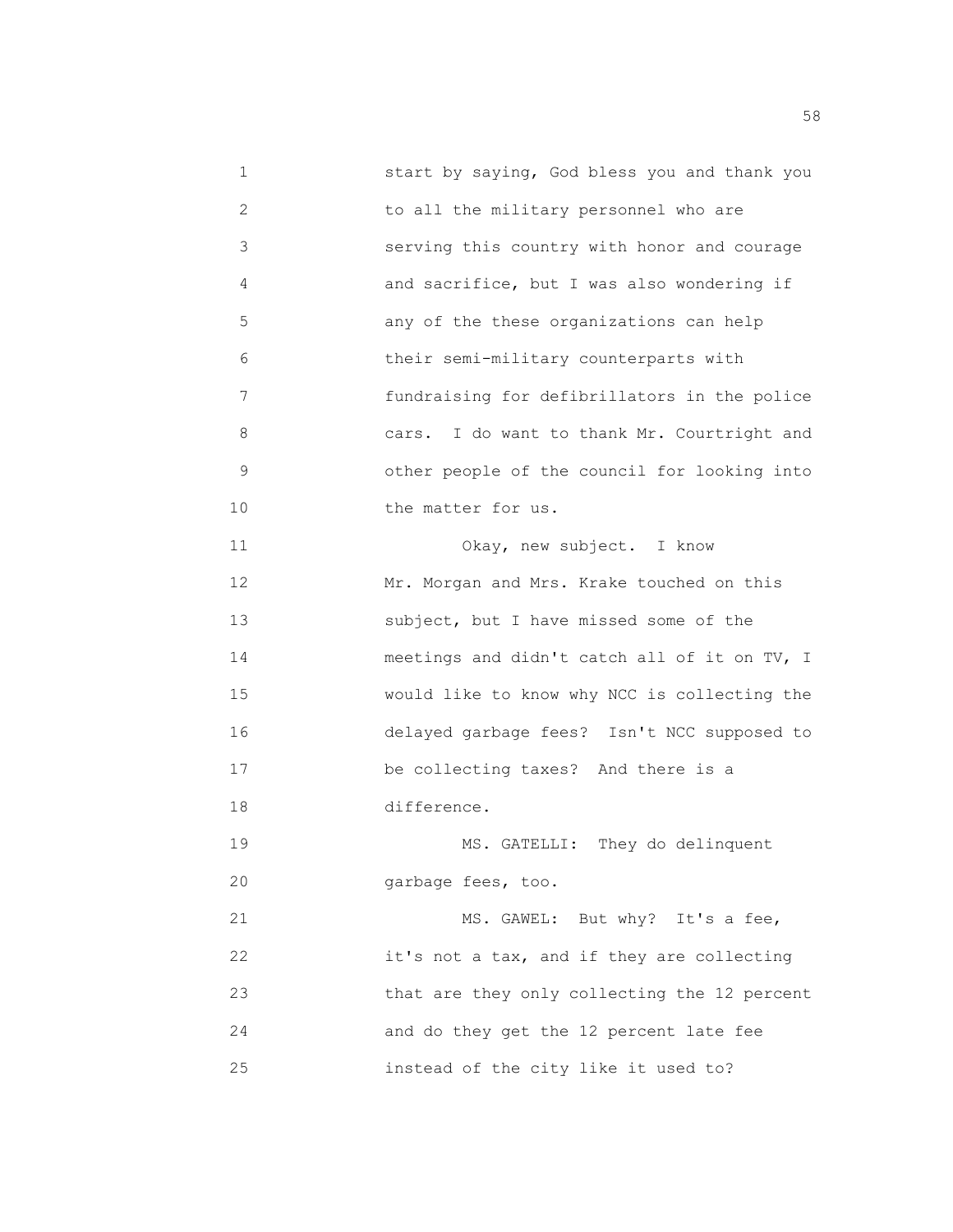1 MS. GATELLI: I'll check into that. 2 MS. GAWEL: Okay. Thank you very 3 much. Oh, I had my taxes done a couple of 4 weeks ago and in having them done I was 5 talking to the tax person and he informed 6 me, you know, that if we could get the other 7 municipalities to actually collect the right 8 amount in the wage taxes that we wouldn't be 9 in half of the financial situation we are 10 in, maybe we should only collect half of 11 their municipal taxes and see how they like 12 it and, you know, maybe we can get, you 13 know, because, I mean, it's ridiculous. 14 This kid said to me literally we would not 15 be in this situation we are if people would 16 pay their wage taxes the way it should be. 17 The other municipalities don't collect it, 18 you know, the correct amount and this is why 19 We don't get what we deserve so, all right. 20 Onto West Side, on the corner of

 21 Main Avenue and Colick Court, which is by 22 Dan Proby's car lot, do you know how long 23 that has been sitting -- that drainage ditch 24 has been sitting their broke, at least a 25 year I'm aware of, probably two. It has a

 $59$ 

 $\sim$  60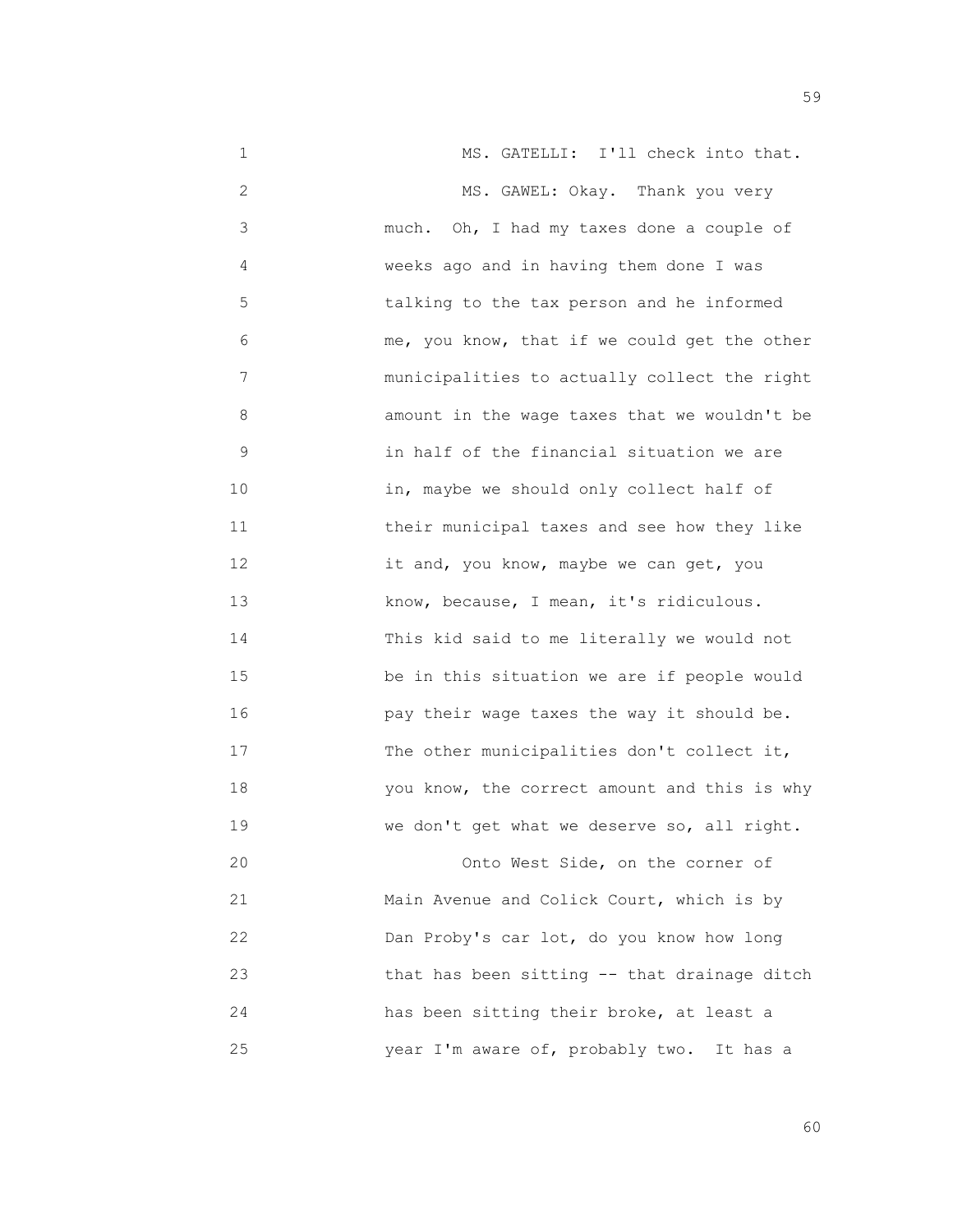1 pallet over it. It has a horse over it, but 2 it's -- you know, I mean, it's just 3 ridiculous. I don't understand why and it's 4 been like that for really quite awhile, 5 because I work in Taylor and I travel back 6 and forth from South Side to Taylor, so 7 that's the back route that everybody would 8 take so I'm well aware of it, I see it every 9 day. 10 Also, I was wondering did anybody 11 knows what happened to the bronze plaque 12 that had Mayor Schmidt's -- so that like if 13 we ever get a new South Side complex of any 14 kind we can give it back to the proper -- 15 you have got that one, Mr. Courtright? 16 MR. COURTRIGHT: We looked into it 17 and they don't know where it is now; right? 18 MS. EVANS: We looked into that year 19 after year dating back to 2003 or four and 20 we received various tales about the 21 disappearance of the sign and, 22 **a a unfortunately**, to date it has never been 23 found. 24 MS. GAWEL: Well, I heard you guys 25 mention about in the wish list, I guess I'll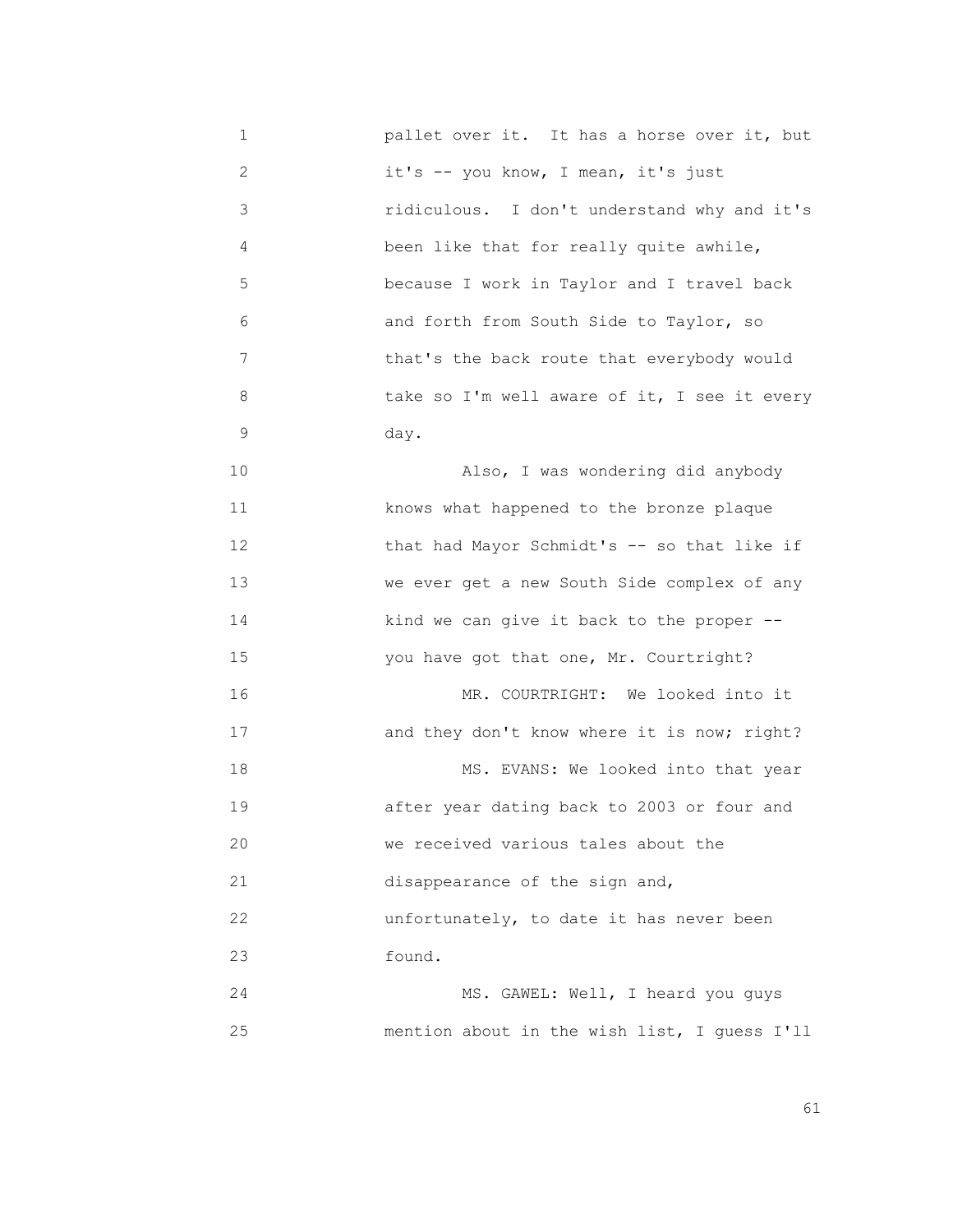1 call it for the stimulus, you had talked 2 about doing a little something in South 3 Side. Now, does that include a baseball 4 field that, you know, you were talking about 5 the record? The wish list you guys had. 6 MS. GATELLI: That was to replace 7 the field. 8 MS. GAWEL: Yeah, but is there going 9 to be a baseball field in the replacement, 10 in other words. 11 MS. EVANS: If there is a replacement 12 **there should be an ASA regulation softball.** 13 MR. COURTRIGHT: That's softball. 14 MS. EVANS: And there should be a 15 hardball field as well. 16 MS. GAWEL: Yeah. 17 MS. EVANS: And a walking trail. 18 MS. GAWEL: That would be nice. 19 MS. EVANS: And baseball -- well, it 20 should completely replace what has been 21 taken. 22 MS. GAWEL: Yeah, because, I mean, 23 like even now, like, all of a sudden for 24 whatever the reason you've got goalposts up 25 in the middle of it, you know, the other

 $\sim$  62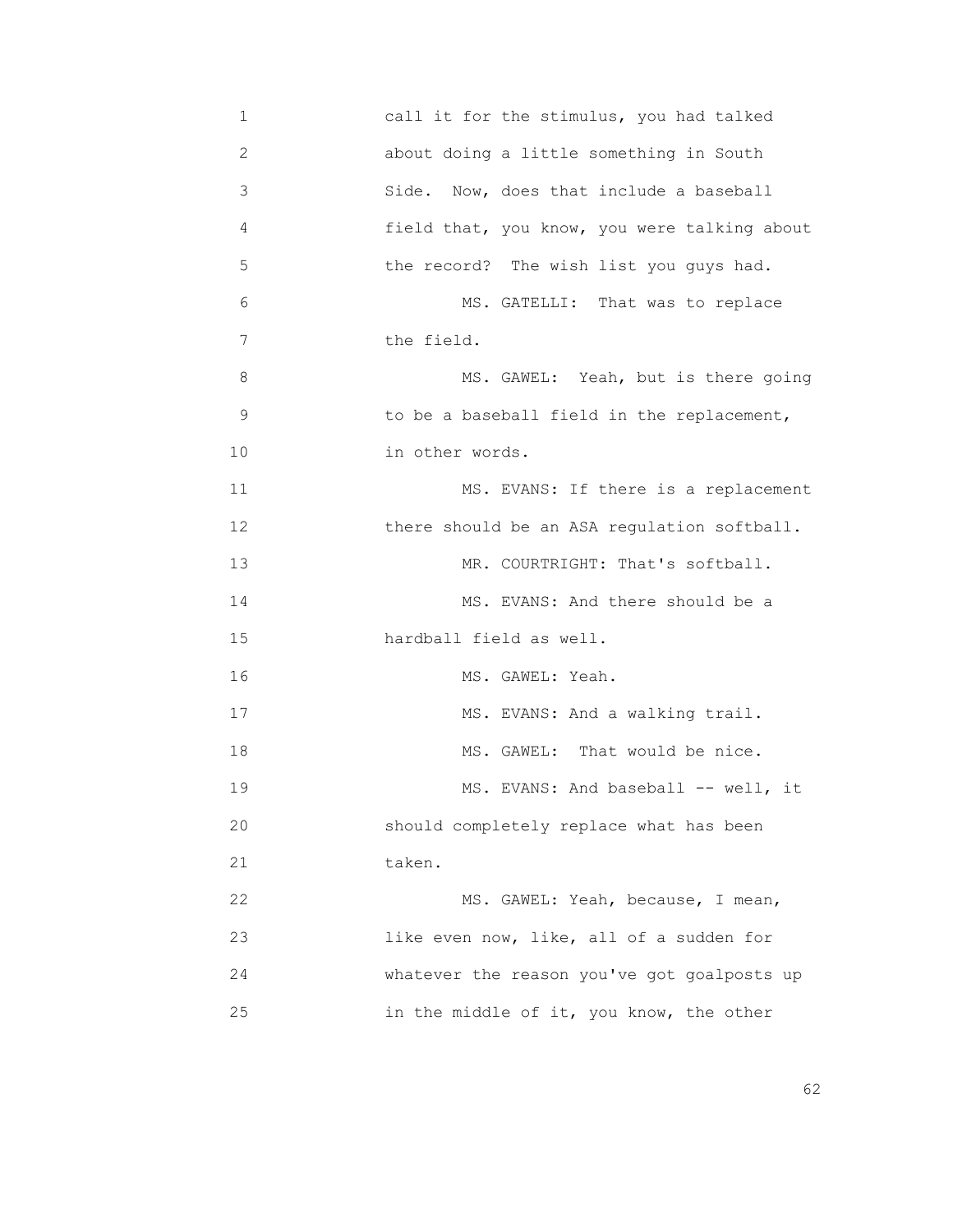| 1  | complex so it's almost like they did that so  |
|----|-----------------------------------------------|
| 2  | the kids couldn't even go down and fool       |
| 3  | around if they wanted to, you know, because   |
| 4  | nobody really uses them, you know.            |
| 5  | MR. MCGOFF: It's used by some                 |
| 6  | football teams, that's why the goal posts go  |
| 7  | up.                                           |
| 8  | MS. GAWEL: Well, most of the time             |
| 9  | the only thing I see is soccer.               |
| 10 | MR. MCGOFF: Yes.                              |
| 11 | MS. GAWEL: You know, it's like the            |
| 12 | mayor took out all of the baseball fields     |
| 13 | and put in all soccer fields, but, thank      |
| 14 | you.                                          |
| 15 | MR. MCGOFF: Thank you, Mrs. Gawel.            |
| 16 | Les Spindler.                                 |
| 17 | MR. SPINDLER: Les Spindler, city              |
| 18 | resident, homeowner and taxpayer.             |
| 19 | Mrs. Gatelli, last week you mentioned a       |
| 20 | bunch areas that have neighborhood            |
| 21 | associations.<br>In Tripp Park we also have a |
| 22 | neighborhood association along with           |
| 23 | neighborhood crime watch and we meet the      |
| 24 | first Tuesday of every month at 7:00 in the   |
| 25 | Tripp Park Community Center if anyone is      |

 $\sim$  63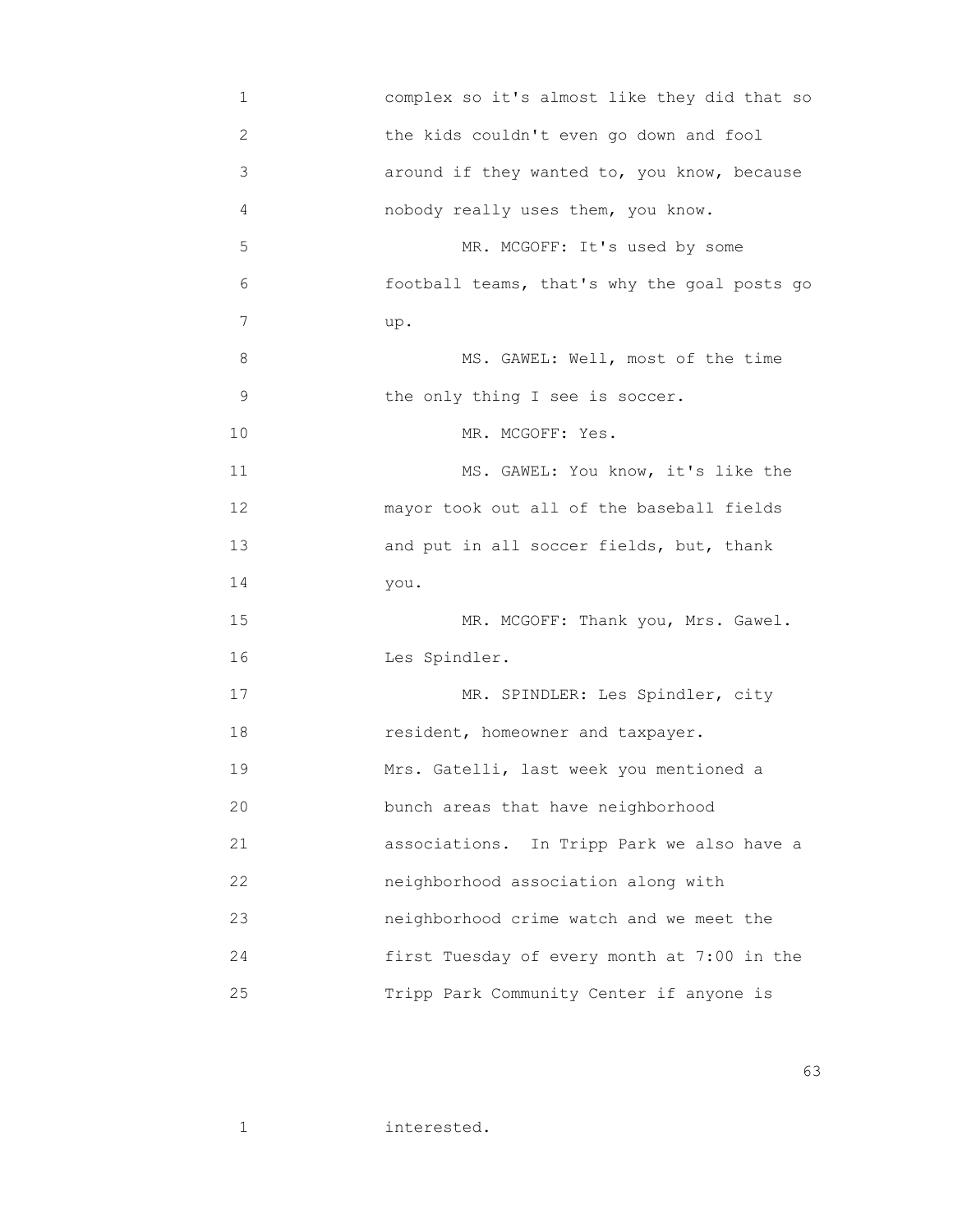2 Mr. Courtright, did you talk to 3 anyone from the Scranton Ford? You said you 4 were going to speak to someone last week? 5 MR. COURTRIGHT: We sent a letter 6 down to licensing and inspections. We 7 haven't got a response, have we, Kay? 8 MR. SPINDLER: Because I know they 9 did them back about three feet, but it is 10 still not enough. I mean, if you walk 11 straight from their sidewalks to where the 12 cars are you walk right in the course they 13 still can move them back a lot farther. 14 MS. GATELLI: There is a police 15 officers here, wouldn't be that be a police 16 matter? A vehicle on a sidewalk? It's a 17 motor vehicle, I don't know that License and 18 Inspection have jurisdiction over motor 19 vehicles? I'd send it to -- 20 MS. GARVEY: I sent the letter to 21 Mike Wallace from zoning. That's where it 22 **WERE.** I'm sorry, Mr. Spindler. 23 MR. SPINDLER: Mr. Courtright, last 24 week you mentioned about asking CDTV if they 25 could have the replays of the prime time and

1 you were told absolutely not.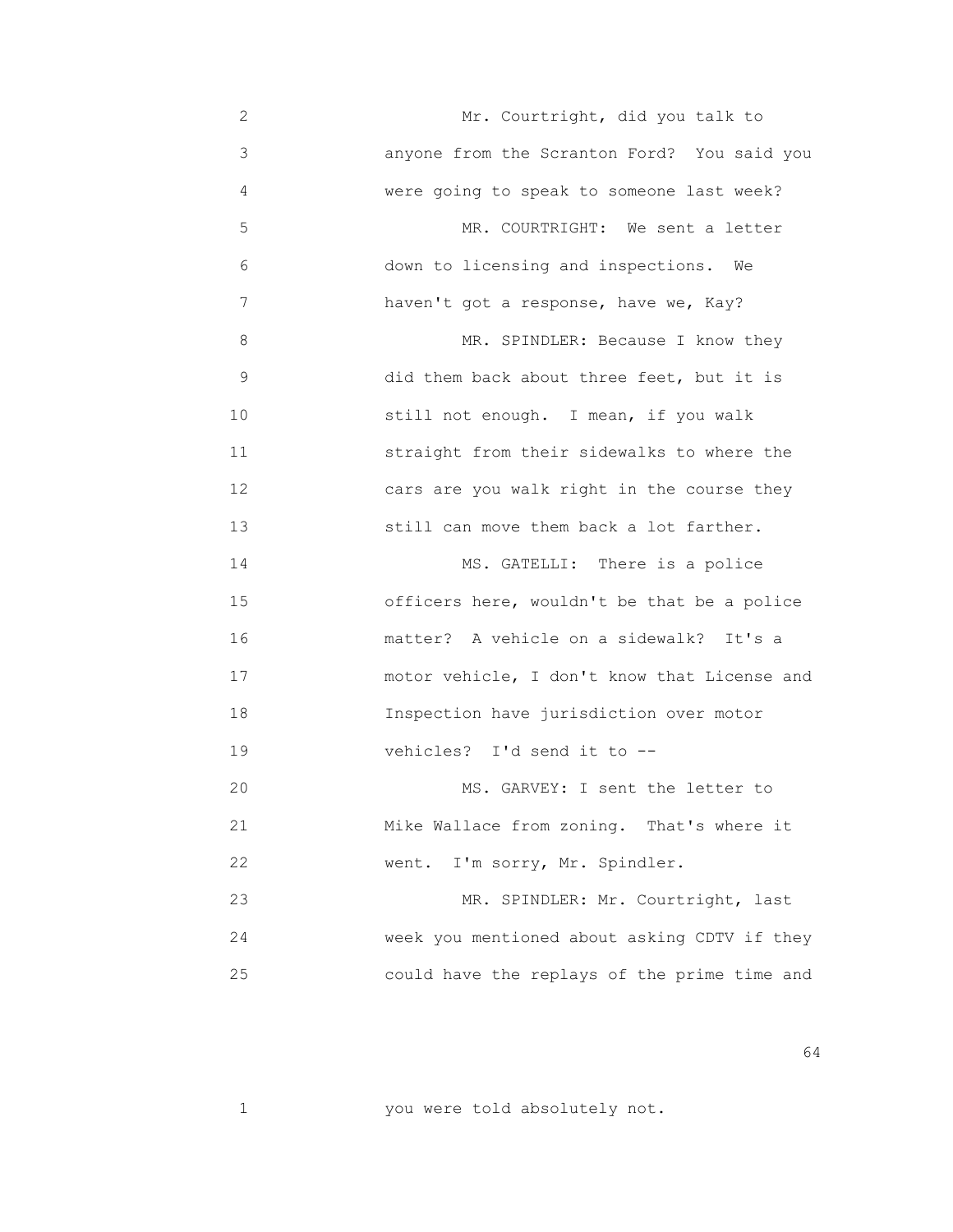2 MR. COURTRIGHT: Yes.

 3 MR. SPINDLER: That just shows the 4 arrogance of this people. I mean, something 5 has to done with this station. I put on the 6 replay Sunday night and you couldn't hear 7 **The few first minutes of Mr. Boscov**  8 speaking, the audio was totally off, and I 9 have to put my audio after it came on up to 10 100 and I could barely hear it at that time, 11 and the programming is terrible and, like I 12 said, I'm not the only saying that now, I 13 see where Commissioner O'Brien is also 14 saying that the programming stinks because 15 he is not going to give them any money until 16 the programming is better and I think 17 council should follow in his lead because 18 this station is just a joke. It's not a 19 fraction of what Scranton Today used to do. 20 Moving on, you know, I thought the 21 mismanagement of the Single Tax Office left 22 when Mr. McDowell left, but I guess it's 23 still being mismanaged. Channel 16 ran a 24 story last week about tax bills being sent 25 to the wrong address, one was even sent to a

 $\sim$  65

|  |  |  | dead person and Mrs. Vitali-Flynn's answer |  |
|--|--|--|--------------------------------------------|--|
|  |  |  | was, "Oh, it could be computer error or    |  |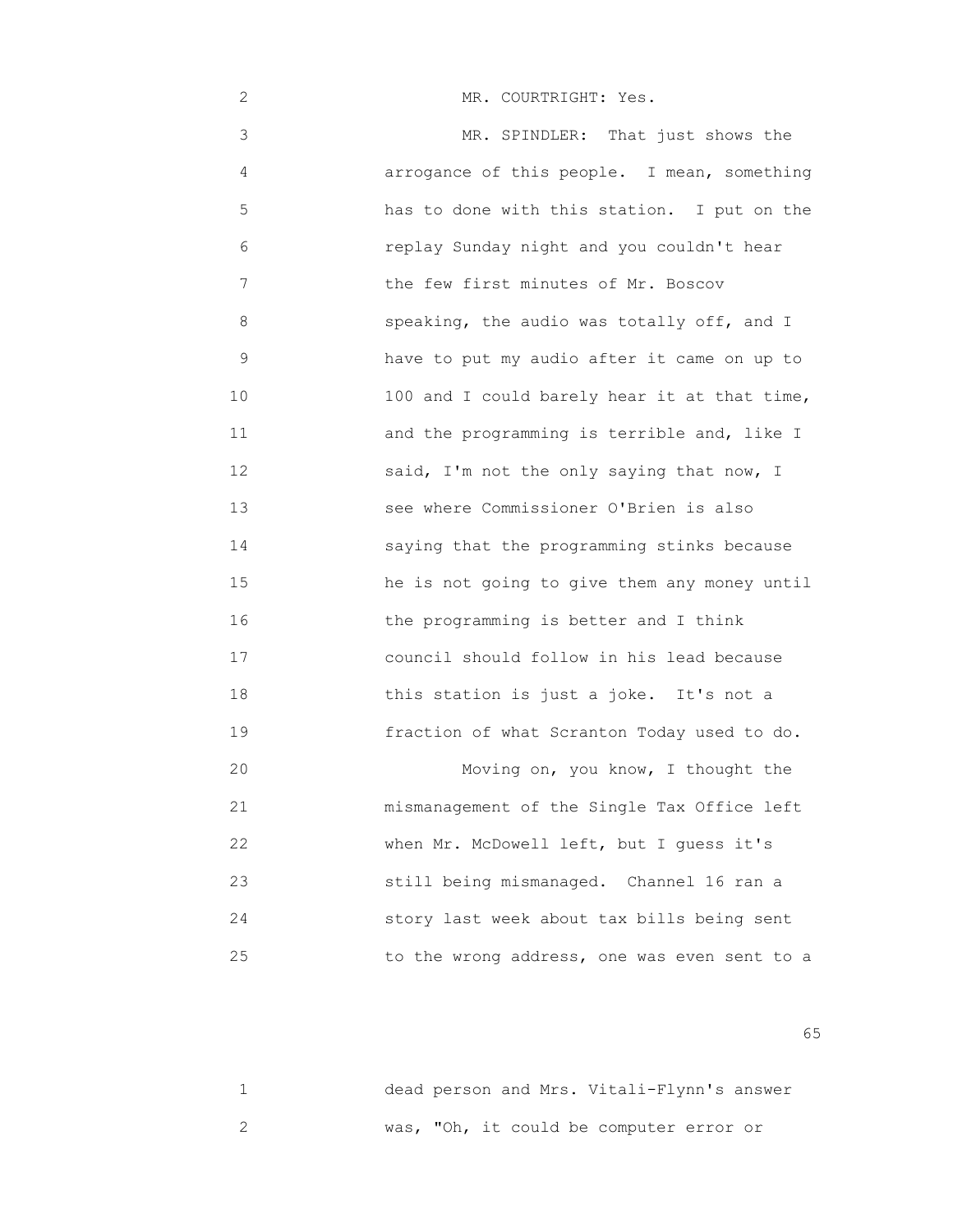3 something else."

 4 Well, computers don't make mistakes, 5 people do, and I can attest to these 6 mistakes, I got one to my house for a Marian 7 Gomez. I have lived in my house for 8 20 years and there has never been a Gomez 9 living there, and I never got that pill 10 under Mr. McDowell either, so I think 11 something has got to could be done here, and 12 I just think it just shows how improper it's 13 being run by -- the one request Mrs. Vitali 14 **Was asked last week, last year when she was** 15 here before council, someone asked her a 16 question and she said it's none of her 17 **business.** Well, that tells you what kind of 18 business person she is. 19 Finally, Mrs. Fanucci, Mr. Jackowitz

 20 stole some of my thunder, but I have here 21 three copies of unpaid bills, of unpaid 22 parking tickets, but what he neglected to 23 say was the 15 parking tickets that you had 24 taken care of. How do I go about that if I 25 get a parking ticket?

 $\sim$  66

1 MS. FANUCCI: -- taken care of this, 2 Les.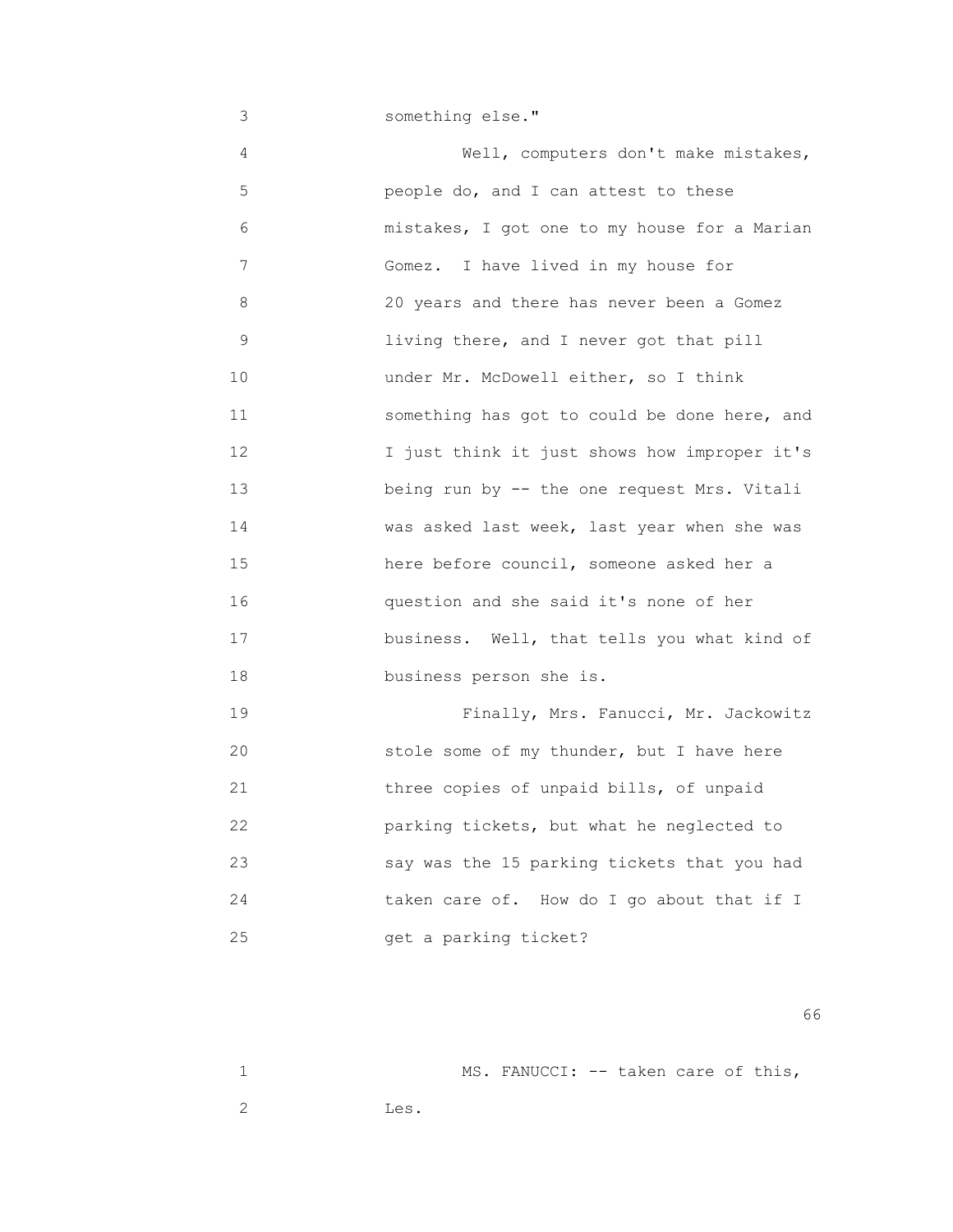3 MR. SPINDLER: They were dismissed. 4 MS. FANUCCI: Well, I didn't have 5 anything -- 6 MR. SPINDLER: I didn't want to bring 7 out the 15 pieces of paper, so it's public 8 record, and they were dismissed. 9 MS. FANUCCI: And I saw it, and as 10 explained to you what wasn't -- that wasn't 11 me. It was my husband at the time. I mean, 12 I don't know what you want me to say. It 13 was in 2000. 14 MR. SPINDLER: Well, I guess your 15 name was on there. I saw your name on 16 there. 17 MS. FANUCCI: Yeah, well, the cars 18 were under both of our names, but what I'm 19 saying is that I certainly wasn't trying to, 20 you know, cheat the city -- 21 MR. SPINDLER: I mean, I can connect 22 the dots. You do everything the mayor says, 23 the mayor's solicitor was Rob Farrell, Rob 24 Farrell's wife is the one that dismissed all 25 your tickets.

experience of the contract of the contract of the contract of the contract of the contract of the contract of the contract of the contract of the contract of the contract of the contract of the contract of the contract of

| MS. FANUCCI: Is that really what              |
|-----------------------------------------------|
| happened, Les? Because I would love to take   |
| that $-$ is that what you are going on record |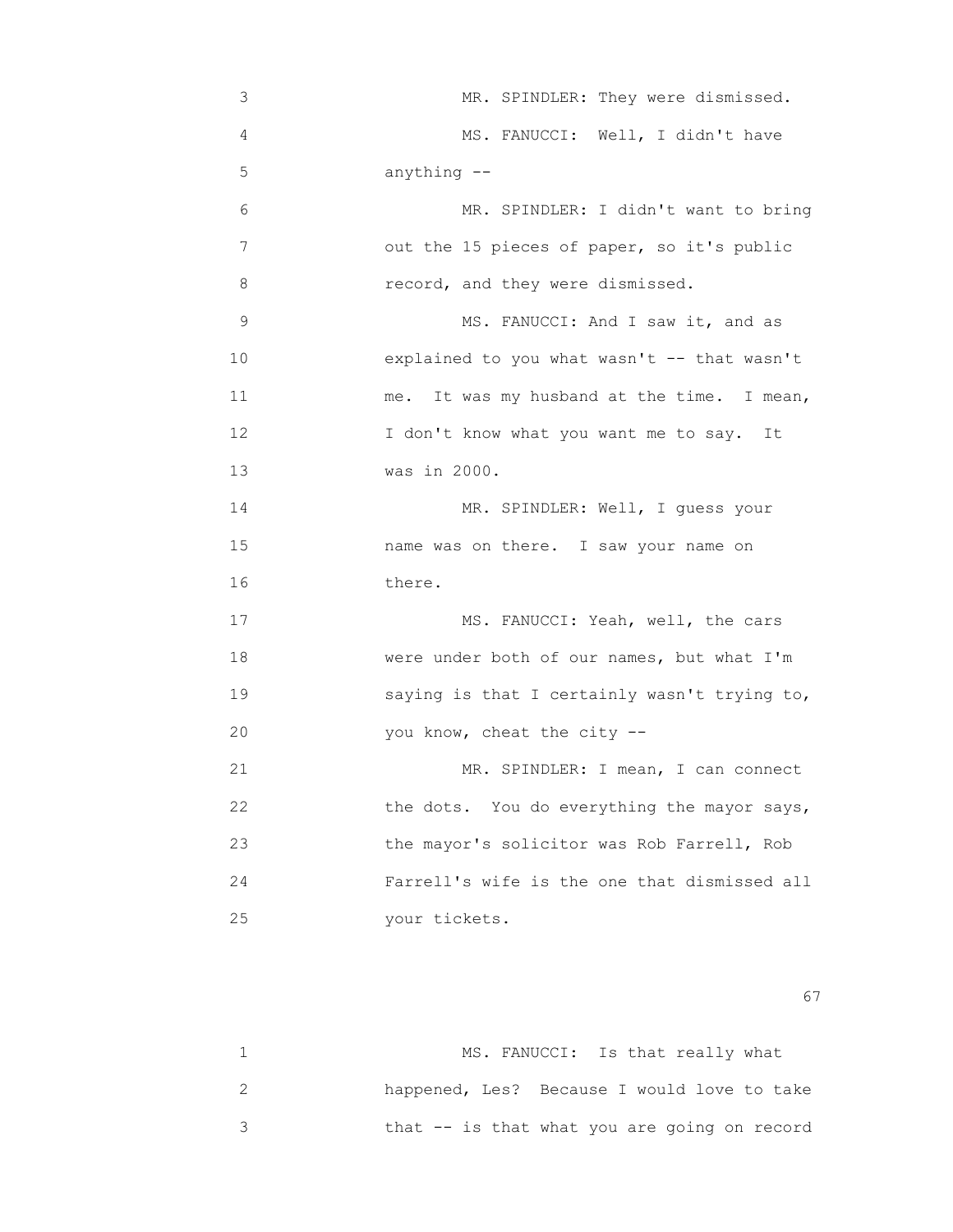| 4           | saying right now?                           |
|-------------|---------------------------------------------|
| 5           | MR. SPINDLER: It's public --                |
| 6           | MS. FANUCCI: Okay, because are you          |
| 7           | stating that right now?                     |
| 8           | MR. SPINDLER: It's public record.           |
| $\mathsf 9$ | MS. FANUCCI: Are you going on the           |
| 10          | record as stating that as actual the truth. |
| 11          | MR. SPINDLER: It's public record.           |
| 12          | MS. FANUCCI: Is that what you are           |
| 13          | stating?                                    |
| 14          | MR. SPINDLER: I'm stating that it's         |
| 15          | public record.                              |
| 16          | MS. FANUCCI: Are you stating                |
| 17          | personally, you just connected the dots. I  |
| 18          | $don't --$                                  |
| 19          | MR. SPINDLER: I'm stating it's              |
| 20          | public record.                              |
| 21          | MS. FANUCCI: I would love, love, to         |
| 22          | take this up further. I will take this as   |
| 23          | far as I can. Thank you, Les. Because I     |
| 24          | didn't do that.                             |
| 25          | MR. SPINDLER: Next thing, Southern          |
|             |                                             |

 $\sim$  68

| Union, we are promised to have the building  |
|----------------------------------------------|
| filled by the end of the summer and where is |
| Merrill Lynch? Mr. Donnelly, said Merrill    |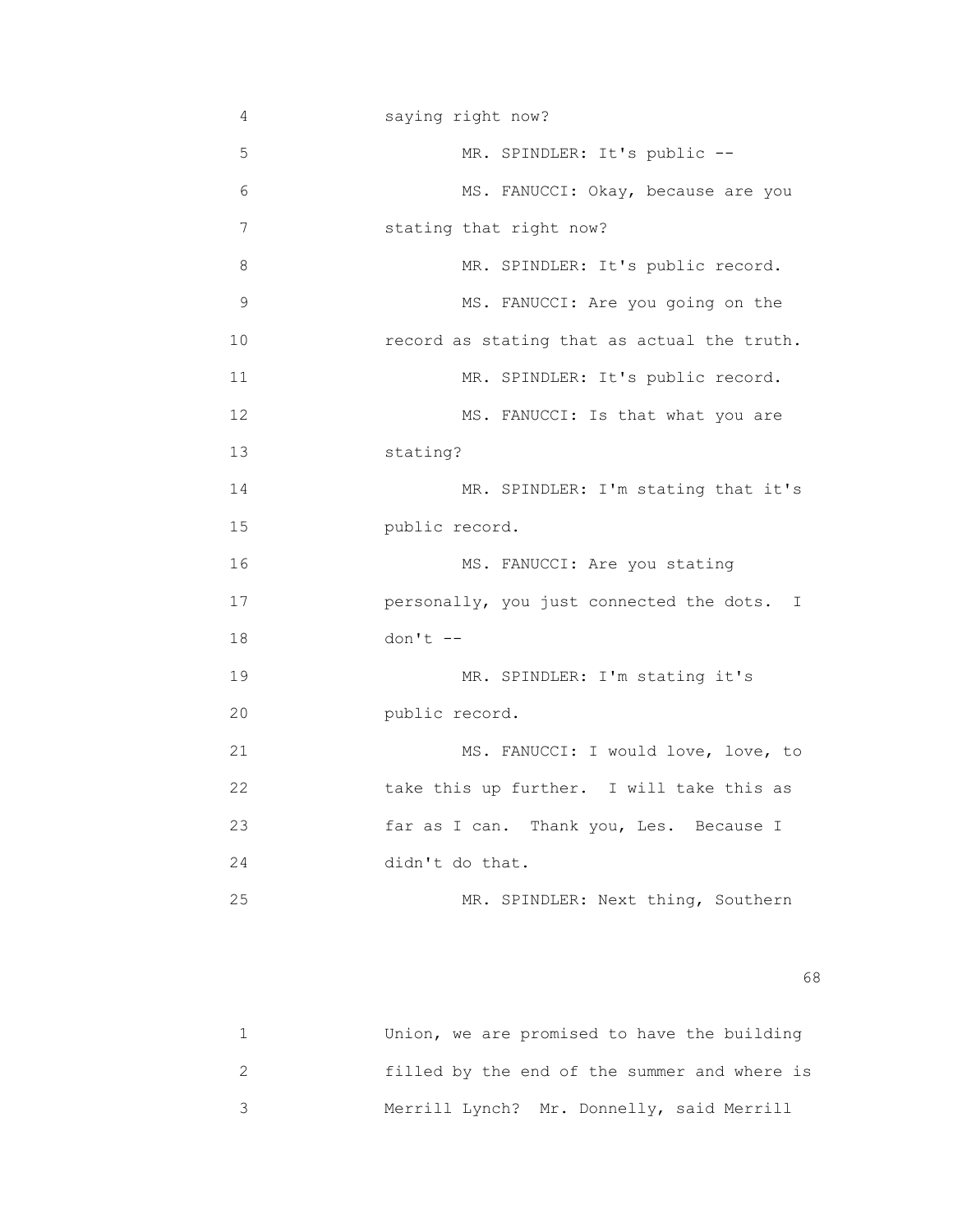4 Lynch is going in there, does anybody know 5 where Merrill Lynch is? It's another white 6 elephant. 7 MS. FANUCCI: It's his building. 8 MR. SPINDLER: Next thing, North 9 Scranton Junior High School, a speaker asked 10 **10** last week where is the money going, that's 11 What I would like to now. A year or so ago 12 the governor was here with a big check, does 13 anybody know where that money went to. Why 14 isn't anything being done with that school? 15 MR. MCGOFF: We have asked. 16 MR. SPINDLER: What's the answer? 17 MS. EVANS: I got a letter on that 18 last week from Goodwill Industries. 19 MS. GATELLI: He answered us last 20 week and Mrs. Evans read the whole 21 description of what was going to happen. 22 MS. FANUCCI: It's starting. It's 23 underway. 24 MR. MCGOFF: Thank you, Mr. Spindler. 25 MS. EVANS: Maybe you didn't hear it

 $\sim$  69

|   | because the television was so low.       |
|---|------------------------------------------|
|   | MS. GATELLI: You can get it from         |
| २ | Mrs. Garvey, she'll have a copy for you. |
|   | MR. SPINDLER: Okay, thank you.           |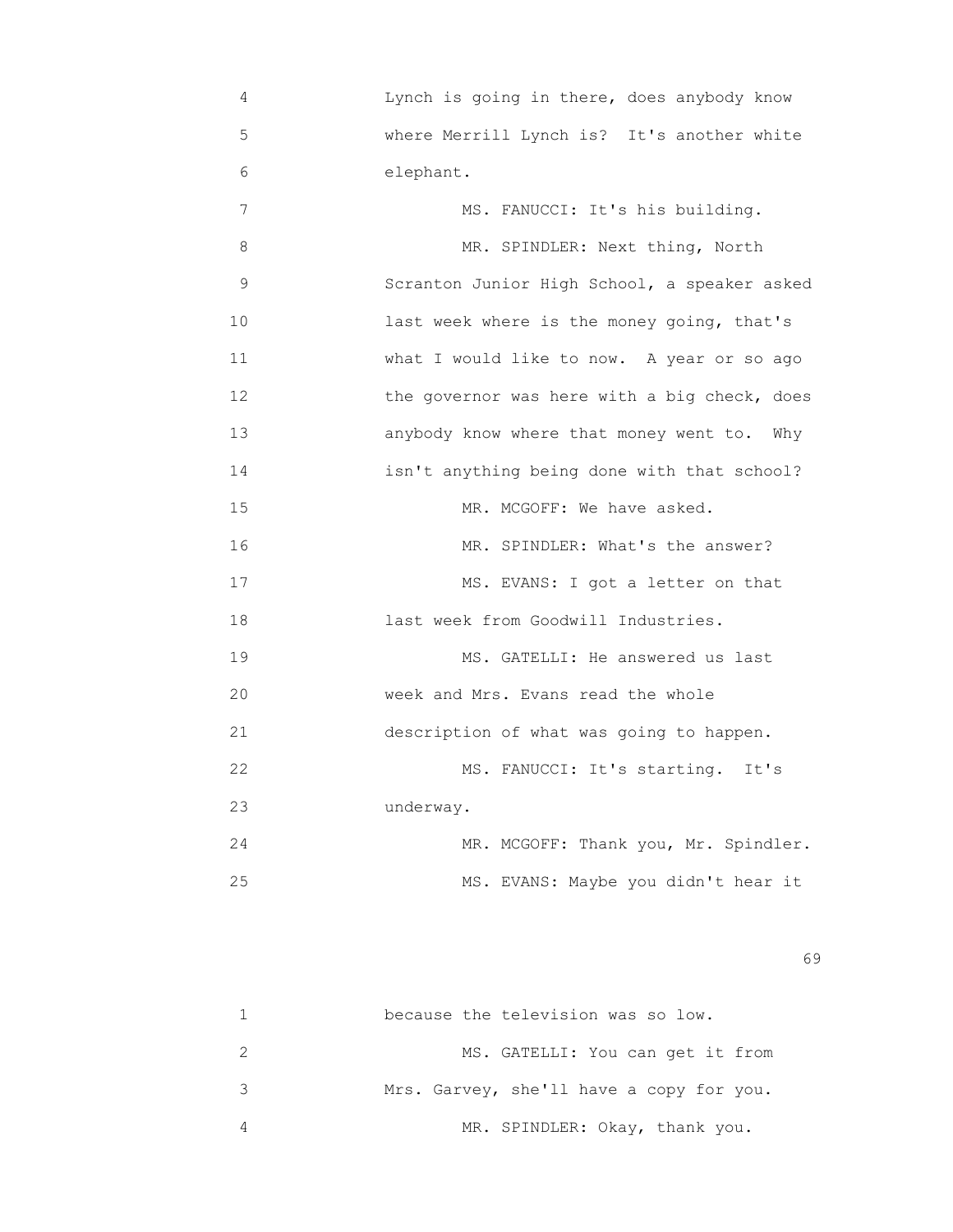5 MR. MCGOFF: Thank you, Mr. Spindler. 6 MS. GATELLI: But he did answer us. 7 MR. MCGOFF: Any other speakers? 8 MS. ROYCE: Good evening. Bernie 9 Royce, West Scranton. Growing up my 10 step-father also said that too many people 11 took the architecture of Scranton for 12 granted. I recently had a friend visit 13 Scranton. Dan is a district chief of 14 Orlando Fire Department, one of the top 15 ranked fire departments in the country. 16 Overall, he found Scranton beautiful. Dan 17 **WAREN** was truly amazed by the architecture, but he 18 also found the history of Scranton beautiful 19 as well as we drove through Northeastern 20 Pennsylvania. He was particularly impressed 21 by the importance Northeastern Pennsylvania 22 had in America's labor movement. 23 The Latimer of 1897 in Hazleton was

 24 the turning point for labor. We have a 25 monument to Don Mitchell from the Anthracite

| Coal strike in 1902 at our courthouse. Our  |
|---------------------------------------------|
| mayor, Terrence Powley, was a leader of the |
| nights of labor. The Avondale mine disaster |
| lead to the first occupational safety laws  |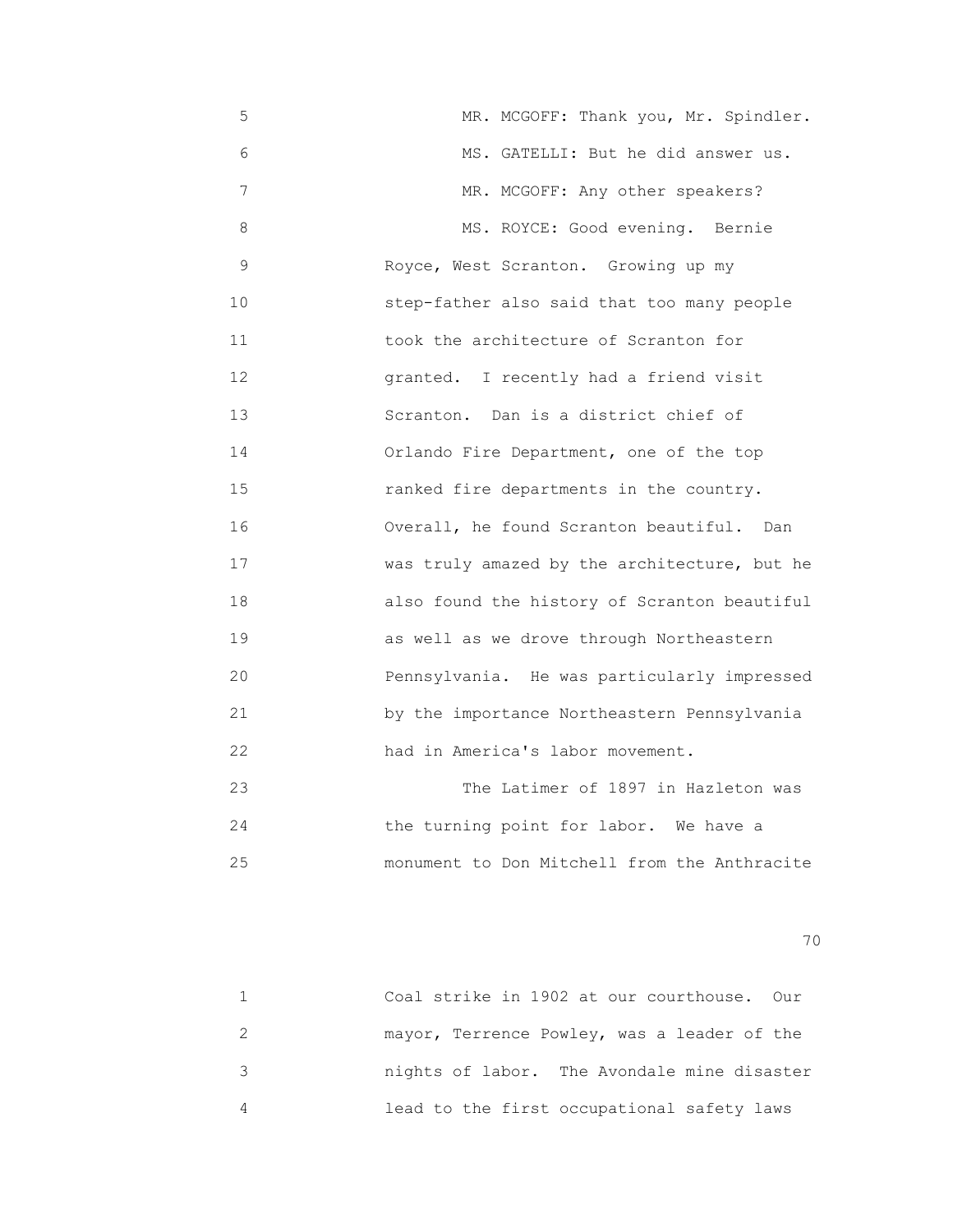5 in our country. 6 As I pointed out these places to him 7 as we were driving through, Dan was truly 8 impressed at the area's impact on labor law 9 and history. Growing up with this history 10 all around us, it is also easy to take this 11 for granted. I believe too many us have. 12 Currently we have a Bishop who won't 13 recognize unions. We have a mayor who 14 **wishes to destroy this city's labor legacy.** 15 **15 Like most of us, my ancestors were**  16 coal miners. My great, great-grandfather 17 died in Scranton's mines. His body was left 18 on his family's doorstep. My family ensured 19 **19** that I had appreciation for the labor's 20 battles that were won for us by our 21 ancestors. Perhaps Chris Doherty's family 22 did not. In this failure, they failed him. 23 Sadly, they also failed all of Scranton. 24 Thank you.

25 MR. MCGOFF: Thank you.

|               | MR. MILLER: Good evening, Council.          |
|---------------|---------------------------------------------|
| $\mathcal{P}$ | Doug Miller, Scranton. Regarding 5-C, I     |
| 3             | certainly would ask council tonight to vote |
| 4             | against this legislation. We want to vote   |
| 5.            | and give \$1 million of green grant or      |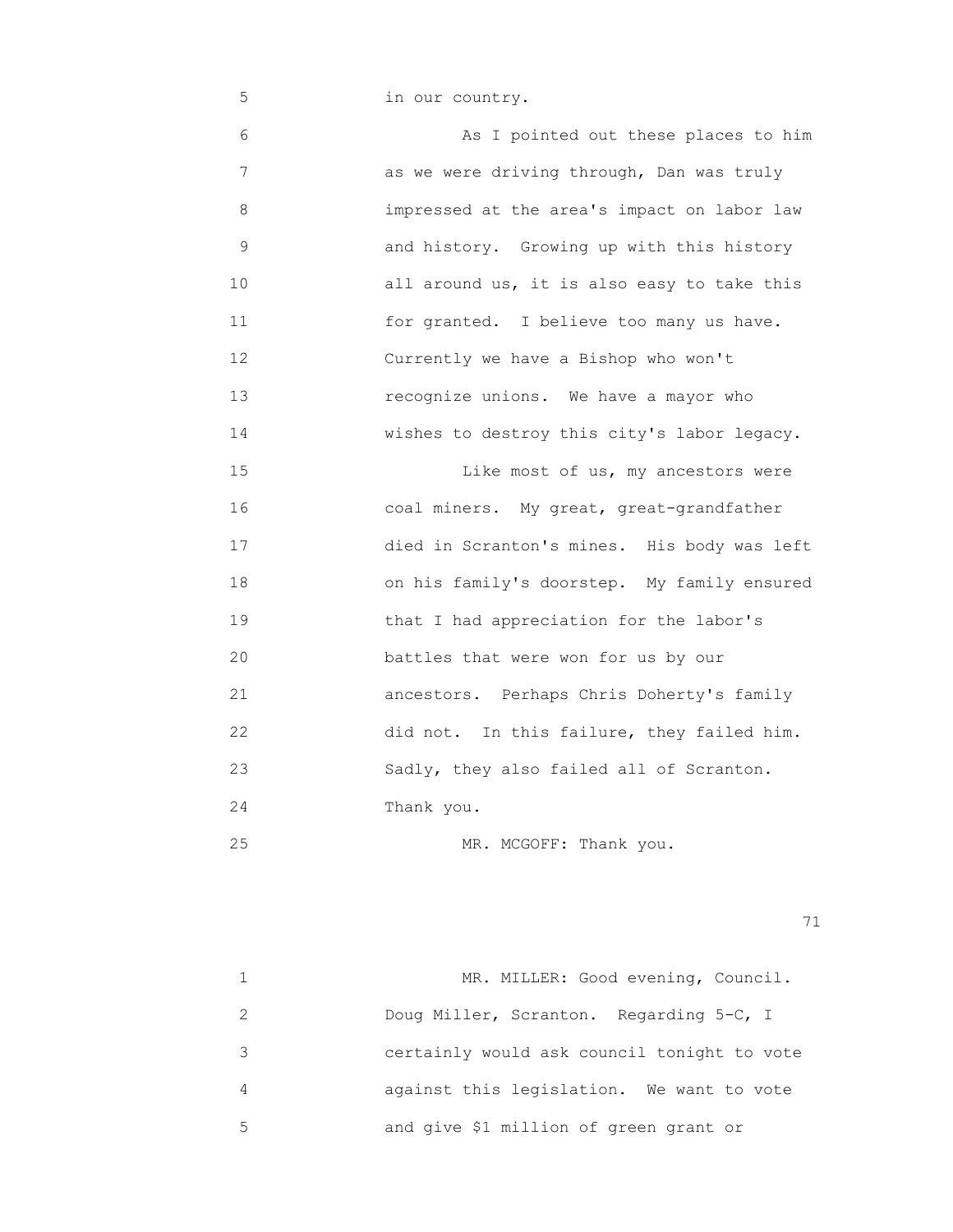6 whatever you want to call it to bail 7 somebody else out again. You know, I 8 believe the owners of the Connell building 9 have other properties that are worth 10 **millions, so I truly think they can handle** 11 it themselves.

 12 You know, while we were on the 13 subject of grants, I'm going to ask council 14 tonight and put some pressure on you. You 15 **15 Reserve Know, rather there going and squander grant**  16 money on the Connell building or anybody 17 else, would council support funding for the 18 State School of the Deaf? You know, we 19 heard recently that funding was going to 20 come to an end? Would this council support 21 funding fr the State School for the Deaf? 22 You know, this is an issue that I think 23 council needs to look an at because it's a 24 very important issue. You know, this is 25 children, education, it's all important

<u>72</u> — Политика и Станиција и Станиција и Станиција и Станиција и Станиција и Станиција и Станиција и Станиција<br>Во селото се постаниција и Станиција и Станиција и Станиција и Станиција и Станиција и Станиција и Станиција

|   | stuff.                                      |
|---|---------------------------------------------|
|   | You know, we could go onto the              |
| 3 | churches, and I think this issue was raised |
| 4 | before. You know, we have a Bishop who is   |
| 5 | going around closing churches left and      |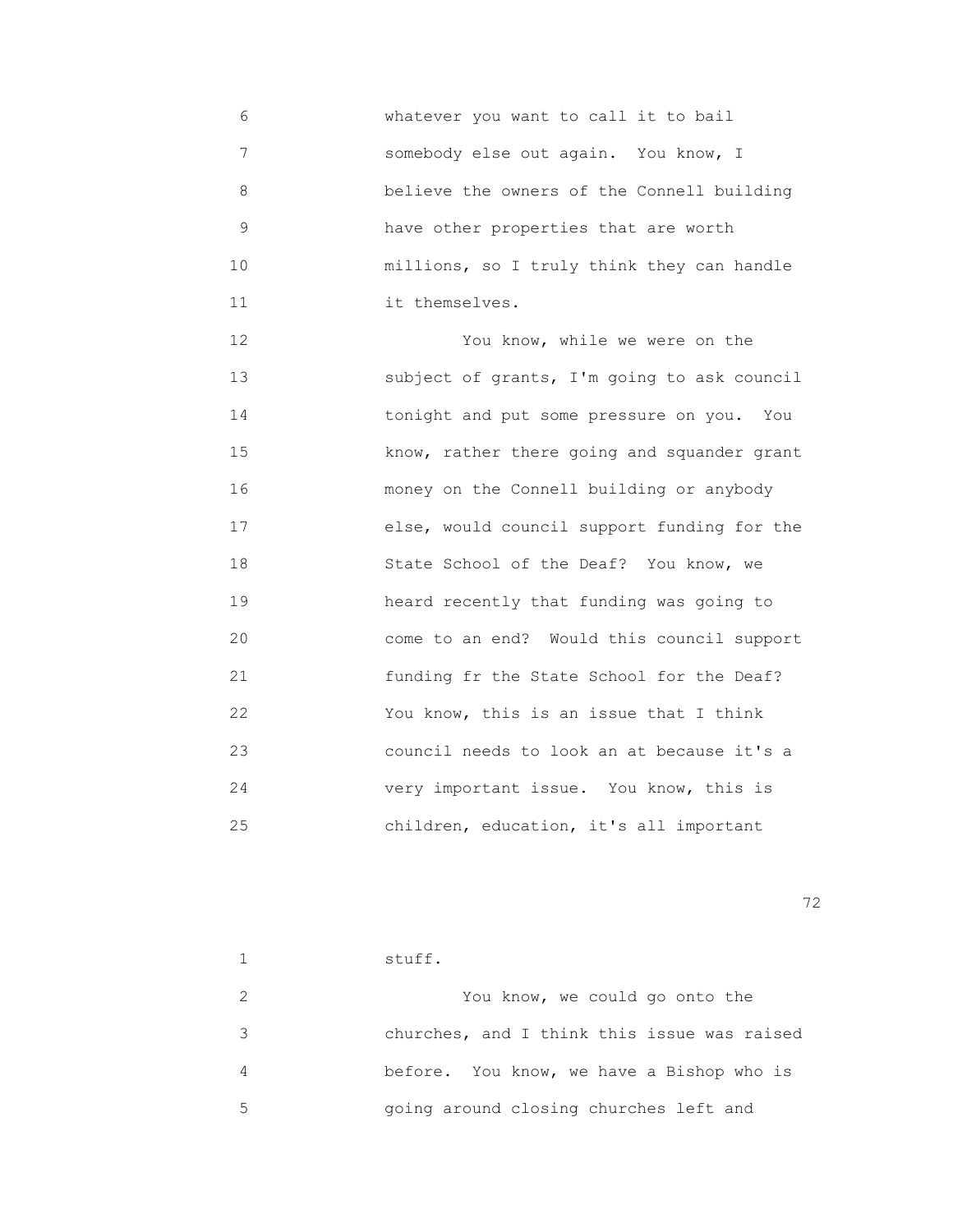6 right, and you know we have families who 7 have been attending these churches for their 8 whole lives, and I would ask council to look 9 out there. There is grant money available. 10 I mean, we could find a million for the 11 Connell building again and let's save some 12 of these churches. You know, I think it's 13 our responsibility to do that.

 14 You know, moving onto Channel 61, 15 ECTV. I'm certainly disappointed in the 16 lack of programming, you know, the poor 17 audio, people constantly having a hard time 18 with the station. I certainly don't believe 19 they are delivering on their process that 20 they had in their proposal that they were 21 going to provide all of this educational 22 programming and government meetings and so 23 forth, you haven't seen it. I mean, you 24 turn it on we have Bugs Bunny, you know, 25 what's next the Lion King? I mean, we might

|                             | as well call it the Disney channel, you     |
|-----------------------------|---------------------------------------------|
| $\mathcal{D}_{\mathcal{A}}$ | know, and I think it was Commissioner       |
| 3                           | O'Brien who stated last week that if they   |
| 4                           | don't get their act together they are going |
| 5                           | to start pulling funding and I think the    |
| 6                           | same needs to be said here on council, that |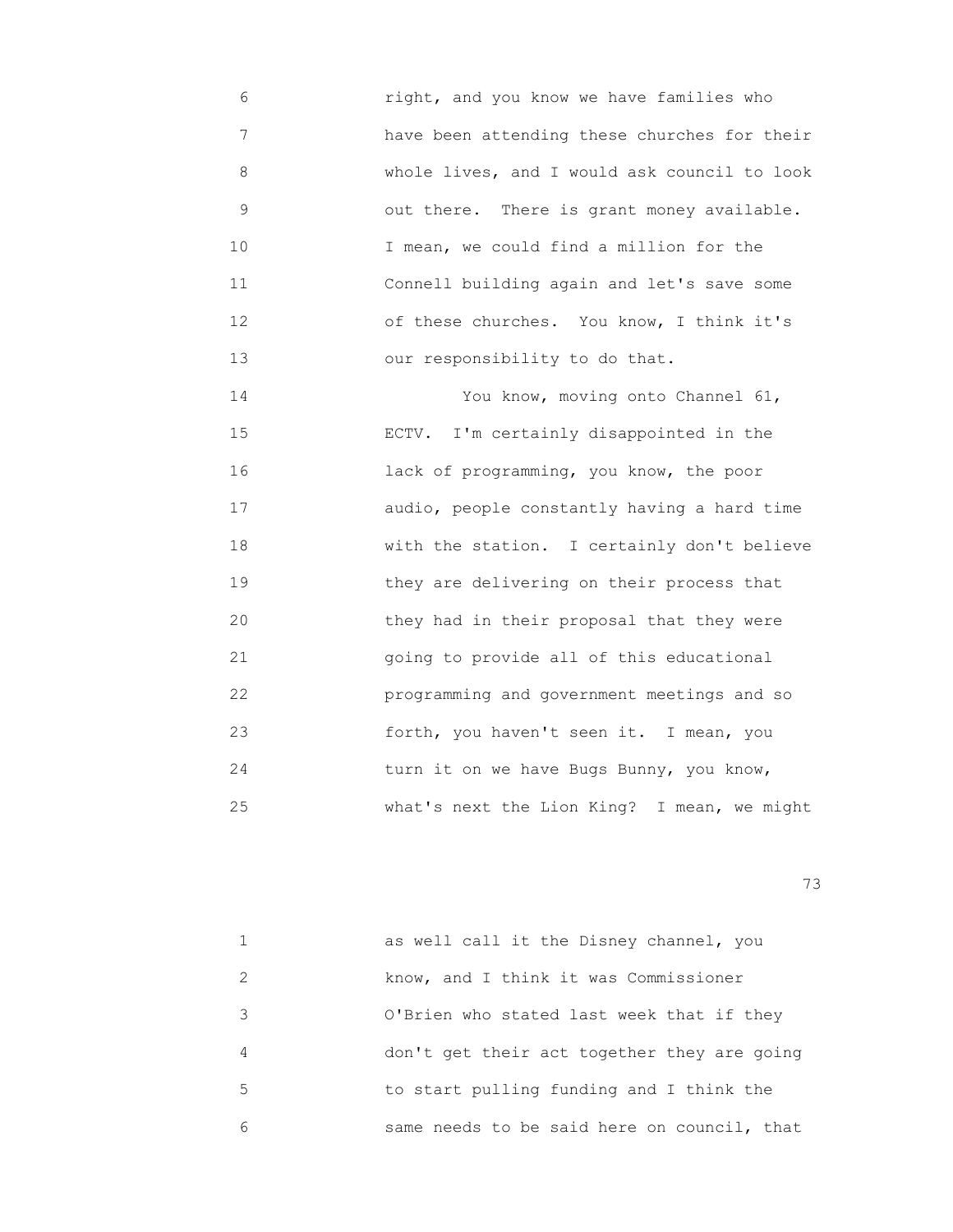7 if this continues we need to put a hold on 8 the funding here.

 9 A few issues that I have raised in 10 **the past.** You know, we look at the impact 11 fee that I brought up on KOZ's and 12 nonprofits or any other development that 13 **Wants to come into this city.** I believe the 14 city is losing out on millions, as I have 15 said, and I believe it's time for once this 16 administration becomes creative rather than 17 putting the burden on the taxpayers as 18 always. Thank you. 19 MR. MCGOFF: Thank you, Mr. Miller.

20 MR. RILEY: Good evening, Council. 21 My name is Michael Riley. I'm a citizen and 22 a taxpayer and a resident of Lackawanna 23 County. I'm here to give report cards 24 tonight to all of you sitting here. As a 25 retired educator, my credentials are as

|               | follows: I have a superintendent            |
|---------------|---------------------------------------------|
| $\mathcal{L}$ | certificate, a supervisor's certificate, a  |
| 3             | teacher's certificate and I would just like |
| 4             | to give some grades to all of the people    |
| 5             | sitting up there tonight.                   |
| 6             | Mr. Minora, I would like to give you        |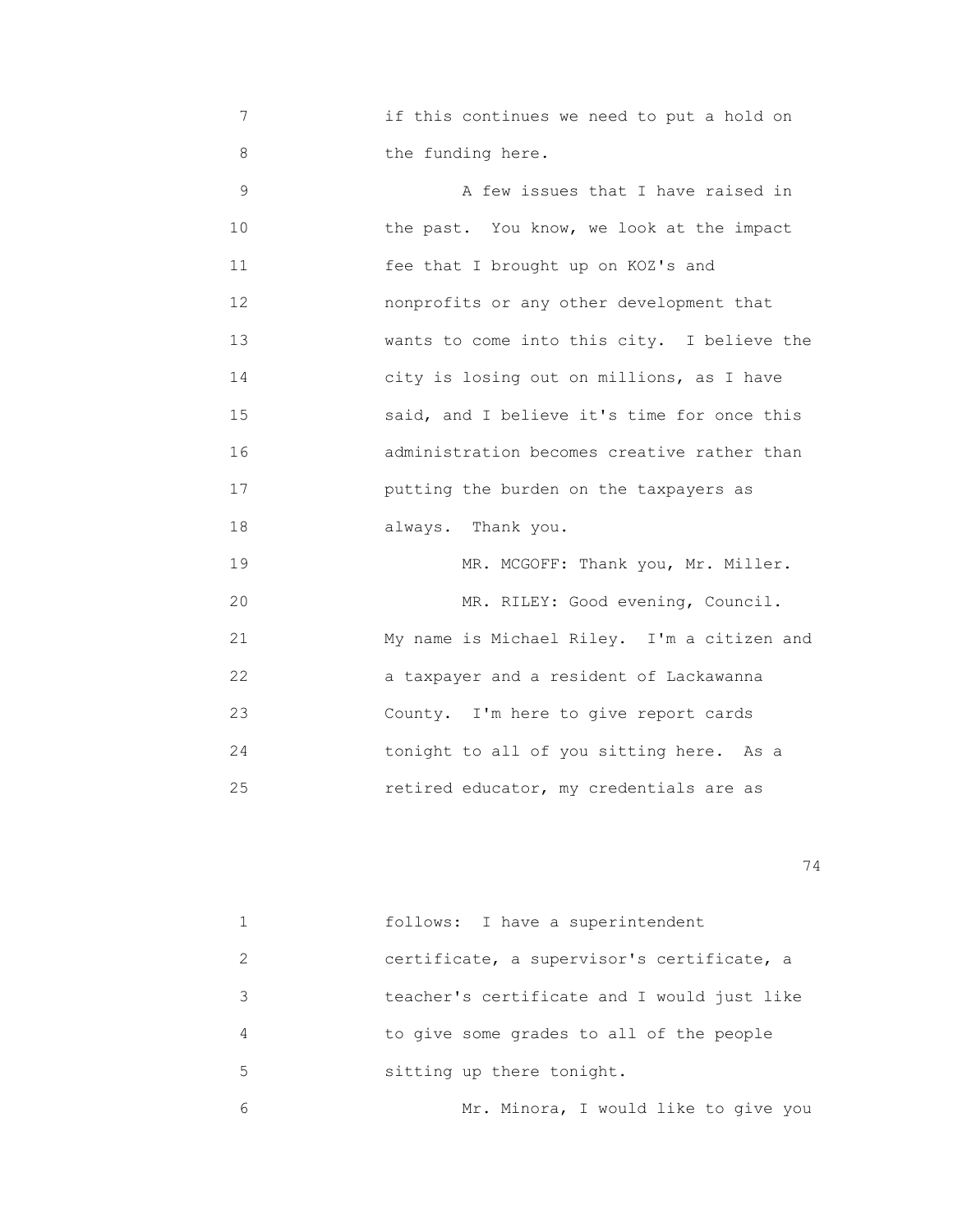7 **a** D-minus and ask you to study the 8 constitution and the Bill of Rights. 9 Moving onto Mrs. Fanucci, I remember 10 your very first council meeting, do you? 11 MS. FANUCCI: I certainly do. 12 MR. RILEY: When you couldn't 13 remember how you voted and you had to have a 14 recount and you were like -- 15 MS. FANUCCI: That wasn't my first 16 council meeting. 17 MR. RILEY: I believe it was. I 18 believe you were like a deer in the 19 headlights. You had no clue of what you 20 were doing. 21 MS. FANUCCI: The good thing is I 22 moved on. I lived and I learn, baby. 23 MS. GATELLI: You know, I'm going to 24 object -- 25 MR. RILEY: It's been all down here

na matsay na katalog as na katalog as na katalog as na katalog as na katalog as na katalog as na katalog as na<br>Tagairta

|               | every since.                                 |
|---------------|----------------------------------------------|
| $\mathcal{L}$ | MS. GATELLI: -- for you violating            |
| 3             | the Rules of the Council.                    |
| 4             | MR. RILEY: And I'm coming back, you          |
| 5             | have a grade coming as well, ma'am, if I may |
| 6             | continue.                                    |
|               | MS. GATELLI: Thank you very much.            |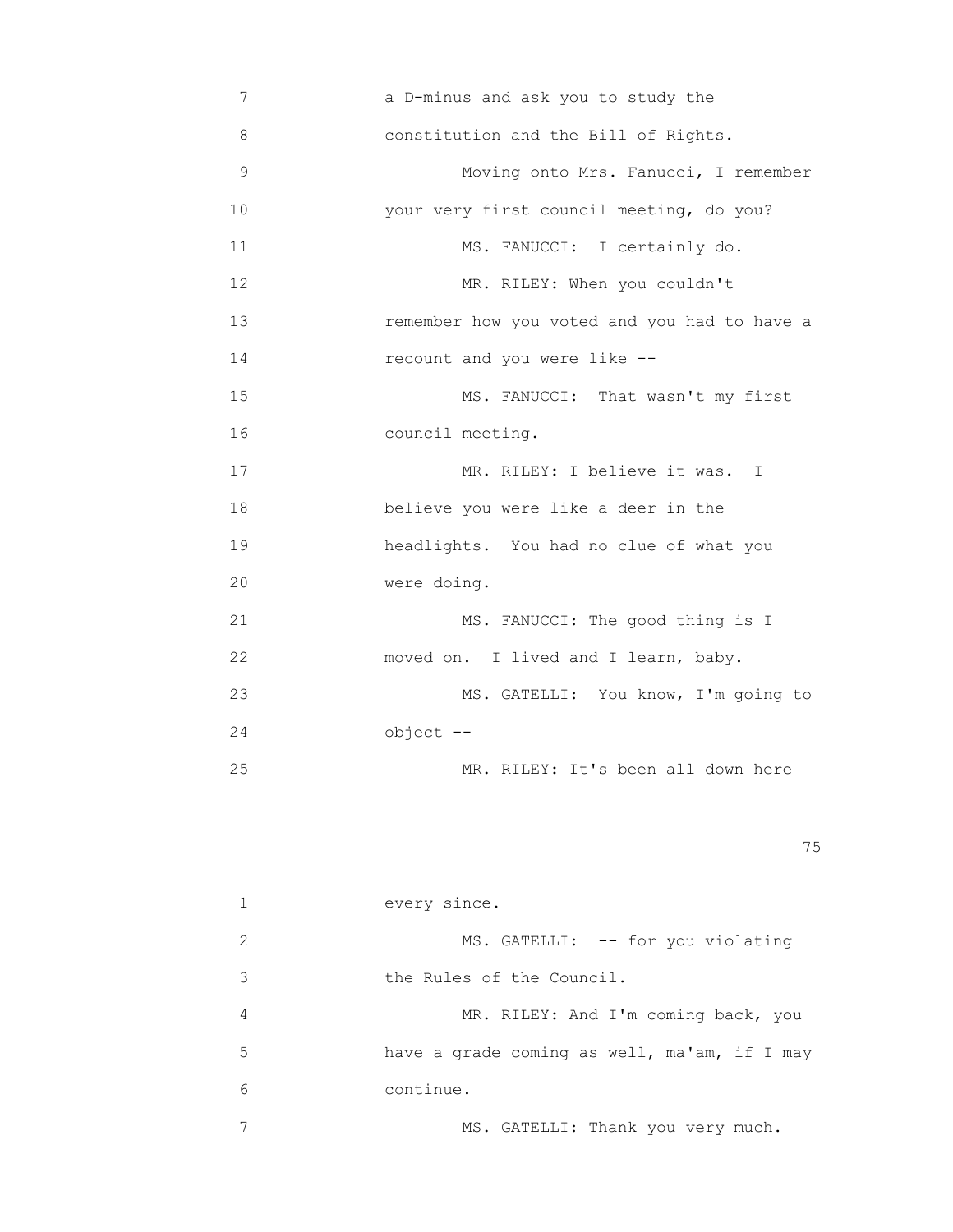8 MR. RILEY: Mr. Courtright, you 9 started out well, but when Mrs. Gatelli ran 10 for city council you sided with her and she 11 became council president and that is 12 something that the voters really will not 13 forgive you for.

14 Mr. McGoff, you came before the 15 council at your very first, I would like 16 your attention, sir, and not talking as -- 17 are you listening to me? I hope so. When 18 you promised the people that you would be 19 your own person and not be the mayor's mouth 20 piece and what happened is you are a liar. 21 All of this is --

| クク | MR. MCGOFF: Excuse me?            |
|----|-----------------------------------|
| 23 | MR. RILEY: -- my opinion only.    |
| 24 | MR. MCGOFF: No, no. That's not an |
| 25 | opinion, that's an accusation.    |

<u>76 and 2001 and 2002 and 2003 and 2003 and 2003 and 2003 and 2003 and 2003 and 2003 and 2003 and 2003 and 200</u>

|               | MR. RILEY: No, it's not. It's my           |
|---------------|--------------------------------------------|
| $\mathcal{L}$ | opinion that you --                        |
| 3             | MR. MCGOFF: Yes, it is, and as an          |
| 4             | educator you should know the difference.   |
| 5             | MR. RILEY: And I am asking you that        |
| 6             | you should know that you failed to live up |
|               | to what you said you would do.             |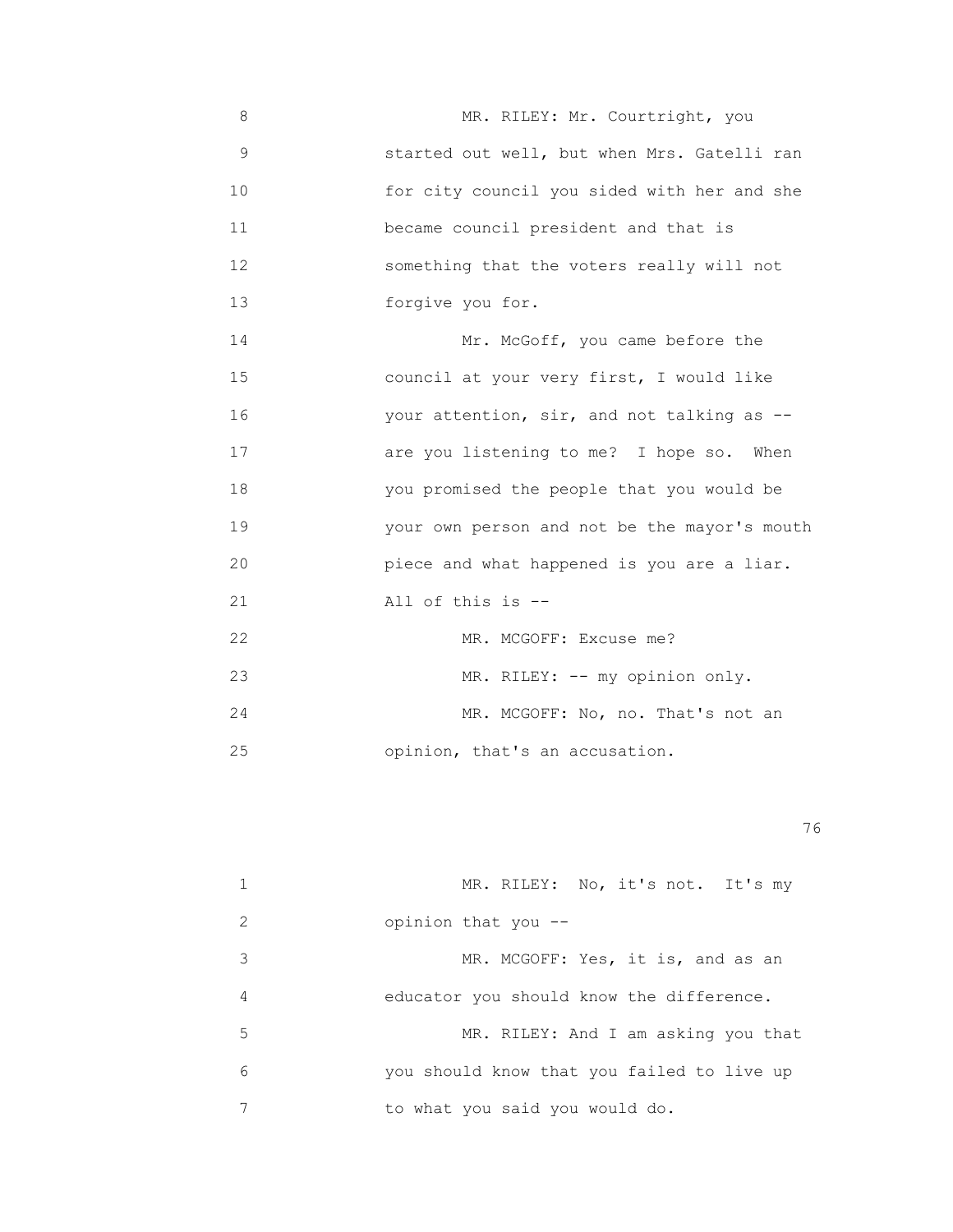| 8             | Mrs. Gatelli--                               |
|---------------|----------------------------------------------|
| $\mathcal{G}$ | MR. MCGOFF: Did that mean I got an           |
| 10            | "F"?                                         |
| 11            | MR. RILEY: "F" minus. Mrs.                   |
| 12            | Gatelli--                                    |
| 13            | MS. FANUCCI: Why aren't you doing            |
| 14            | Mrs. Evans?                                  |
| 15            | MR. RILEY: Excuse me, it's my time.          |
| 16            | MS. FANUCCI: I'm waiting for Mrs.            |
| 17            | Evans' grade. We all got one.                |
| 18            | MR. RILEY: Mrs. Gatelli, I remember          |
| 19            | being at the old Scranton Technical High     |
| 20            | School in the audience one evening when Mrs. |
| 21            | Evans was on the school board and you were   |
| 22            | being considered for a position as school    |
| 23            | nurse, you weren't successful that night and |
| 24            | the ire and the angst that you have          |
| 25            | continued to hold --                         |

последници производите в последници по село в 1979 године. В 1979 године по село в 1979 године по село в 1979<br>В 1979 године по село в 1979 године по село в 1979 године по село в 1979 године по село в 1979 године по село

|               | MS. GATELLI: Really?                         |
|---------------|----------------------------------------------|
| $\mathcal{L}$ | MR. RILEY: In my opinion only, if            |
| 3             | you really are concerned about the people of |
| 4             | Scranton you would resign now and don't ever |
| 5             | run for office again.                        |
| 6             | MS. GATELLI: Thank you very much.            |
|               | MR. RILEY: Janet, continue to do             |
| 8             | what you are doing. You get an "A" plus.     |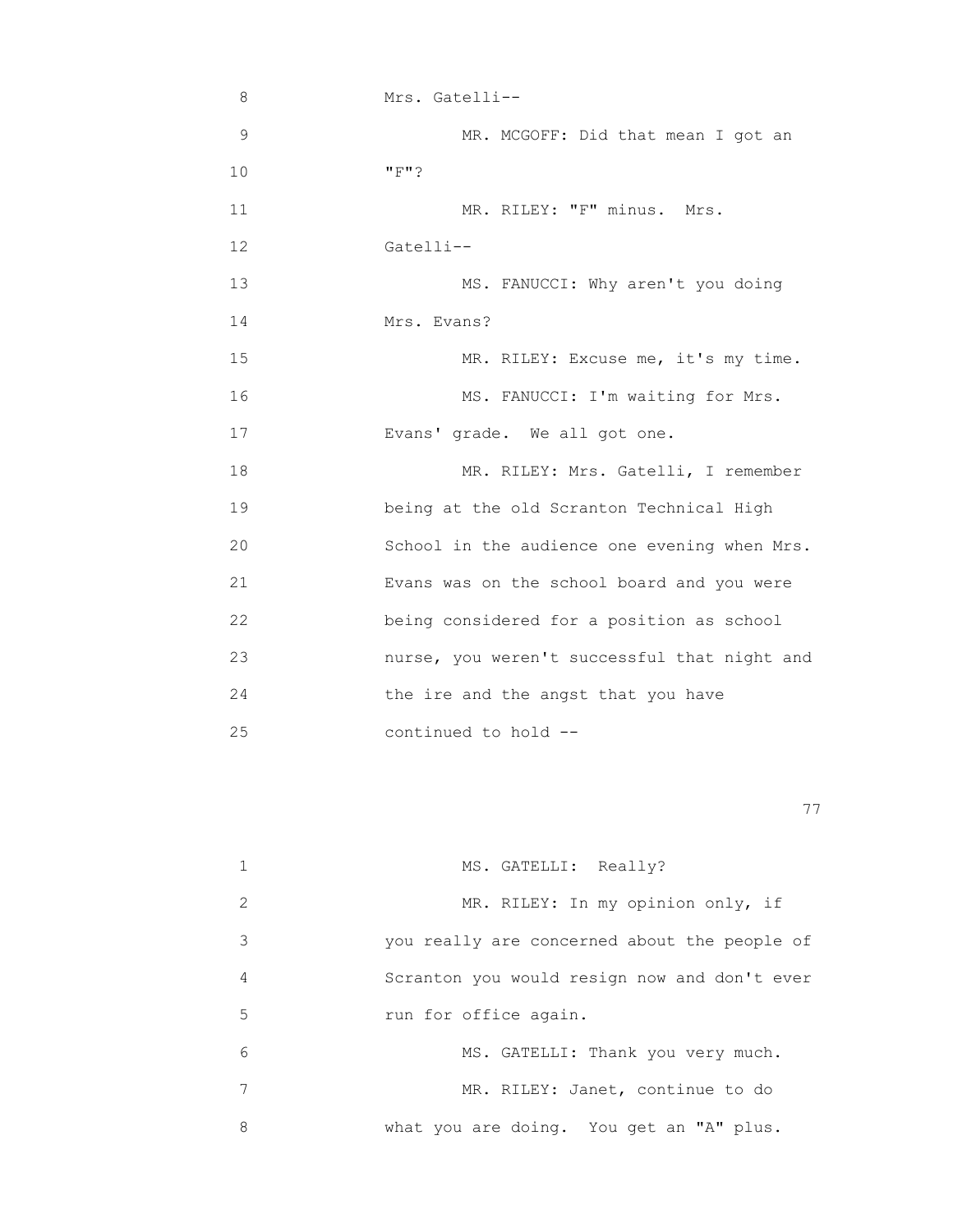| 9     | MS. FANUCCI: Oh, we knew that was        |
|-------|------------------------------------------|
| 10    | coming.                                  |
| 11    | MS. GATELLI: Your campaign               |
| 12    | committee, I quess.                      |
| 13    | MR. RILEY: Oh, and --                    |
| 14    | MR. MCGOFF: No, you left the podium.     |
| 15    | Thank you. Any other speakers?           |
| 16    | MR. RILEY: And Mr. Dudek was             |
| 17    | ignorant before --                       |
| 18    | MR. MCGOFF: Excuse me. You are           |
| 19    | finished.                                |
| 20    | MR. RILEY: He referred to deaf and       |
| 21    | dumb. They are hearing impaired.         |
| 22    | MR. MCGOFF: It's the Scranton School     |
| 23    | for the Deaf.                            |
| 24    | MR. RILEY: For the hearing impaired,     |
| 25    | not the deaf and dumb as he called them. |
|       |                                          |
|       | 78                                       |
|       |                                          |
| $1\,$ | Shame on you.                            |

|               | Shame on you.                               |
|---------------|---------------------------------------------|
| $\mathcal{L}$ | MR. MCGOFF: Any other speakers?             |
| 3             | Mrs. Krake?                                 |
| 4             | MS. KRAKE: Good evening, Council.           |
| 5             | My name is Nancy Krake. I have a few        |
| 6             | remarks. First, we still have the           |
|               | delinquent city real estate in the          |
| 8             | Treasurer's Office until April 1, which I'd |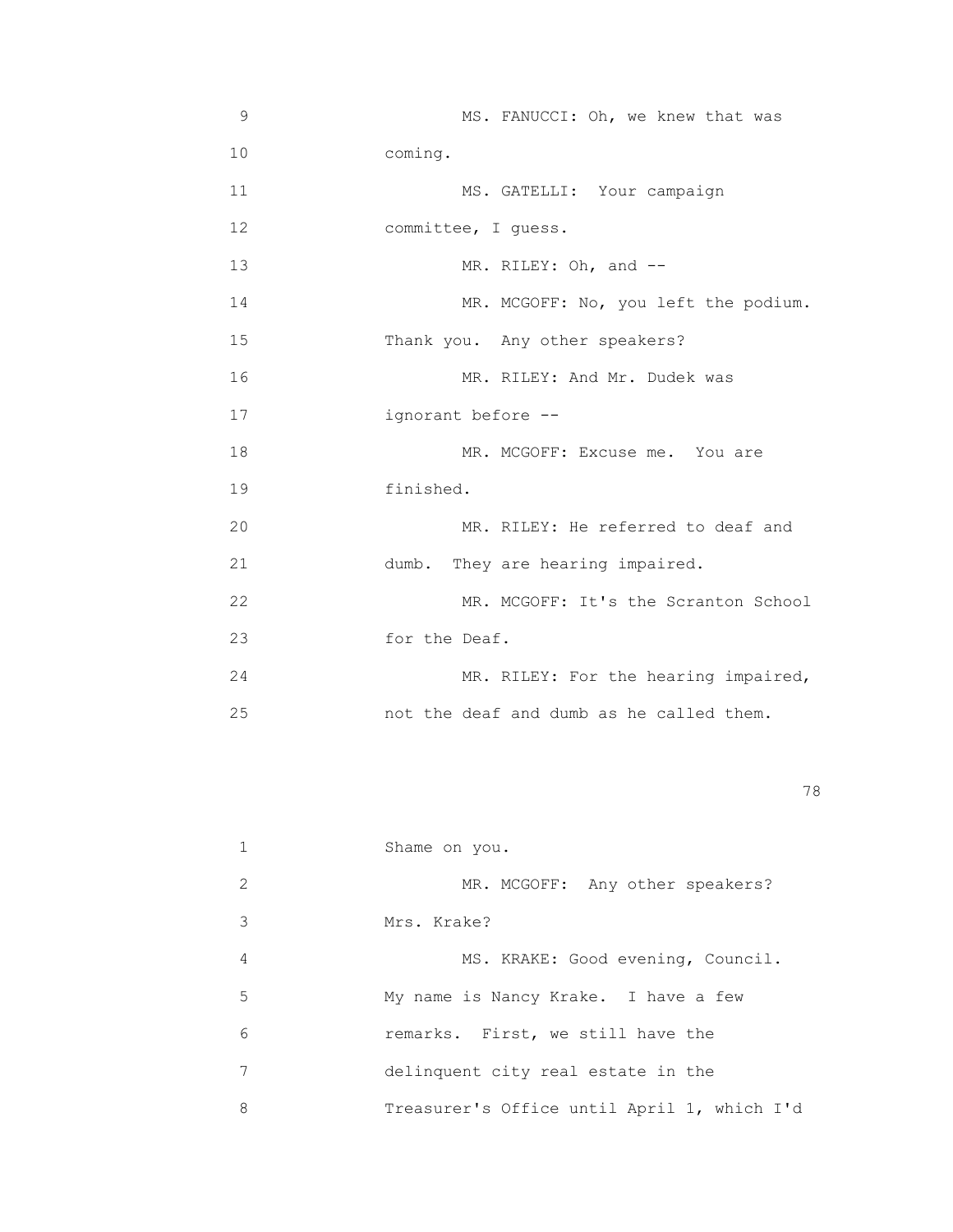9 advise everyone to pay with us. It's much 10 **cheaper than going to NCC.** 

 11 I would also like everyone to visit 12 our new website that is up, the citizens of 13 Scranton, it's called www.saveScranton.com. 14 And I would like to say that the two 15 inspectors that are filling the new jobs 16 that were created, those jobs were posted 17 and bid and we currently have two very 18 qualified people that have a lot of time 19 **with the city, they actually bid into those**  20 jobs, so we are lucky to have those ladies 21 there. It will leave openings eventually 22 and the mayor will fill them, but we are 23 very lucky to have them.

 24 I would also like to say that 25 Attorney Minora has been paying his parking

|   | tickets. I have actually waited on him       |
|---|----------------------------------------------|
| 2 | today, so he is doing well there.            |
| 3 | MS. GATELLI: Mrs. Krake, I just              |
| 4 | have to ask you a question, was there ever a |
| 5 | time when the Treasurer's Office was allowed |
| 6 | to waive fees, delinquent fees?              |
| 7 | MS. KRAKE: The Treasurer's Office            |
| 8 | has always waived interest or penalty.       |
| 9 | Never the value of the tax.                  |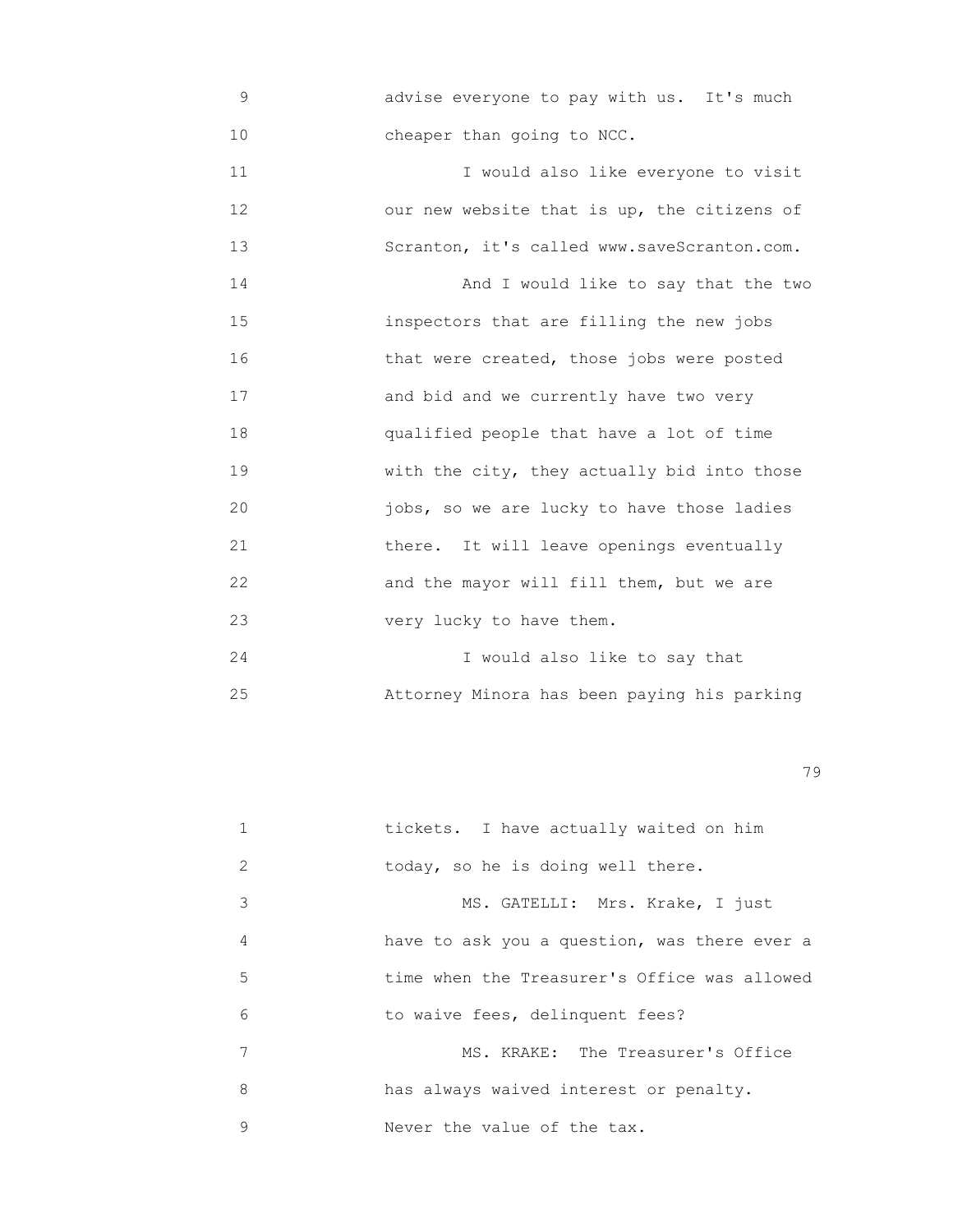10 MS. GATELLI: Who made that 11 determination? 12 MS. KRAKE: In my experience having 13 been there under three different treasurers, 14 it has also been at the discretion of the 15 **treasurer.**  16 MS. GATELLI: Thank you. 17 MS. KRAKE: You're welcome. 18 MS. GATELLI: I'm sorry to interrupt 19 you, but I did want to -- 20 MS. KRAKE: I may need that time in 21 the end, so if you could turn back the clock 22 four years would you still have made the 23 same political choices you did then? Would 24 you have voted for Bush's second term, the 25 term that drove this country into an

experience of the state of the state of the state of the state of the state of the state of the state of the s

|   | economic crisis?                             |
|---|----------------------------------------------|
| 2 | Would you have voted for Governor            |
| 3 | Rendell's second term? His relentless        |
| 4 | crusade to downsize and privatize state      |
| 5 | services has managed to create a huge state  |
| 6 | deficit and his unconscionable budget cut to |
| 7 | Scranton State School for the Hearing        |
| 8 | Impaired?                                    |
| 9 | If you knew then what you know now           |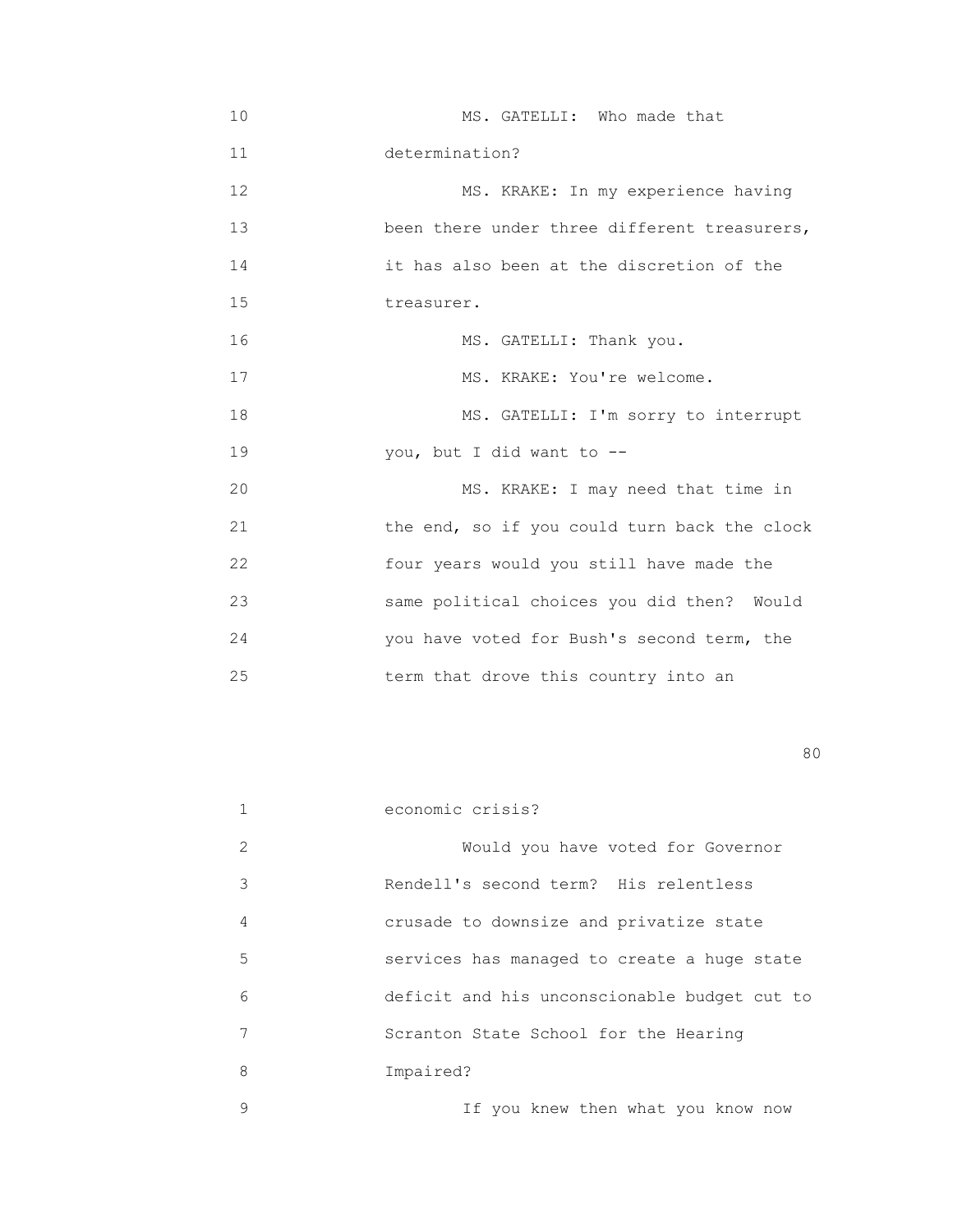10 would you have voted Mayor Doherty in for a 11 second term? Would you have a voted for 12 27 percent increase in your house taxes 13 While the city's wage, current and 14 delinquent tax remain uncollected for eight 15 years? Would you have voted for four 16 million plus in administrative raises and 17 jobs while police and fire have no increase 18 for eight years? Would you have voted for 19 over 200 million in long-term debt that our 20 grandchildren will be paying for? Do you 21 know what you got for that money? Does 22 anyone feel they are better off today having 23 voted Mayor Doherty in a second term? 24 **a a** lot of the folks who are better 25 off, the consultants, the lawyers,

|    | 60 percent of his campaign contributors that |
|----|----------------------------------------------|
| 2  | don't even live in Scranton they are better  |
| 3  | off. And, by the way, they can't vote here,  |
| 4  | we can. In seven weeks you will be able to   |
| 5  | correct that mistake, the Doherty mistake,   |
| 6  | and vote all of the people out who've        |
| 7  | recklessly spent your money and drove this   |
| 8  | city into debt. Thank you.                   |
| 9  | MR. MCGOFF: Thank you, Mrs. Krake.           |
| 10 | MR. GERVASI: Good evening, city              |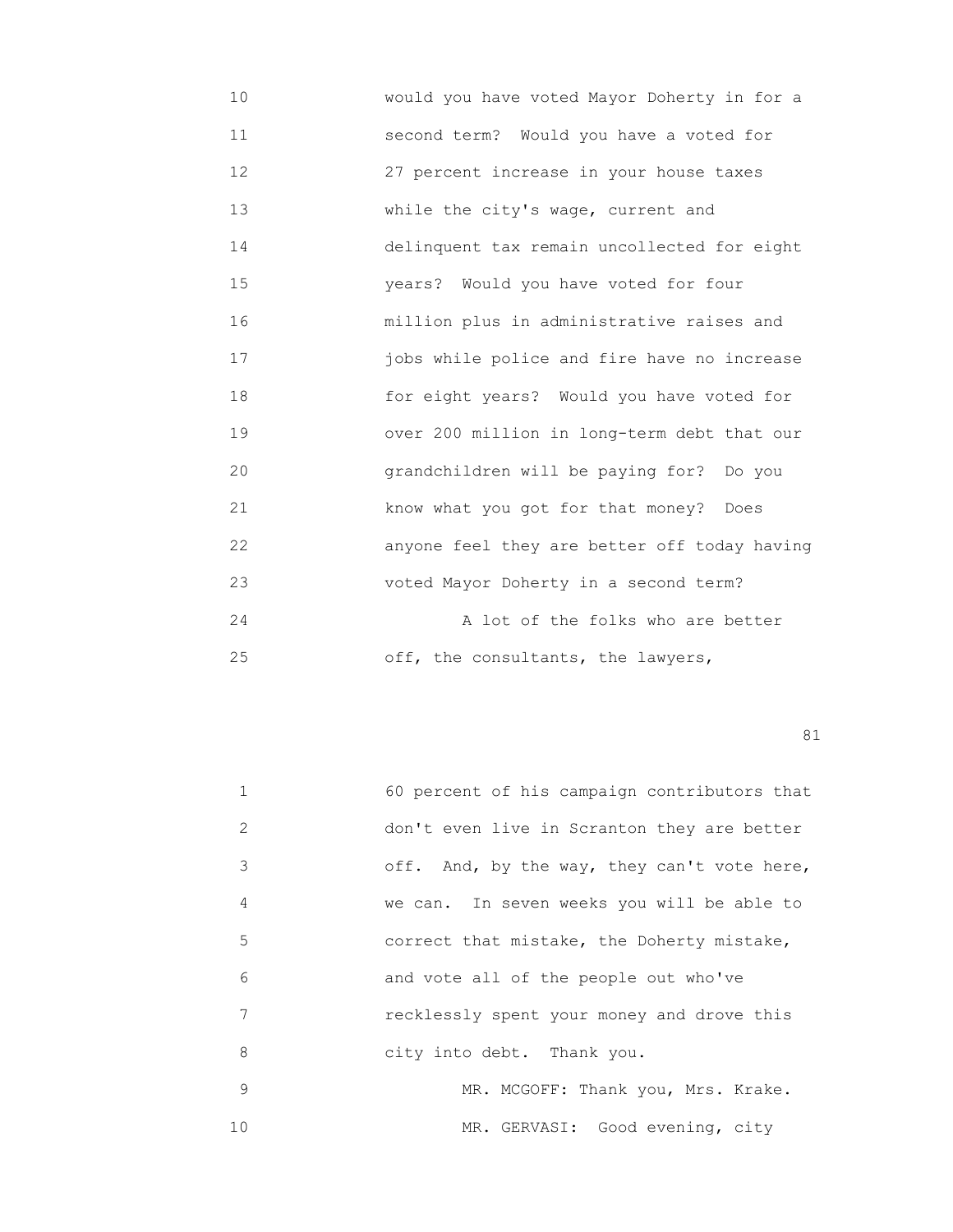11 council. My name is Dave Gervasi, I'm a 12 **taxpayer, homeowner and member of the fire**  13 department. I just want to get back to the 14 **beginning when we started tonight and** 15 Mr. Martin was up here, it seemed like a lot 16 of the questions were what happened with 17 **that.** I was there during the whole time 18 while I was on the negotiating team and I 19 got to give credit where credit is due. 20 Mary Gardier Patterson she was very, very 21 courteous, very, very professional and I 22 think she believed she had the authority to 23 negotiate that contract. 24 Actually, there was two points in

25 the two days where I actually grabbed her

experience of the state of the state of the state of the state of the state of the state of the state of the s

| $\mathbf{1}$ | when things weren't looking too good and I   |
|--------------|----------------------------------------------|
| 2            | said -- frankly, I did a selfish thing, I    |
| 3            | just happened to be on vacation for that     |
| 4            | week, and I was spending my time at the      |
| 5            | University and things weren't going so well  |
| 6            | at times, and I asked her straight up in the |
| 7            | hallway, I said, "Is this going anywhere or  |
| 8            | are we just wasting our time again? This is  |
| 9            | getting ridiculous at points."               |
| 10           | And she said, "No."                          |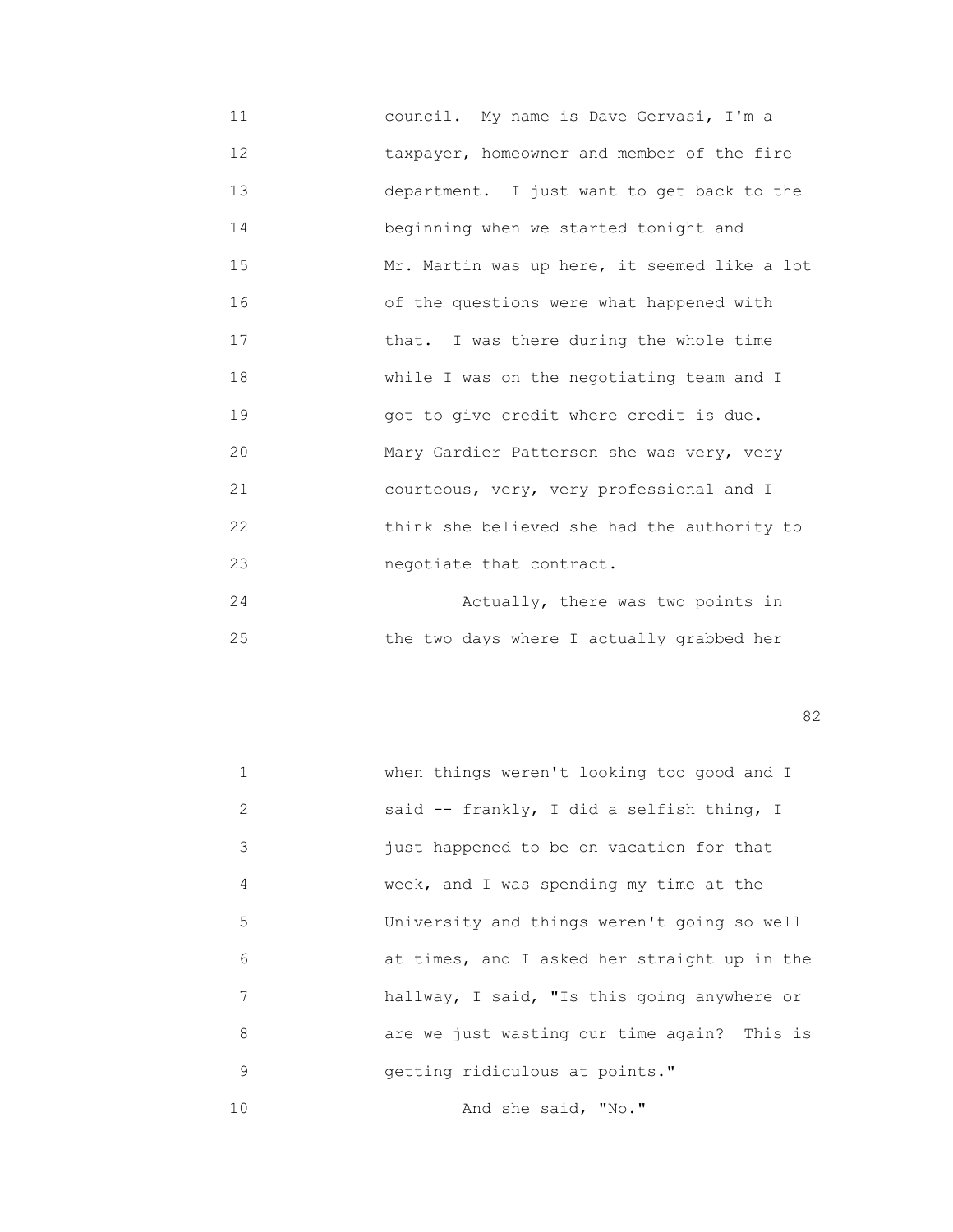11 She said, "I have been talking to 12 the mayor." 13 Each component after we negotiated 14 it she was talking to the mayor and then a 15 little while later at one brief break that 16 we had our attorney told us that he was 17 informed that they were you talking to 18 people from DCED. So basically when it was 19 all done we shook hands, we had a tentative 20 agreement and, you know, what happened later 21 is what happened, so I just wanted to 22 clarify that, that I think that negotiating 23 team especially, Mrs. Patterson, they really 24 tried and I think they were either mislead 25 or just, you know, lead to believe that they

experience of the contract of the contract of the contract of the contract of the contract of the contract of the contract of the contract of the contract of the contract of the contract of the contract of the contract of

| $\mathbf{1}$ | did have the authority to negotiate and make |
|--------------|----------------------------------------------|
| 2            | those decisions and everybody was            |
| 3            | disappointed afterwards, so I just wanted to |
| 4            | clarify that, and if there is any questions  |
| 5            | you guys have with my remaining three        |
| 6            | minutes on any of those particulars I would  |
| 7            | be happy to answer your questions on the     |
| 8            | firefighter's side, but that's where we are  |
| 9            | at this point. No questions? No?             |
| 10           | Just closing, Mrs. Fanucci, I'm not          |
| 11           | picking on you, please, I'm not trying to    |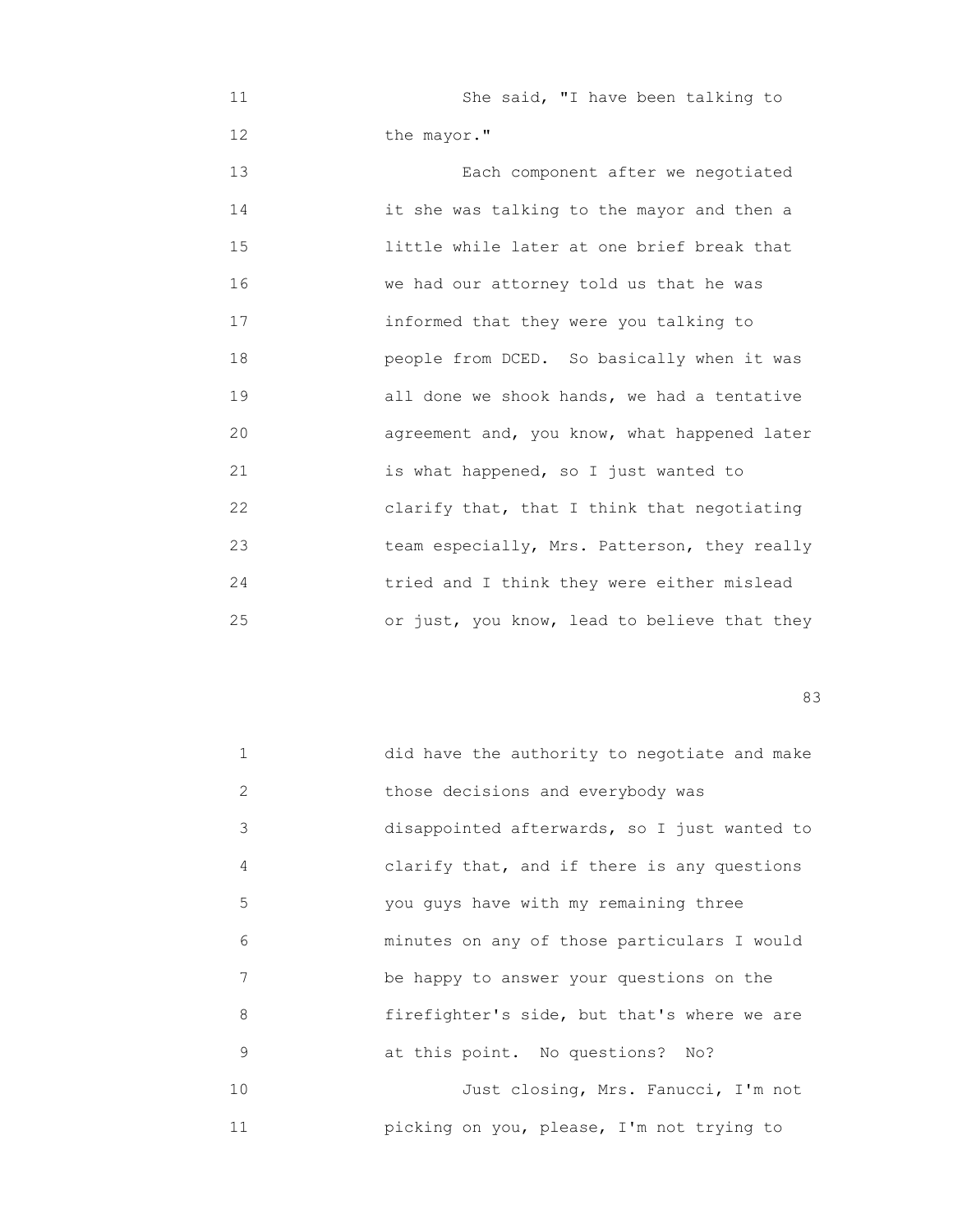- 12 start an argument, but last week when you 13 mentioned I was amusing you, honest to God, 14 I was not saying anything about -- actually 15 I wasn't paying attention to what you were 16 saying. I was having a conversation -- 17 MS. FANUCCI: That was my point, 18 Dave. My point is like we are up here and 19 you are out there giggling and having a 20 conversation and, you know, it's not -- it's 21 just not right. So that's why I said that. 22 I was -- 23 MR. GERVASI: Just so you know, I 24 wasn't making fun of you. 25 MS. FANUCCI: Oh, I know. I said I'm
- 84

| 1  | glad I'm amusing.                   |
|----|-------------------------------------|
| 2  | MR. GERVASI: The conversation had   |
| 3  | nothing to do with you.             |
| 4  | MS. FANUCCI: I'm glad I'm amusing.  |
| 5  | MR. GERVASI: Well, you weren't      |
| 6  | amusing me because I wasn't paying  |
| 7  | attention. If that bothered you --  |
| 8  | MS. FANUCCI: I was being sarcastic. |
| 9  | I was being sarcastic.              |
| 10 | MR. GERVASI: I wasn't talking about |
| 11 | you.                                |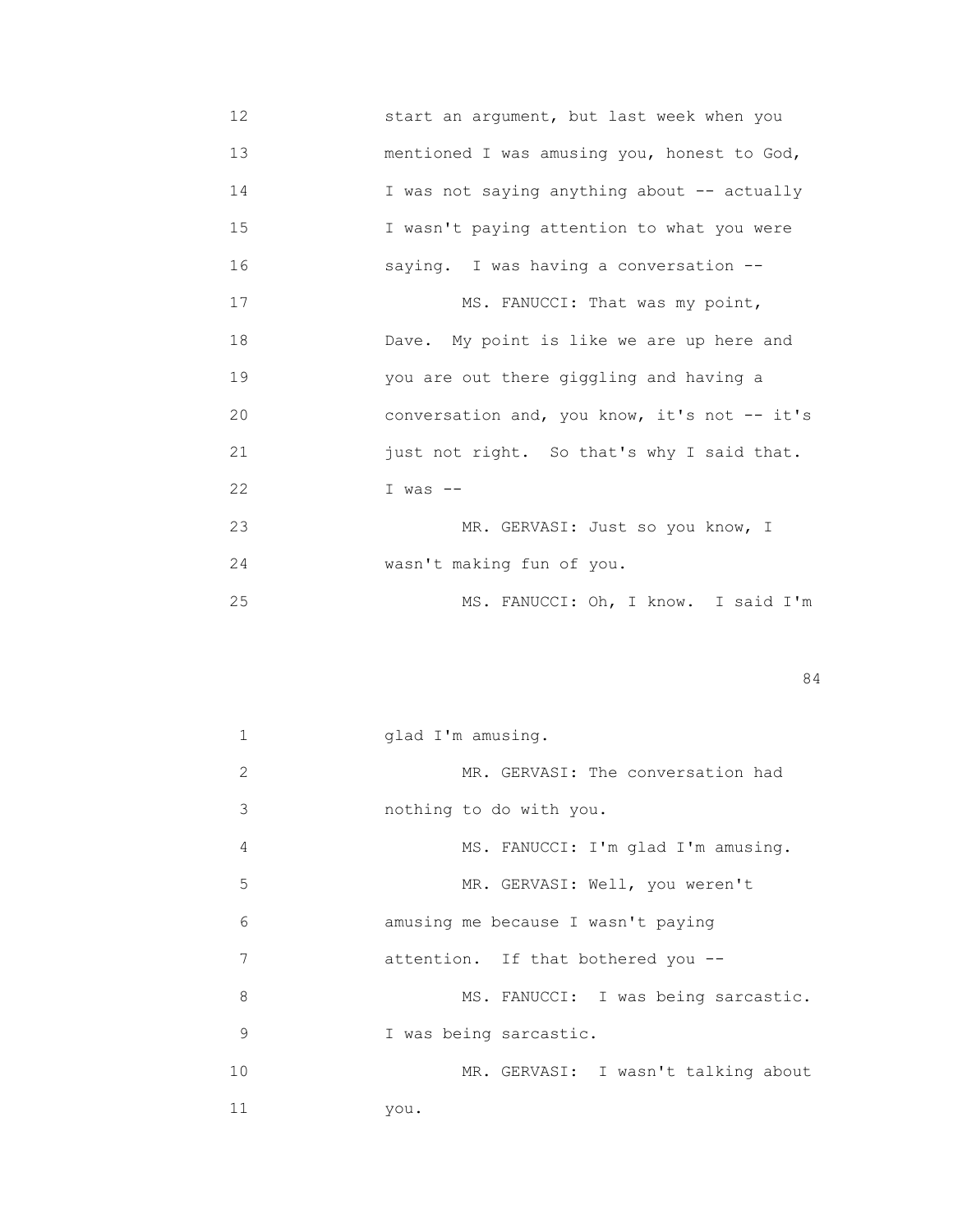12 MS. FANUCCI: It's okay. 13 MR. GERVASI: I mean, a lot of 14 people have called me this week. 15 MS. FANUCCI: I'm not one of the 16 conspiracy theories. It's okay. 17 MR. GERVASI: Okay. All I'm saying 18 is that a lot of people called me that night 19 and said, "What did you do to Mrs. Fanucci?" 20 **And I said, "I don't know."** 21 MS. FANUCCI: Well, that's -- you 22 just explained it. You explained it well. 23 MR. GERVASI: Thank you. 24 MR. MCGOFF: Thank you, Mr. Gervasi. 25 Anyone else? Mrs. Evans?

<u>85 September 2006 September 2006 September 2006 September 2006 September 2006 September 2006 September 2006 S</u>

| 1                 | MS. EVANS: Good evening. The final           |
|-------------------|----------------------------------------------|
| 2                 | 2008 tax collections from the Scranton Tax   |
| 3                 | Office were received by city council's       |
| 4                 | office on Friday, February 14 -- or 13, I    |
| 5                 | should say. A comparison to 2007 tax         |
| 6                 | collections was also included. The results   |
| 7                 | are as follows:                              |
| 8                 | The real estate final 2007,                  |
| 9                 | \$13,809,153.21. Final 2008, \$13,709,768.   |
| 10                | 89 for a decrease of over \$99,000.          |
| 11                | The earned income tax or wage tax,           |
| $12 \overline{ }$ | the final amount for 2007 \$19,218,06.58 and |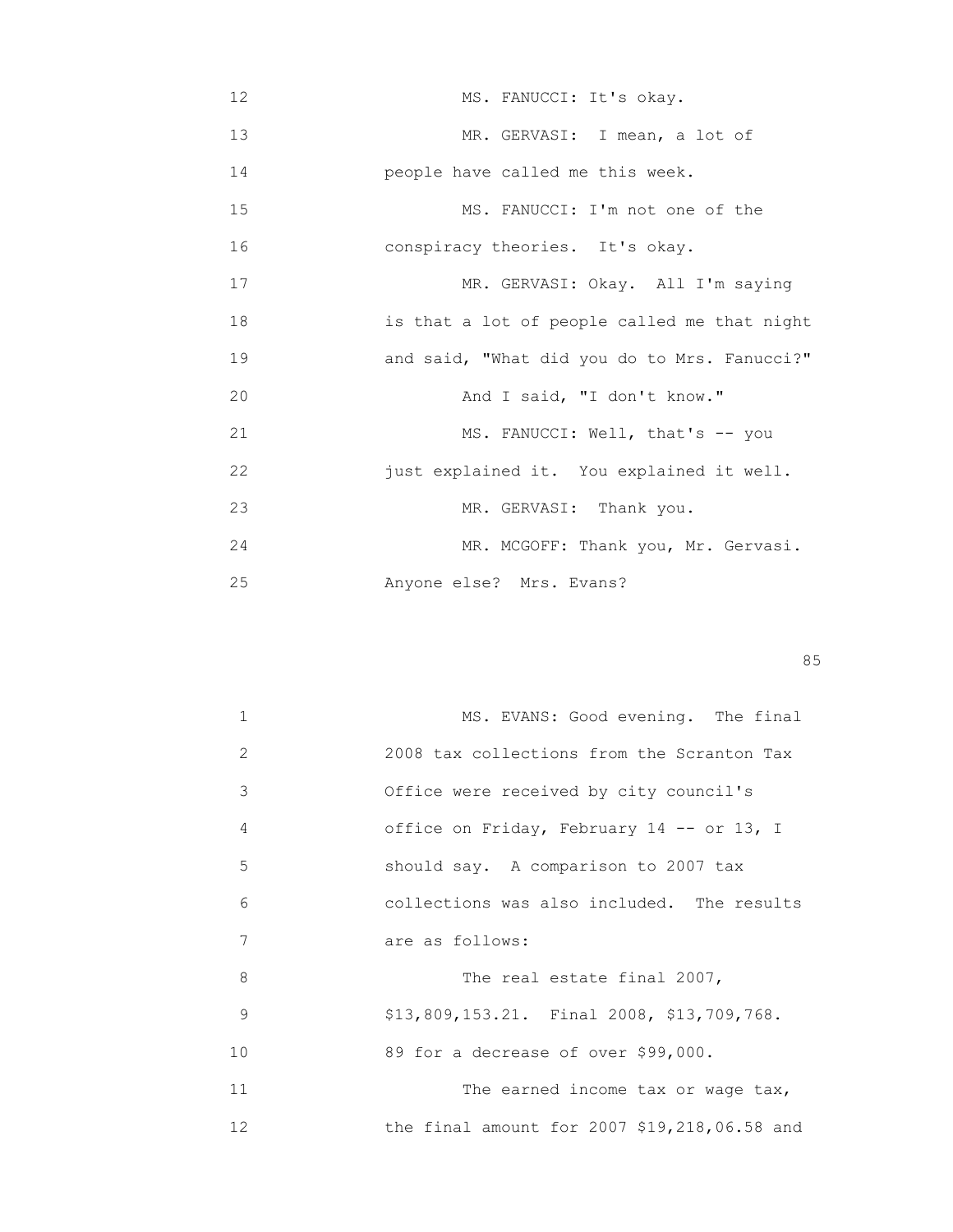13 the final for 2008, \$22,3086,143 for an 14 increase of \$3,168,082.49 and in terms of 15 the percentages a 16.48 percent increase. 16 The EMS/OPT/LST tax which is now the 17 **LST, local services tax, the final for 2007,**  18 \$2,155,287. The final for 2008, \$1,340,021, 19 a decrease of \$815,266 or in percentages a 20 37.8 percent decrease. 21 The business privilege and 22 mercantile tax, final for 2007, \$1,773,938. 23 The final for 2008, \$1,850,954.81 for an 24 increase of \$77.016, and translated into 25 percentages that is 4.34 percent.

en de la construction de la construction de la construction de la construction de la construction de la construction de la construction de la construction de la construction de la construction de la construction de la cons

|    | In addition, Mr. McGovern states             |
|----|----------------------------------------------|
| 2  | that the auditors are putting their final    |
| 3  | touches on their report, however, they       |
| 4  | believe a meeting with the Pennsylvania      |
| 5  | Treasury Auditors must occur before the      |
| 6  | report can be finalized. Once it is          |
| 7  | finalized, Marilyn, that would be            |
| 8  | Mrs. Vitali, will host a meeting with all of |
| 9  | the state holders and the auditors before it |
| 10 | is released.                                 |
| 11 | Now, on a tax-related note, last             |

12 week council received correspondence from an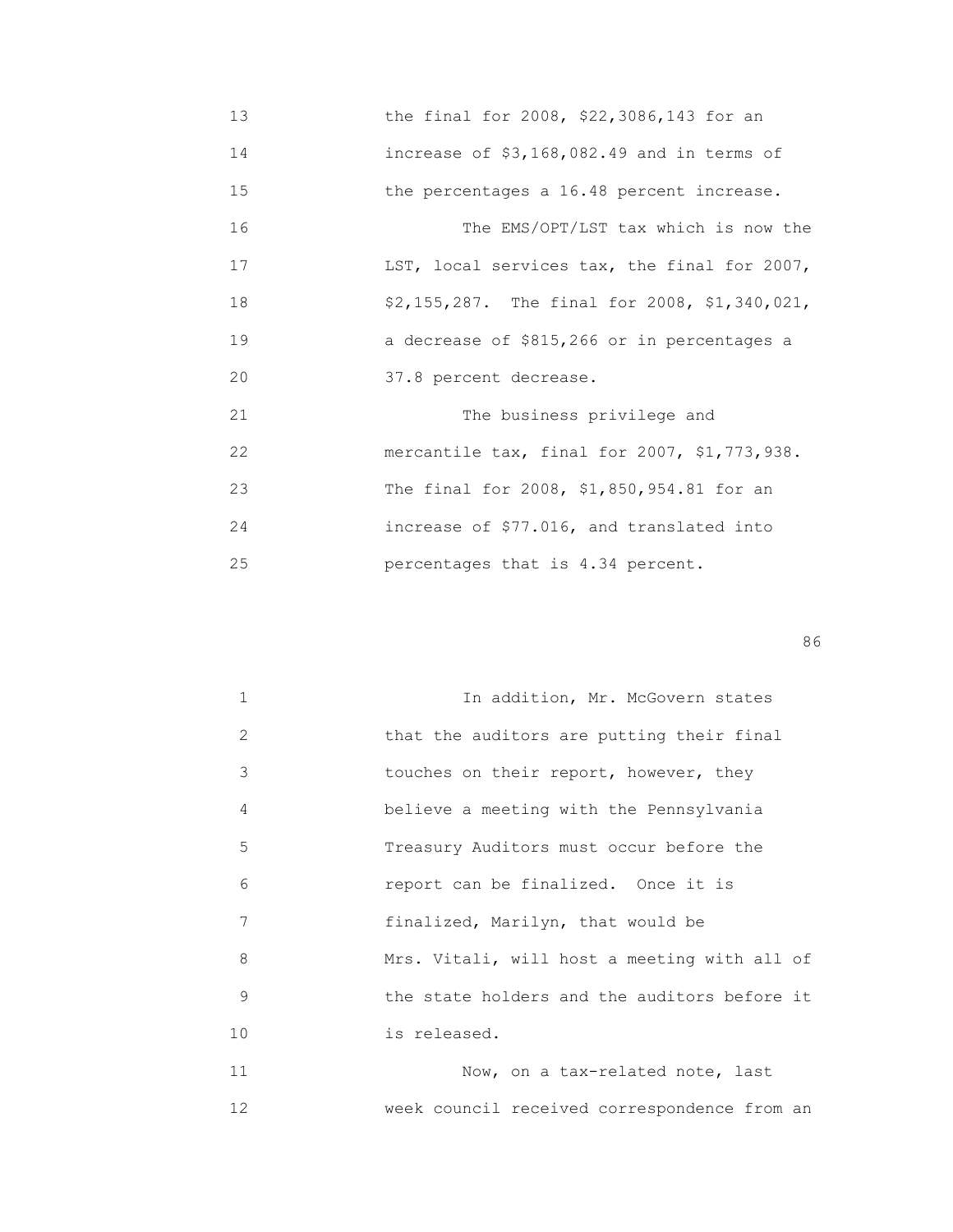13 Attorney Christopher P. Cullen requesting 14 the approval by official action of a 15 proposed motion and the forwarding of a copy 16 of the approved motion to six state 17 representatives, state Senator Robert Mellow 18 and the Board of Commissioners of Lackawanna 19 County. The motion supports and requests 20 that the General Assembly of Pennsylvania 21 amend sections of the Home Rule Charter and 22 optional plans law to empower the Home Rule 23 Municipality to require referendum approval 24 by it's qualified electors of an annual 25 millage rate as levied by it's governing

entration of the contract of the contract of the contract of the contract of the contract of the contract of the contract of the contract of the contract of the contract of the contract of the contract of the contract of t

|   | body that is in excess of 5 percent of the   |
|---|----------------------------------------------|
| 2 | preceding year's rate of millage in order to |
| 3 | make effective the levy millage rate in a    |
| 4 | manner similar in concept and effect to the  |
| 5 | requirements set forth at Section 302-C of   |
| 6 | the Home Rule Charter of Lackawanna County.  |
| 7 | 335 Pennsylvania Code Section 1.3-302.       |
| 8 | Now, simply, currently there are no          |

 9 protections available that give property 10 owners in Lackawanna County, the City of 11 Scranton and the City of Carbondale the 12 opportunity to contest excessive tax rates 13 other than exercising their right at the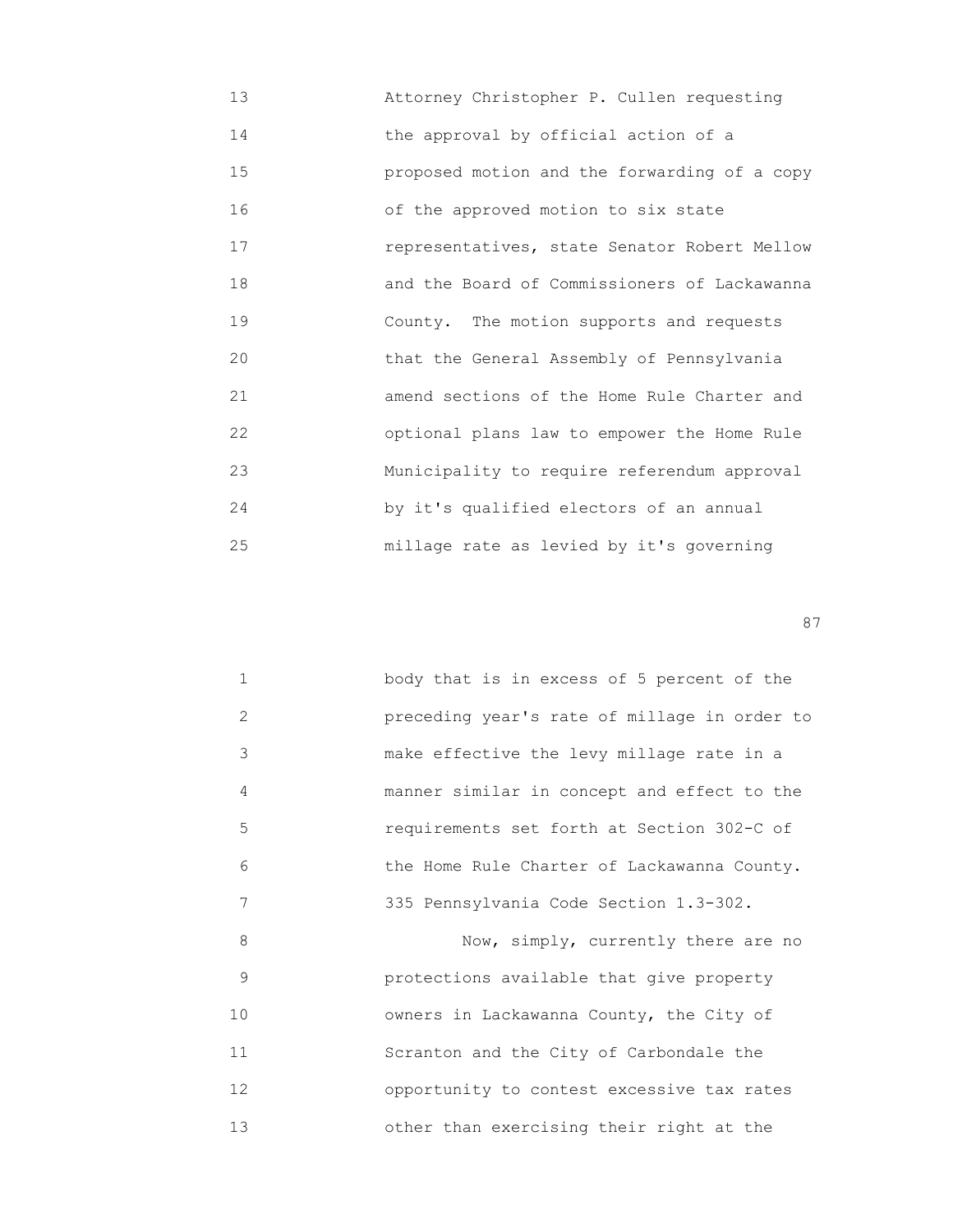14 voting pole every four years, so Lackawanna 15 County may enact without any limitations 16 whatsoever an excessive rate of taxation and 17 impose excessive taxation upon taxpayers. 18 This motion simply supports a state 19 amendment of the Home Rule Charter law in 20 order to safeguard and protect taxpayers 21 from excessive taxes. It doesn't incur any 22 expense, it doesn't require special action, 23 and it does not involve city council in a 24 lawsuit as was confirmed to me by Attorney 25 Cullen yesterday.

en de la construction de la construction de la construction de la construction de la construction de la constr<br>1888 : le construction de la construction de la construction de la construction de la construction de la const

| $\mathbf{1}$ | In addition, this motion does not            |
|--------------|----------------------------------------------|
| 2            | effect Scranton's Home Rule Charter since it |
| 3            | has no language addressing tax rates. It     |
| 4            | will apply to Lackawanna County. I'm         |
| 5            | certain we all vividly remember the          |
| 6            | 48 percent tax increase of 2005 that was     |
| 7            | levied by the county, and I believe that as  |
| 8            | elected officials we have the duty and       |
| 9            | responsibility to seriously consider this    |
| 10           | motion and to protect our Scranton residents |
| 11           | who are also county residents from excessive |
| 12           | increases in the future.                     |
| 13           | Therefore, I move to approve and             |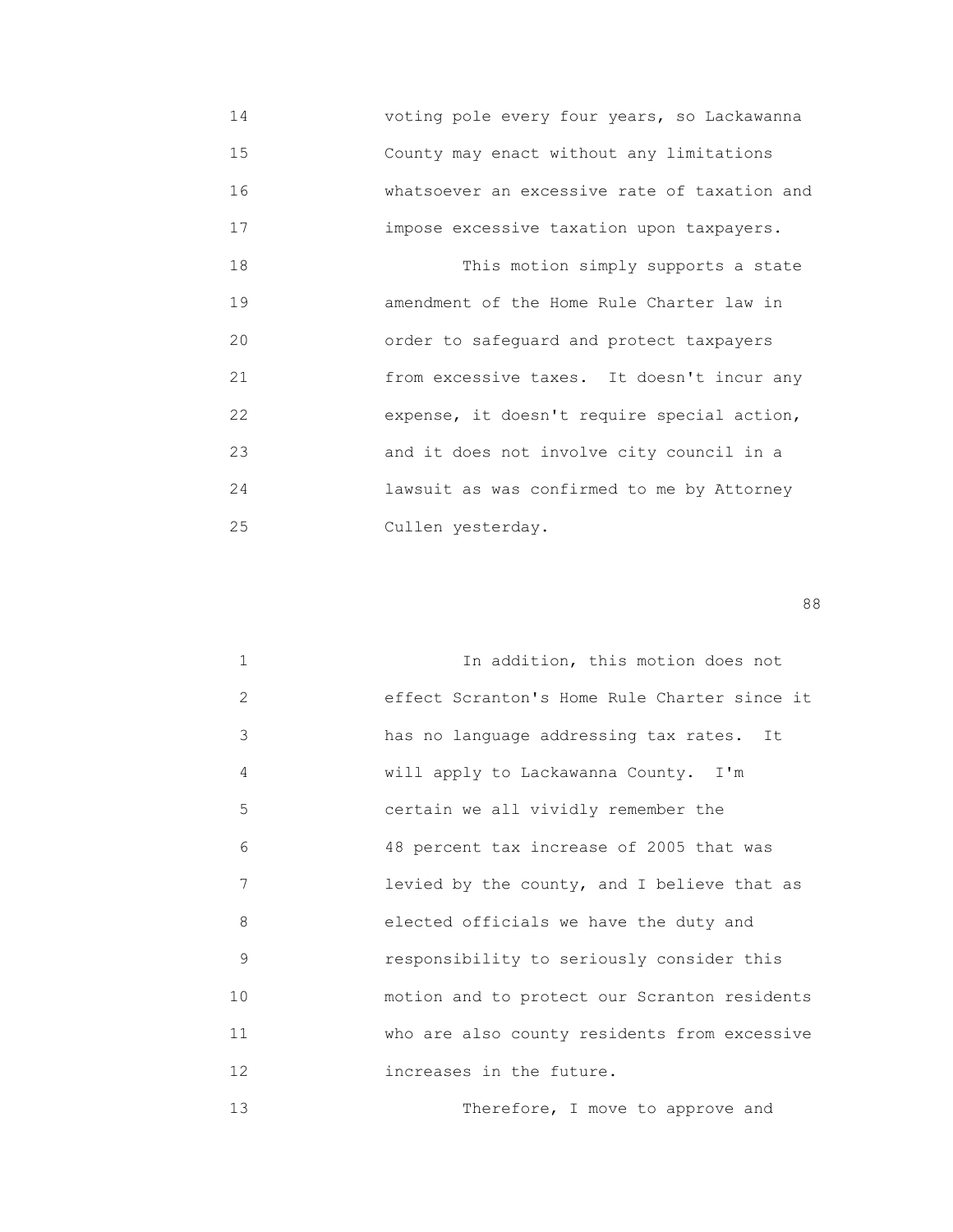| 14 | support the proposed motion in support of    |
|----|----------------------------------------------|
| 15 | amending Section 2962 (b) of the Home Rule   |
| 16 | Charter and optional plans law, 53           |
| 17 | Pennsylvania CSA Section 2962 (b) to prevent |
| 18 | or eliminate the enactment and imposition of |
| 19 | an excessive millage rate, specifically in   |
| 20 | excess of 5 percent of the presiding years   |
| 21 | rate of millage by the governing body of the |
| 22 | Home Rule Charter Municipality. Such         |
| 23 | amending legislation will be prepared and    |
| 24 | introduced by State Representative Kevin     |
| 25 | Murphy.                                      |

en de la construction de la construction de la construction de la construction de la construction de la constr<br>1990 : la construction de la construction de la construction de la construction de la construction de la const

| 1  | MR. COURTRIGHT: I'll second that.           |
|----|---------------------------------------------|
| 2  | MR. MCGOFF: On the question?                |
| 3  | MR. COURTRIGHT: On the question, I          |
| 4  | would just ask if Mr. Minora could take a   |
| 5  | look at that this week and just give me his |
| 6  | opinion on it to make sure that everything  |
| 7  | remains proper.                             |
| 8  | MR. MINORA: Okay.                           |
| 9  | MS. EVANS: I might add though, I            |
| 10 | asked Attorney Cullen when I spoke to him   |
| 11 | yesterday if any of my colleagues had any   |
| 12 | reservations about interceding on behalf of |
| 13 | the taxpayers in this manner, would he be   |
| 14 | available to come to a caucus to answer any |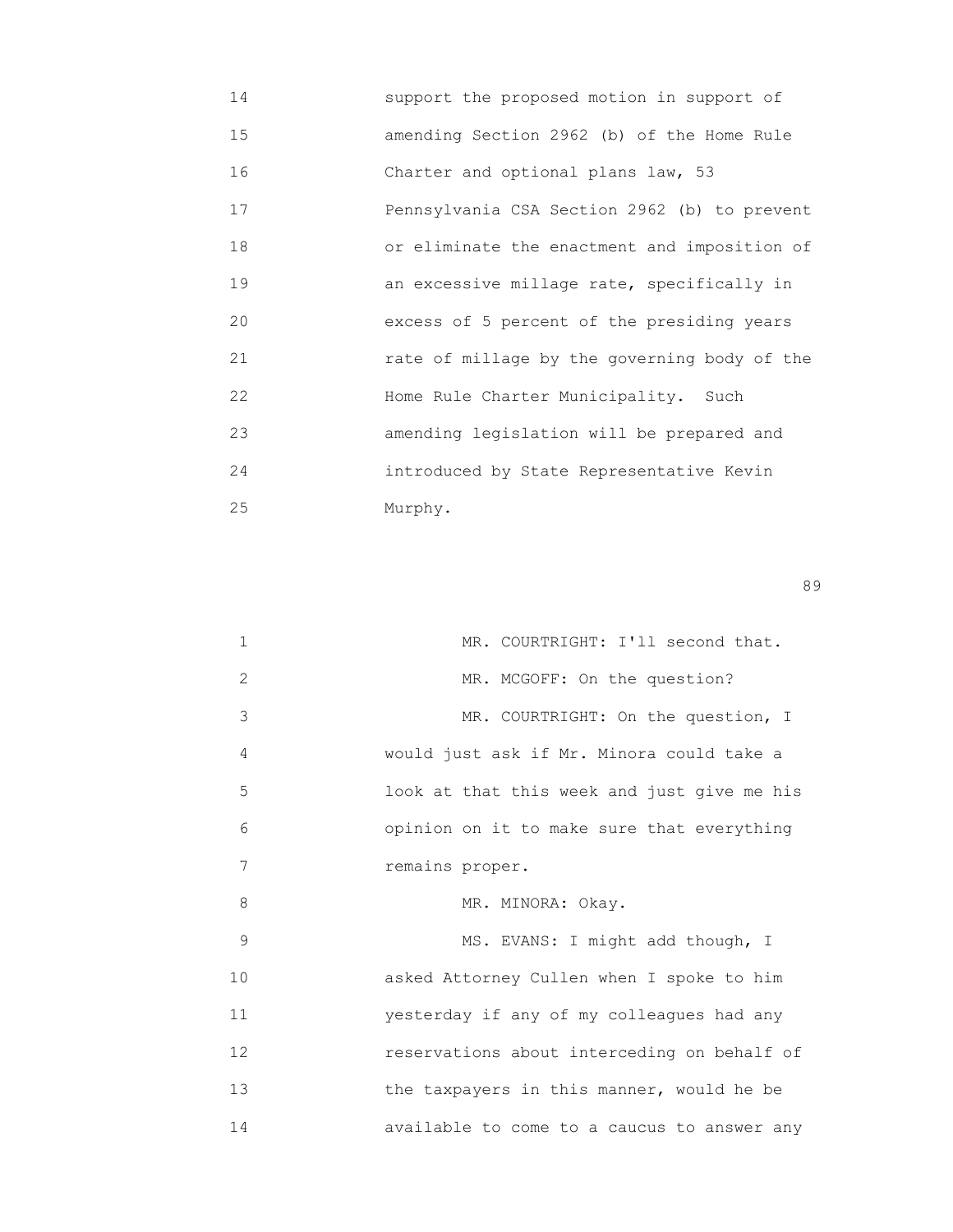| 15 | of the questions and he indicated that, yes, |
|----|----------------------------------------------|
| 16 | he would.                                    |
| 17 | MS. FANUCCI: That's great.                   |
| 18 | MS. EVANS: So maybe we could have            |
| 19 | him come in next week.                       |
| 20 | MR. COURTRIGHT: Absolutely.                  |
| 21 | MR. MCGOFF: With that in mind, I             |
| 22 | would move to table this motion until after  |
| 23 | investigation or after we look into it and   |
| 24 | perhaps a caucus with Attorney Cullen. So I  |
| 25 | move to table Mrs. Evans' motion.            |

en de la construction de la construction de la construction de la construction de la construction de la constr<br>1900 : la construction de la construction de la construction de la construction de la construction de la const

| 1  | MS. FANUCCI: I'll second that.                |
|----|-----------------------------------------------|
| 2  | MR. MCGOFF: On the motion to table,           |
| 3  | anyone on the question? All in favor          |
| 4  | signify by saying aye.                        |
| 5  | MS. EVANS: Aye.                               |
| 6  | MS. FANUCCI: Aye.                             |
| 7  | MS. GATELLI: Aye.                             |
| 8  | MR. COURTRIGHT: Aye.                          |
| 9  | MR. MCGOFF: Aye. Opposed? The                 |
| 10 | ayes have it and so moved. Thank you, Mrs.    |
| 11 | Evans.                                        |
| 12 | MS. EVANS: Now, with regard to the            |
| 13 | \$3 million loan included in tonight's agenda |
| 14 | for it's second reading, I spoke to           |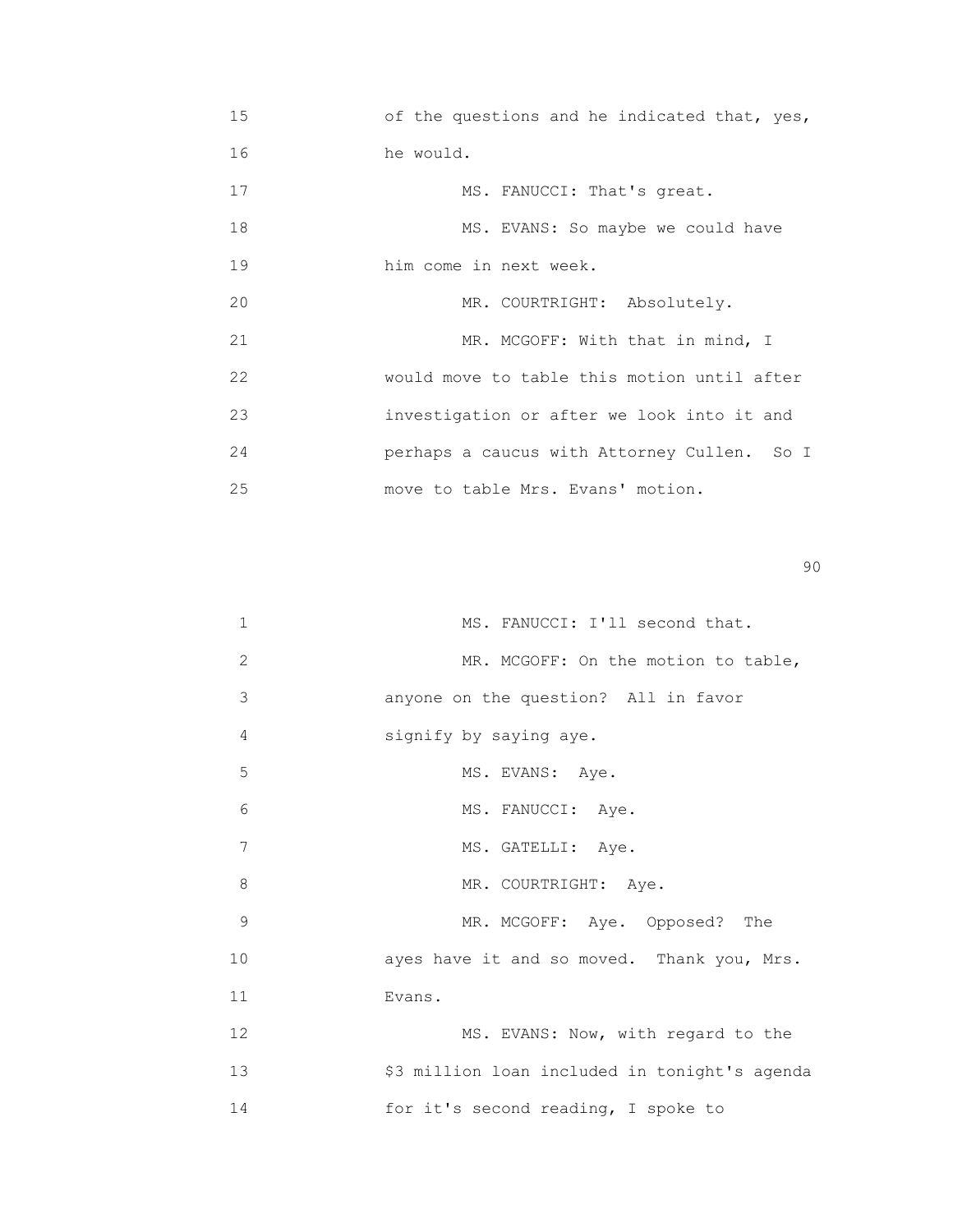| 15 | Mr. Boscov and Mr. Zurney, Boscov's          |
|----|----------------------------------------------|
| 16 | controller during the week and also          |
| 17 | corresponded by e-mail to seek answers to my |
| 18 | questions. I learned the following           |
| 19 | information from Mr. Boscov and Mr. Zurney.  |
| 20 | There are two Section 108 loans for          |
| 21 | Boscov's. The original loan in 1991 was for  |
| 22 | the initial construction of the mall and     |
| 23 | matures in August 2011. This is the loan on  |
| 24 | which the city makes payments. In            |
| 25 | June 2003, an additional three million was   |

| $\mathbf 1$       | to be borrowed as a Section 108 loan, but    |
|-------------------|----------------------------------------------|
| $\overline{2}$    | was not closed on until 2004. It matures     |
| 3                 | August 1, 2024. According to an e-mail from  |
| 4                 | Mr. Zurney, Boscov's controller, he received |
| 5                 | a schedule presumably from one of Mr.        |
| 6                 | Mitchell's OECD predecessors which starts in |
| 7                 | 2003 when Scranton Mall Company was          |
| 8                 | bifurcated into two entities, Steamtown Mall |
| 9                 | Partners, LP, which is the mall, and the     |
| 10                | Scranton Mall Associates which would be his  |
| 11                | office buildings.                            |
| $12 \overline{ }$ | He presumes in the refinancing of            |
| 13                | the PSERS loan to a UBS bond issue there     |
| 14                | were agreements and concessions made to keep |

15 the company viable. He has not found any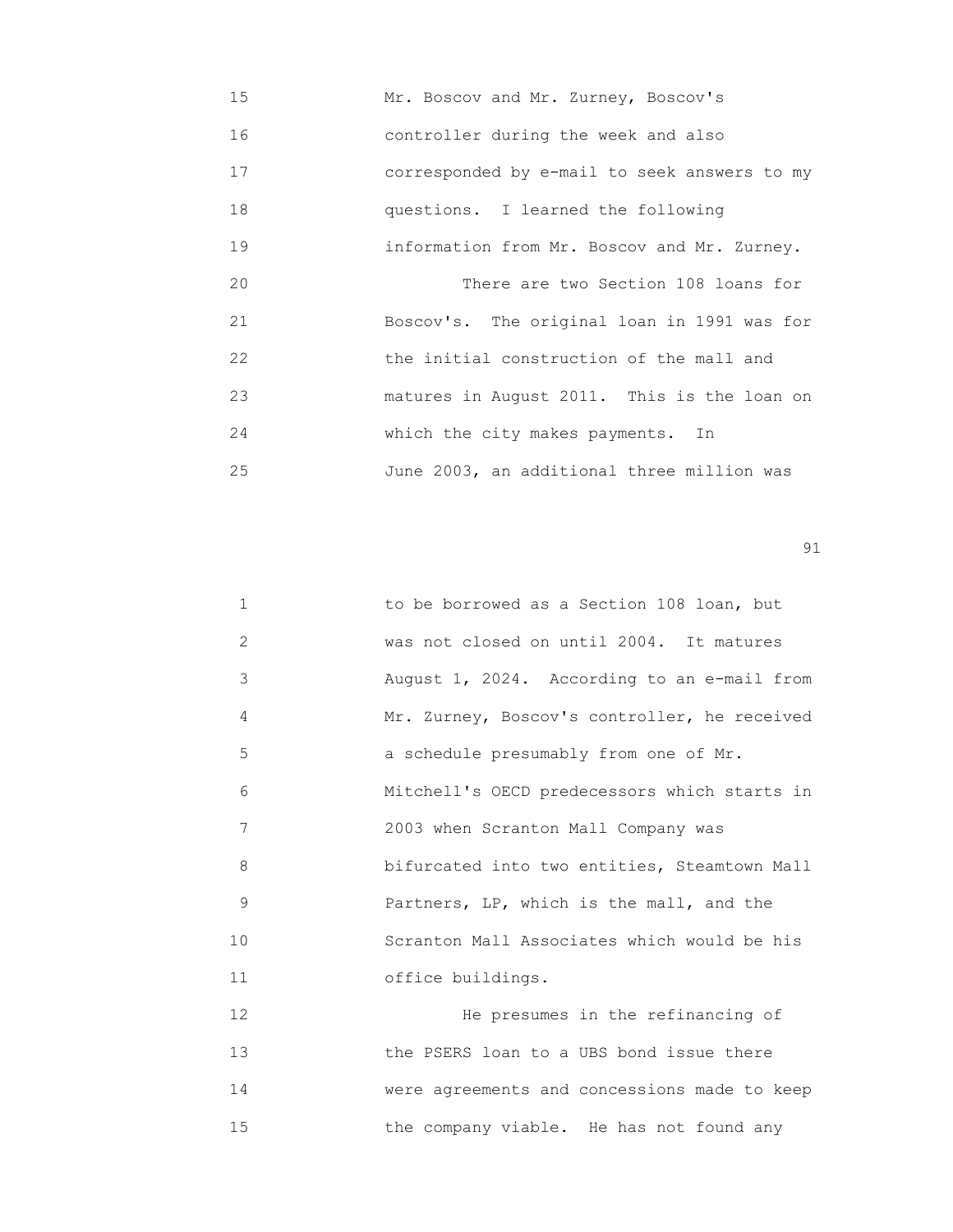- 16 documents in the binders to explain the 17 20 percent paid by the city, but will 18 continue to search. 19 At the same time Mr. Mitchell, 20 Scranton's director of finance and 21 compliance for OECD cannot seem to find 22 information on why the city pays a 23 20 percent portion of the Section 108 loan 24 in his two binders.
- 25 Now, I also received a schedule of

 $\sim$  92

|                | Section 108 loan payments for both the        |
|----------------|-----------------------------------------------|
| $\overline{2}$ | 80 percent Scranton Mall share and the        |
| 3              | 20 percent City of Scranton's share which     |
| 4              | ends August $1, 2011,$ for a total payment of |
| 5              | \$7,679,624.39. The city's 20 percent is a    |
| 6              | total payment of \$1,595,924.88 from 2003     |
| 7              | through 2011, for both principle and          |
| 8              | interest.                                     |

 9 In addition, Mr. Boscov explained 10 that the Steamtown Mall cannot be used as 11 collateral for this third loan. Since the 12 108 loans are already in second position and 13 held by the City of Scranton, it will not be 14 possible to add them all as collateral to 15 the third loan until both prior Section 108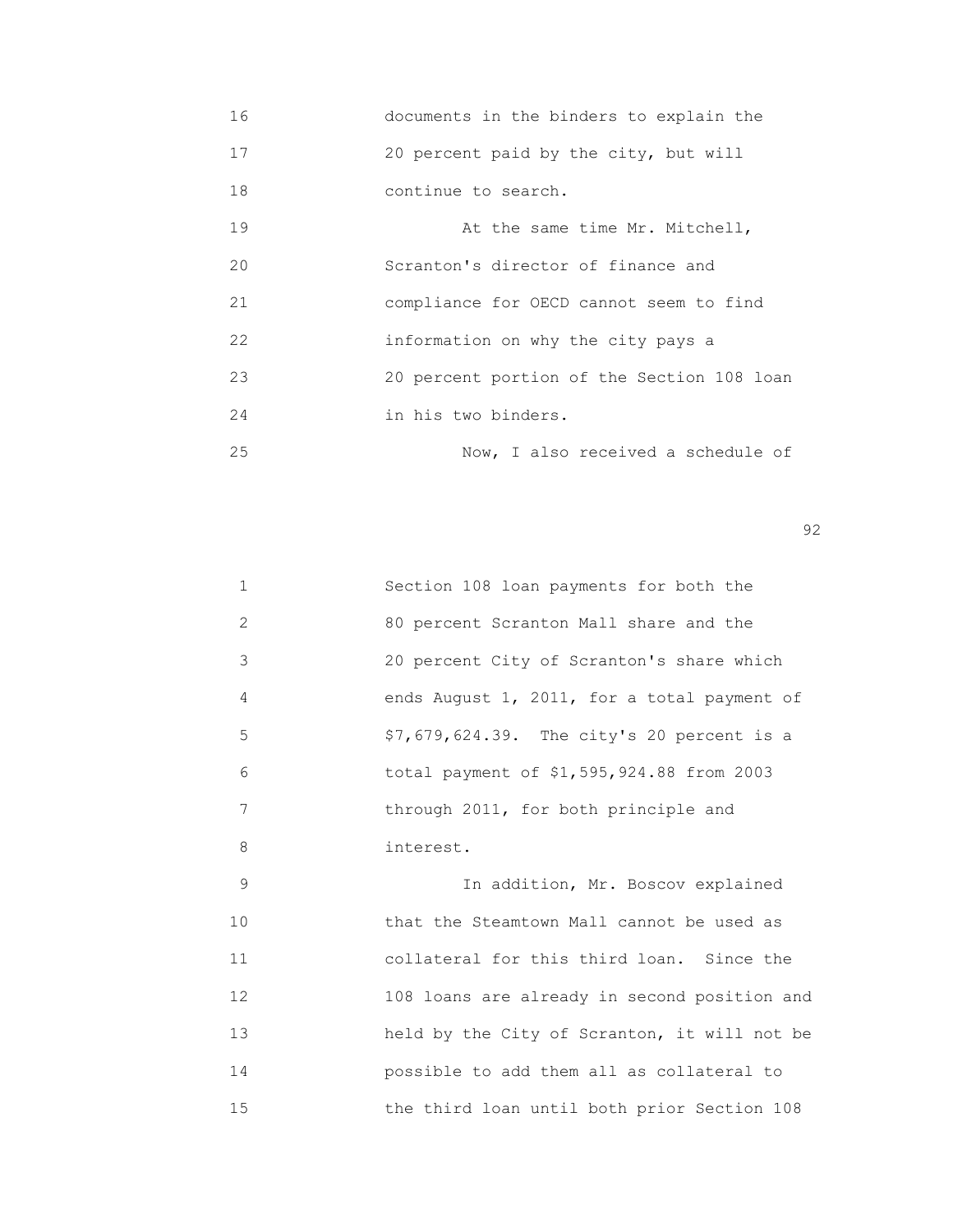16 loans are paid off.

17 Now, according to Mr. Mitchell from 18 OECD, the newest Section 108 loan to 19 Boscov's is for 20 years at \$170,000 per 20 year. Both Mr. Siegle and Mr. Boscov have 21 stated that Boscov's alone will be 22 responsible for payments on this new loan. 23 Further, both the Steamtown Mall 24 Partners and Scranton Mall Associates are 25 current on their real estate and mercantile

experience of the contract of the contract of the contract of the contract of the contract of the contract of the contract of the contract of the contract of the contract of the contract of the contract of the contract of

| $\mathbf 1$ | taxes according to Mr. Zurney, Boscov's        |
|-------------|------------------------------------------------|
| 2           | controller.                                    |
| 3           | Now, I had asked in response to a              |
| 4           | citizens' request last week about              |
| 5           | specifically the mercantile tax and a letter   |
| 6           | was sent to Mrs. Vitale requesting that        |
| 7           | information in the Scranton Tax Office.<br>She |
| 8           | responded that on the advice of her            |
| 9           | solicitor she would not release that           |
| 10          | information without a waiver from              |
| 11          | Mr. Boscov, and I do understand that           |
| 12          | currently a waiver had been sought and not     |
| 13          | found, and I believe that Mr. Boscov will be   |
| 14          | provided with such a waiver, but it really     |
| 15          | is unnecessary in that I do know the amount    |
| 16          | of the mercantile taxes that were paid in      |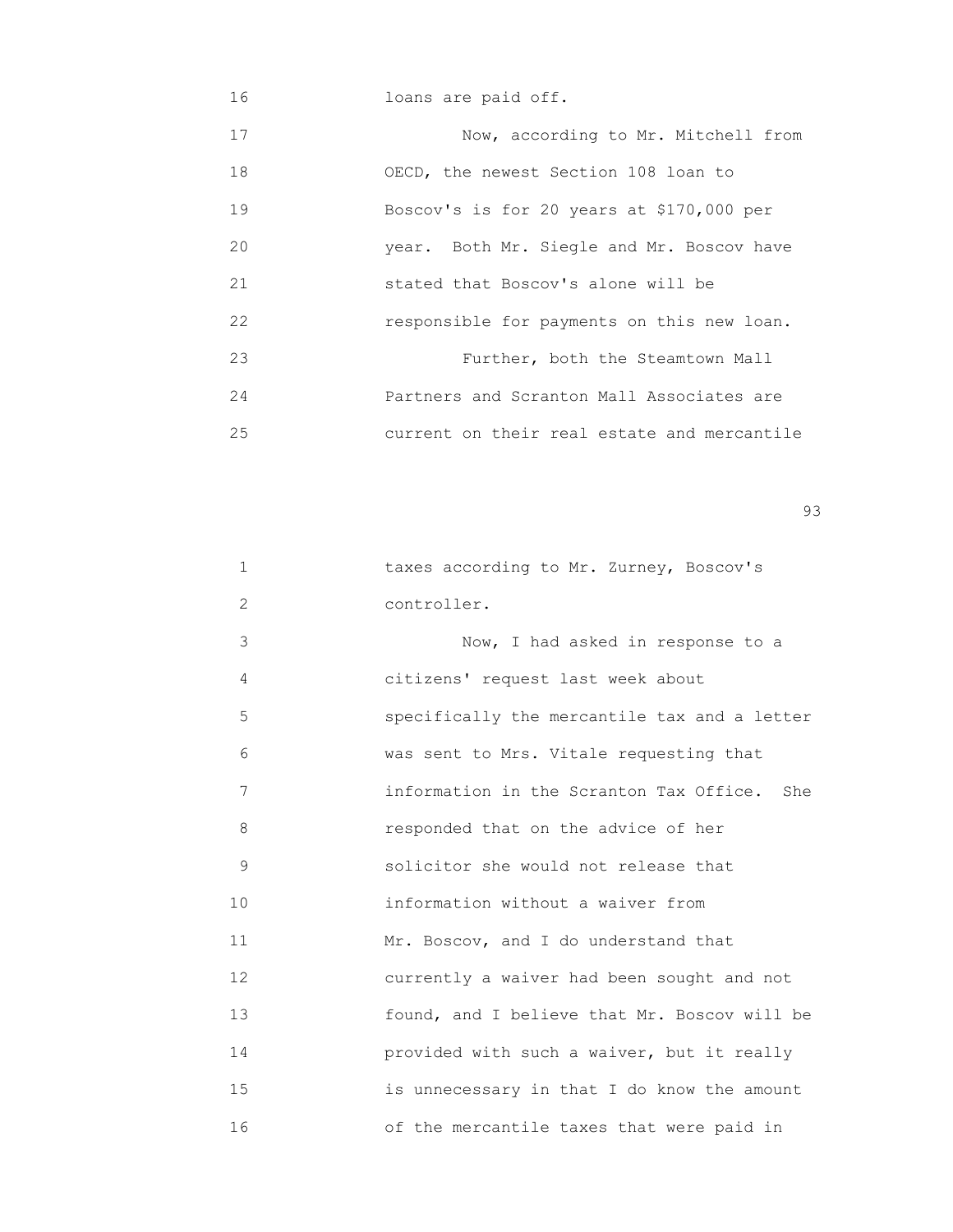17 2008.

| 18 | The annual real estate and                   |
|----|----------------------------------------------|
| 19 | mercantile taxes paid to the city and school |
| 20 | district, which I'm told they have been      |
| 21 | paying for the last three or four years well |
| 22 | exceeds the amount paid annually by the city |
| 23 | on the Section 108 loan and, in fact, is     |
| 24 | very close to the dollar amount the city     |
| 25 | will pay on that particular Section 108 loan |

| $\mathbf 1$ | for the years 2003 through 2011. And I am   |
|-------------|---------------------------------------------|
| 2           | most grateful to Mr. Boscov and Mr. Zurney  |
| 3           | for their cooperation in this matter.       |
| 4           | Next, I wish to report to citizens          |
| 5           | on their request and questions: First,      |
| 6           | Mr. Bob Fiffer from Municipal Energy        |
| 7           | Managers said that Mr. Brazil DPW was       |
| 8           | notified about the Spruce Street Complex    |
| 9           | lights that have been out, and that a call  |
| 10          | was put into Pennsylvania One. Since it is  |
| 11          | an underground problem DPW is going to do   |
| 12          | the digging as to not to hire a             |
| 13          | subcontractor. It should take approximately |
| 14          | 10 to 12 days to complete barring any       |
| 15          | weather problems. I thank the East Mountain |
| 16          | residents who brought this problem to my    |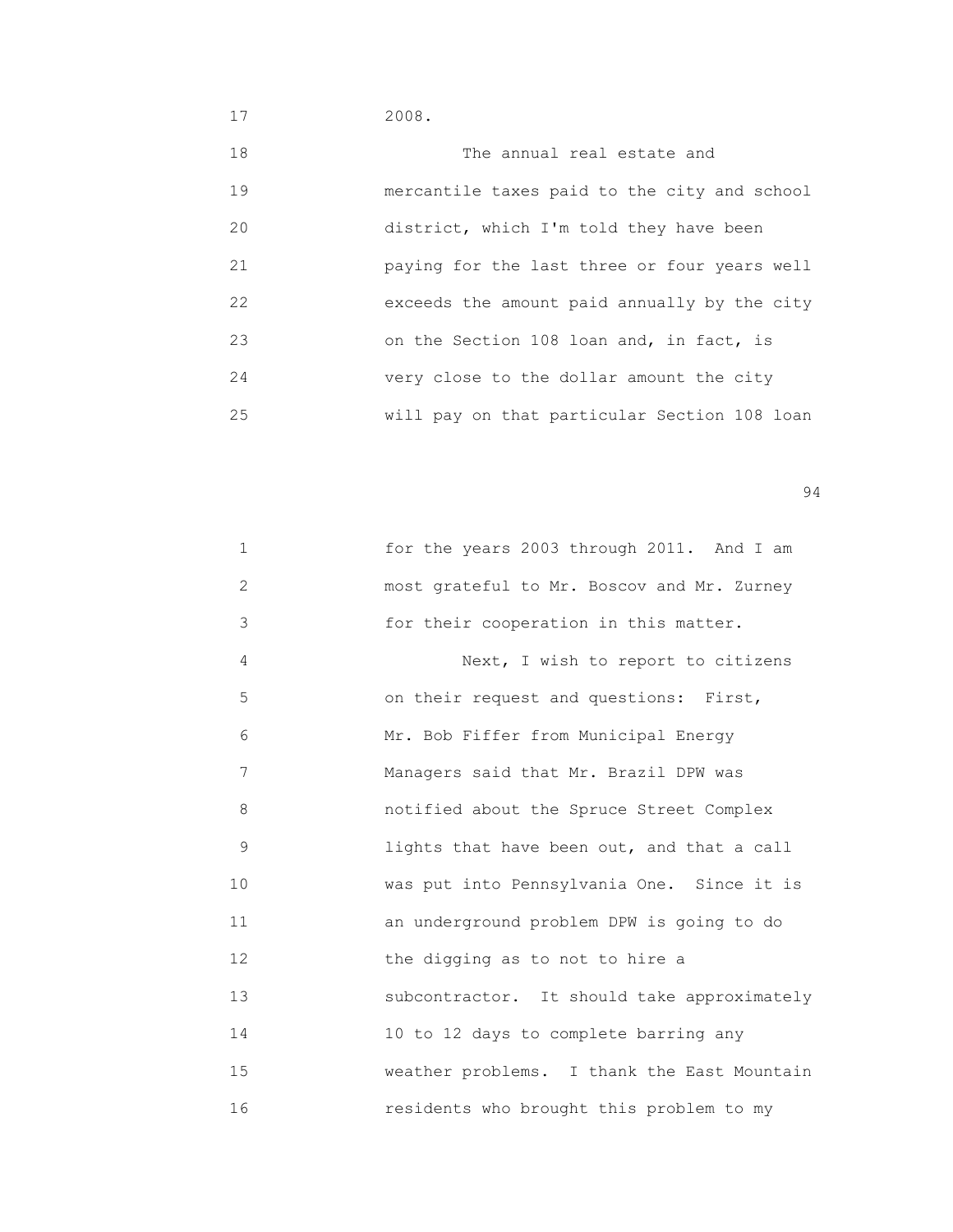## 17 attention.

| 18 | Also, at last week's meeting there           |
|----|----------------------------------------------|
| 19 | was a request to hear the projects proposed  |
| 20 | by council for inclusion in the federal      |
| 21 | stimulus package grants, and since the mayor |
| 22 | apparently had earmarked a new South Side    |
| 23 | library for these funds I asked council to   |
| 24 | compile a list of city projects which could  |
| 25 | be funded as well, and Mr. McGoff read that  |

en 1995 en 1996 en 1996 en 1997 en 1998 en 1998 en 1999 en 1999 en 1999 en 1999 en 1999 en 1999 en 1999 en 19<br>De grote en 1999 en 1999 en 1999 en 1999 en 1999 en 1999 en 1999 en 1999 en 1999 en 1999 en 1999 en 1999 en 19

| 1  | list earlier.                                |
|----|----------------------------------------------|
| 2  | Now, I am aware that the Sewer               |
| 3  | Authority has applied for a \$20 million     |
| 4  | state grant, but it seems to require an      |
| 5  | additional \$100 million for necessary       |
| 6  | upgrades to the antiquated system.<br>The    |
| 7  | Scranton Sewer Authority may be able to      |
| 8  | apply for a stimulus grant itself, but if it |
| 9  | can't I believe the city should pursue       |
| 10 | funding to prevent the ratepayers of the     |
| 11 | Scranton and Dunmore from incurring very     |
| 12 | significant sewer rate increases in the      |
| 13 | future.                                      |
| 14 | The Spruce Street Complex lighting           |
| 15 | problems that were read earlier will be      |
| 16 | removed from that list because, of course,   |
| 17 | they are currently being addressed.          |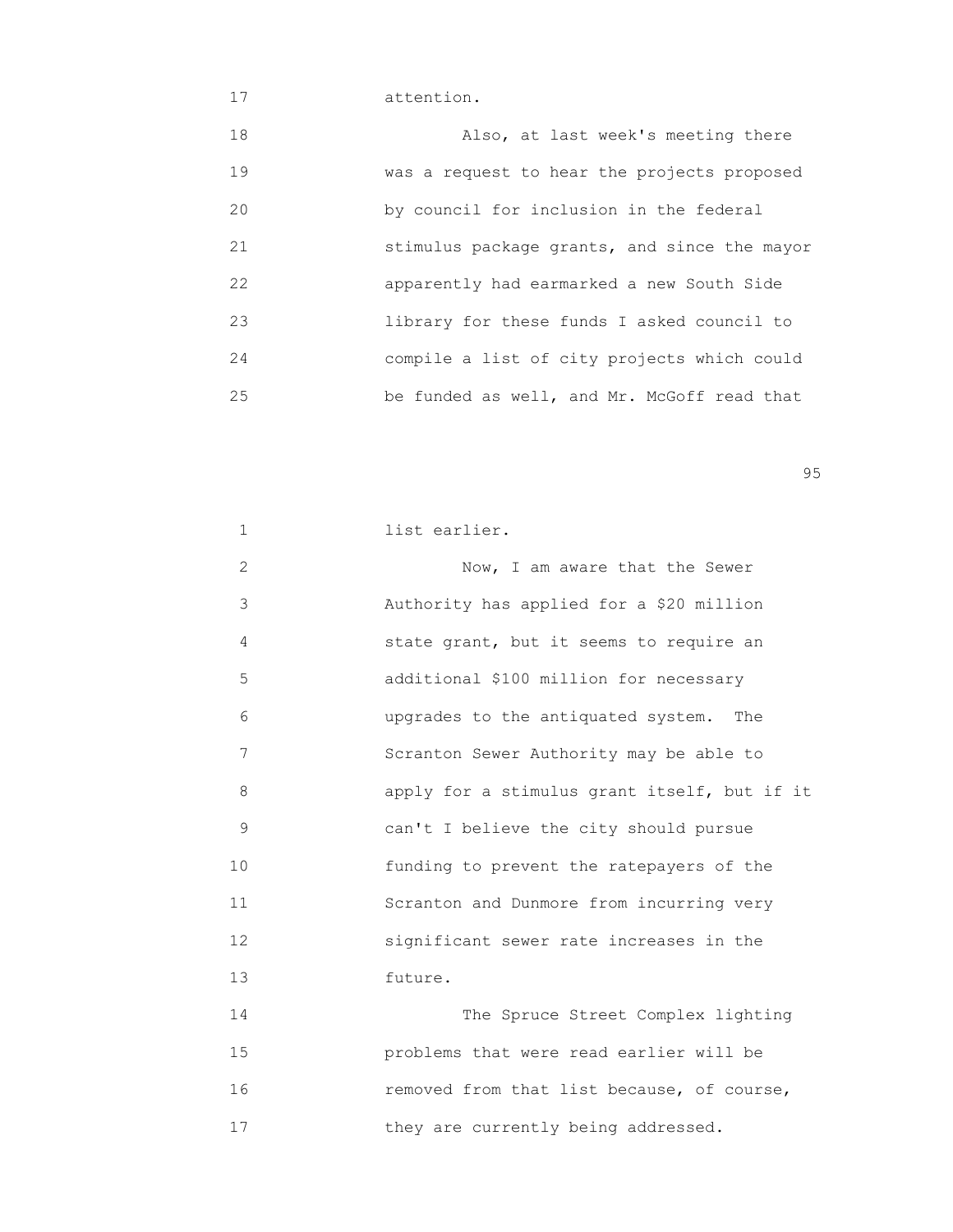18 Now, I know that Mayor Doherty and 19 Mrs. Gatelli supported a new library in 20 South Side. I don't know where my other 21 colleagues stand on the issue and I can only 22 speak for myself, I do not oppose a second 23 main library in South Scranton, but now is 24 not the time. In the midst of this 25 recessions we should address the problems in

en 1996 en 1996 en 1996 en 1996 en 1996 en 1996 en 1996 en 1996 en 1996 en 1996 en 1996 en 1996 en 1996 en 19<br>De grote en 1996 en 1996 en 1999 en 1999 en 1999 en 1999 en 1999 en 1999 en 1999 en 1999 en 1999 en 1999 en 19

|               | all city neighborhoods which have burdened   |
|---------------|----------------------------------------------|
| $\mathcal{L}$ | the residents for years and effected their   |
| 3             | daily lives. Stimulus grants should be used  |
| 4             | for the benefit of the people and their      |
| 5             | priorities, not the mayor's, and that's why  |
| 6             | the bulk of those proposals had come from me |
| 7             | and focused on the neighborhoods and the     |
| 8             | problems that I have seen and heard over the |
| 9             | last five years.                             |

10 Now, to answer some questions posed 11 by a speaker last week, I have now learned 12 that the city pays variable dollar amounts 13 **13** on principle and interest on the Section 108 14 loan for Boscov's. For example, in 2008 it 15 paid \$179,581.50, and in 2011 the city will 16 pay \$184,536. We were likely financially 17 upside down prior to tax payments by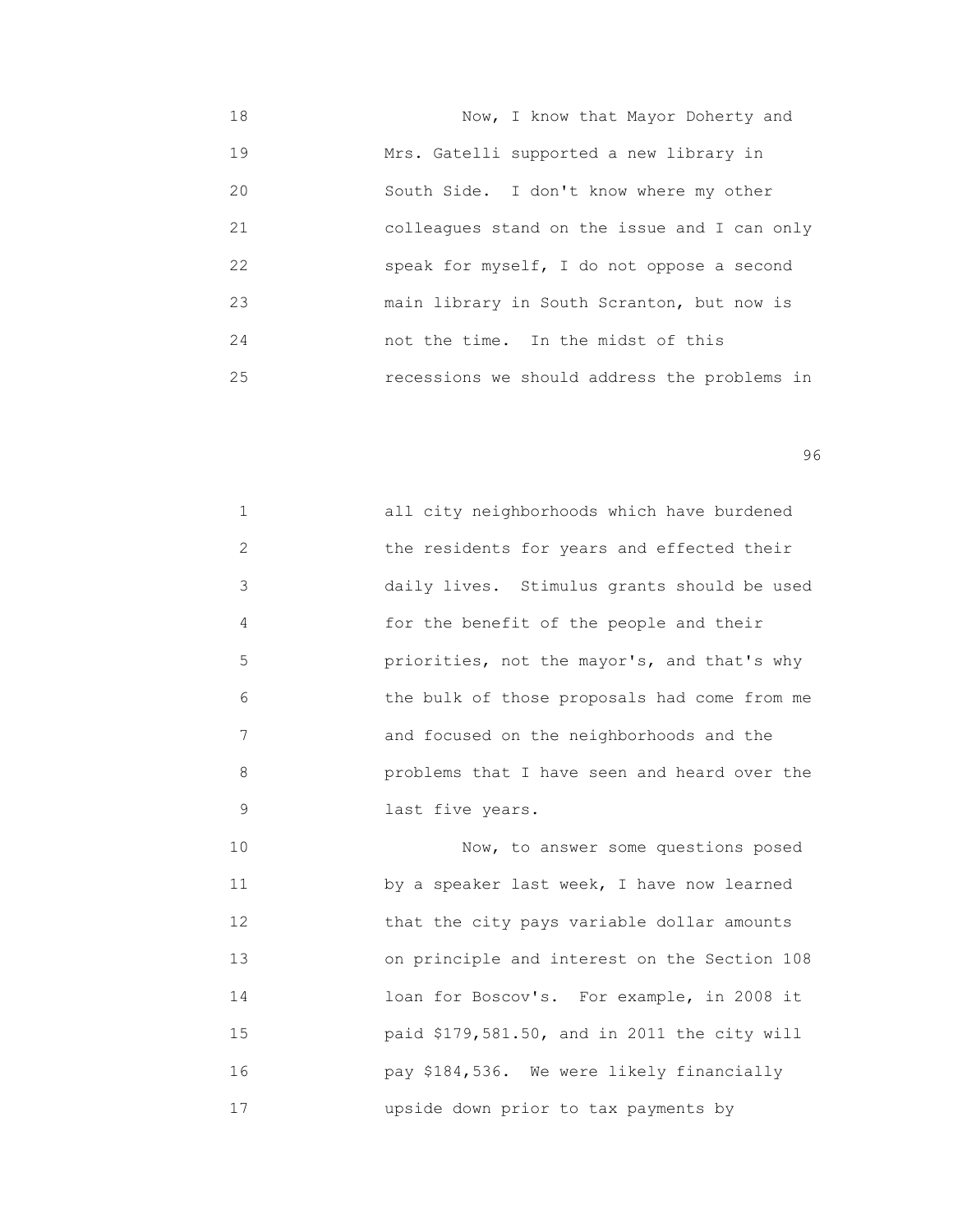18 Steamtown Mall Partners. Currently we do 19 not appear to be.

| 20 | Mr. Boscov stated at last week's             |
|----|----------------------------------------------|
| 21 | meeting that he owns the Lace Works, so in   |
| 22 | response to a speaker's question I asked for |
| 23 | information about the Lace Works. To date,   |
| 24 | 125,000 was allocated to artist space for    |
| 25 | this building. \$236 was spent in 2006 for   |

experience of the contract of the contract of the contract of the contract of the contract of the contract of the contract of the contract of the contract of the contract of the contract of the contract of the contract of

| $\mathbf 1$ | soft costs for the project. The remaining     |
|-------------|-----------------------------------------------|
| 2           | \$124,763 remains in OECD's financial system. |
| 3           | In addition, the amount of \$62,510           |
| 4           | from a 2005 activity entitled, "Demolition    |
| 5           | of former Scranton Lace building" still       |
| 6           | remains in OECD's financial system. This      |
| 7           | grant was originally to be used in            |
| 8           | conjunction with Lackawanna College. I do     |
| 9           | not believe that Scranton receives any        |
| 10          | percentage of interest for Section 108        |
| 11          | loans, and also according to Mr. Mitchell     |
| 12          | all of OECD loans that are currently pledged  |
| 13          | for Boscov's, that is for this third Section  |
| 14          | 108 loan, will be paid back simultaneously    |
| 15          | on a bi-annual payment schedule determined    |
| 16          | by HUD, and Boscov's is an anchor of the      |
| 17          | Steamtown Mall.                               |
| 18          | However, without other profitable             |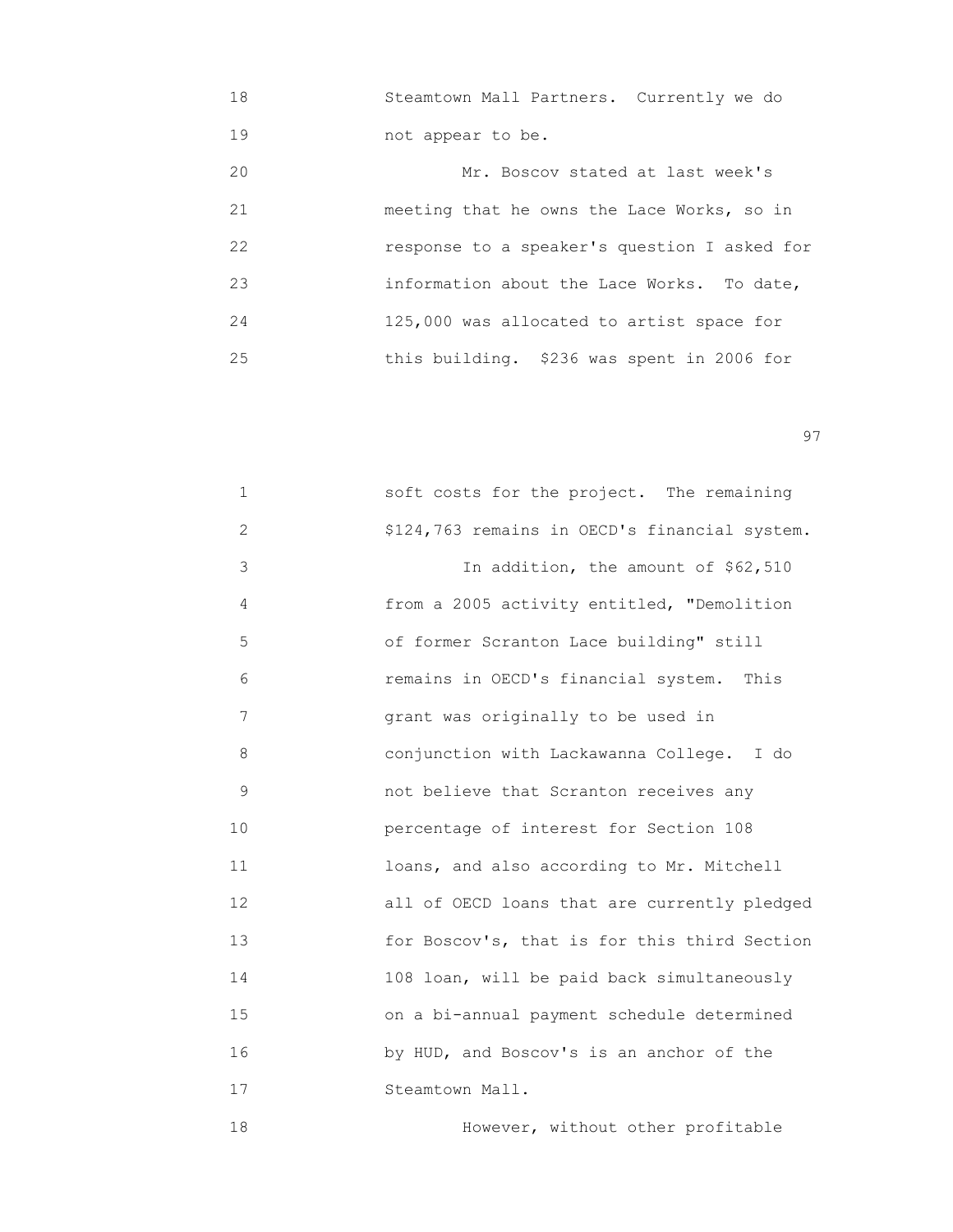- 19 stores occupying the mall it will cease to 20 be a mall. I believe that Boscov's and it's 21 tenants of the mall are dependent upon one 22 another for success. And I hope that 23 answers all of the gentleman's questions 24 regarding Boscov's and the Lace Works. 25 And finally just a few citizens'
- en 1980 en 1980 en 1980 en 1980 en 1980 en 1980 en 1980 en 1980 en 1980 en 1980 en 1980 en 1980 en 1980 en 19<br>De grote en 1980 en 1980 en 1980 en 1980 en 1980 en 1980 en 1980 en 1980 en 1980 en 1980 en 1980 en 1980 en 19

| $\mathbf{1}$   | requests: Please fill potholes in the 15,    |
|----------------|----------------------------------------------|
| $\overline{2}$ | 16 and 1700 blocks of Dickson Avenue, at the |
| 3              | corner of Olive Street at North Washington   |
| 4              | Avenue clean the catch basins, and council   |
| 5              | is requesting a timetable for completion of  |
| 6              | flood work on the Albright Avenue bridge and |
| 7              | surrounding areas. Residents report that no  |
| 8              | work has been observed in several months,    |
| 9              | and that's it.                               |
| 10             | MS. GATELLI: I just have a few               |
| 11             | things, Mr. McGoff. First of all, I also am  |
| 12             | not in favor of the stimulus money going to  |
| 13             | the library in South Scranton. I said that   |
| 14             | several weeks ago so you can take that off   |
| 15             | your list.                                   |
| 16             | MS. EVANS: My list of what?                  |
| 17             | MS. GATELLI: Well, you said I was in         |
| 18             | favor of the stimulus money going to the     |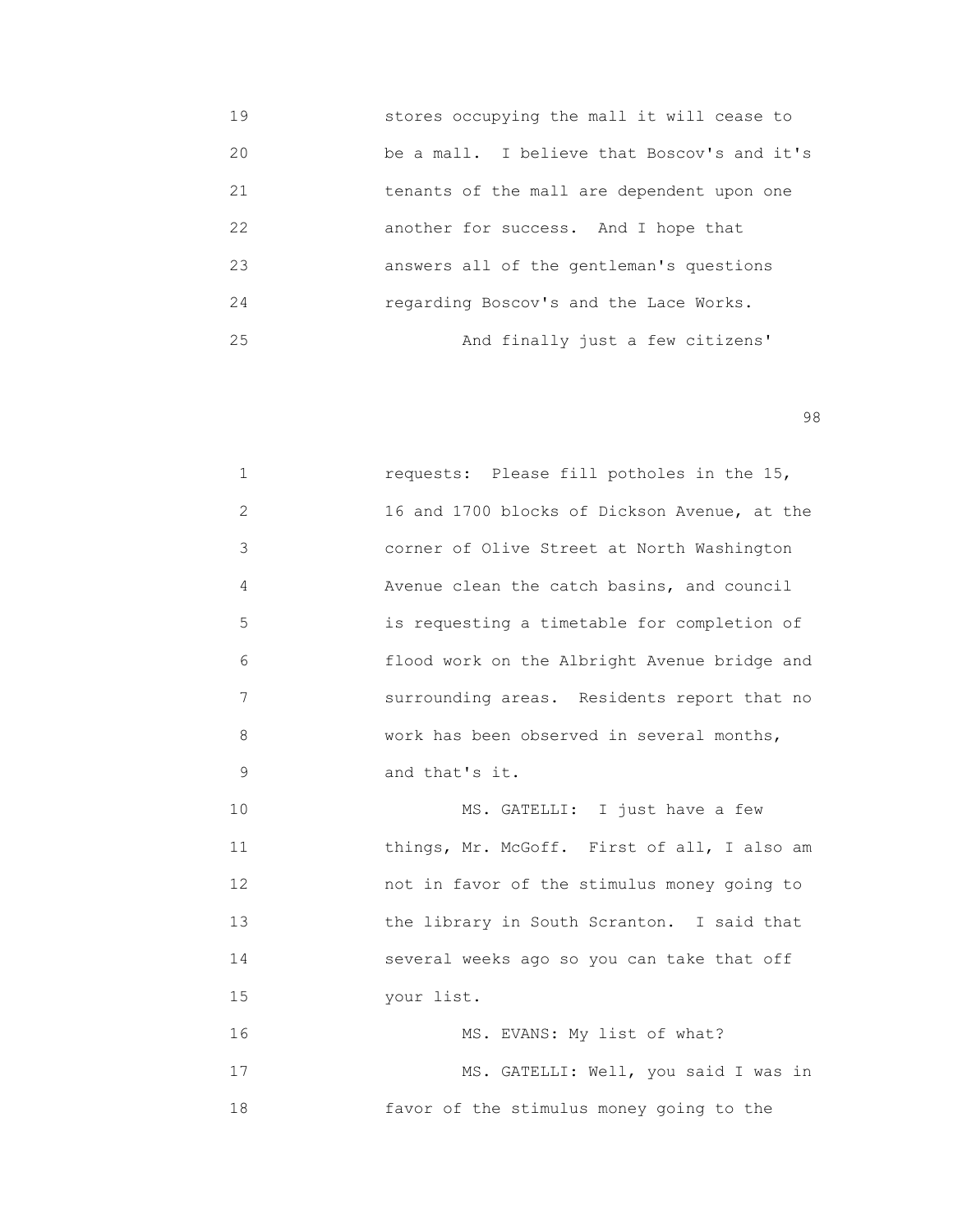| 19 | library in South Scranton. You said it last |
|----|---------------------------------------------|
| 20 | week or the week before that, yes, I'm in   |
| 21 | favor of the library, but I'm not in favor  |
| 22 | of using the stimulus money to go after     |
| 23 | private money and grants for the library so |
| 24 | I just wanted to make that correction.      |
| 25 | I would also like to say that I             |

| $\mathbf{1}$ | thought that Mr. Quinn was not accurate in   |
|--------------|----------------------------------------------|
| 2            | his statements concerning the new inspectors |
| 3            | in LIPS. I know Carol has been there for     |
| 4            | many years and so has Patty. Patty has       |
| 5            | helped many times as a health inspector with |
| 6            | problems that we have had throughout the     |
| 7            | neighborhoods and does an excellent job and  |
| 8            | Carol will surely do the same thing also.    |
| 9            | They are union jobs. They are qualified for  |
| 10           | the positions, and I don't want the public   |
| 11           | to think that someone in those positions     |
| 12           | that aren't qualified.                       |
|              |                                              |

 13 Underwriters is a whole different 14 topic. He is mixing apples and oranges and 15 I don't want the property owners and the 16 taxpayers to think that these people are 17 working there, coming to their homes and 18 they are not qualified.

19 The lights on the Scranton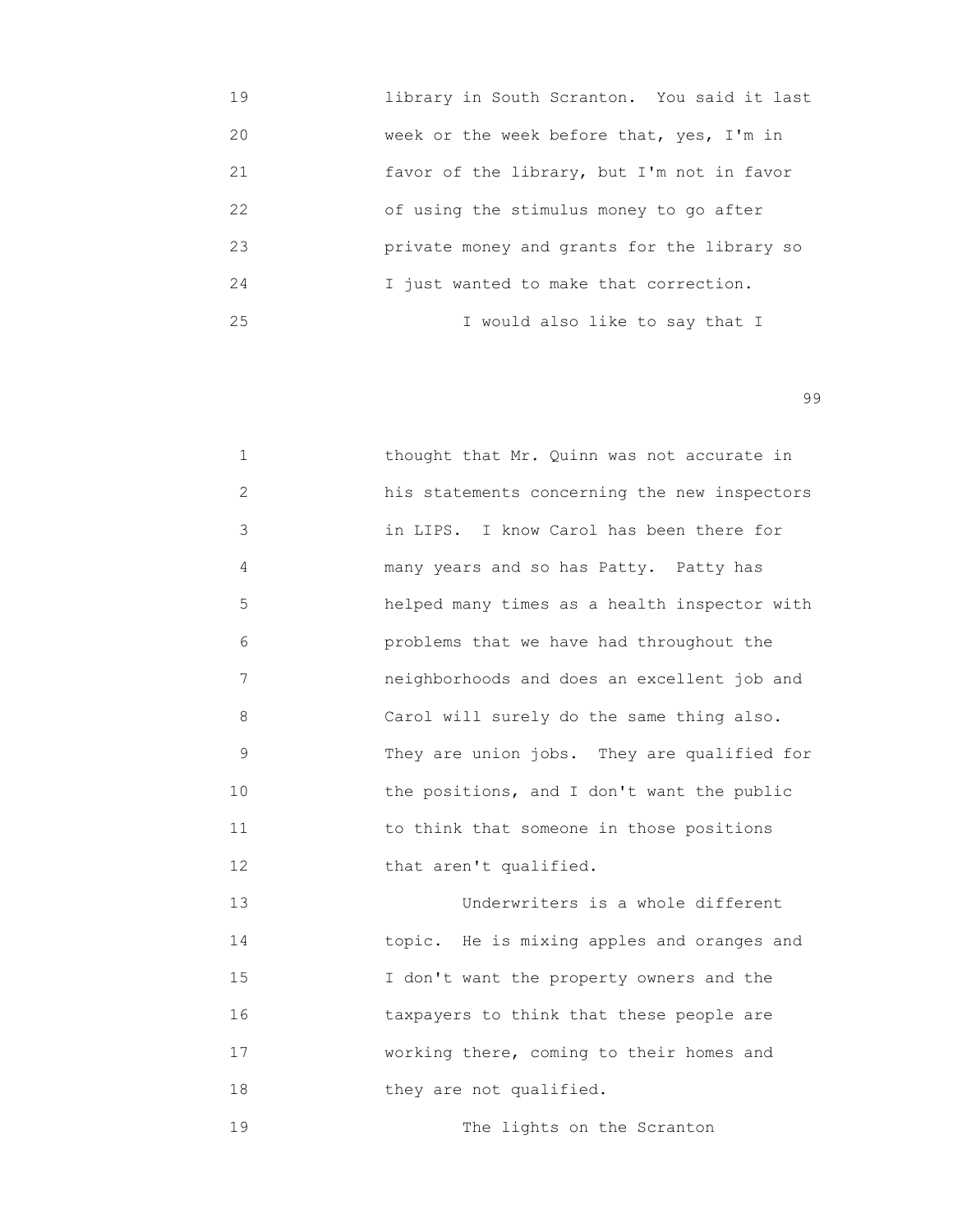20 Expressway at Keyser Avenue have been fixed. 21 And I talked to Attorney McGovern, I believe 22 it was last Thursday, and I also talked to 23 Mrs. Flynn this afternoon, and the audit is 24 pretty well finished. They have to present 25 it to the Treasury Department first and it

| $\mathbf 1$ | shouldn't be a matter of much longer before       |
|-------------|---------------------------------------------------|
| 2           | we get the results, and I'll keep you             |
| 3           | informed on that. And that's all I have,          |
| 4           | Mr. McGoff. Thank you.                            |
| 5           | MR. MCGOFF: Thank you. Mrs.                       |
| 6           | Fanucci.                                          |
| 7           | MS. FANUCCI: I wanted to answer                   |
| 8           | Mrs. Schumacher's questions about the grant       |
| $\mathsf 9$ | for Scranton Tomorrow. All of the list that       |
| 10          | you read is included in the application           |
| 11          | process. They have to meet all of those           |
| 12          | requirements to get the grant, as you have        |
| 13          | said.<br>That does not have to do with us.<br>We  |
| 14          | do not get the paperwork until they approve       |
| 15          | the grant is approved through the state.<br>$---$ |
| 16          | Like they already had -- meet all of the          |
| 17          | requirements for the state, so you are            |
| 18          | asking for something that has already been        |
| 19          | done, but it's not on our level, it's the         |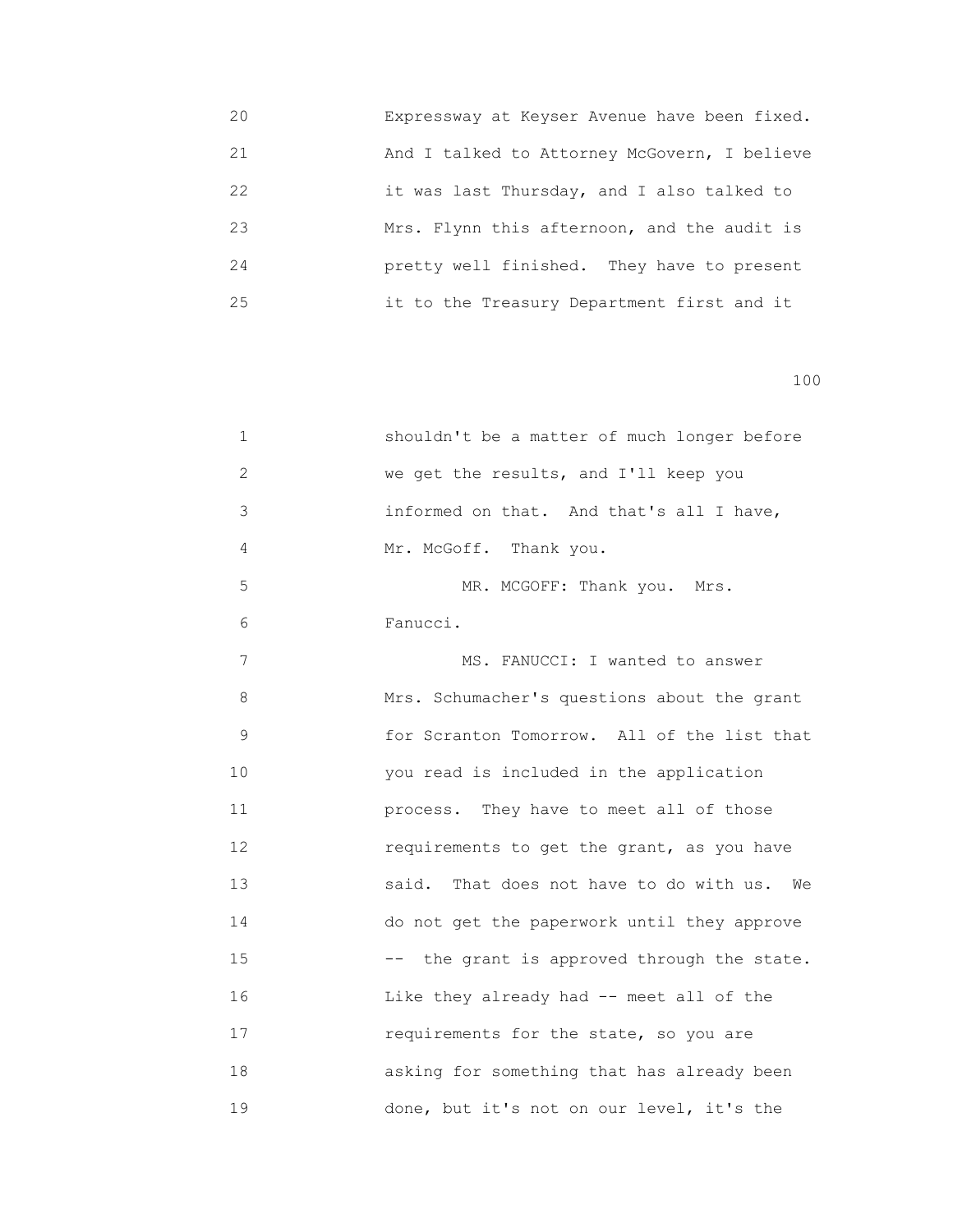| 20 | state level, so all of those questions have  |
|----|----------------------------------------------|
| 21 | been answered and obviously have cleared     |
| 22 | through the state and they said it was okay  |
| 23 | for them to go to this level, so I wanted to |
| 24 | clarify that. You are asking for us to do    |
| 25 | work that is not, you know, a part of our    |

| 1  | structure here, you know, so it has already  |
|----|----------------------------------------------|
| 2  | been done. Obviously it hasn't reached       |
| 3  | that. It doesn't come here until they        |
| 4  | qualify for the state, so I wanted to answer |
| 5  | that question.                               |
| 6  | Also, I was going through the -- you         |
| 7  | know, every week Mrs. Krake gets up and      |
| 8  | talks about NCC and our fees that we impose  |
| 9  | and the bad -- how people they are losing    |
| 10 | their homes and what a bad situation it was, |
| 11 | so I did some of my own research on this,    |
| 12 | and what I found was that I'm extremely      |
| 13 | happy with my NCC vote and will stay happy   |
| 14 | with my vote.                                |
| 15 | Sometimes people have ulterior               |
| 16 | motives and sometimes they don't, but what I |
| 17 | found out is there is, you know, someone,    |
| 18 | and I'll come right out here, someone who is |
| 19 | a website owner, director, you know, sues    |
| 20 | the city on a regular basis, his taxes are   |
|    |                                              |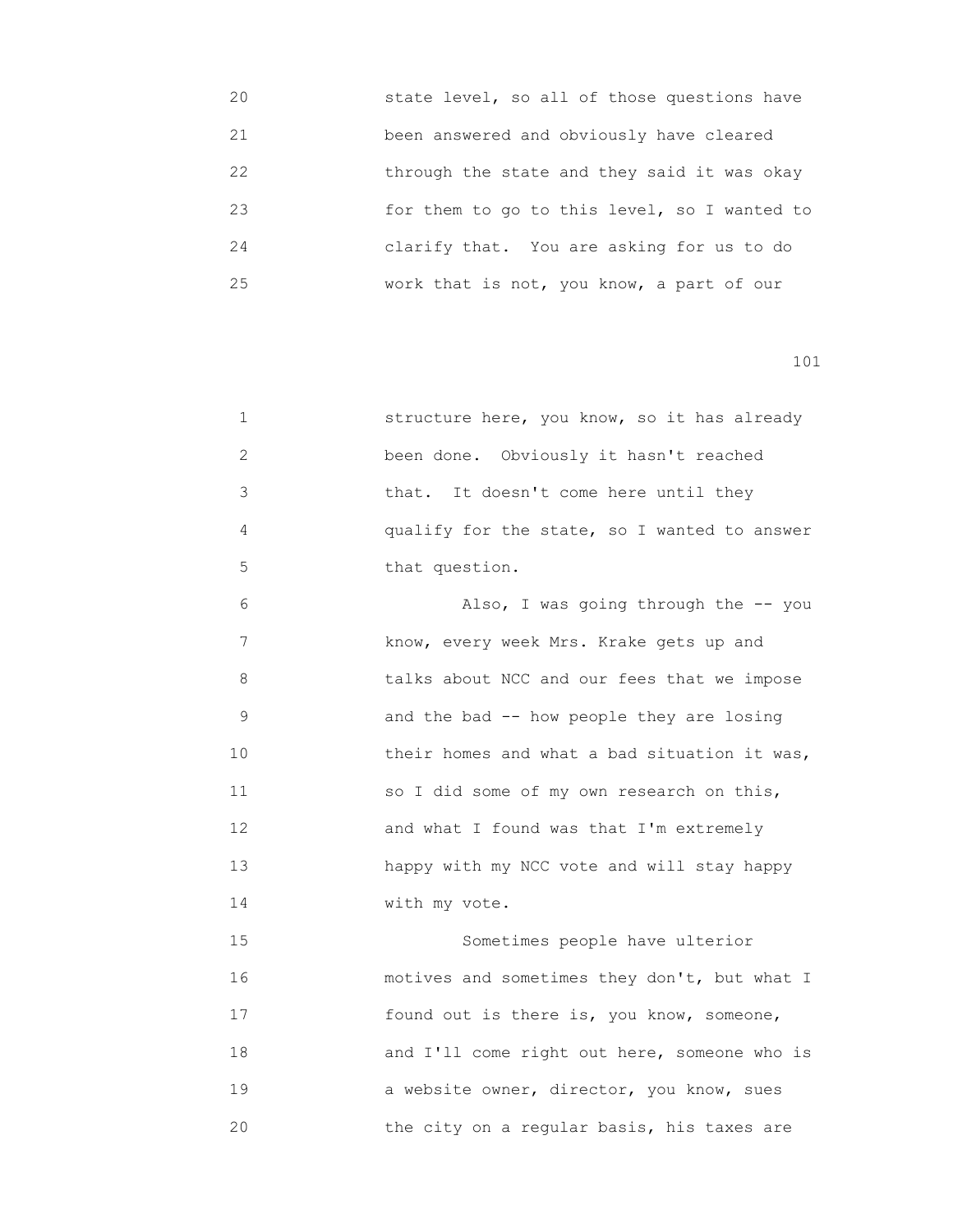| 21 | under his wife's name, and I never see       |
|----|----------------------------------------------|
| 22 | anybody come up with this research, which    |
| 23 | amazes me, they owe us over \$8,000 in taxes |
| 24 | since 2002; garbage fees since 2003, and --  |
| 25 | yeah, they are not paying for any services   |

| 1              | since 2002. They are not paying the fire     |
|----------------|----------------------------------------------|
| $\overline{2}$ | department. They are not paying the police   |
| 3              | officers. They are not paying the garbage    |
| 4              | collectors, but yet supposed to cover that   |
| 5              | for them at the rest of the taxpayers' bill? |
| 6              | I'm supposed to pay for it, you are supposed |
| 7              | to pay it and everybody out there is         |
| 8              | supposed to pay for people who aren't paying |
| 9              | their taxes.                                 |
| 10             | I don't agree with it. I don't               |
| 11             | think it's fair. I think that people work    |
| 12             | very hard for their money and yet here is    |
| 13             | someone who is praised almost in these       |
| 14             | chambers, and let's go there, this is where  |
| 15             | all of life happens, let's go here, and they |
| 16             | are not even paying the people who are       |
| 17             | getting up and praising them. It makes me    |
| 18             | sick.                                        |
| 19             | So, yes, I'm very happy with my NCC          |
| 20             | because at this rate I believe the legal     |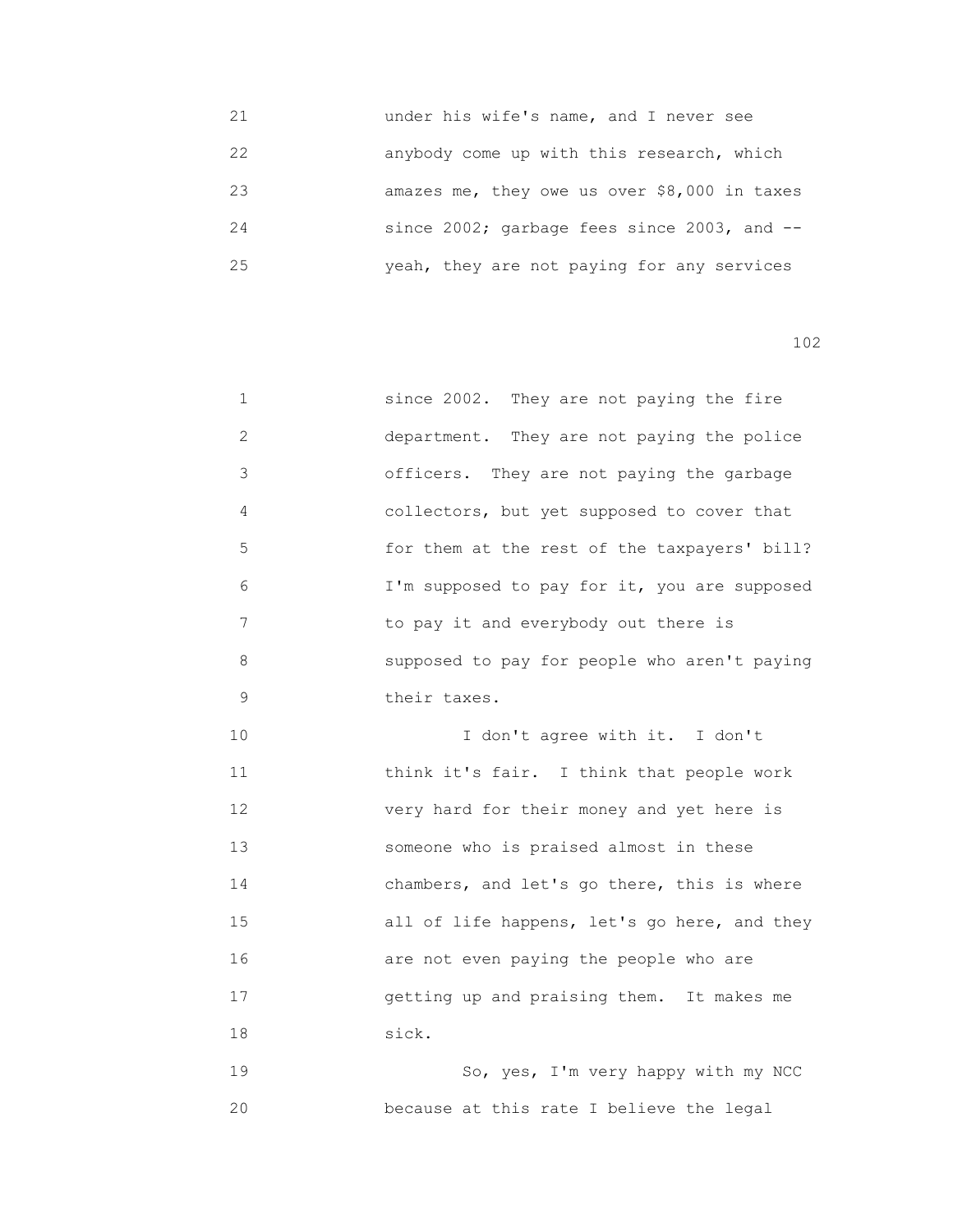| 21 | fees that we will get out of when finally    |
|----|----------------------------------------------|
| 22 | they do decide to make me pay one is two     |
| 23 | dollars to the city we will get almost       |
| 24 | \$2,000 in legal fees from these people, and |
| 25 | with the slap in the face the fact that you  |

| 1  | are paying for their lawsuits every week and |
|----|----------------------------------------------|
| 2  | in the name of being a taxpayer in the city  |
| 3  | I believe that this is a good deal.          |
| 4  | Do I believe it's a bad deal for             |
| 5  | people who can't pay? No. I think you call   |
| 6  | and you ask for help and you arrange help    |
| 7  | and you make a payment plan, which is        |
| 8  | something people should do all over the      |
| 9  | city, so in finding out that little bit of   |
| 10 | information I have to say it was absolutely  |
| 11 | disturbing, and not only typical, but very   |
| 12 | showing of what we are doing and who we are  |
| 13 | covering in the city and it's not all of the |
| 14 | connected people, I guess. And that is all   |
| 15 | I have. Thank you.                           |
| 16 | MR. MCGOFF: Mr. Courtright.                  |
| 17 | MR. COURTRIGHT: Kay, I just have a           |
| 18 | couple of letters here. The 3,000 block of   |
| 19 | Division Street is really far out there and  |
| 20 | that road is in pretty bad shape.<br>The     |
| 21 | residents are asking when they do start      |
|    |                                              |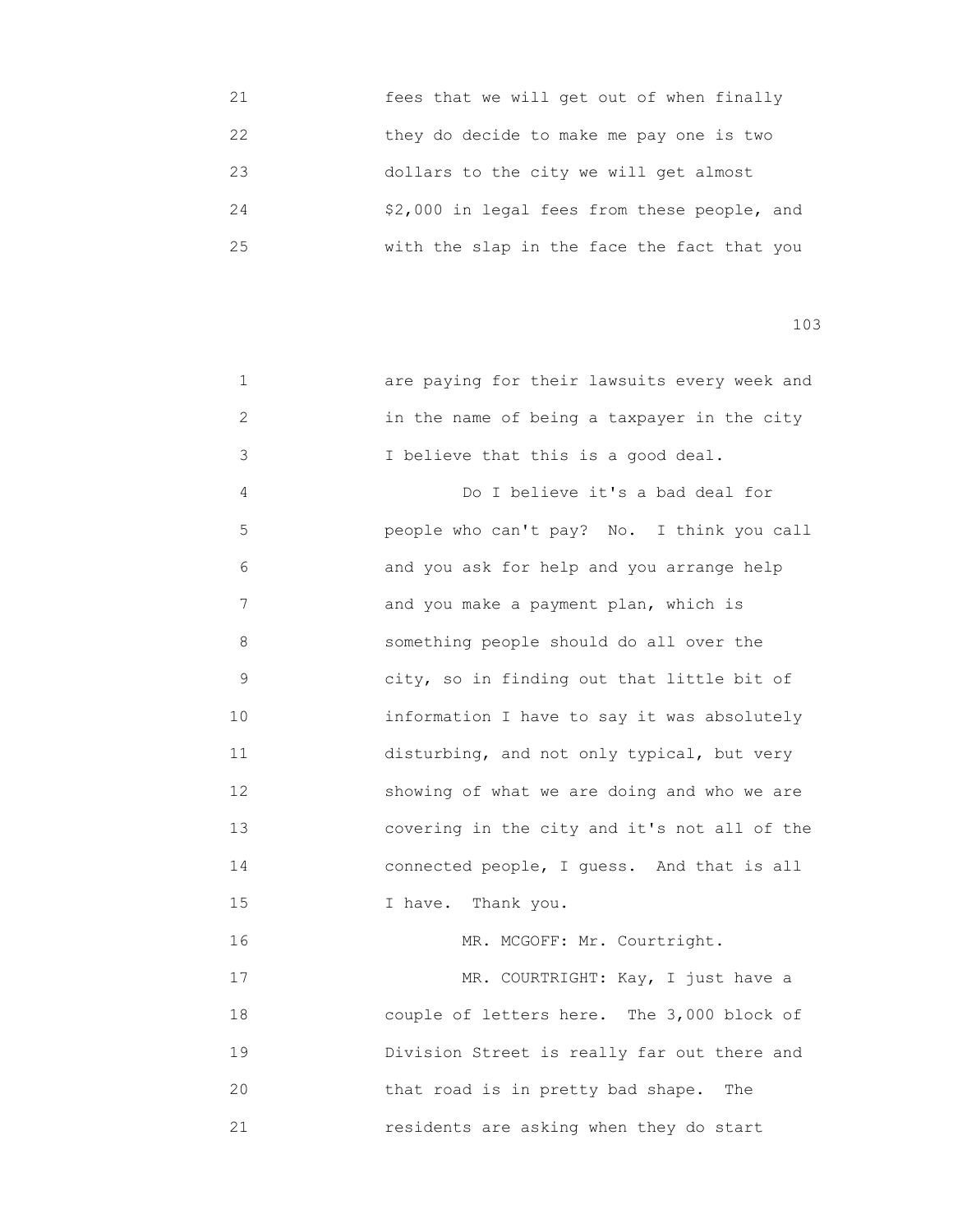22 paving if they could consider paving that. 23 The road that I drive every day DPW fixed 24 them last year, it's Forest Glenn, it's on a 25 really bad turn and the entire road, the

104

 1 whole length of road now is just torn up. 2 There is -- someday there is going to be a 3 real bad accident I don't think we can wait 4 until the weather breaks. If the DPW could 5 get up and take a look at it. I could call 6 down and even show you specifically, it 7 can't wait. It's something that has to be 8 fixed now, so if you could go up there and 9 take a look at that.

 10 And this question I have been asked 11 quite a bit the last couple of weeks, and I 12 **I'm not quite sure, other people are asking**  13 me and I want 100 percent correct answers so 14 I'm asking if, Kay, we can look into this, 15 the monies or money that ECTV has gotten to 16 repair the building that they are in now if, 17 **17 11** in fact, the building is sold and they are 18 made to move, I don't know if they are being 19 **made to move or not, do we receive back any**  20 of the monies that were paid for whatever 21 renovation? I know there was money sent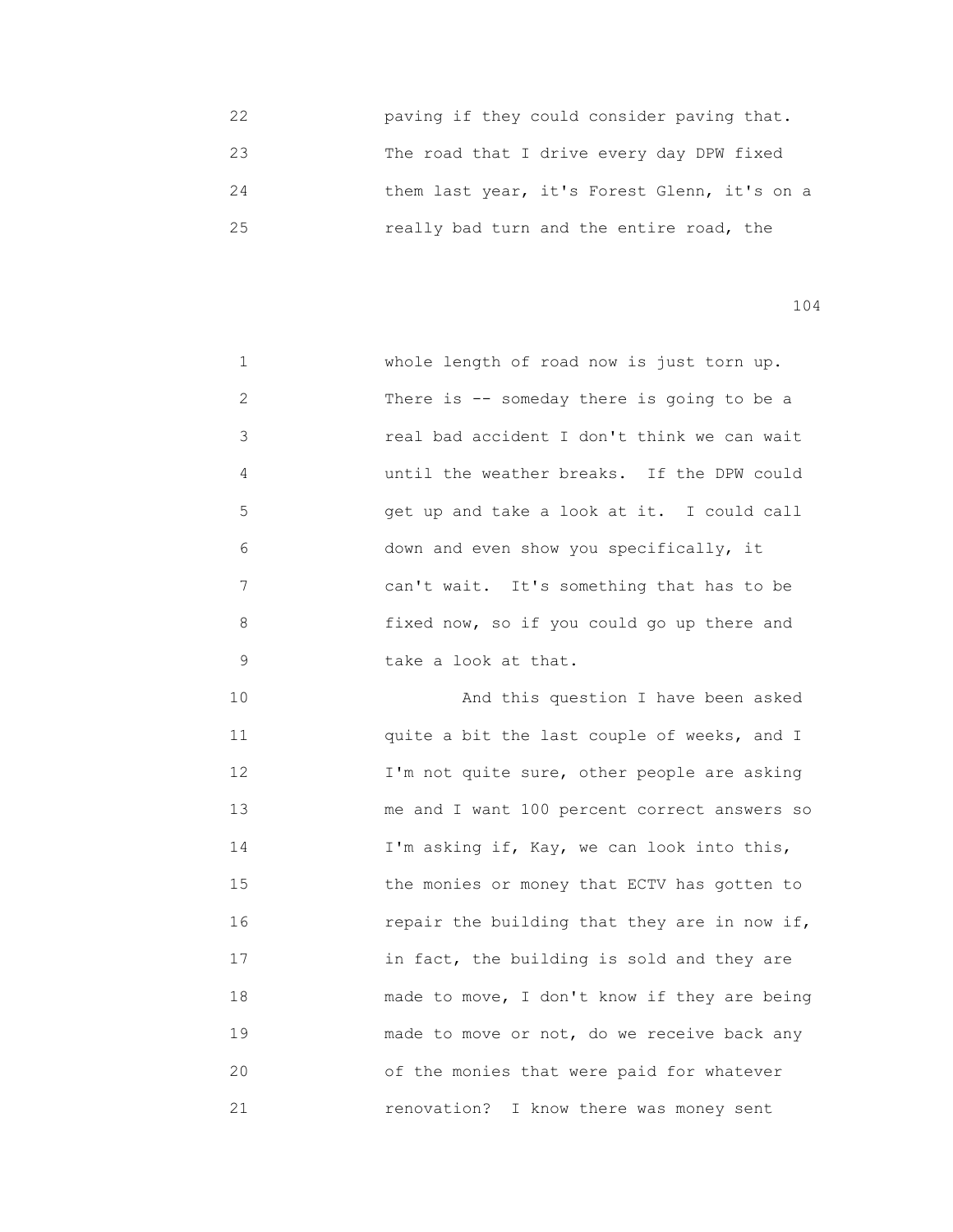22 through, what's that organization, East 23 Scranton Business to the tune of 10,000 and 24 I believe there is other monies. So if, in 25 fact, they sell the building do we get any

105

 1 money back because everybody is always a 2 little bit sarcastic. They say to me, 3 "Well, okay, I will just let ECTV move into 4 my house, I'll fix up my basement and then 5 I'll sell my house." 6 You know, so I'm not quite sure who 7 We go to for that answer. Do we go to OECD? 8 Can we start there and see. If, in fact, I 9 don't know maybe they will sell the building 10 **and maybe the people will let them stay** 11 **11** there who are buying it, but can we find 12 out. 13 MS. EVANS: Mr. Courtright, while you 14 are doing that could we also request a list 15 of the officers and members of the East 16 Scranton Business Association? 17 MR. COURTRIGHT: Yeah. 18 MS. EVANS: Current and for 2007, 19 2008. And in addition to that, I do 20 understand or in the past anyway that the 21 owner of that property has for lack of 22 better terms a nonprofit organization that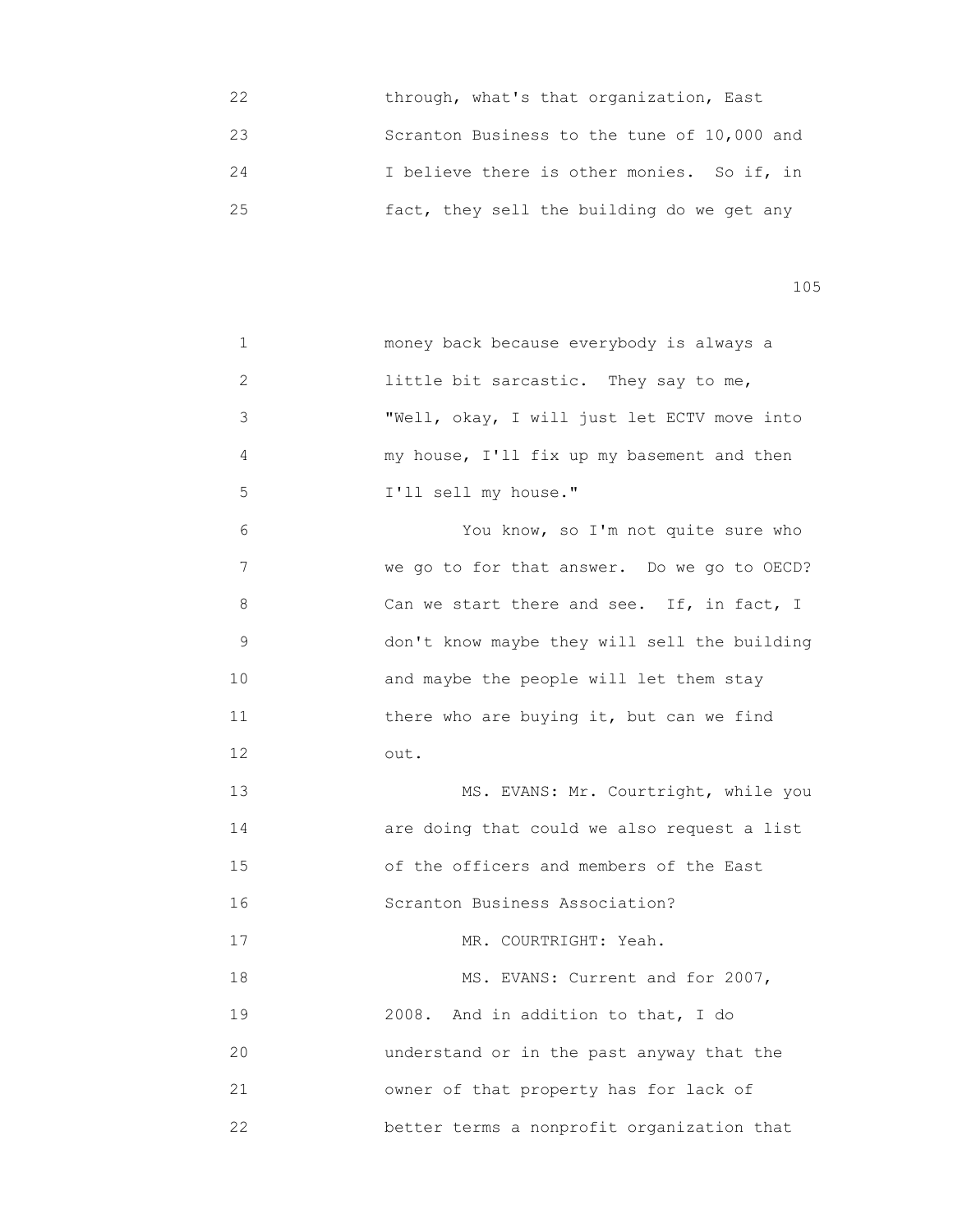|    | he oversees, and wanted to know if that |
|----|-----------------------------------------|
| 24 | structure at, what is it, 933 Prescott? |
| 25 | MR. COURTRIGHT: I'm not quite sure      |

| 1              | of the address.                              |
|----------------|----------------------------------------------|
| $\mathbf{2}$   | MS. EVANS: If that is part of that           |
| $\mathfrak{Z}$ | nonprofit organization. In other words, all  |
| 4              | of the buildings that he owns that are       |
| 5              | protected under 501-C-3.                     |
| 6              | MR. COURTRIGHT: Yeah, I have no              |
| 7              | problem with that, and I was never happy     |
| 8              | with the way that money went through that    |
| 9              | organization and to that gentleman, that     |
| 10             | never sat well with me, and I'm assuming it  |
| 11             | was legal because nobody has done anything   |
| 12             | about it, but it just never set well with    |
| 13             | me, you know, the money went to them and     |
| 14             | they in turn turned it over to them. I       |
| 15             | don't want to use the term on the air what I |
| 16             | consider that, because I may get myself in   |
| 17             | trouble, but I'm just not happy with how     |
| 18             | that was done, so if we could start there    |
| 19             | and I'll come in and we'll start with OECD   |
| 20             | and just see what becomes of the money if,   |
| 21             | in fact, the building is sold and if, in     |
| 22             | fact, if they are made to move. And that's   |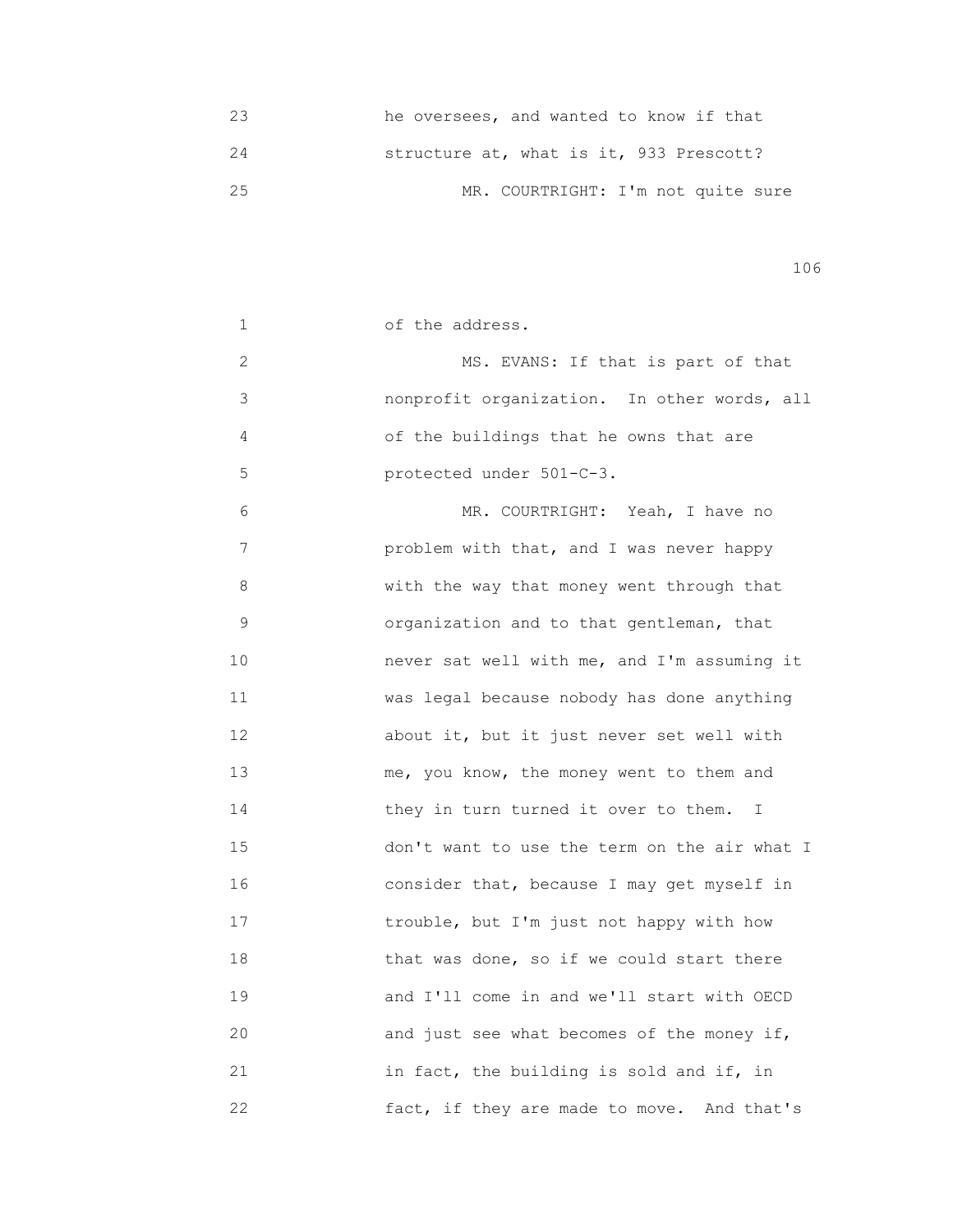23 all I have. Thank you. 24 MR. MCGOFF: Thank you, 25 Mr. Courtright. Just very quickly a couple

107

1 of responses, first of all, on the Scranton 2 School for the Hearing Impaired, I know that 3 we are all concerned with that and while 4 Mr. Dudek offers us some discussions for 5 **things that we can do, alternative funding I**  6 know is being sought at many levels and for 7 him to say that, you know, there are more 8 powerful people, I don't know of too many 9 more powerful people in the state that 10 Senator Mellow and if he is unsuccessful in 11 searching out and finding alternatives to 12 this situation I don't know that there is 13 much more than we can do. 14 Certainly I know we all support the 15 idea of keeping the school open, and we will 16 do whatever we can to support the efforts of 17 those who are probably in a bit stronger 18 position than we in searching out that 19 funding. I don't think anyone wants that 20 school to close. I don't think that the

 21 governor wants the school to close to be 22 honest, but I think that it was an attempt 23 to find alternative funding in others ways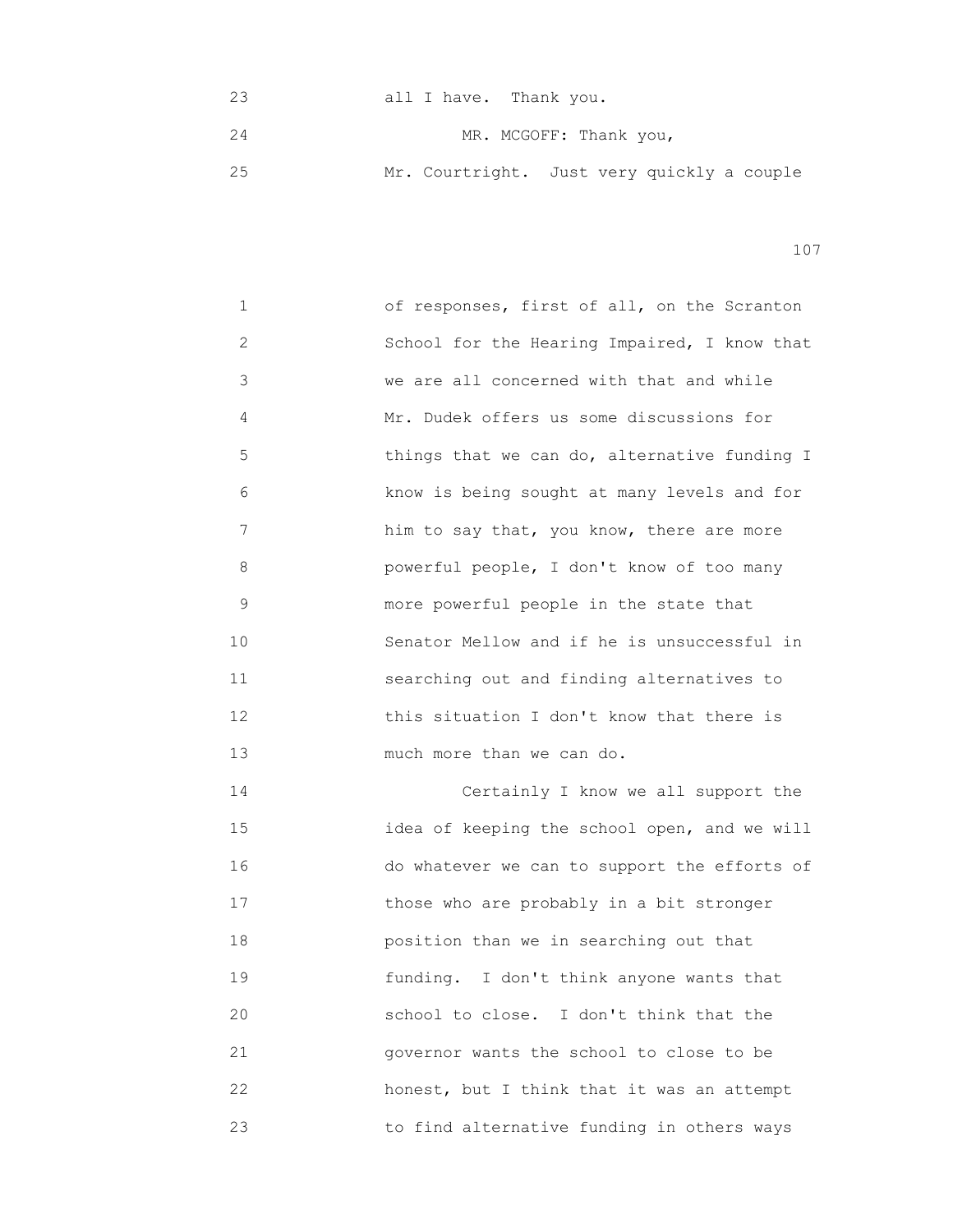24 other than through the state and hopefully 25 **that can be done.** 

108

 1 Also, an interesting question on the 2 timetable for the flood control project, I 3 think that perhaps that is something that we 4 should find out for the residents of lower 5 Greenridge and I will attempt to contact 6 someone at that office to see if there is an 7 update on the timetable for moving that 8 project forward. 9 And the last thing, as far as 10 providing funding for keeping churches open, 11 **11 11 Certainly the Diocese of Scranton is a**  12 separate entity and if we had found anything 13 over the course of the past couple of years, 14 it is that trying to find alternatives 15 solutions to what the Bishop of the Diocese 16 of Scranton has decided falls usually on 17 **17** very deaf ears, ask the people of Pittston 18 **Who try to keep schools open and other**  19 places I know that even though they have 20 provided and will go also to the keeping the 21 current Bishop Hannon building open as part 22 of the Holy Cross School system. There were 23 plans and everything sent to the Bishop and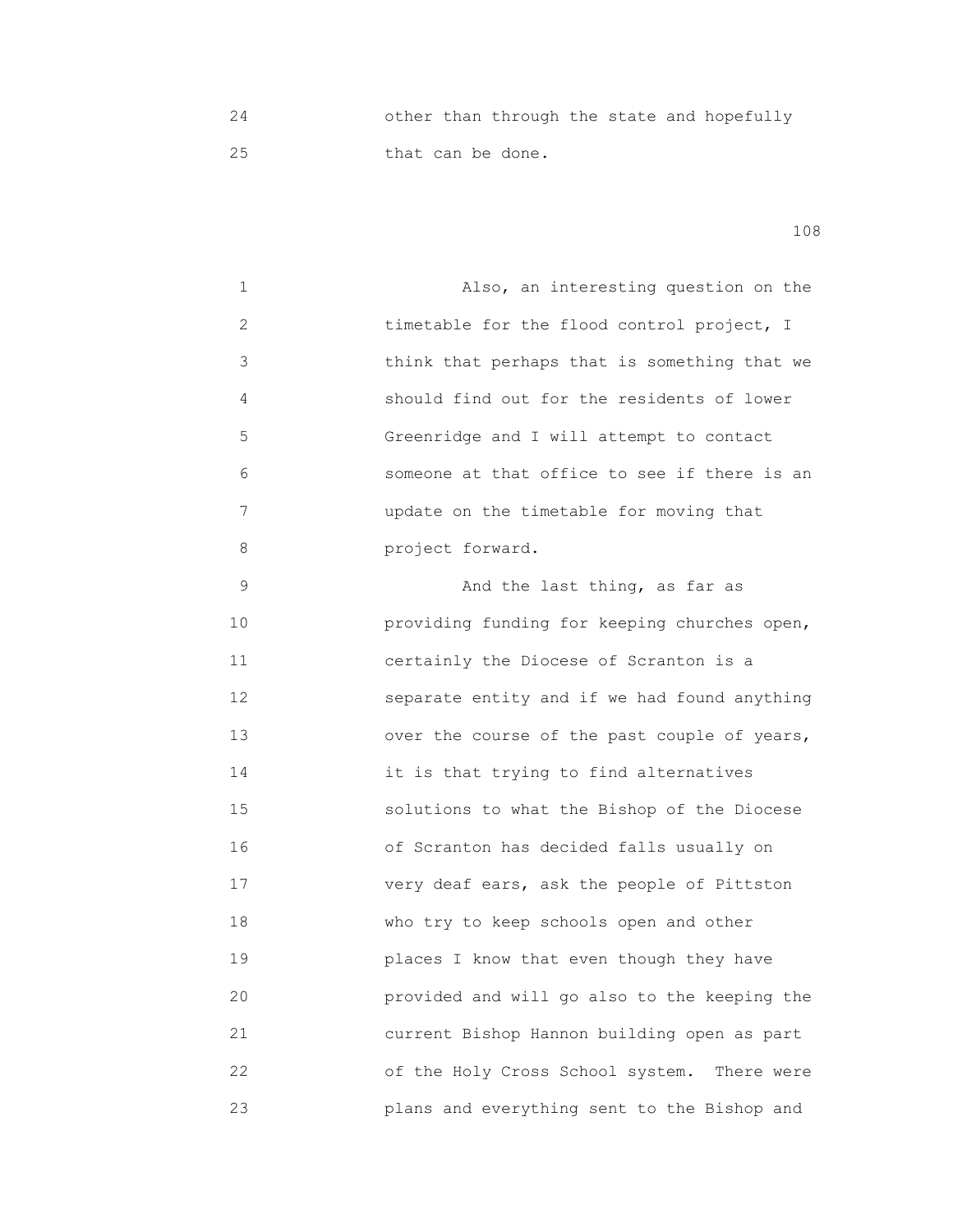| they were simply returned without even being |  |  |  |  |
|----------------------------------------------|--|--|--|--|
| considered, o, not only would our pleas fall |  |  |  |  |

 1 on deaf ears, I would think, but also we 2 actually have no authority to make those 3 pleas other than as private citizens, so 4 just so people out there aren't thinking 5 **1** that we, you know, have some power to try 6 and keep churches and schools and Catholic 7 schools and churches open. While many of 8 may have a vested interest in it, there is 9 1ittle that we as -- there is nothing that 10 We as a council can do, maybe we as 11 individuals can do things, but just wanted 12 **12** to make sure we understood that. And that 13 is all I have. 14 MS. GARVEY: FIFTH ORDER. 5-B. FOR 15 INTRODUCTION - A RESOLUTION - ACCEPTING THE 16 RECOMMENDATION OF THE HISTORICAL 17 ARCHITECTURE REVIEW BOARD ("HARB") AND 18 APPROVING THE CERTIFICATE OF APPROPRIATENESS 19 FOR SCRANTON-CONNELL, LP, 700 SOUTH 20 HENDERSON ROAD, SUITE 300 B, KING OF 21 PRUSSIA, PENNSYLVANIA FOR FAÇADE MASONRY 22 REPAIR/RESTORATION; REPAIR OF LIMESTONE AND 23 TERRA COTTA BLOCK ELEMENTS; POINT BRICK; 24 REPLACEMENT OF MISSING BALUSTERS;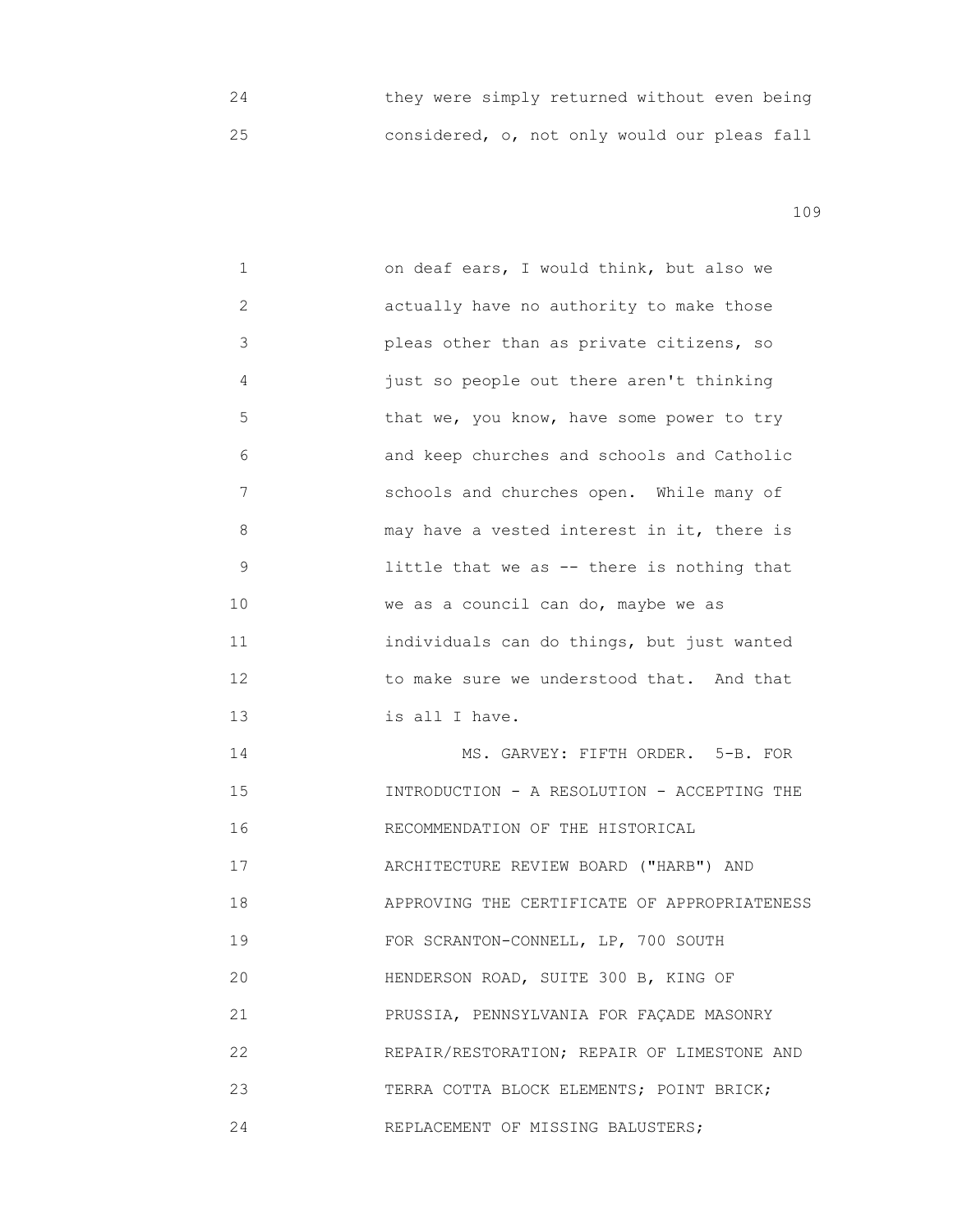| 1  | REPAIR/REFINISH ALL EXISTING UPPER AND LOWER |
|----|----------------------------------------------|
| 2  | SASHES AND SURROUNDING CASEWORK ON WINDOWS,  |
| 3  | INCLUDING FABRICATION WHEN NECESSARY TO      |
| 4  | MATCH ORIGINAL TO THE CONNELL BUILDING,      |
| 5  | 119-129 NORTH WASHINGTON AVENUE, SCRANTON    |
| 6  | PENNSYLVANIA.                                |
| 7  | MR. MCGOFF: At this time I'll                |
| 8  | entertain a motion that Item 5-B be          |
| 9  | introduced into it's proper committee.       |
| 10 | MR. COURTRIGHT: So moved.                    |
| 11 | MS. FANUCCI: Second.                         |
| 12 | MR. MCGOFF: On the question? All             |
| 13 | those in favor signify by saying aye.        |
| 14 | MS. EVANS: Aye.                              |
| 15 | MS. FANUCCI: Aye.                            |
| 16 | MS. GATELLI: Aye.                            |
| 17 | MR. COURTRIGHT: Aye.                         |
| 18 | MR. MCGOFF: Aye. Opposed?<br>The             |
| 19 | ayes have it and so moved.                   |
| 20 | MS. GARVEY: 5-C. FOR INTRODUCTION -          |
| 21 | A RESOLUTION - AUTHORIZING THE MAYOR AND     |
| 22 | OTHER APPROPRIATE CITY OFFICIALS TO EXECUTE  |
| 23 | AND APPLY FOR A GRANT THROUGH THE            |
| 24 | COMMONWEALTH OF PENNSYLVANIA, DEPARTMENT OF  |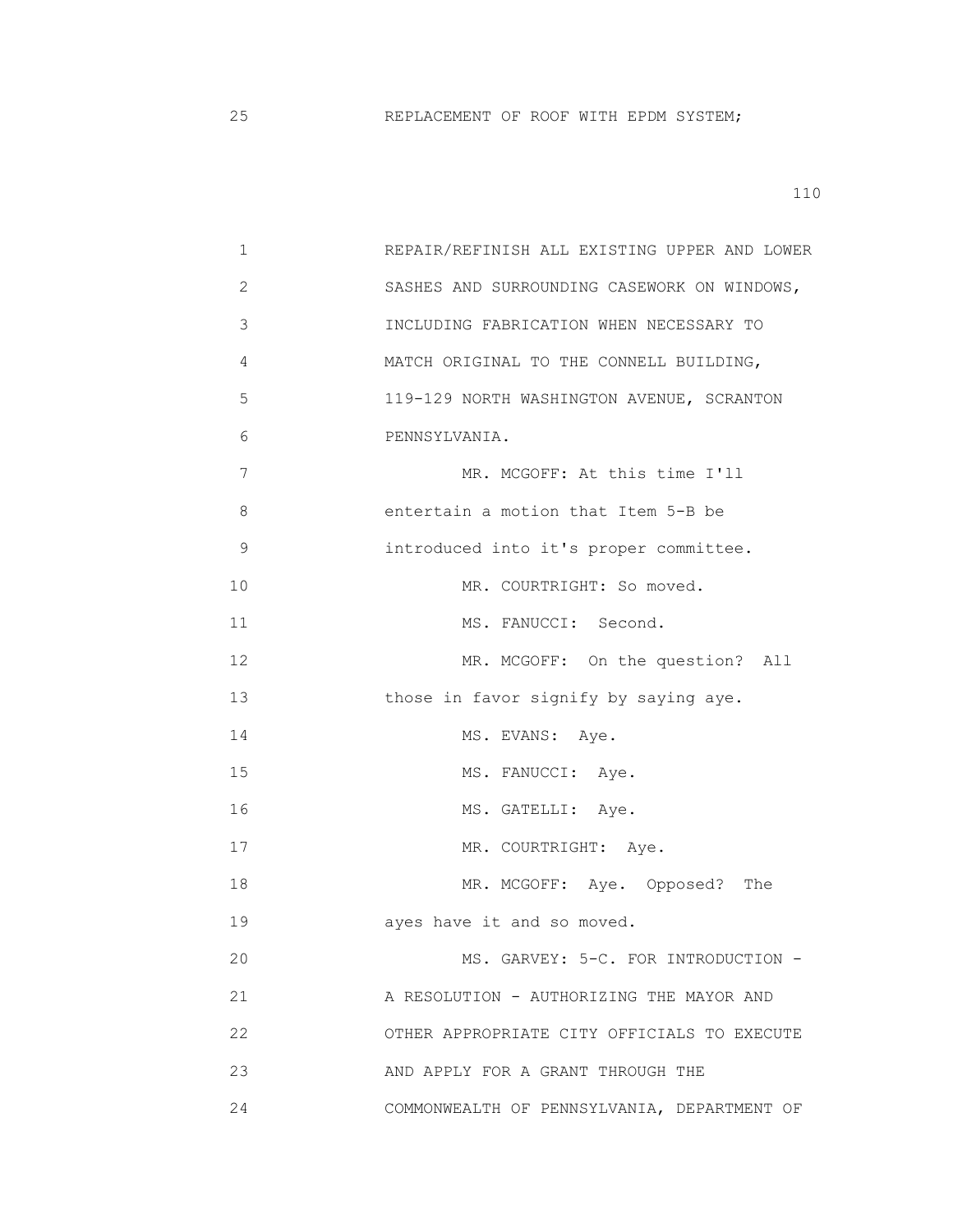| $\mathbf 1$  | FOR A GROWING GREENER II MAIN STREET AND     |
|--------------|----------------------------------------------|
| $\mathbf{2}$ | DOWNTOWN REDEVELOPMENT GRANT IN THE AMOUNT   |
| 3            | OF ONE MILLION DOLLARS (\$1,000,000.00). IF  |
| 4            | THE GRANT APPLICATION IS SUCCESSFUL, THE     |
| 5            | CITY WILL ACCEPT THE GRANT FUNDS AND         |
| 6            | DISTRIBUTE TO "SCRANTON-CONNELL, LP" AND ITS |
| 7            | GENERAL PARTNER "SCRANTON- CONNELL, GP, LLC" |
| 8            | FOR THE "PROJECT" TO BE NAMED AS "CONNELL    |
| 9            | BUILDING ADAPTIVE RE-USE".                   |
| 10           | MR. MCGOFF: At time I'll entertain a         |
| 11           | motion that Item 5-C be introduced into it's |
| 12           | proper committee.                            |
| 13           | MR. COURTRIGHT: So moved.                    |
| 14           | MS. FANUCCI: Second.                         |
| 15           | MR. MCGOFF: On the question?                 |
| 16           | MR. COURTRIGHT: On the question,             |
| 17           | Mr. McGoff, you know, I voted for funding of |
| 18           | this project in the past, I got to be honest |
| 19           | with you, I'm getting sick of giving this    |
| 20           | place money. Really. I mean, I'm not         |
| 21           | against the project, but I got to do a       |
| 22           | little bit more thinking. I'm going to       |
| 23           | vote, no, tonight. I'm not against us        |
| 24           | applying for grants, but maybe you can go to |
| 25           | another place. I think they've gotten        |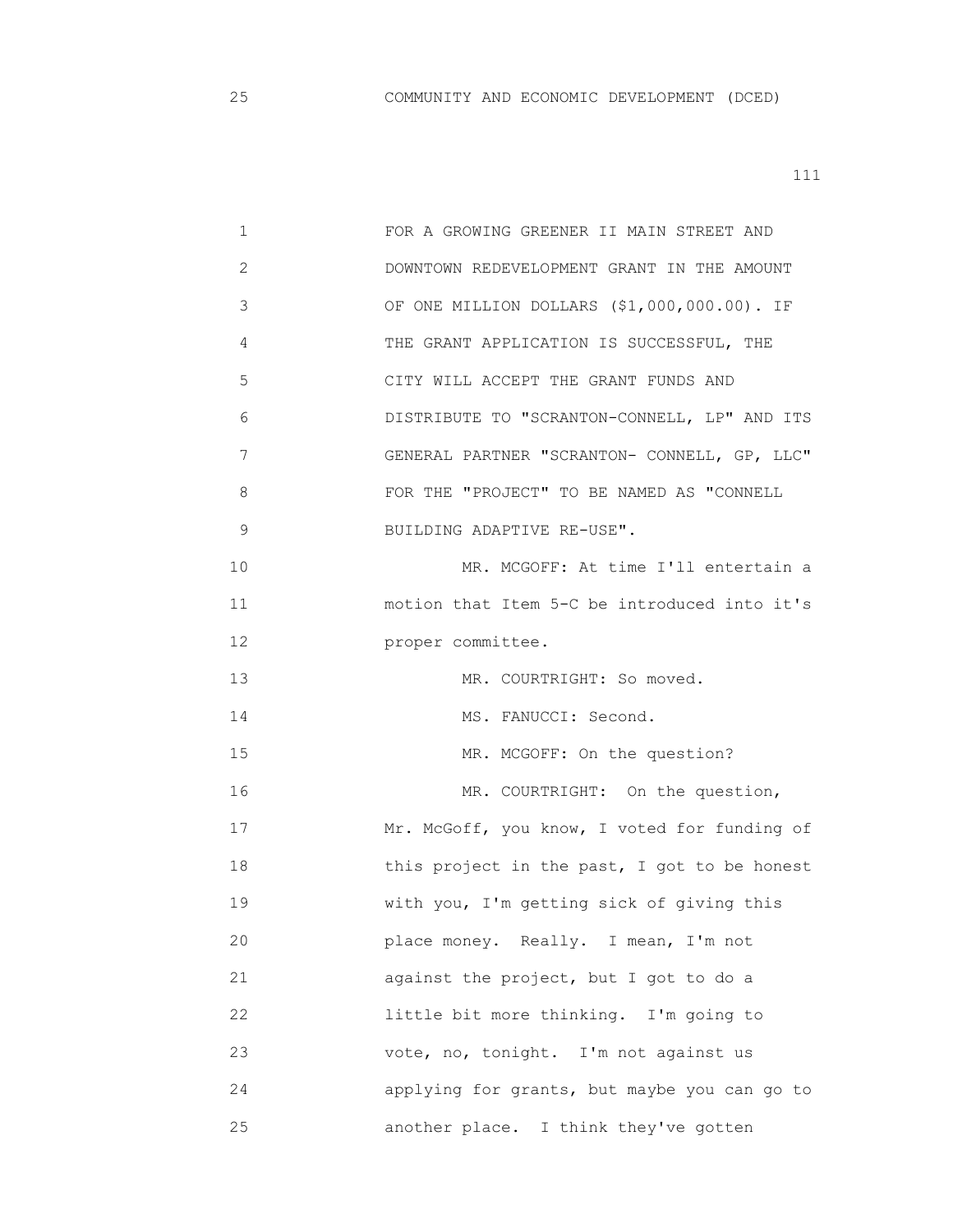| 1  | enough so far and I'm going to rethink this  |
|----|----------------------------------------------|
| 2  | this week.                                   |
| 3  | Also, I was told by some union               |
| 4  | workers today that they don't believe the    |
| 5  | company that's going to be doing the         |
| 6  | renovating uses union employees all the      |
| 7  | time, which they might pay the prevailing    |
| 8  | rate, but they don't use union employees all |
| 9  | of the time and if that's the case I         |
| 10 | certainly will be against it, but I'm going  |
| 11 | to be voting, no, this evening.              |
| 12 | MS. GATELLI: Well, just for the              |
| 13 | record I talked to somebody in the Labor     |
| 14 | Union, too, and they said to vote for it     |
| 15 | because they said they are going to be all   |
| 16 | union jobs. So maybe they we could check     |
| 17 | that out by next week.                       |
| 18 | MR. COURTRIGHT: Absolutely because           |
| 19 | it was just yesterday that I spoke to one    |
| 20 | individual and then another individual       |
| 21 | stopped me today and --                      |
| 22 | MS. GATELLI: Maybe we can discuss            |
| 23 | that after.                                  |
| 24 | MR. COURTRIGHT: We'll look at it.            |
| 25 | MS. GATELLI: And see who we spoke to         |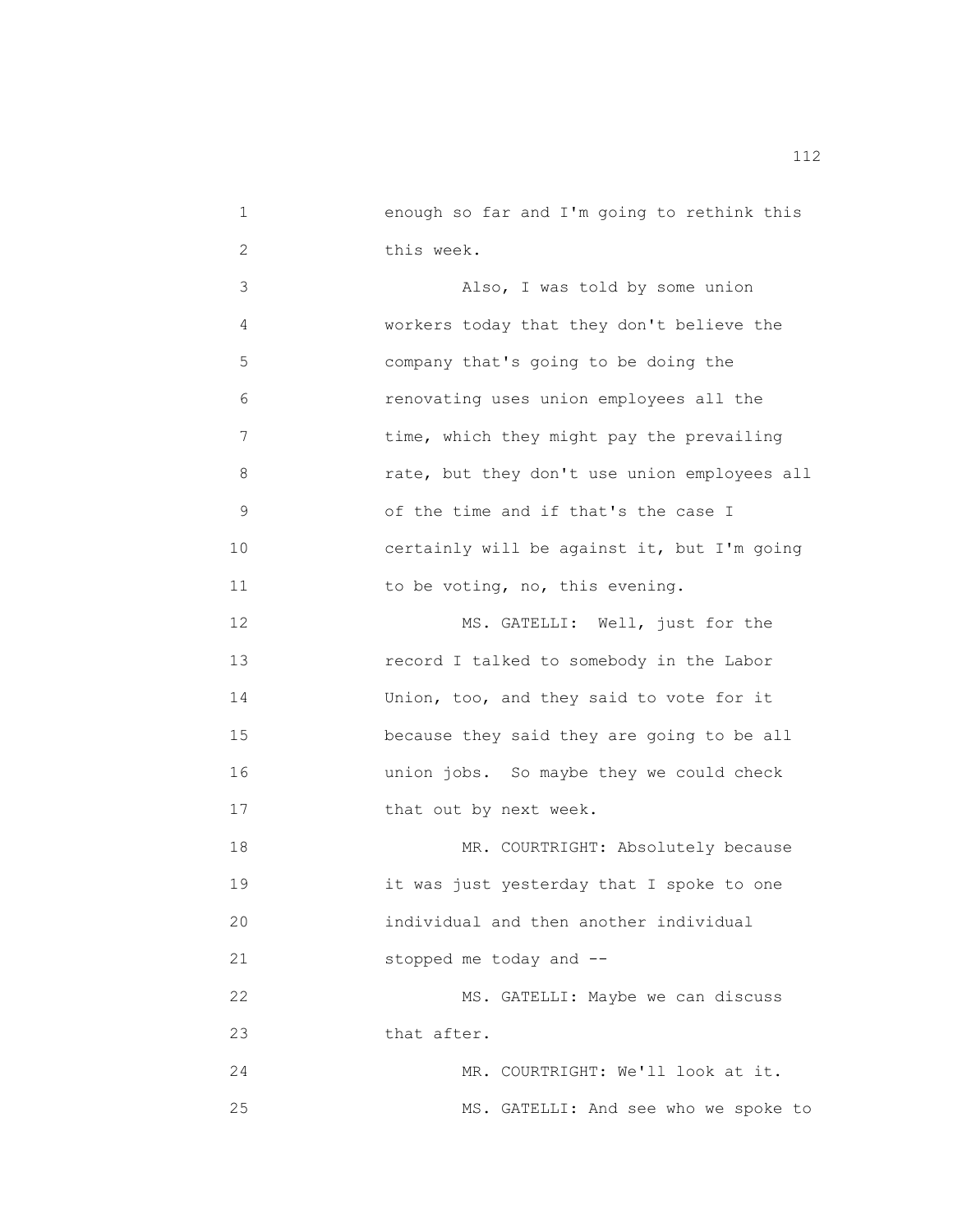1 if we are getting mixed signals from people. 2 MR. COURTRIGHT: It was the union 3 official. I think maybe we can make a call 4 and ask. I'd just like to, you know, if it 5 does go through I would like to see the 6 local union people are getting the work. 7 Section MS. EVANS: Is this million dollars 8 though for -- going to go toward the 9 restoration of the building to it's former 10 **beauty, is that what this particular grant**  11 would be used for? I know I voted against 12 four million last month because I felt 13 Scranton's already building them a garage, 14 we didn't need to give them anymore, but I 15 am very concerned about architectural 16 preservation and if this developer/owner 17 isn't going to concern himself with that 18 unless a grant from the state is received to 19 enable him to provide for that, then I'd 20 like to see that happen. 21 MR. COURTRIGHT: Right. 22 MS. GATELLI: It's going to be 23 because the HARB is involved. 24 MS. EVANS: Right. 25 MS. FANUCCI: And it keeps them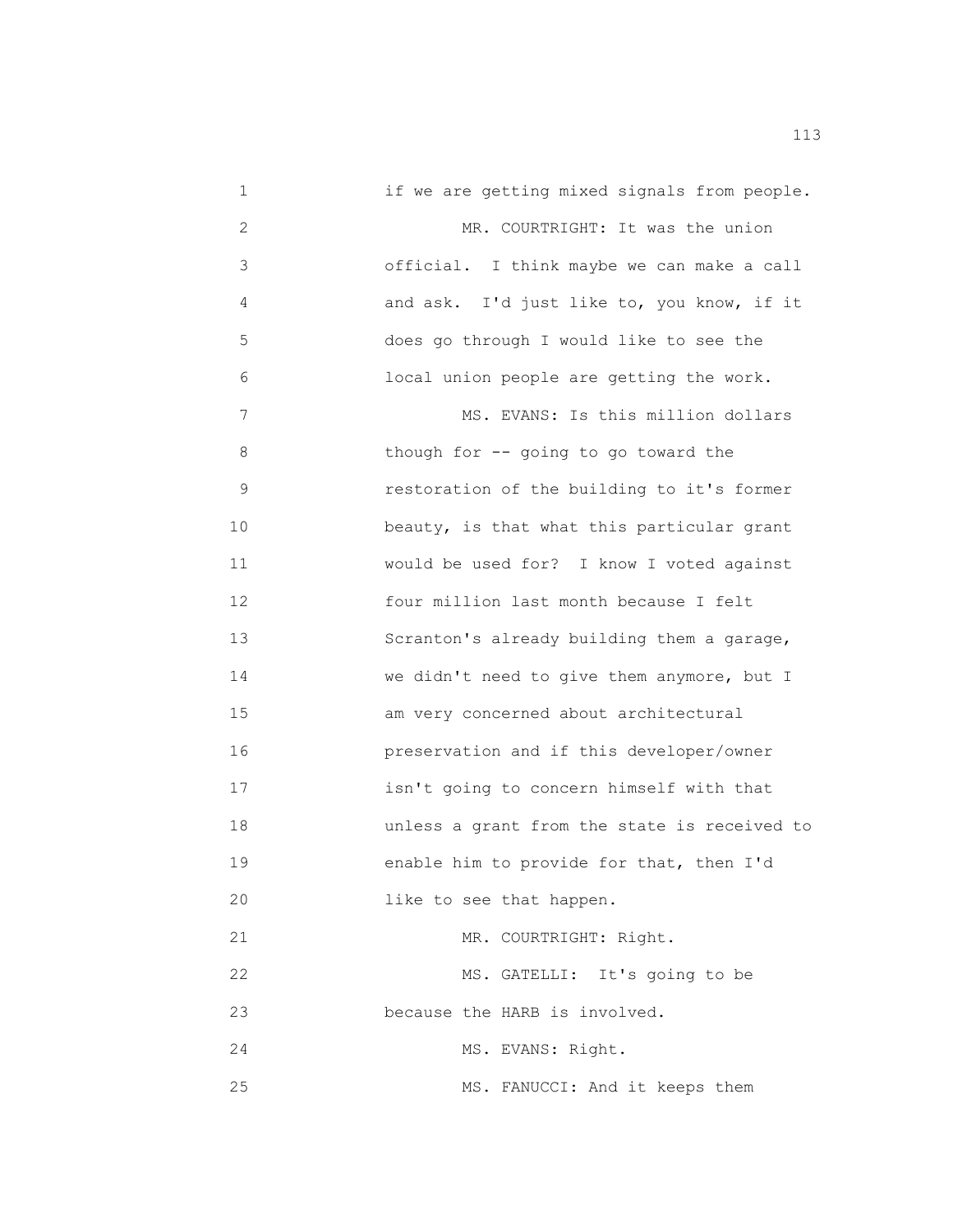1 regular, that's what I like. They can't 2 just do what they want. 3 MS. GATELLI: And they get tax 4 credits if it's historic in nature, they get 5 certain tax credits. 6 MS. EVANS: So I will be voting to 7 approve this for the reasons that I 8 mentioned. And I do find n addition to that 9 **18 12 12 13 this is a far more feasible, in my opinion,**  10 dollar amount than January 20th's \$4 million 11 qift. 12 MS. GATELLI: I say we should do all 13 We can to keep work here. In this bad 14 economy it's hard to believe that we are 15 getting all of this work here to put some of 16 our people to work. I mean, other 17 communities are just dying and I think we 18 are very fortunate that we have a lot of 19 activity and a lot of construction going on 20 when the economy is so bad. So, you know, 21 that's the reason I'm be voting for this 22 project until it's completed, but we will 23 check that union stuff. 24 MR. COURTRIGHT: I'll make calls. 25 MS. EVANS: Why don't we all get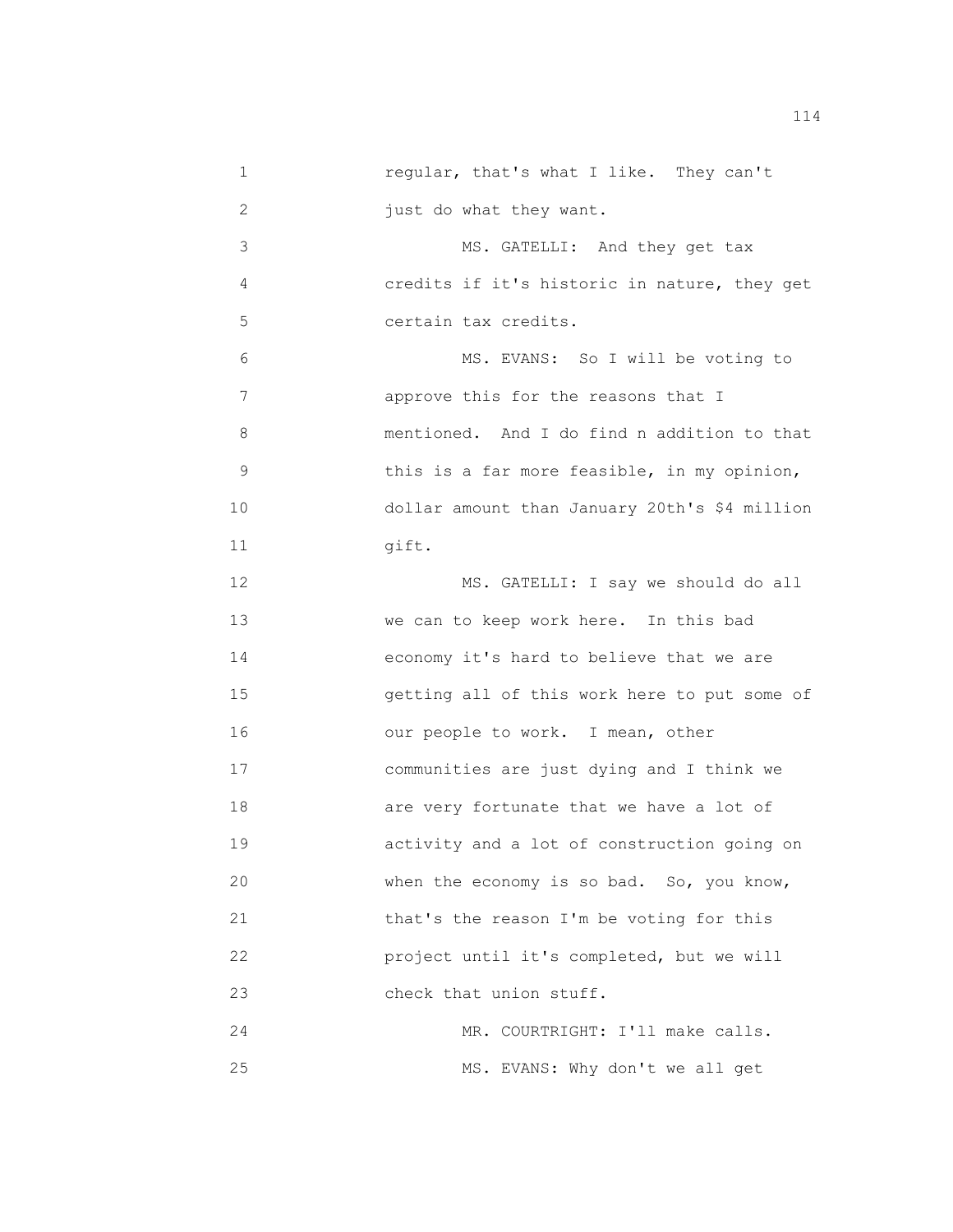| 1  | together on a project and apply for all of   |
|----|----------------------------------------------|
| 2  | these grants. We would be wealthy.           |
| 3  | MS. FANUCCI: We have to do the               |
| 4  | match.                                       |
| 5  | MS. EVANS: We could be the                   |
| 6  | developer.                                   |
| 7  | MS. FANUCCI: Sorry, I can't do the           |
| 8  | match.                                       |
| 9  | MS. EVANS: There is not always               |
| 10 | matches to these so, you know, we could get  |
| 11 | the loans and the grants.                    |
| 12 | MS. GATELLI: And we can't do it for          |
| 13 | a year until we have off council for a year. |
| 14 | MS. EVANS: Correct, but in the five          |
| 15 | years that I have been here I have never     |
| 16 | seen so much money fly out.                  |
| 17 | MS. GATELLI: I think it's great.             |
| 18 | MS. EVANS: Out of OECD and out of,           |
| 19 | you know, the state government and           |
| 20 | sometimes, you know, you really have to look |
| 21 | at things and think wow, you know, no wonder |
| 22 | Pennsylvania is just about bankrupt, you     |
| 23 | know, this huge deficit because there has    |
| 24 | been this, you know, massive infusion of     |
| 25 | money that, you know, I don't know if even   |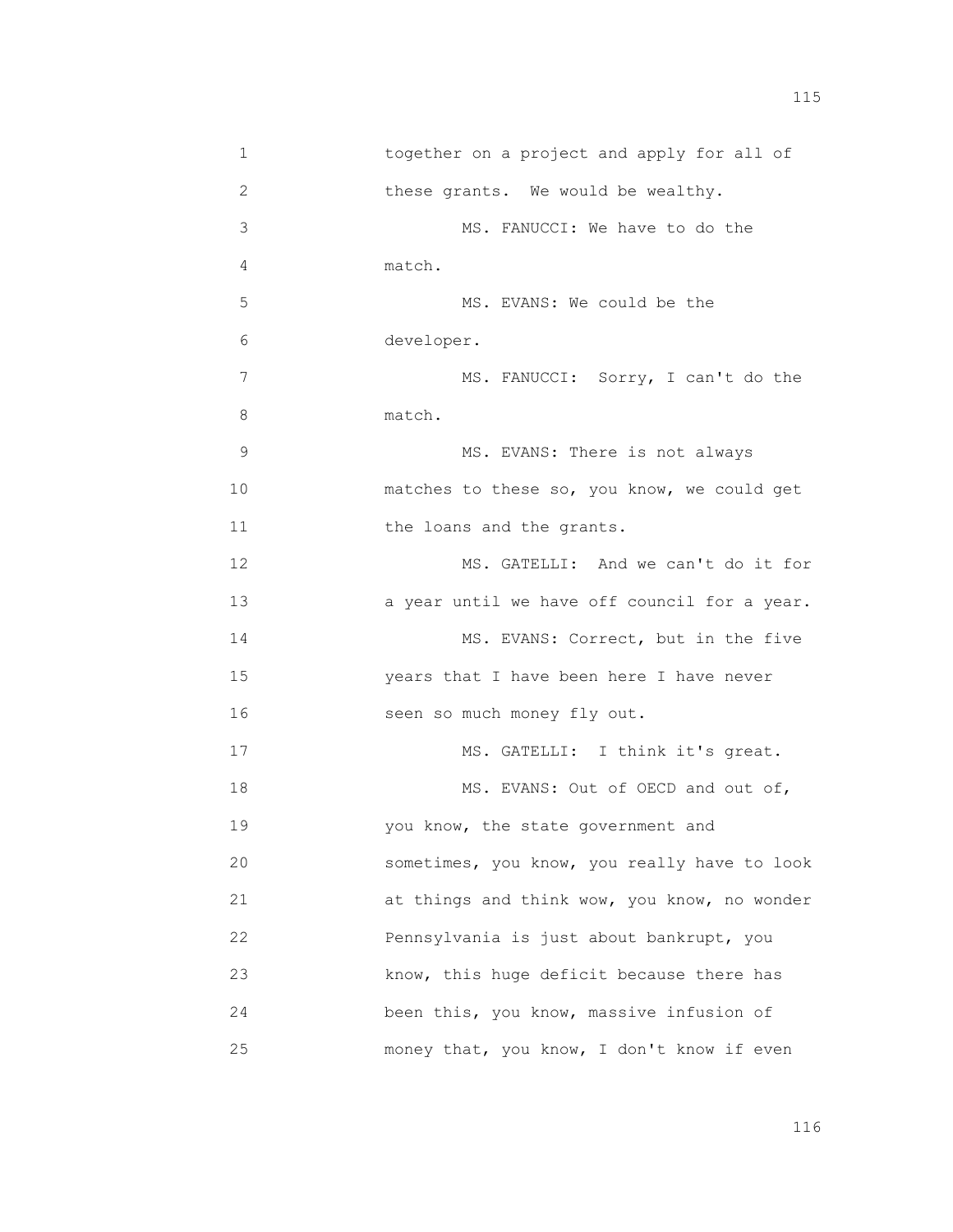| 1  | exists. Where is it at?                       |
|----|-----------------------------------------------|
| 2  | And as someone mentioned earlier              |
| 3  | tonight, if we are going to look at closing   |
| 4  | state-owned schools in order to provide for   |
| 5  | wealthy developers I don't know that we are   |
| 6  | making the best choices all the time.         |
| 7  | MR. MCGOFF: Anyone else? All those            |
| 8  | in favor of introduction signify by saying    |
| 9  | aye.                                          |
| 10 | MS. EVANS: Aye.                               |
| 11 | MS. FANUCCI: Aye.                             |
| 12 | MS. GATELLI: Aye.                             |
| 13 | MR. MCGOFF: Aye. Opposed?                     |
| 14 | MR. COURTRIGHT: No.                           |
| 15 | MR. MCGOFF: The ayes have it and so           |
| 16 | moved.                                        |
| 17 | MS. GARVEY: SIXTH ORDER. 6-A.                 |
| 18 | READING BY TITLE - FILE OF COUNCIL NO. 61 -   |
| 19 | 2009 - AN ORDINANCE - AUTHORIZING THE MAYOR   |
| 20 | AND OTHER APPROPRIATE OFFICIALS FOR THE CITY  |
| 21 | OF SCRANTON TO MAKE APPLICATION TO THE        |
| 22 | UNITED STATES DEPARTMENT OF HOUSING AND       |
| 23 | URBAN DEVELOPMENT ("HUD") FOR A SECTION 108   |
| 24 | FEDERAL LOAN GUARANTEE IN THE AMOUNT OF       |
| 25 | THREE MILLION DOLLARS (\$3,000,000.00) AND IF |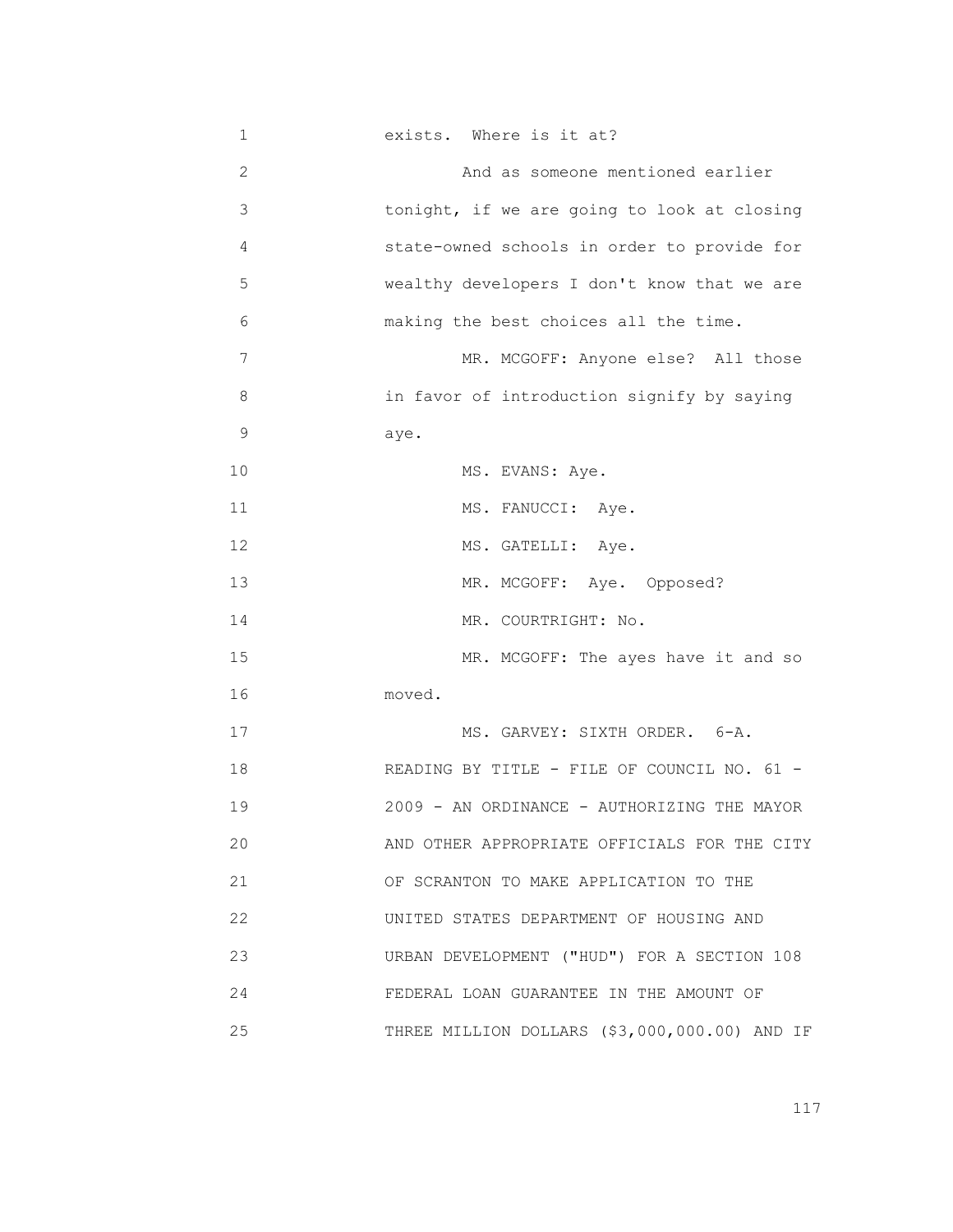1 SUCH APPLICATION IS SUCCESSFUL, TO ACCEPT 2 THE LOAN PROCEEDS AND DISTRIBUTE THEM TO 3 BOSCOV'S, INC. FOR AN ELIGIBLE PROJECT, AND 4 FURTHER TO AMEND THE CITY OF SCRANTON'S 5 CONSOLIDATED PLAN FILED IN 2004 AND THE 6 FISCAL YEAR 2009 ANNUAL ACTION PLAN FOR THE 7 COMMUNITY DEVELOPMENT BLOCK GRANT ("CDBG") 8 PROGRAM TO INCLUDE AND PERMIT SUCH SECTION 9 108 APPLICATION AND LOAN ACTIVITIES. 10 MR. MCGOFF: You have heard reading 11 by title of Item 6-A, what is your pleasure? 12 MR. COURTRIGHT: I move that item 13 6-A pass reading by title. 14 MS. FANUCCI: Second. 15 MR. MCGOFF: On the question? All 16 those in favor signify by saying aye. 17 MS. EVANS: Aye. 18 MS. FANUCCI: Aye. 19 MS. GATELLI: Aye. 20 MR. COURTRIGHT: Aye. 21 MR. MCGOFF: Aye. Opposed? The 22 **ayes have it and so moved.**  23 MS. GARVEY: SEVENTH ORDER. 7-A. FOR 24 CONSIDERATION BY THE COMMITTEE ON RULES - 25 FOR ADOPTION - RESOLUTION NO. 103, 2009 -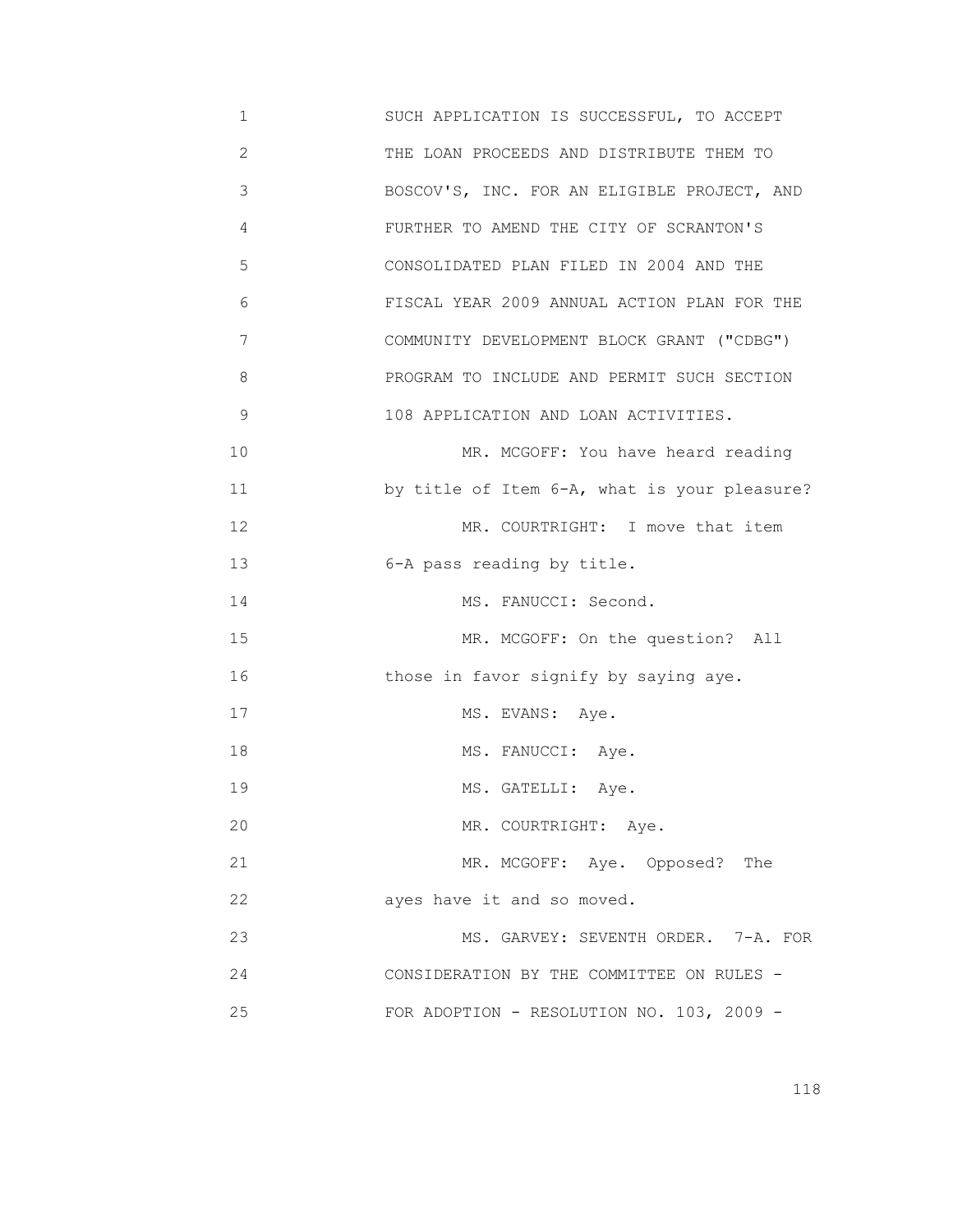- 1 RE-APPOINTMENT OF WILLIAM LAZOR, 677 MARY 2 STREET, SCRANTON, PENNSYLVANIA, 18508, AS A 3 MEMBER OF THE BOARD OF THE SCRANTON 4 REDEVELOPMENT AUTHORITY FOR A TERM OF FIVE 5 (5) YEARS. MR. LAZOR'S CURRENT TERM EXPIRES 6 ON MARCH 19, 2009 AND HIS NEW TERM WILL 7 EXPIRE ON MARCH 19, 2014. 8 MR. MCGOFF: As Chair for the 9 Committee on Rules, I recommend final 10 passage of Item 7-A. 11 MR. COURTRIGHT: Second. 12 MR. MCGOFF: On the question? Roll 13 call, please. 14 MS. MAGNOTTA: Mrs. Evans. 15 MS. EVANS: Yes. 16 MS. MAGNOTTA: Mrs. Gatelli. 17 MS. GATELLI. Yes. 18 MS. MAGNOTTA: Ms. Fanucci. 19 MS. FANUCCI: Yes. 20 MS. MAGNOTTA: Mr. Courtright. 21 MR. COURTRIGHT: Yes. 22 MS. MAGNOTTA: Mr. McGoff. 23 MR. MCGOFF: Yes. I hereby declare 24 7-A legally and lawfully adopted. 25 MS. GARVEY: 7-B. FOR CONSIDERATION
- 119

1 BY THE COMMITTEE ON RULES - FOR ADOPTION -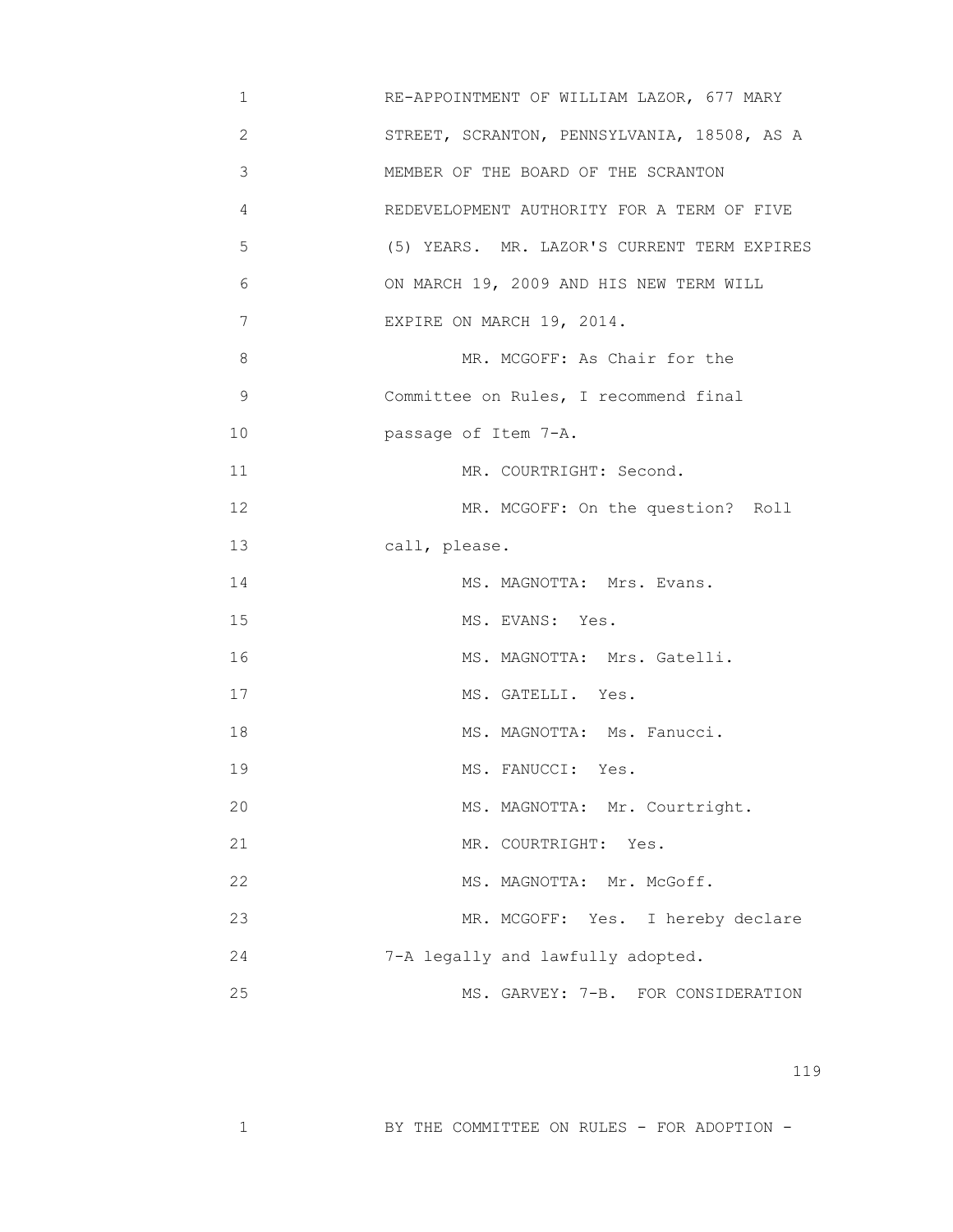| 2  | RESOLUTION NO. 104, 2009 - RE-APPOINTMENT OF |
|----|----------------------------------------------|
| 3  | PETER RIEBE, 1315 SANDERSON AVENUE,          |
| 4  | SCRANTON, PENNSYLVANIA, 18509, AS A MEMBER   |
| 5  | OF THE BOARD OF THE SCRANTON REDEVELOPMENT   |
| 6  | AUTHORITY FOR A TERM OF FIVE (5) YEARS. MR.  |
| 7  | RIEBE'S CURRENT TERM EXPIRED ON FEBRUARY 4,  |
| 8  | 2009 AND HIS NEW TERM WILL EXPIRE ON         |
| 9  | FEBRUARY 4, 2014.                            |
| 10 | MR. MCGOFF: As Chair for the                 |
| 11 | Committee on Rules, I recommend final        |
| 12 | passage of Item 7-B.                         |
| 13 | MR. COURTRIGHT: Second.                      |
| 14 | MR. MCGOFF: On the question? Roll            |
| 15 | call, please.                                |
| 16 | MS. MAGNOTTA: Mrs. Evans.                    |
| 17 | MS. EVANS: Yes.                              |
| 18 | MS. MAGNOTTA: Mrs. Gatelli.                  |
| 19 | MS. GATELLI. Yes.                            |
| 20 | MS. MAGNOTTA: Ms. Fanucci.                   |
| 21 | MS. FANUCCI: Yes.                            |
| 22 | MS. MAGNOTTA: Mr. Courtright.                |
| 23 | MR. COURTRIGHT:<br>Yes.                      |
| 24 | MS. MAGNOTTA: Mr. McGoff.                    |
| 25 | MR. MCGOFF: Yes. I hereby declare            |

1 Item 7-B legally and lawfully adopted.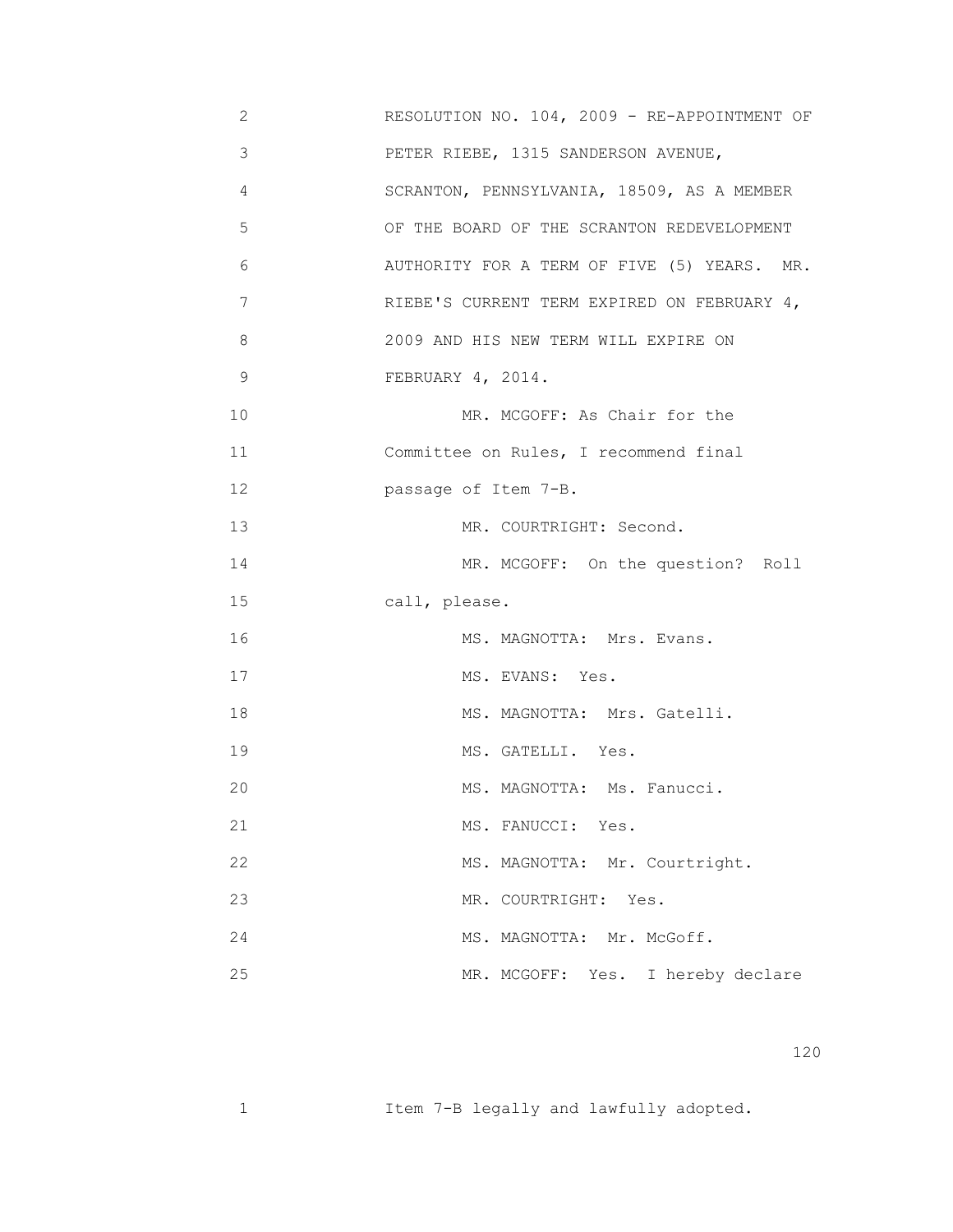| 2  | MS. GARVEY: 7-C.                               |
|----|------------------------------------------------|
| 3  | MS. EVANS: Mrs. Garvey, before this            |
| 4  | is read could we table this until we meet      |
| 5  | with, is it Ms. Collins again?                 |
| 6  | MS. FANUCCI: When were meeting with            |
| 7  | Ms. Collins again?                             |
| 8  | MS. GATELLI: Next week.                        |
| 9  | MR. MCGOFF: I wasn't sure that we              |
| 10 | are going to do that, I didn't know how the    |
| 11 | vote was going to go on this, so I didn't      |
| 12 | request that she be here next week.            |
| 13 | MS. EVANS: Would it be possible to             |
| 14 | do that so that some of the questions could    |
| 15 | be $--$                                        |
| 16 | MS. FANUCCI: Well, what she said to            |
| 17 | me on the phone was that they were all         |
| 18 | answered in the application. You can't         |
| 19 | apply for this unless you do all of that       |
| 20 | So she said did say, and I don't know<br>work. |
| 21 | understand what it is that I should tell you   |
| 22 | that I didn't already tell the state. They     |
| 23 | wouldn't even give me -- I wouldn't be able    |
| 24 | to pass to get to the state, you know,         |
| 25 | unless I answered all of the questions and     |

|  |  | met all of the qualifications for them. So, |  |  |
|--|--|---------------------------------------------|--|--|
|  |  | I mean, I can't imagine unless she wants to |  |  |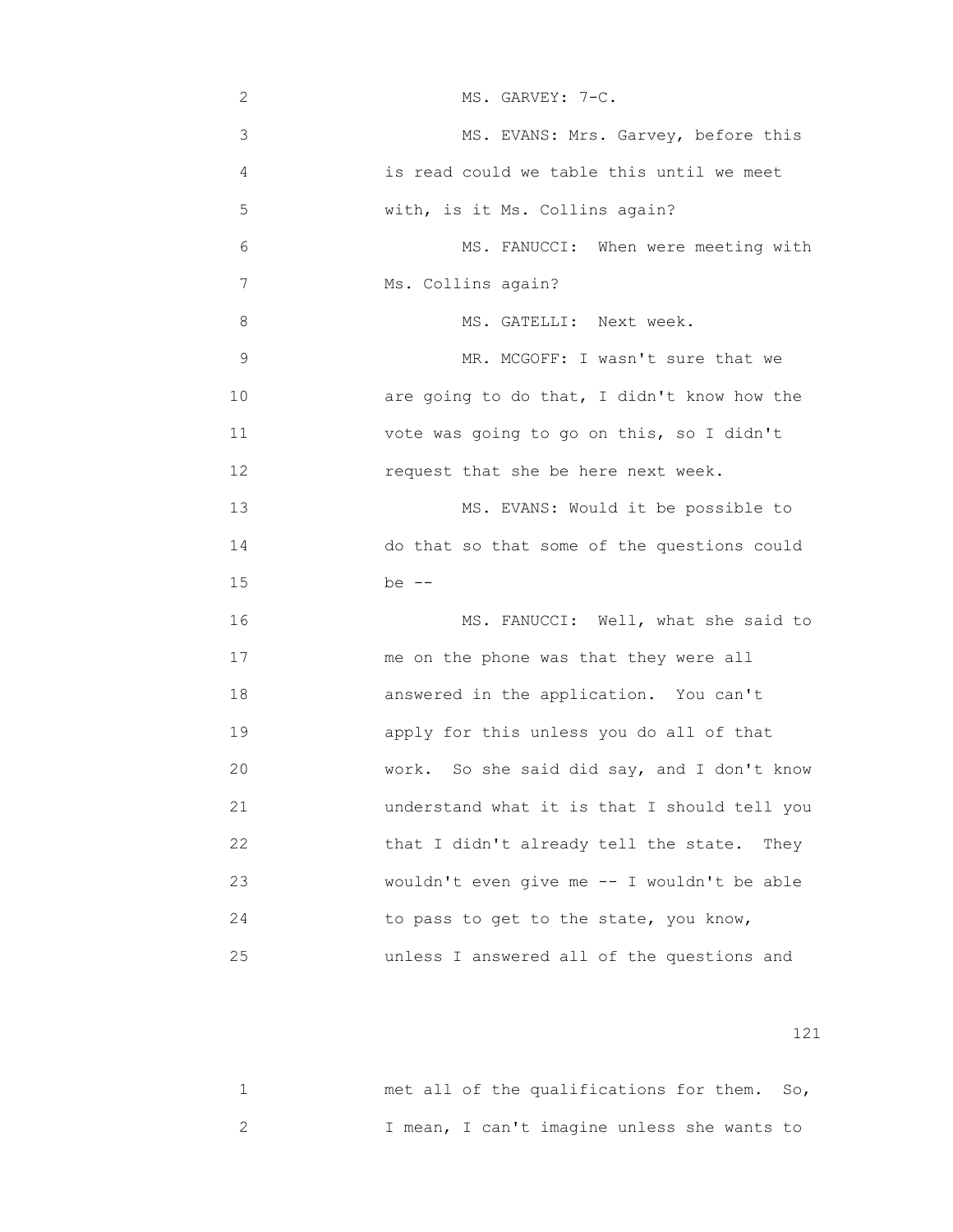| 4<br>5 | is necessary.<br>MS. GATELLI: I think we have the<br>application.<br>MS. FANUCCI: Yeah. I mean, to see |
|--------|--------------------------------------------------------------------------------------------------------|
|        |                                                                                                        |
|        |                                                                                                        |
| 6      |                                                                                                        |
| 7      |                                                                                                        |
| 8      | like every question that Mrs. Schumacher --                                                            |
| 9      | MR. MCGOFF: I personally think that                                                                    |
| 10     | it's a good program and it's something that                                                            |
| 11     | would, you know, aid in the development                                                                |
| 12     | community development and I -- personally                                                              |
| 13     | I'm ready to vote on it as is.                                                                         |
| 14     | MS. FANUCCI: She has a motion on                                                                       |
| 15     | the floor; right?                                                                                      |
| 16     | MS. EVANS: No, I didn't make it, I                                                                     |
| 17     | just asked.                                                                                            |
| 18     | MS. FANUCCI: Oh, okay.                                                                                 |
| 19     | MR. MCGOFF: Anyone else?                                                                               |
| 20     | MS. GATELLI: It wasn't introduced.                                                                     |
| 21     | MS. EVANS: I think it was.                                                                             |
| 22     | MS. GARVEY: No, I didn't read it                                                                       |
| 23     | yet.                                                                                                   |
| 24     | MR. MCGOFF: 7-C. FOR CONSIDERATION                                                                     |
| 25     | BY THE COMMITTEE ON COMMUNITY DEVELOPMENT -                                                            |

| FOR ADOPTION - RESOLUTION NO. $105$ , 2009 - |  |  |  |  |
|----------------------------------------------|--|--|--|--|
| AUTHORIZING THE MAYOR AND OTHER APPROPRIATE  |  |  |  |  |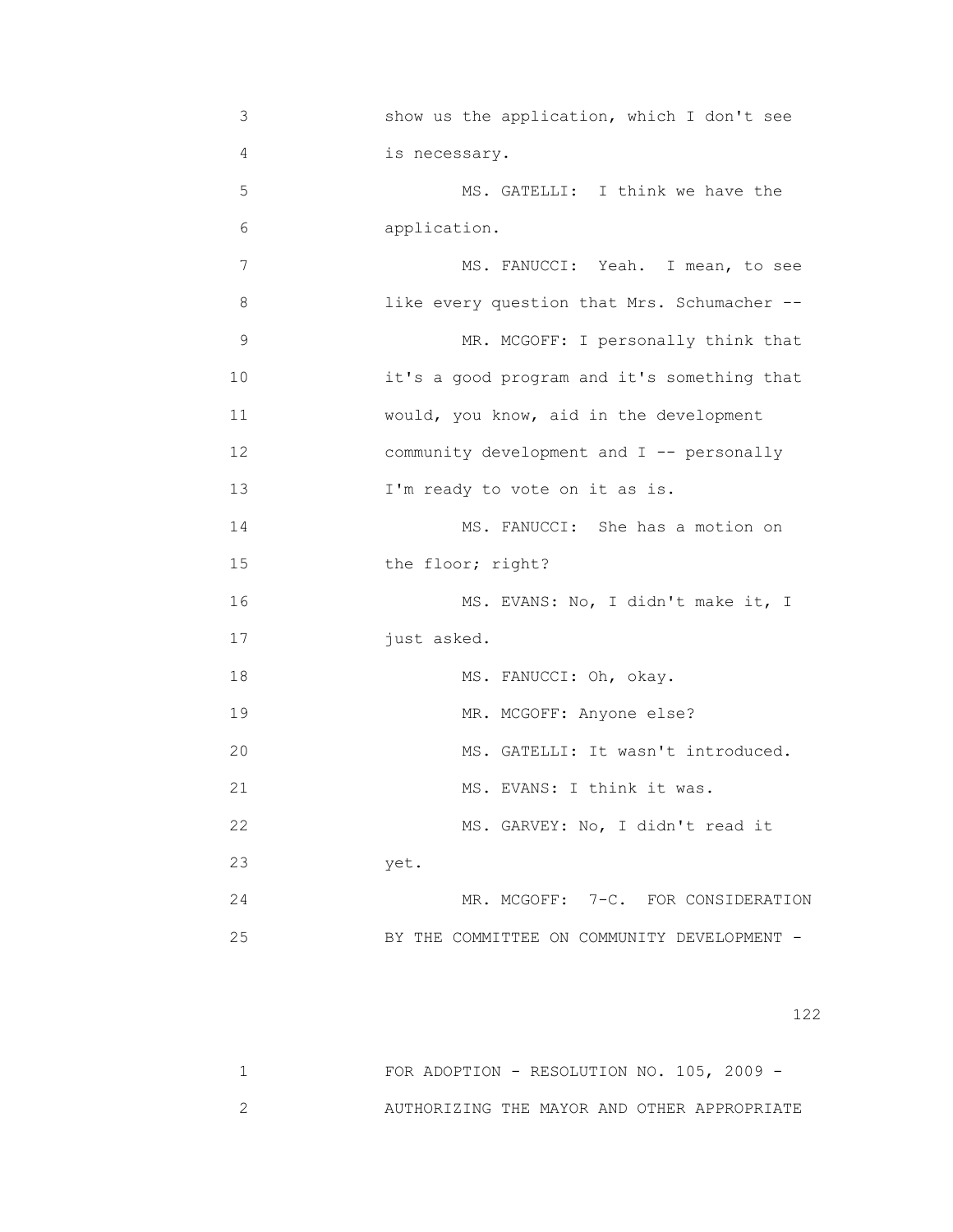3 CITY OFFICIALS TO EXECUTE AND ENTER INTO A 4 MUNICIPAL-MAIN STREET ORGANIZATION 5 COOPERATION AGREEMENT BETWEEN THE CITY OF 6 SCRANTON ("MUNICIPALITY") AND SCRANTON 7 TOMORROW ("ORGANIZATION") IN ORDER TO 8 RECEIVE FUNDS FROM THE COMMONWEALTH OF 9 PENNSYLVANIA, DEPARTMENT OF ECONOMIC AND 10 COMMUNITY DEVELOPMENT ("DCED") TO ASSIST 11 **WITH DOWNTOWN REVITALIZATION.** 12 MR. MCGOFF: What is the 13 recommendation of the Chairperson for the 14 Committee on Community Development. 15 MS. FANUCCI: As Chairperson for the 16 Committee on Community Development, I 17 recommend final passage of Item 7-C. 18 MR. COURTRIGHT: Second. 19 MR. MCGOFF: On the question? 20 MS. EVANS: I would have like to have 21 spoken more with Ms. Collins about the 22 issues raised by speakers tonight and, you 23 know, again, I do feel that grant money 24 needs to be spread throughout the city not 25 just focused entirely on the downtown,

| that's been ongoing now for nearly eight  |
|-------------------------------------------|
| years, and I'd like to see that spread    |
| throughout our city. I had voted for this |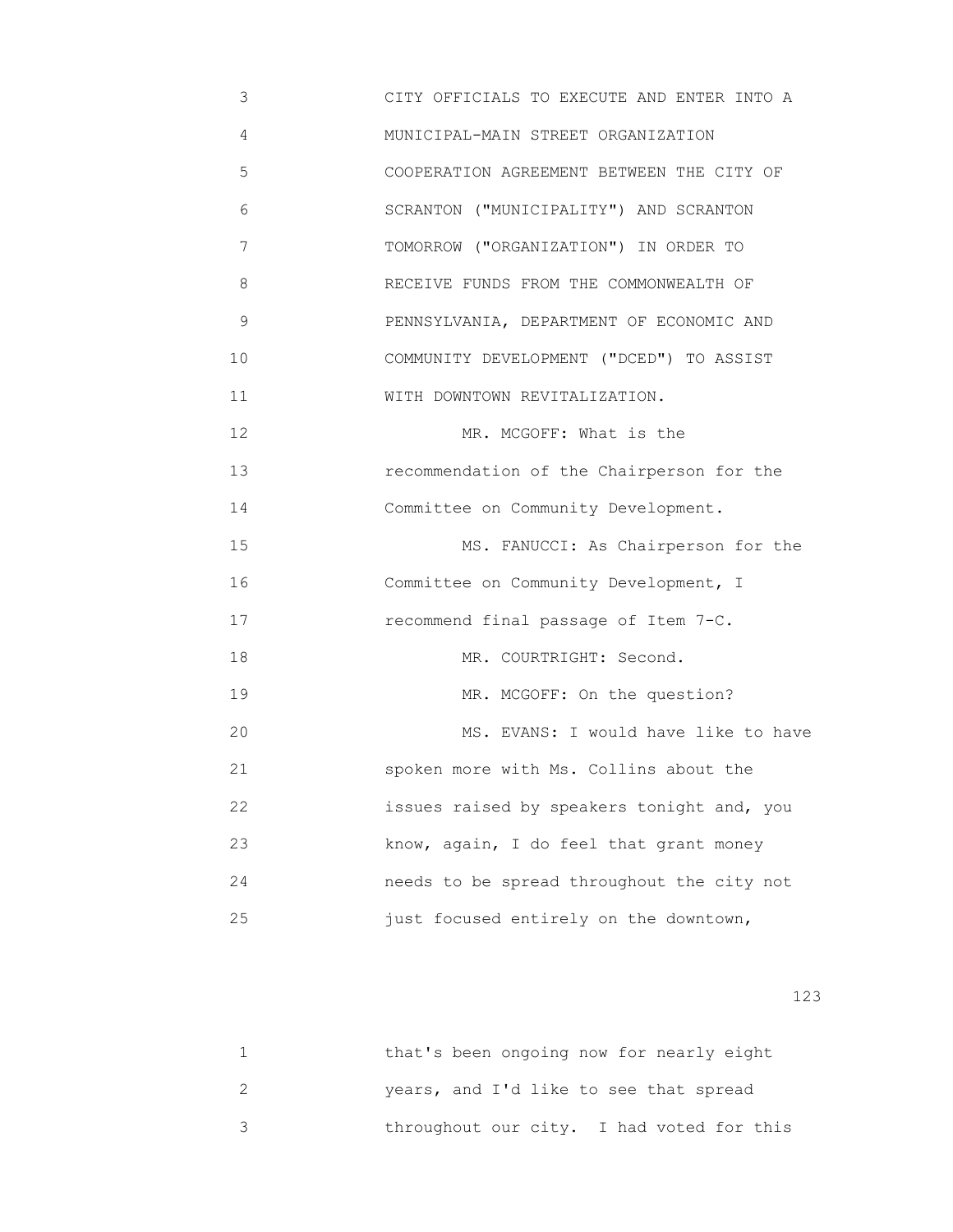4 previously and I would again if I were able 5 to at least get the answers that I'm looking 6 for but, unfortunately, that's not going to 7 happen so I'm going to have to vote, no.

 8 MS. GATELLI: I would just like to 9 add that there are many communities that 10 have had a Main Street Program, Allentown 11 **WAREN WARE WARES** WARE WARES VERY SUCCESSFUL, and I know I mentioned 12 **12 12 12 12 this one before, Times Square has a, I don't**  13 know if they call it a Main Street Program 14 but they have a downtown district which is 15 what can be done here with the Main Street 16 Program.

17 17 I think that one of the benefits of 18 it would be to help the small business 19 owners who have been neglected for so many 20 years. We focused on the mall at one point 21 in time and we focused on the big developers 22 and I think that the Main Street Program 23 will be a chance for the little guy to 24 finally get something, a facade grant or 25 things to spruce up his business and, you

|  |     |  |  |  | know, that's why I'm going to be voting for |  |
|--|-----|--|--|--|---------------------------------------------|--|
|  | it. |  |  |  |                                             |  |
|  |     |  |  |  | MS. EVANS: I quess I would like to          |  |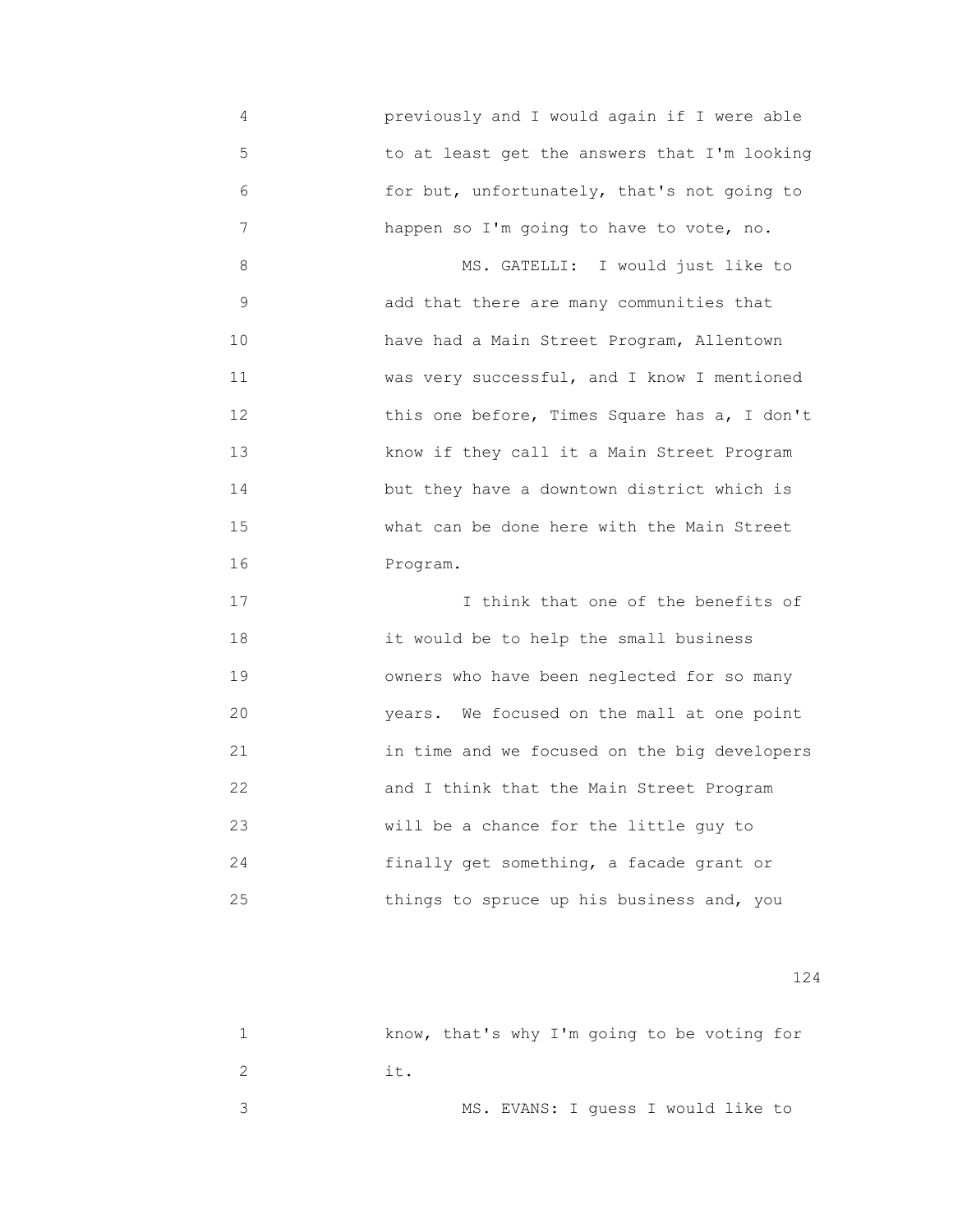4 see exactly what those projects are, and 5 what I think I heard tonight was generally 6 speaking we hope to do, A, B, C, D, but no 7 specifics, so as if you apply for money 8 without ever having to present a business 9 plan or a -- 10 MS. FANUCCI: You do. 11 MS. EVANS: -- a projection of 12 exactly how this money is going to be used. 13 MS. FANUCCI: Actually, you do as you 14 go along and the whole idea is to have the 15 main person go out, develop the business 16 plan, decide where the money is going to go, 17 go to the small business owners and say, you 18 know, what is you are looking for, what is 19 it -- that's the whole idea of the program. 20 So, yeah, eventually that does come down the 21 pike. 22 MS. GATELLI: You need a manager to 23 start that. 24 MS. FANUCCI: You need the manager to 25 be able to start that so that this person is

125

 1 one who decides. 2 MS. GATELLI: In our Elm Street 3 Program in South Scranton we have to get an 4 Elm Street manager, and then he will look at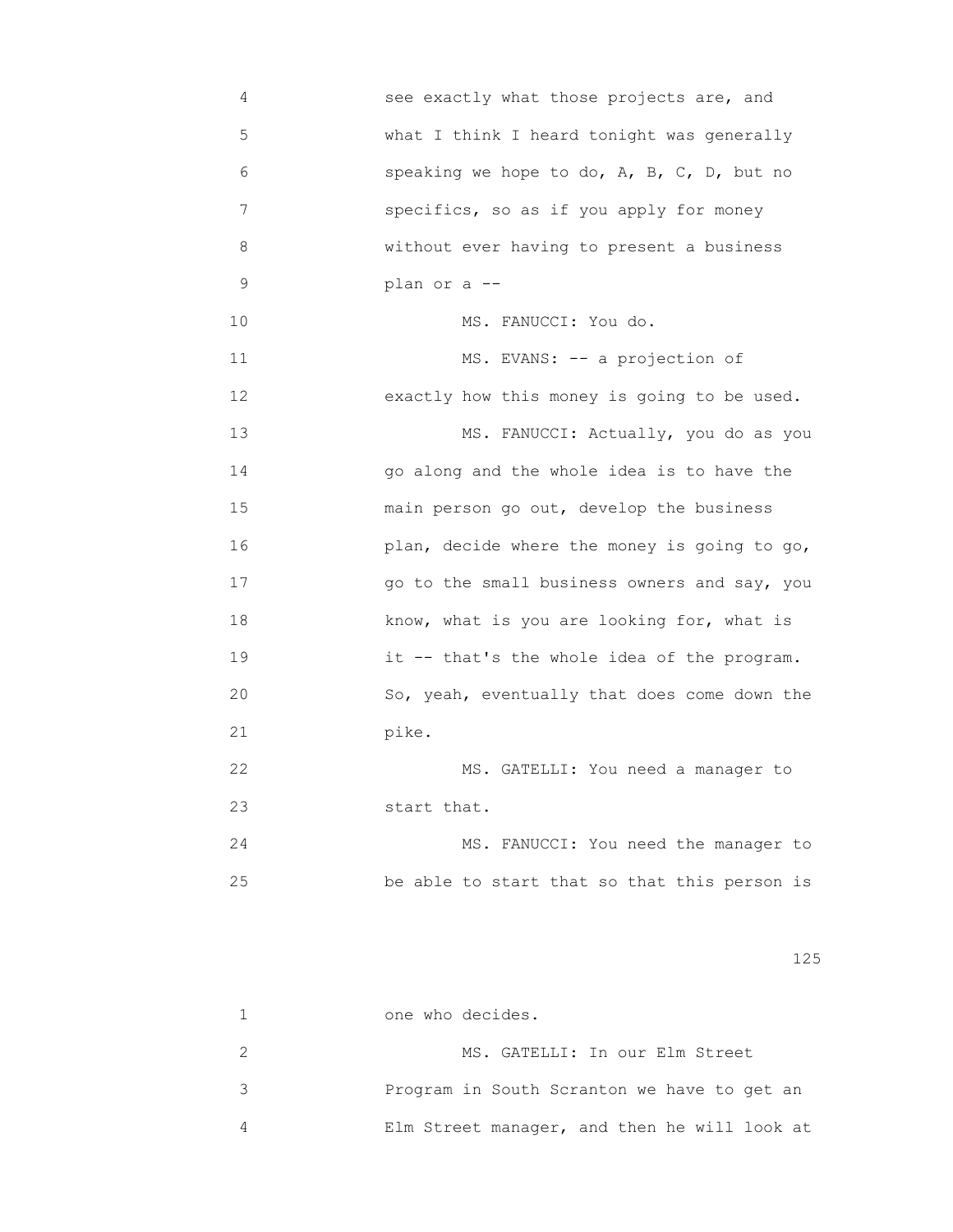5 what we want to do there and pursue those 6 avenues to get grants, more grants to do 7 those things, and it's determined by what 8 the people there want and this will be the 9 same way. It will be determined by the 10 downtown business, you know, what they want 11 and so hopefully it will be many of those 12 small businesses, you know, that need that 13 little boost. 14 MS. EVANS: Mr. Courtright, what was 15 the program that you call that you have been 16 looking for the Main Avenue in West Scranton 17 all of these years? 18 MR. COURTRIGHT: Oh, Congressman 19 **Kanjorski** gave me the name of it. 20 MS. GATELLI: Was it the one Barry 21 Minora did in North Scranton? 22 MR. COURTRIGHT: I don't know. It 23 might have been Main Street. It might have 24 been Main Street. When the Congressman was 25 here he had his assistant with him and I

| can't recall off the top of my head, it      |
|----------------------------------------------|
| might have been Main Street, and he asked if |
| there was any monies in that and they had    |
| told him, yes.                               |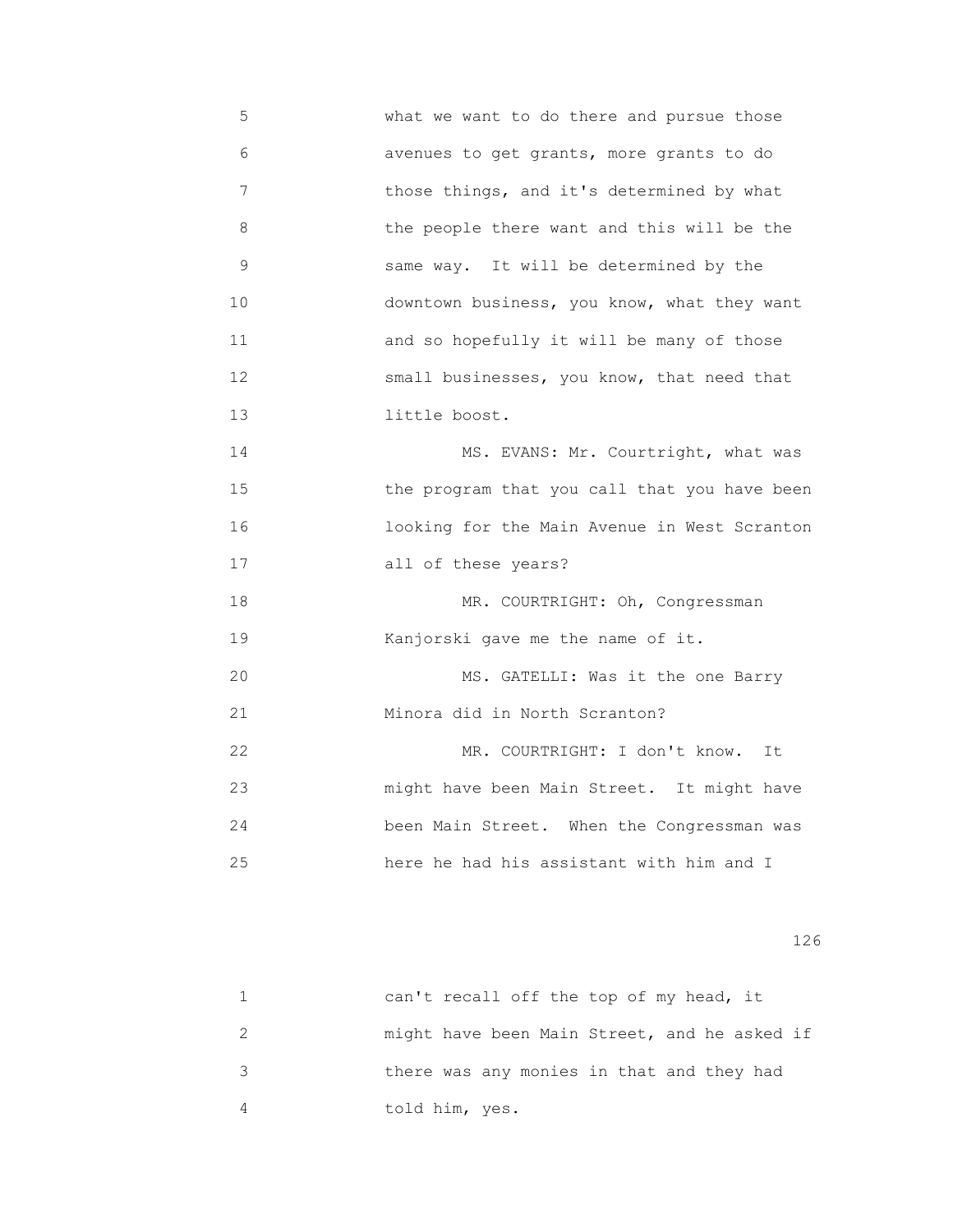5 MS. EVANS: See, that would be 6 something that I think very, very beneficial 7 for West Scranton. Granted, it's not in the 8 downtown area, but that was a little busy 9 area. 10 MS. GATELLI: They can apply for Elm 11 Street. They can be an Elm Street. They 12 can't be a Main Street. 13 MS. EVANS: But they have had 14 terrible problems, as you know, all of these 15 years, Mr. Courtright, for some reason that 16 just -- 17 MR. COURTRIGHT: I keep hitting road 18 blocks. I can't -- 19 MS. GATELLI: Well, I'll tell you, 20 you know, sometimes you just have to step up 21 to the plate. There is nobody stepping up 22 **12** to the plate. I mean, up in North Scranton 23 Barry Minora did all of the leg work. He 24 applied for the grants. 25 MR. COURTRIGHT: He actually --

|   | MS. GATELLI: In South Side it's the        |
|---|--------------------------------------------|
|   | South Side Neighborhood and United         |
| 3 | Neighborhood Centers. You need somebody,   |
| 4 | some group other than government to get it |
| 5 | together.                                  |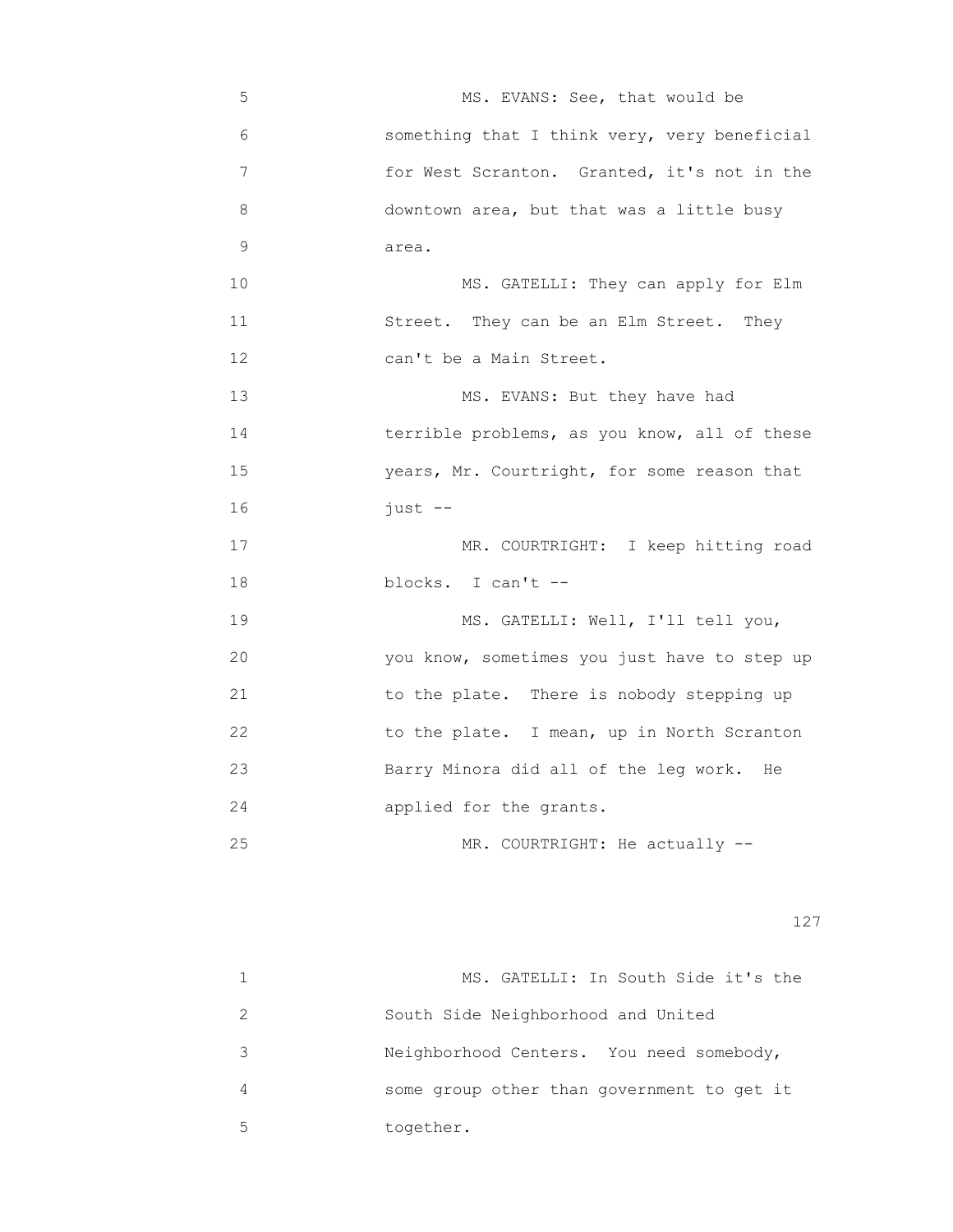6 MR. MCGOFF: We have sort of 7 deviated -- 8 MR. COURTRIGHT: Dr. Minora offered 9 to help us. 10 MS. GATELLI: Well, I know, but you 11 need to get a group over there interested, 12 you know, in helping, like maybe United 13 Neighborhood Centers or some nonprofits over 14 there maybe with the neighborhood group, and 15 you have to pursue it. It's just too much 16 work and too lengthy that the government 17 just isn't going to do it for you. 18 MR. COURTRIGHT: The first person I 19 went to was Dr. Barry Minora because I knew 20 he put a lot of work into. He offered to

21 help, and I brought it up to the mayor and I 22 actually asked him to use Mr. McTiernan 23 because he was a little bit tighter with the 24 mayor than me at the time when he was here, 25 and the mayor didn't want to go that route,

|               | he said we need to get the Congressman  |
|---------------|-----------------------------------------|
| $\mathcal{P}$ | involved, so I said, "Fine. Whatever it |
| 3             | takes to get it done."                  |
| 4             | MS. GATELLI: Yeah, but you still        |
| 5             | need somebody.                          |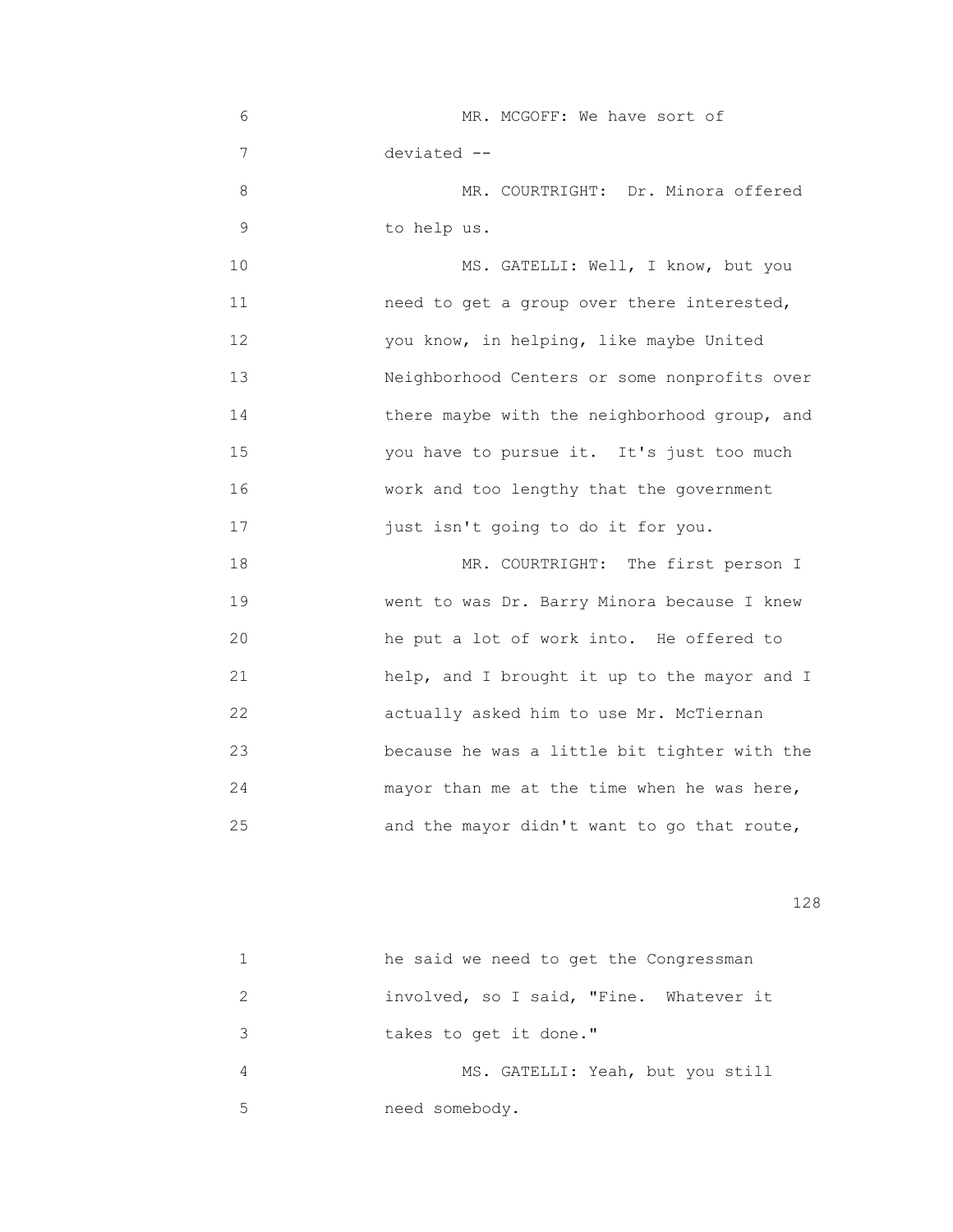| 6  | MR. COURTRIGHT: And we brought in           |
|----|---------------------------------------------|
| 7  | the congressman.                            |
| 8  | MS. GATELLI: You still need people          |
| 9  | over there that --                          |
| 10 | MR. MCGOFF: Might we vote on 7-C and        |
| 11 | we can discuss --                           |
| 12 | MS. EVANS: We'll all face it, you           |
| 13 | lose.                                       |
| 14 | MS. GATELLI: You got to put your            |
| 15 | time in.                                    |
| 16 | MR. COURTRIGHT: The people in West          |
| 17 | Side lose, not just me.                     |
| 18 | MS. GATELLI: You can't talk. You            |
| 19 | gotta -- if you can't talk the talk you got |
| 20 | to walk the walk.                           |
| 21 | MR. MCGOFF: Roll call, please.              |
| 22 | MS. EVANS: Exactly, but sometimes it        |
| 23 | depends on who is holding your hand.        |
| 24 | MS. GATELLI: Yeah, well, I held a           |
| 25 | lot of hands in 28 years.                   |
|    |                                             |

|    | MS. EVANS: Me, too.            |
|----|--------------------------------|
| 2  | MR. MCGOFF: Roll call, please. |
| 3  | MS. MAGNOTTA: Mrs. Evans.      |
| 4  | MS. EVANS: No.                 |
| .5 | MS. MAGNOTTA: Mrs. Gatelli.    |
| 6  | MS. GATELLI. Absolutely Yes.   |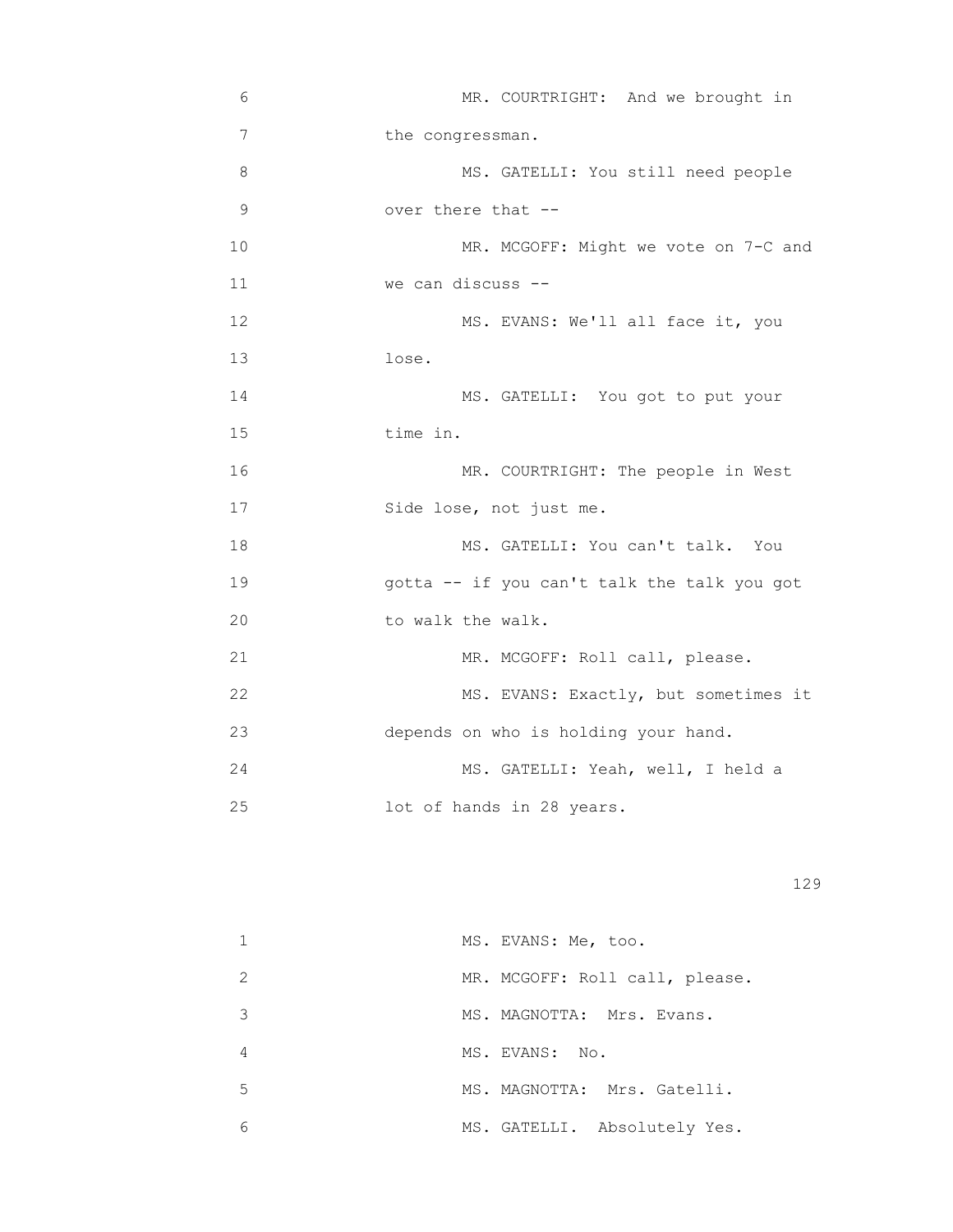| 7           | MS. MAGNOTTA: Ms. Fanucci.                   |
|-------------|----------------------------------------------|
| 8           | MS. FANUCCI: Yes.                            |
| $\mathsf 9$ | MS. MAGNOTTA: Mr. Courtright.                |
| 10          | MR. COURTRIGHT: Yes.                         |
| 11          | MS. MAGNOTTA: Mr. McGoff.                    |
| 12          | MR. MCGOFF: Yes. I hereby declare            |
| 13          | No. 7-C legally and lawfully adopted.        |
| 14          | MS. GARVEY: 7-D. FOR CONSIDERATION           |
| 15          | BY THE COMMITTEE ON COMMUNITY DEVELOPMENT -  |
| 16          | FOR ADOPTION - RESOLUTION NO. 106, 2009 -    |
| 17          | AUTHORIZING THE MAYOR AND OTHER APPROPRIATE  |
| 18          | CITY OF SCRANTON OFFICIALS TO APPLY FOR AND  |
| 19          | EXECUTE A NEIGHBORHOOD STABILIZATION PROGRAM |
| 20          | (NSP) GRANT IN THE AMOUNT OF THREE           |
| 21          | \$3,000,000.00 MILLION DOLLARS THROUGH A     |
| 22          | PROGRAM OF THE COMMONWEALTH OF PENNSYLVANIA, |
| 23          | DEPARTMENT OF COMMUNITY AND ECONOMIC         |
| 24          | DEVELOPMENT (DCED), AUTHORIZED AS PART OF    |
| 25          | H.R. 3221-THE HOUSING AND ECONOMIC RECOVERY  |

|   | ACT, AND IF THE GRANT APPLICATION IS      |
|---|-------------------------------------------|
| 2 | SUCCESSFUL, ACCEPTING AND DISBURSING THE  |
| 3 | GRANT FUNDS FOR THE "PROJECT" TO BE NAMED |
| 4 | "THE NEIGHBORHOOD STABILIZATION PROGRAM"  |
| 5 | $(NSP)$ .                                 |
|   |                                           |

6 MR. MCGOFF: What is the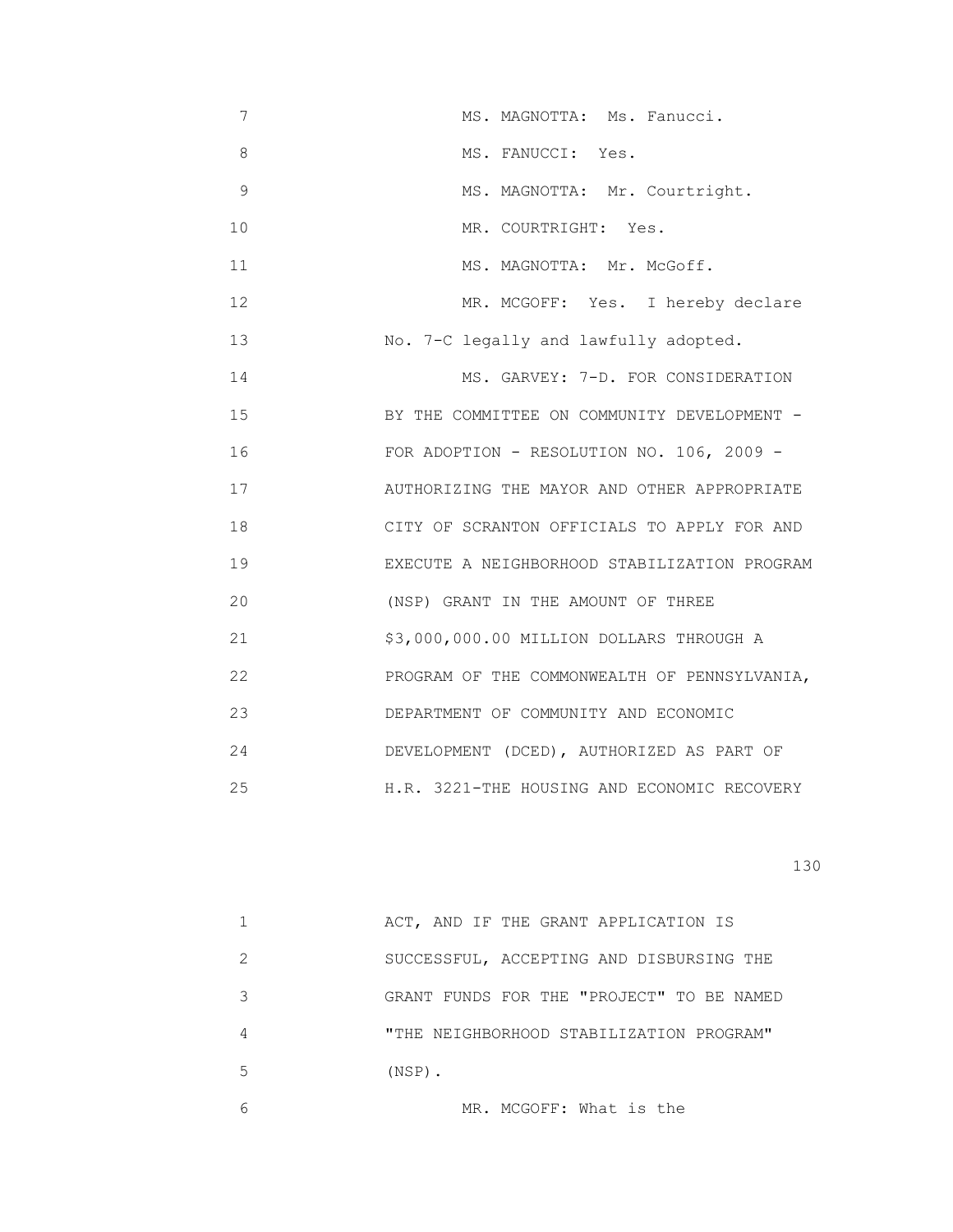| 7             | recommendation of the Chair for the    |
|---------------|----------------------------------------|
| $\,8\,$       | Committee on Community Development?    |
| $\mathcal{G}$ | MS. FANUCCI: As chairperson for the    |
| 10            | Committee on Community Development, I  |
| 11            | recommend final passage of Item 7-D.   |
| 12            | MR. COURTRIGHT: Second.                |
| 13            | MR. MCGOFF: On the question? Roll      |
| 14            | call, please.                          |
| 15            | MS. MAGNOTTA: Mrs. Evans.              |
| 16            | MS. EVANS: Yes.                        |
| 17            | MS. MAGNOTTA: Mrs. Gatelli.            |
| 18            | MS. GATELLI. Yes.                      |
| 19            | MS. MAGNOTTA: Ms. Fanucci.             |
| 20            | MS. FANUCCI: Yes.                      |
| 21            | MS. MAGNOTTA: Mr. Courtright.          |
| 22            | MR. COURTRIGHT: Yes.                   |
| 23            | MS. MAGNOTTA: Mr. McGoff.              |
| 24            | MR. MCGOFF: Yes. I hereby declare      |
| 25            | Item 7-D legally and lawfully adopted. |

|   | MS. GATELLI: Motion to adjourn.  |
|---|----------------------------------|
| 2 | MR. COURTRIGHT: So moved.        |
| 3 | MR. MCGOFF: Thank you. Thank you |
| 4 | for your participation.          |
| 5 |                                  |
| 6 |                                  |
|   |                                  |